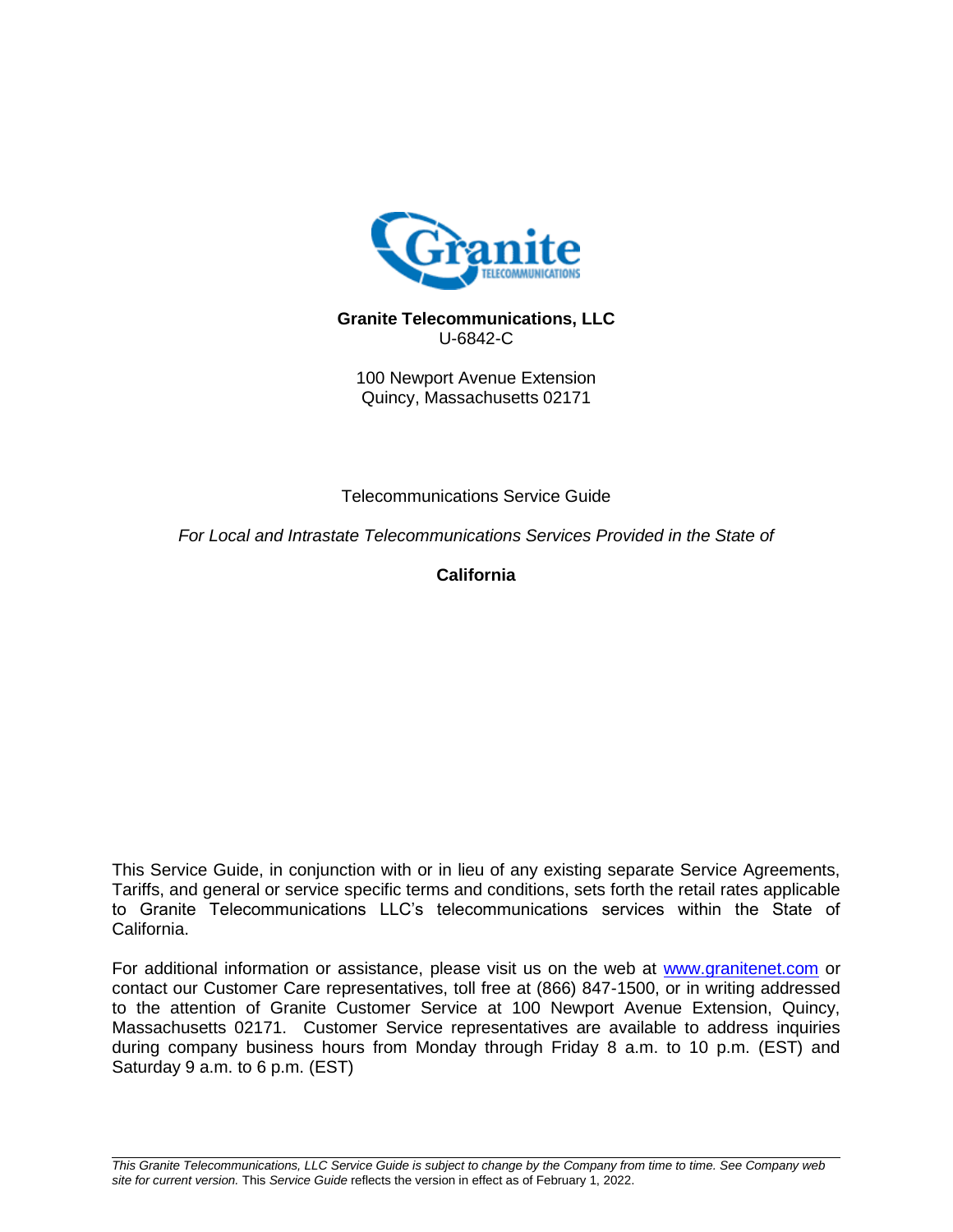

# **TABLE OF CONTENTS**

# **Description Page No.**

| <b>Service Charges</b><br>Pacific Bell Telephone Company dba AT&T California Service Area50 |  |
|---------------------------------------------------------------------------------------------|--|
|                                                                                             |  |
|                                                                                             |  |
| Consolidated Communications of California Company Service Area128                           |  |
|                                                                                             |  |
|                                                                                             |  |
| <b>Local Exchange Service</b>                                                               |  |
| <b>Service Territory</b>                                                                    |  |
| Pacific Bell Telephone Company dba AT&T California                                          |  |
|                                                                                             |  |
|                                                                                             |  |
|                                                                                             |  |
| Consolidated Communications of California Service Area Rate Groups141                       |  |
|                                                                                             |  |
| Emergency/Crisis/Disaster/Restoration and Provisioning Telecommunications                   |  |
|                                                                                             |  |
|                                                                                             |  |

*This Granite Telecommunications, LLC Service Guide is subject to change by the Company from time to time. See Company web site for current version.* This *Service Guide* reflects the version in effect as of February 1, 2022.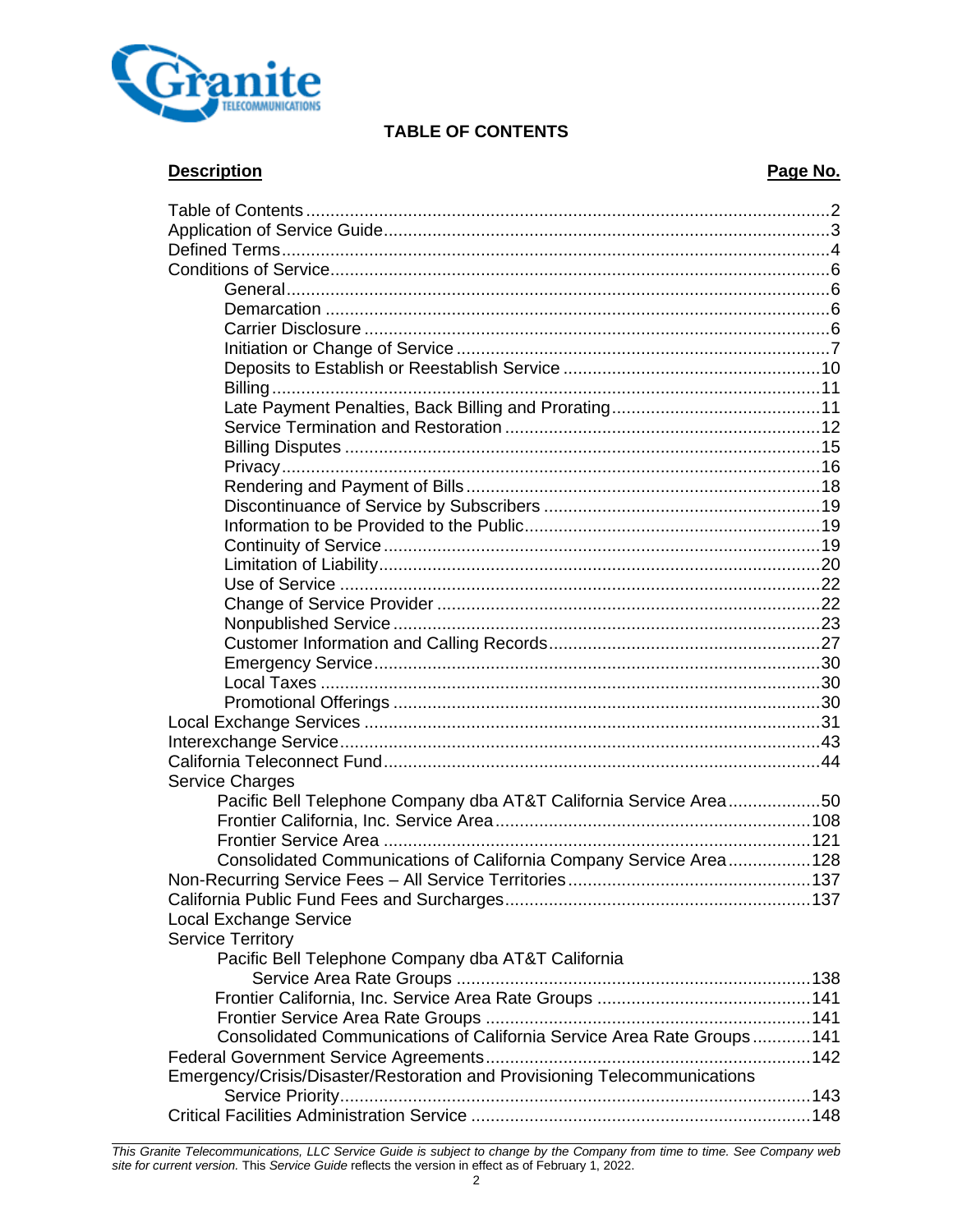

### **APPLICATION OF SERVICE GUIDE**

This Service Guide establishes the standard rates, terms, and conditions that apply to the provision and your use of Granite Telecommunications, LLC ("Granite" or "Company) retail local exchange and interexchange long distance telecommunications Services in the State of California. Verbal or written Service Order or any use of Granite's Service constitutes agreement to all rates, terms, and conditions set forth in this Service Guide, including any other documents specifically incorporated herein.

The provisions of this Service Guide apply only to retail intrastate telecommunications Services furnished by Granite and do not apply, unless otherwise specified, to any other services, including, without limitation, Information Services and other unregulated services offered by Granite. Except as expressly specified in this Service Guide with respect to particular Service plans ordered by Customers, the rates and charges set forth in this Service Guide do not cover lines, facilities, or services furnished to Customers by other carriers, including, without limitation, lines, facilities, or services that are used by Customers to access Granite's long distance Services or to complete calls to or from points beyond Granite's local network calling areas. Customers are solely responsible for obtaining any customer premises equipment and for establishing suitable agreements or other arrangements with other carriers that may be needed to access and use Granite's Services.

The provisions of this Service Guide, establish the sole and exclusive rates, terms, conditions, and understandings pertaining to Granite's provision and Customer's use of Services ordered by Customer, and supersede all prior agreements, proposals, representations, and understandings, whether written or oral, with respect to such Services. No provisions of this Service Guide may be changed, waived, or otherwise amended, or modified in any manner except pursuant to a Written Contract document that has been duly executed by Granite for such purpose.

In the event of any conflict between the provisions of this Service Guide and any applicable Written Contract, such conflict will be resolved by giving preference, first, to the Applicable Written Contract provisions and, second, to this Service Guide.

The rates, rules, terms, and conditions contained in this Service Guide are subject to change at Granite's sole discretion. Customers will be notified of changes through bill messages or inserts or otherwise in accordance with Applicable Law and regulations prior to the date on which changes become effective. Changes will also be posted on Granite's website at http://www.granitenet.com/Legal. Your continued use of Granite's Service following any such changes constitutes your agreement to such changes.

This Service Guide is governed by and interpreted according to Applicable Laws and regulations of California.

*This Granite Telecommunications, LLC Service Guide is subject to change by the Company from time to time. See Company web site for current version.* This *Service Guide* reflects the version in effect as of February 1, 2022.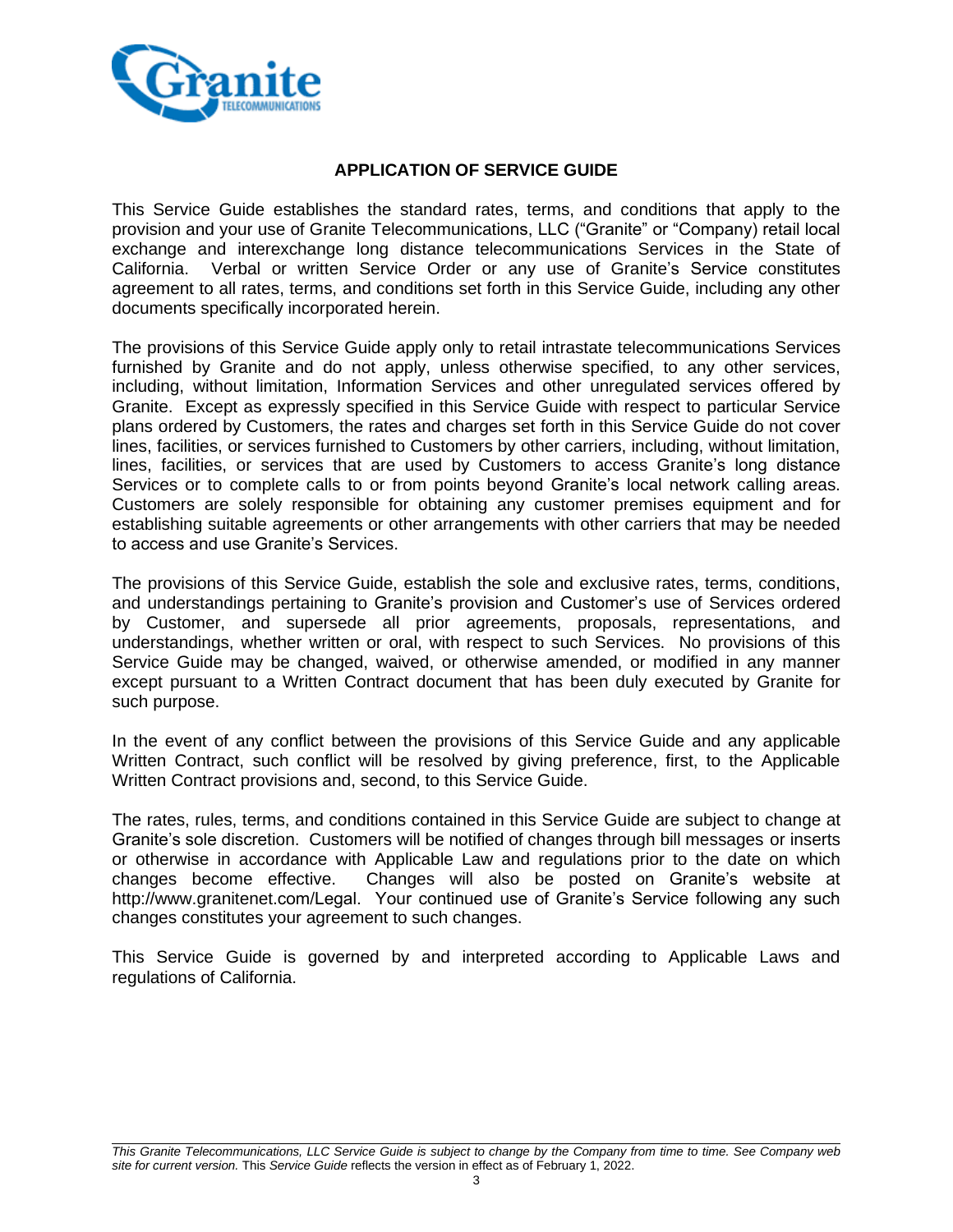

## **DEFINED TERMS**

Certain terms and phrases used in this Service Guide have the meaning as given in the definitions set forth below.

Access Code - The term "Access Code" means a sequence of numbers that when dialed, connects a Customer to the Carrier associated with that sequence.

Applicant - The term "Applicant" means an individual, partnership, corporation, association, or government agency who applies to the Company for any new or additional telephone service.

Authorization Code - The term "Authorization Code" means a numerical code, one or more of which are assigned to a Customer to enable access to Services provided by the Company and to identify the Customer for billing purposes.

Authorized User - The term "Authorized User" means a person, firm, company, corporation, or other entity who is authorized by the Customer to take Service under this Service Guide.

Base Rate Area - The term "Base Rate Area" means a closely built up section of an exchange area as shown in the effective and current tariffs or Service Guides of AT&T and Verizon.

Business Hours - The phrase "Business Hours" means the time after 8:00 A.M. and before 5:00 P.M., Monday through Friday excluding holidays.

Commission - The term "Commission" means the Public Utilities Commission of the State of California.

Company - The term "Company" or "Company" means Granite Telecommunications, LLC ("Granite").

Customer - Please see definition given under "Subscriber".

Delinquent or Delinquency - The terms "Delinquent" and "Delinquency" refer to an account for which payment has not been paid in full on or before the last day for timely payment.

Hunting Service - The term "Hunting Service" means an arrangement to search multiple lines of the same class of service and of the same customer for a vacant line for each incoming call.

Local Calling Area - The area, consisting of one or more central office districts, within which a subscriber for exchange service may make telephone calls without a toll charge.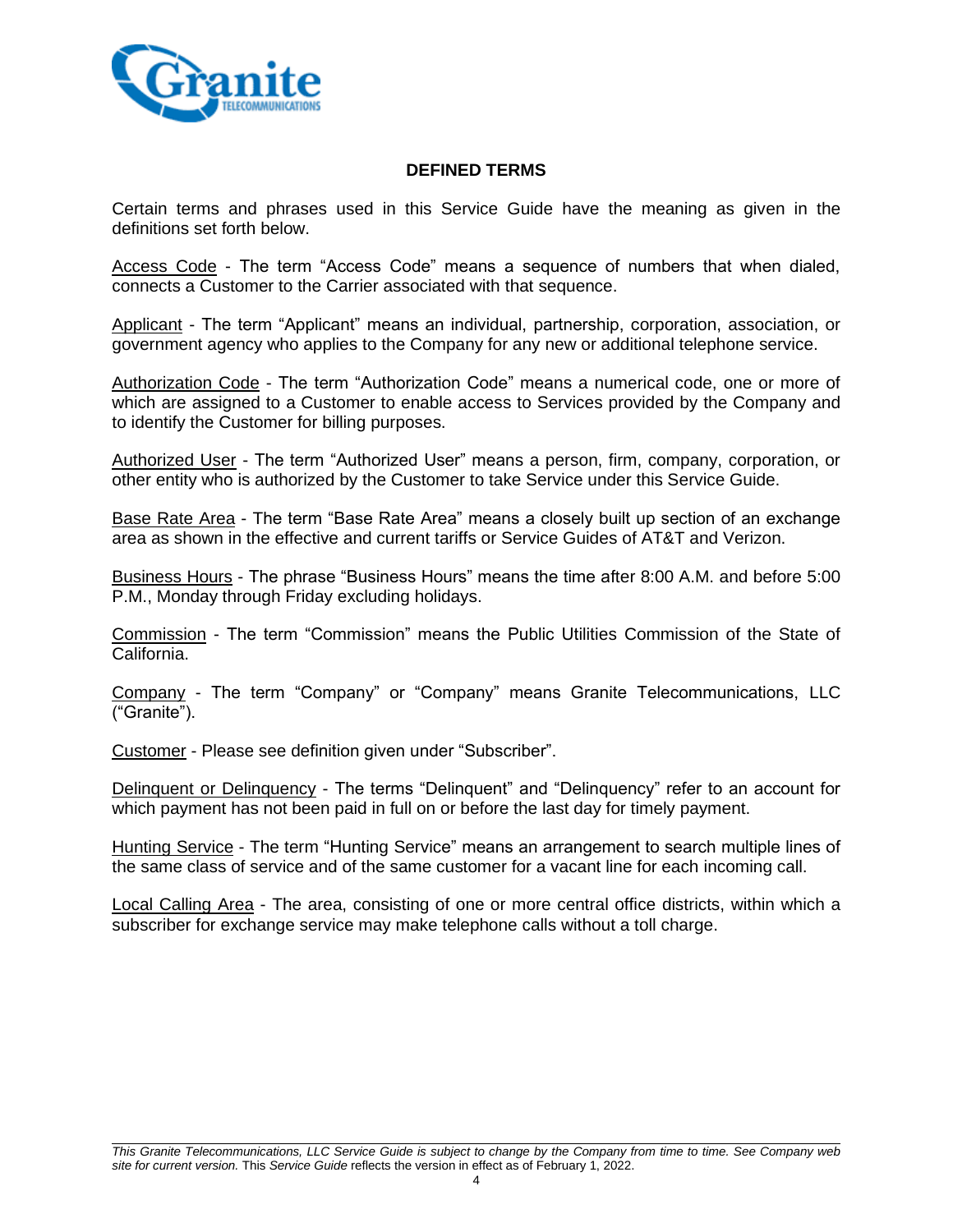

### **DEFINED TERMS**, Continued

Local Access Transport Area - ("LATA") - The phrase "Local Access Transport Area" ("LATA") means a geographical area established by the U.S. District Court for the District of Columbia in Civil Action No. 820192.

Local Exchange Carrier - The term "Local Exchange Carrier" ("LEC") means any person or entity that is engaged in the provision of local exchange service or local exchange access service.

Non-published or Unlisted - The term "Non-published" or "Unlisted" service means service that is not accompanied by inclusion of the Subscriber's name, address, or telephone number in a published directory or directory assistance data base.

Recognized Holiday - The term "Recognized Holiday" means New Year's Day (January 1), Martin Luther King Jr. Day, Presidents Day, Easter Sunday, Memorial Day, Independence Day (July 4), Labor Day, Thanksgiving Day, and Christmas Day (December 25).

Subscriber - The term "Subscriber" means the firm, company, corporation, or other entity that contracts for service under this Service Guide and that is responsible for the payment of charges as well as compliance with the Company's regulations pursuant to this Service Guide.

Written; In Writing: Both "written" and "in –writing" describe materials intended to be read, either in hardcopy document form (including fax) or transmitted through electronic media. For purposes of these rules, whenever anything is required to be provided "in writing" or in "written" form (e.g., a disclosure, a notice, or a confirmation), the requirement may be satisfied through the use of electronic media if both the Company and Subscriber parties to the communication have agreed to do so. If they have not, a tangible, hardcopy document is required. (The Company's electronic communications with customers and agreements to use electronic communications must satisfy the requirements of the federal Electronic Signatures Act, 15 USCA §§ 7001 et seq. and/or state law, as applicable.)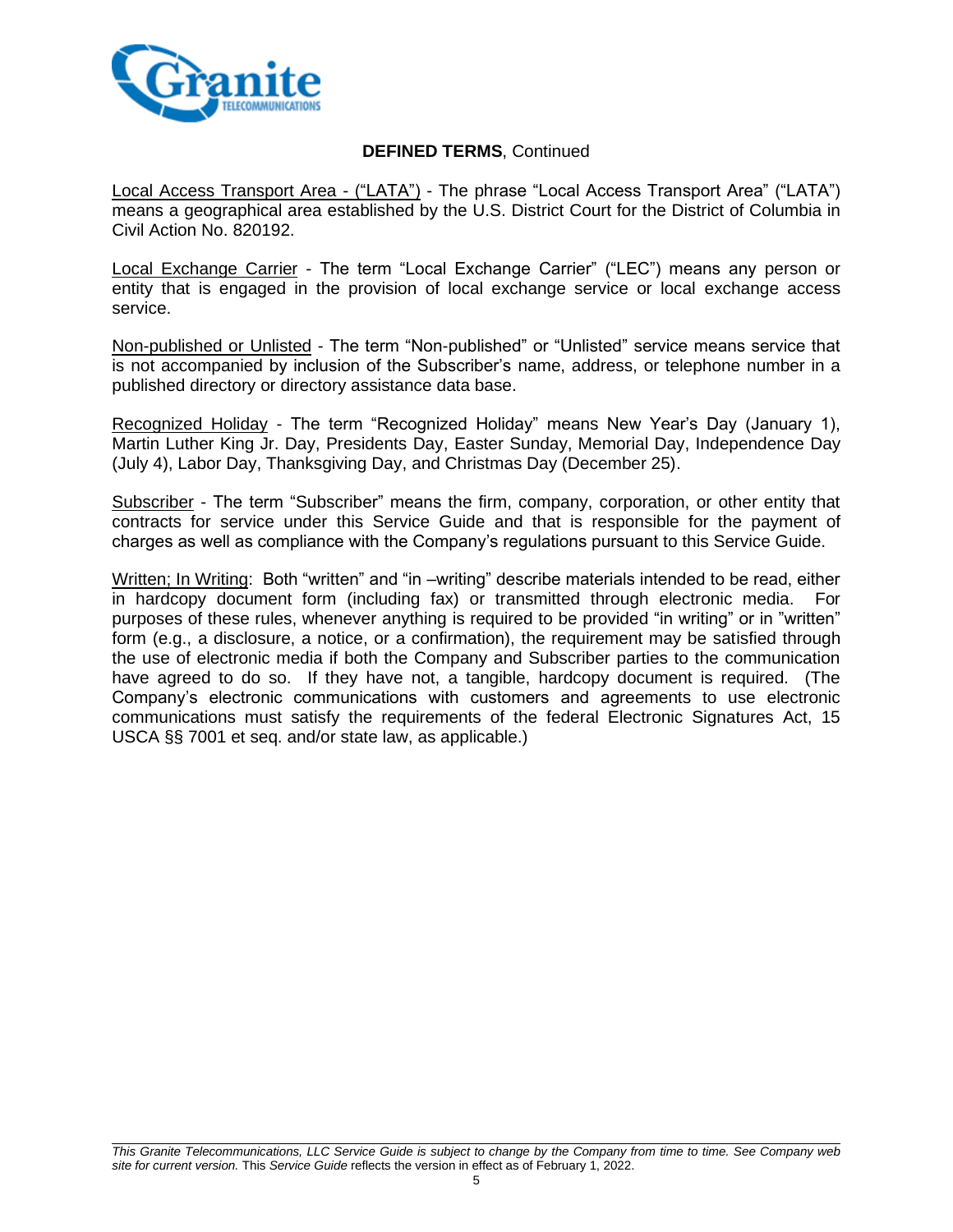

## **CONDITIONS OF SERVICE**

### **General**

The Company provides local exchange and interexchange telephone services exclusively to business customers between points within the base rate areas of local exchanges served by Pacific Bell Telephone Company dba AT&T California ("AT&T"), Frontier West (formerly Verizon California) and Citizens Telecommunications Company of California, Inc. dba Frontier Communications of California (jointly "Frontier"), and Consolidated Communications of California Company ("Consolidated Communications").

The application of business rates to the services provided the Company is governed by the actual or obvious use made of the service by the Subscriber. Residential service is not offered and will not be provided to a business premises or to portions of residential premises used primarily or largely for business purposes.

#### **Demarcation**

The Company does not undertake, by this Service Guide, to provide, maintain, repair, or operate any wiring, equipment, facilities, or service on the Subscriber's side of the point of demarcation as specified in the demarcation schedules of each incumbent local exchange carrier listed above.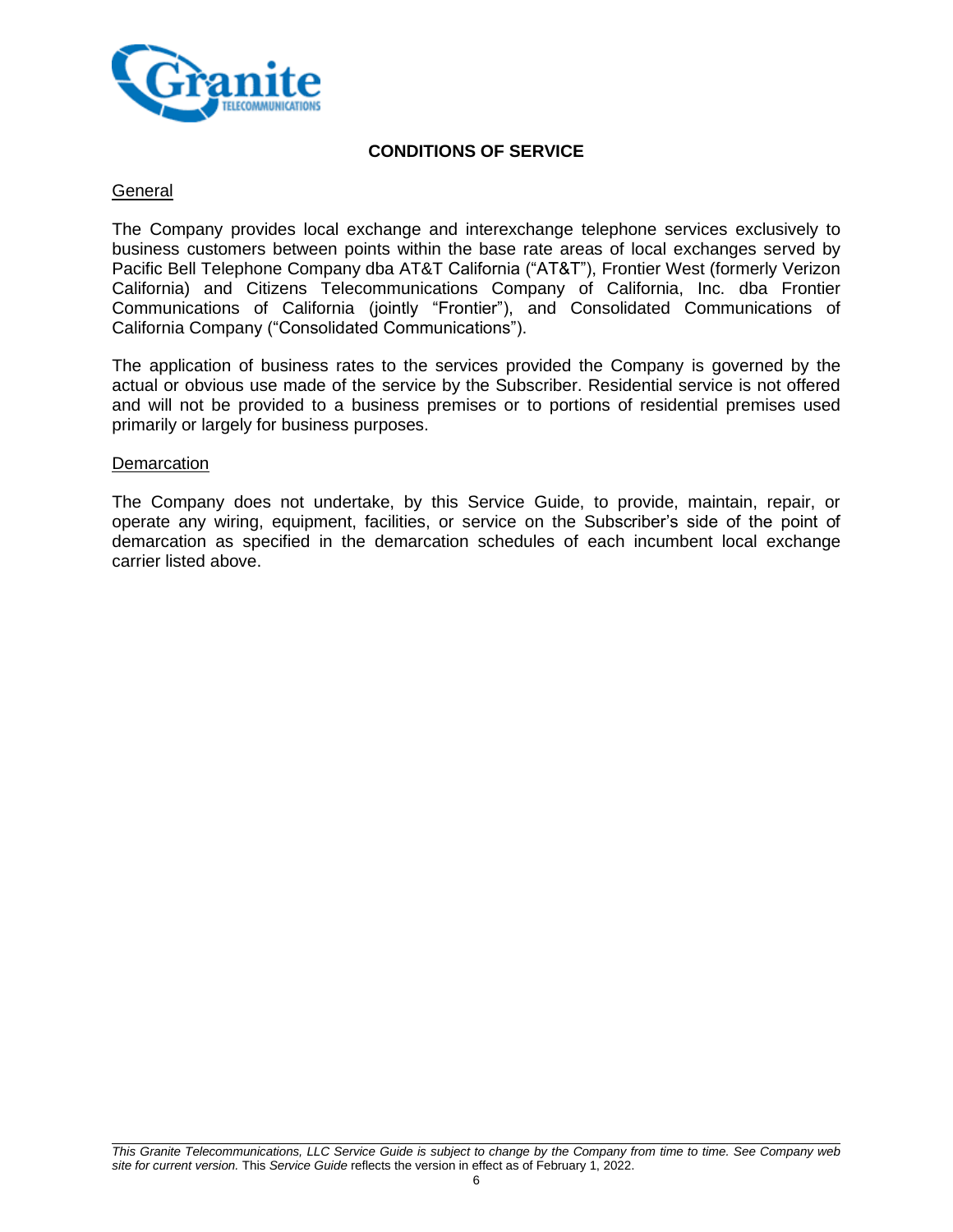

#### Carrier Disclosure

The Company will provide the following upon request by any subscriber, including any former subscriber for whom, in the judgment of either the carrier or the subscriber, charges or credits are still pending:

- 1. A description of each service for which charges appear(ed) on the subscriber's bill, and the rates, terms and conditions applicable to that service.
- 2. A toll-free telephone number the subscriber may call to reach the carrier, and the carrier's post office address to which the subscriber may write, for inquiries, disputes and complaints related to the bill or to any other aspect of the subscriber's service.
- 3. For any charges the carrier has placed on the bill on behalf of any other entity, but for which the carrier does not handle inquiries, disputes and complaints: the name of the other entity, a toll-free telephone number the subscriber may call, and a post office address to which the subscriber may write, for inquiries, disputes and complaints related to those charges.

The Company will provide the following upon request by any subscriber or other member of the public:

- 1. The carrier's legal name, its designated utility number (Cal. PUC U-number), and the names under which the carrier offers regulated telecommunications service in California.
- 2. A description of the carrier's service offerings that relate to the customer's inquiry and are currently open to individual or small business subscribers in California, and the applicable key rates, terms and conditions.
- 3. The address and toll-free telephone number of the Commission's Consumer Affairs Branch.
- 4. A description of customers' privacy rights and how the carrier handles confidential subscriber information.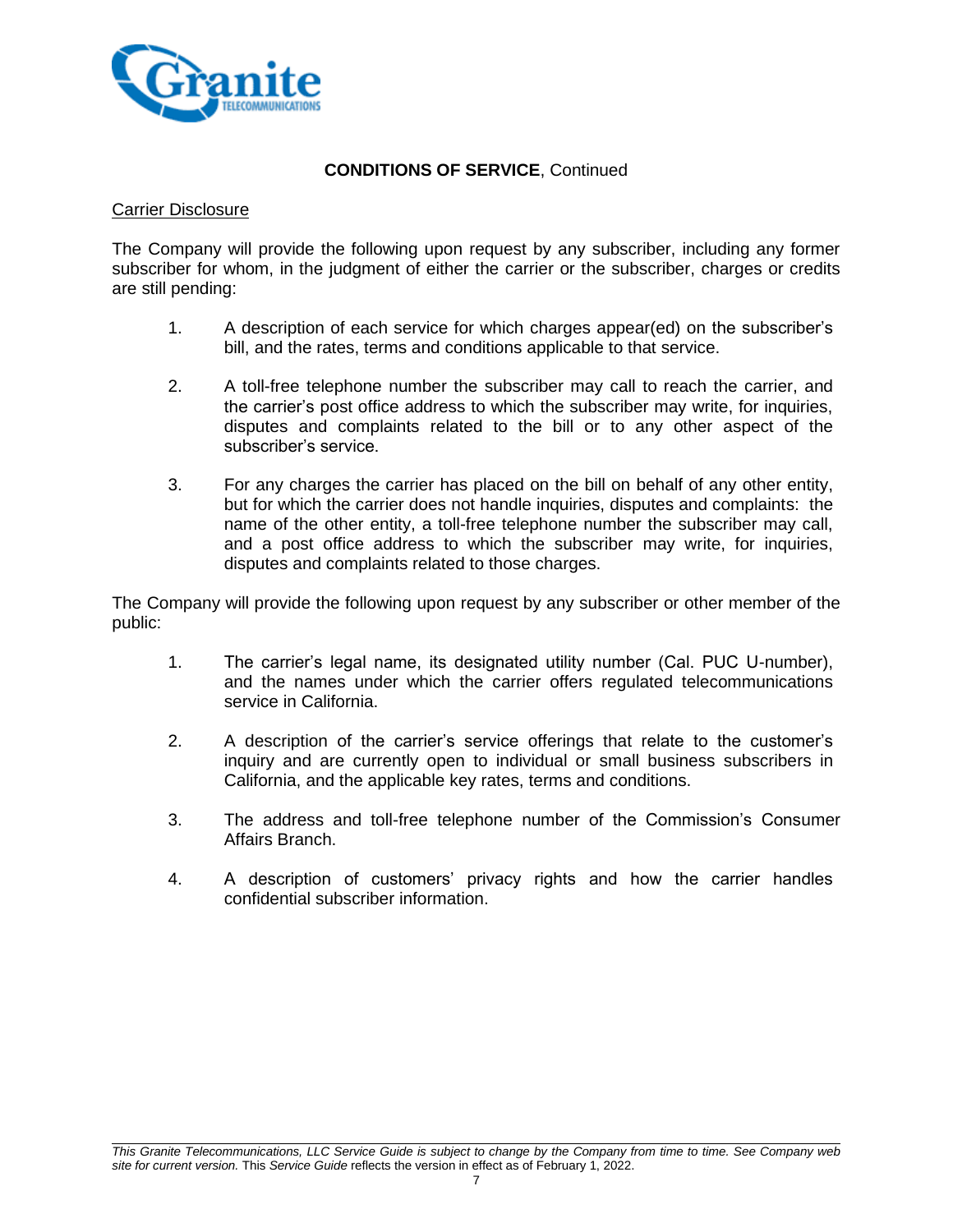

#### Initiation or Change of Service

The Company will initiate or change service upon Customer or subscriber's request.

The Company will provide consumers initiating service, including those adding additional lines to existing accounts, with the following information whenever applicable:

- 1. Availability and effect of freezing the pre-subscribed carrier assigned to the account.
- 2. Availability and effect of restricting toll calling.
- 3. Availability and effect of deleting access to 900 and 976 pay-per-call telephone information services.
- 4. Availability and effect of blocking options for pay per use features that do not require dialing an access code to activate.
- 5. Availability and effect of blocking non-presubscribed carrier (*e.g.*, third party) charges from being billed on the telephone bill.
- 6. Availability and effect of Caller ID blocking options.
- 7. Availability and rates of the least expensive service meeting the customer's needs.
- 8. Any other information necessary to enable consumers to make informed choices among services and providers.

For services offered, the Company will provide the Customer or subscriber a written confirmation of the order not later than seven (7) days after it is accepted. The confirmation shall include the key rates, terms and conditions for each service ordered, and the format and content shall conform to applicable Commission rules and regulations.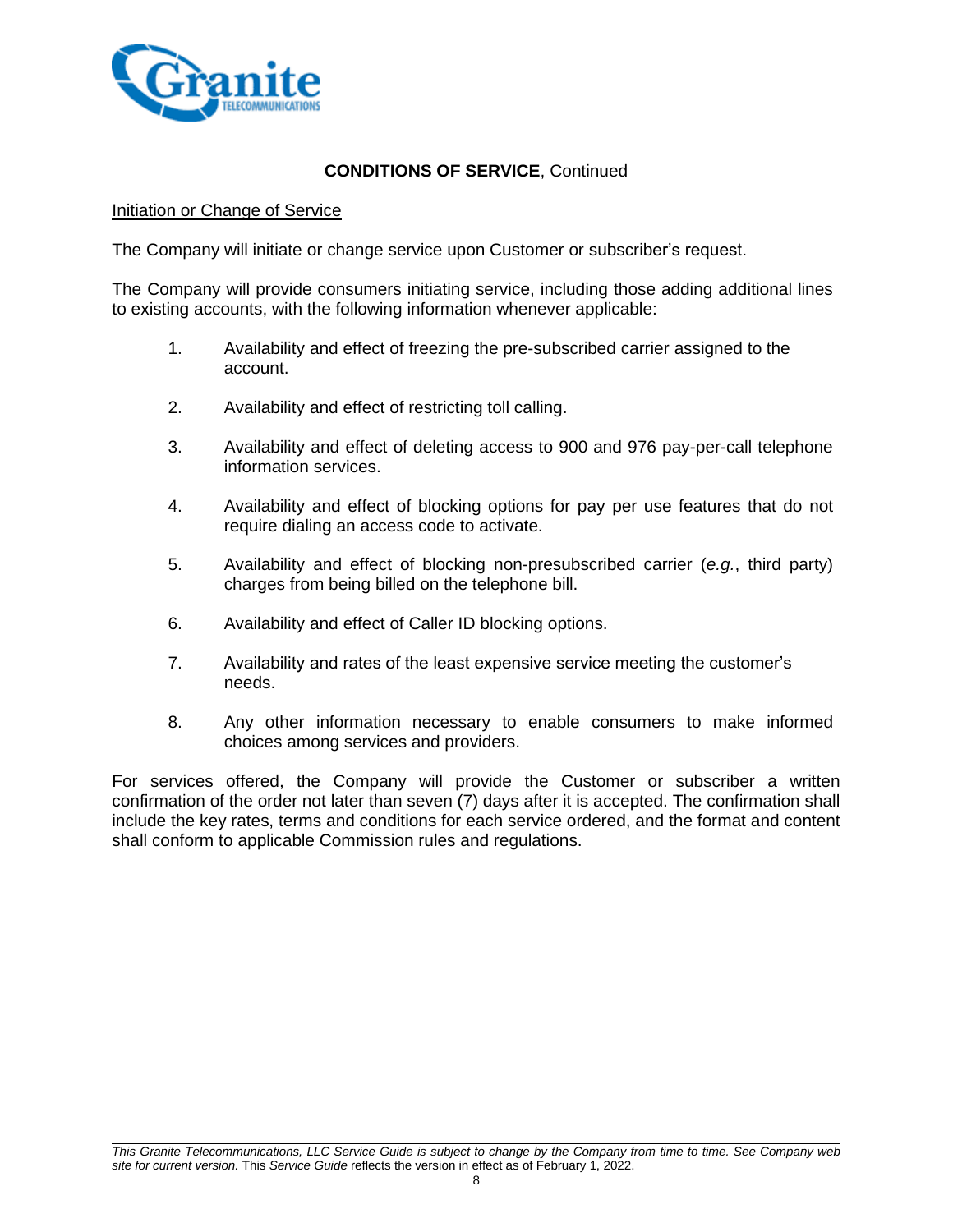

### Initiation or Change of Service, Continued

For services offered under this Service Guide, the Company will provide the subscriber with a written contract not later than seven (7) days after the order is accepted. The contract will include all applicable rates, terms and conditions for each service ordered and the format will conform to applicable Commission rules and regulations.

Subscribers may cancel without fees, charges or penalties any service: (1) within 30 days after the carrier provides the written confirmation materials described above, if the confirmation materials are provided to the subscriber in person at the point of sale; or (2) within 45 days after the confirmation materials are provided if they are not provided in person at the point of sale.

When a Company denies an application for a telecommunications service subject to Commission jurisdiction, the Company will inform the applicant of the reasons within 10 days thereafter. The Company's reasons shall be provided in writing unless the applicant agrees to accept a different form of notice.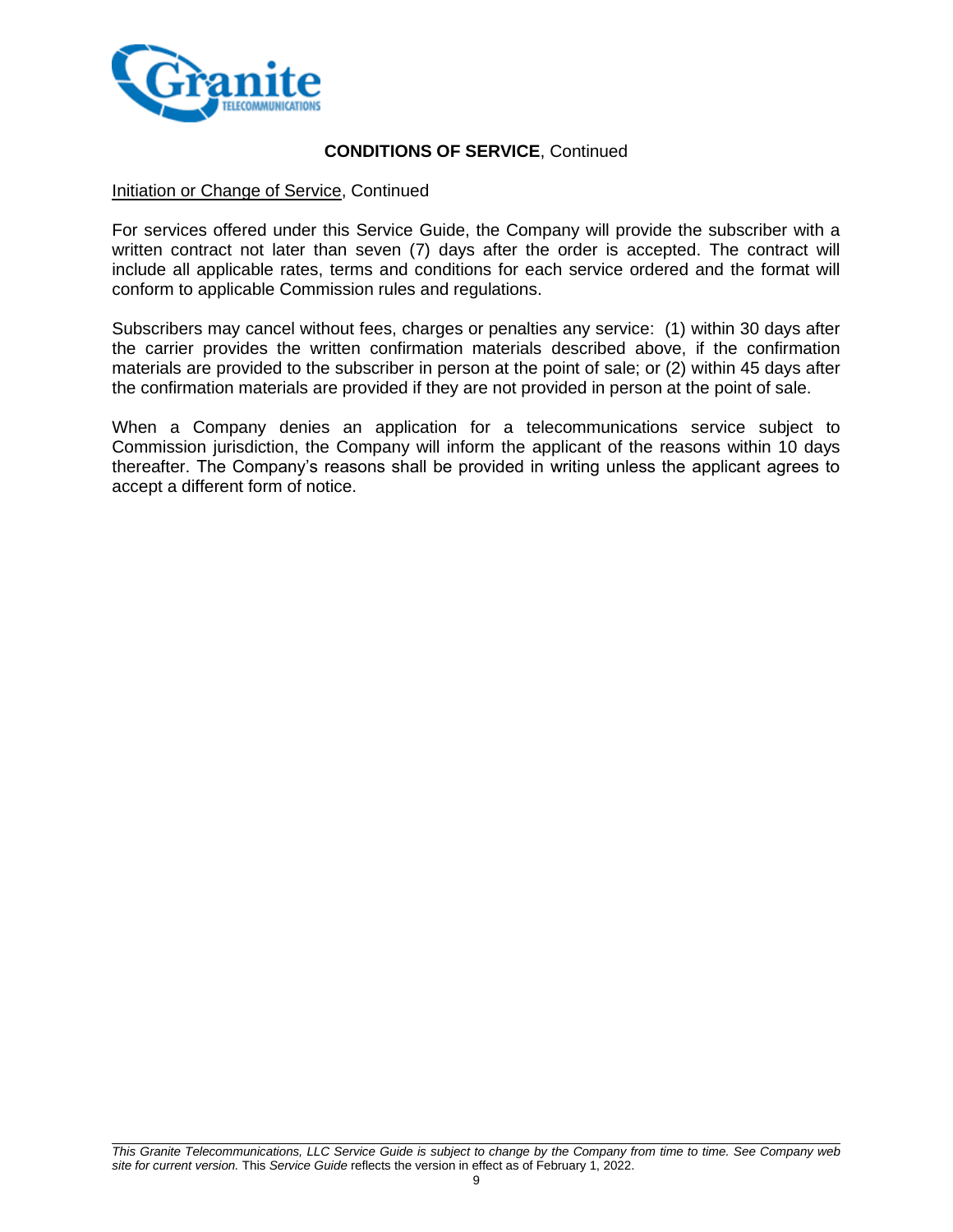

#### Deposits to Establish or Reestablish Service

The Company may require a deposit to establish or re-establish service if and only if an applicant for service is unable to demonstrate acceptable credit to the satisfaction of the carrier.

A deposit to establish or re-establish basic service may not exceed twice the estimated or typical monthly bill for recurring and usage charges for basic service. The Company may require an additional deposit for services it provides other than basic service.

Deposits shall earn not less than 5% simple annual interest on the monthly unused balance.

The Company will refund deposit amounts associated with services, with interest, after one continuous year of timely payments for services, and not later than 120 days after service is discontinued.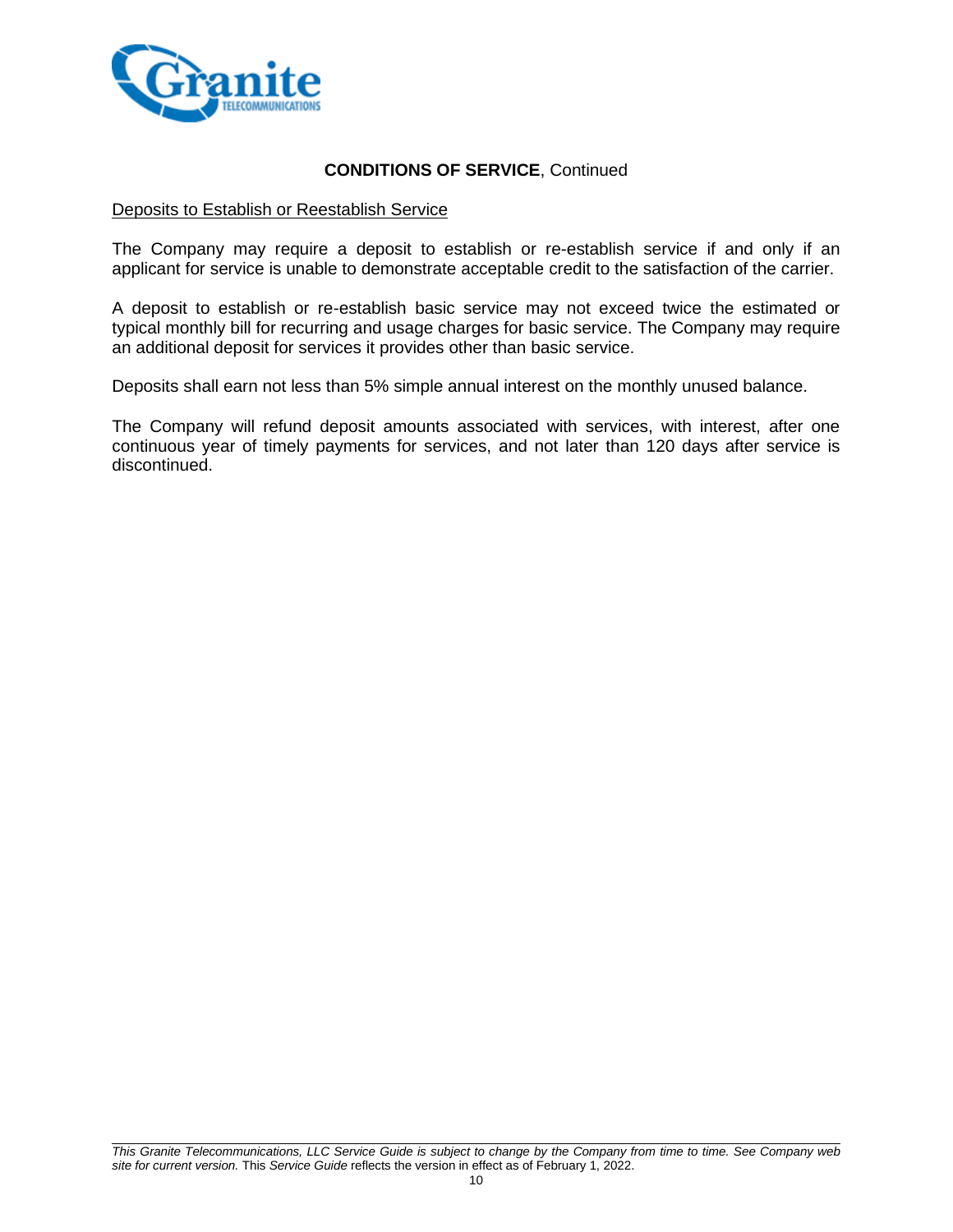

### Billing

The Company will comply with Commission rules and regulations pertaining to the form and content of telephone bills, including the following basic information:

- 1. The Company's name;
- 2. period of service covered by the bill (excluding services for which backfilling is permitted);
- 3. payment due date;
- 4. late payment charge (if applicable) and date after which it may be applied;
- 5. how to pay;
- 6. the Company's toll-free number for billing inquiries and disputes, along with a postal address, or an e-mail address if the subscriber has agreed to communicate via electronic media, where the subscriber may send a billing inquiry or complaint in writing; and
- 7. where the subscriber has arranged with the Company to access the telephone bill only by e-mail or the Internet rather than by regular mail, the Company will, in addition to the above information provide e-mail or web site addresses for billing inquiries and complaints.

#### Late Payment Penalties, Back Billing, and Prorating

The Company will credit payments effective the business day payments are received by the Company or its agent. The date after which a bill is considered overdue and delinquent, and after which late charges may accrue, shall not be earlier than 22 days after the date the bill was mailed. Any authorized late-payment penalty may not exceed 1.5% per month on the balance overdue. Subscribers shall not be liable for late payment charges on disputed amounts that are resolved in the subscriber's favor.

The Company will not include in its bill any previously unbilled charge for intrastate service furnished prior to three months immediately preceding the date of the bill, four months in the case of wireless roaming charges on a system other than the subscriber's home system, and five months for collect, third-party, and calling card calls. This limitation on back billing does not apply in cases involving subscriber fraud.

The Company will prorate charges for basic service for partial months. A 30-day month will be used for prorating in lieu of calendar days.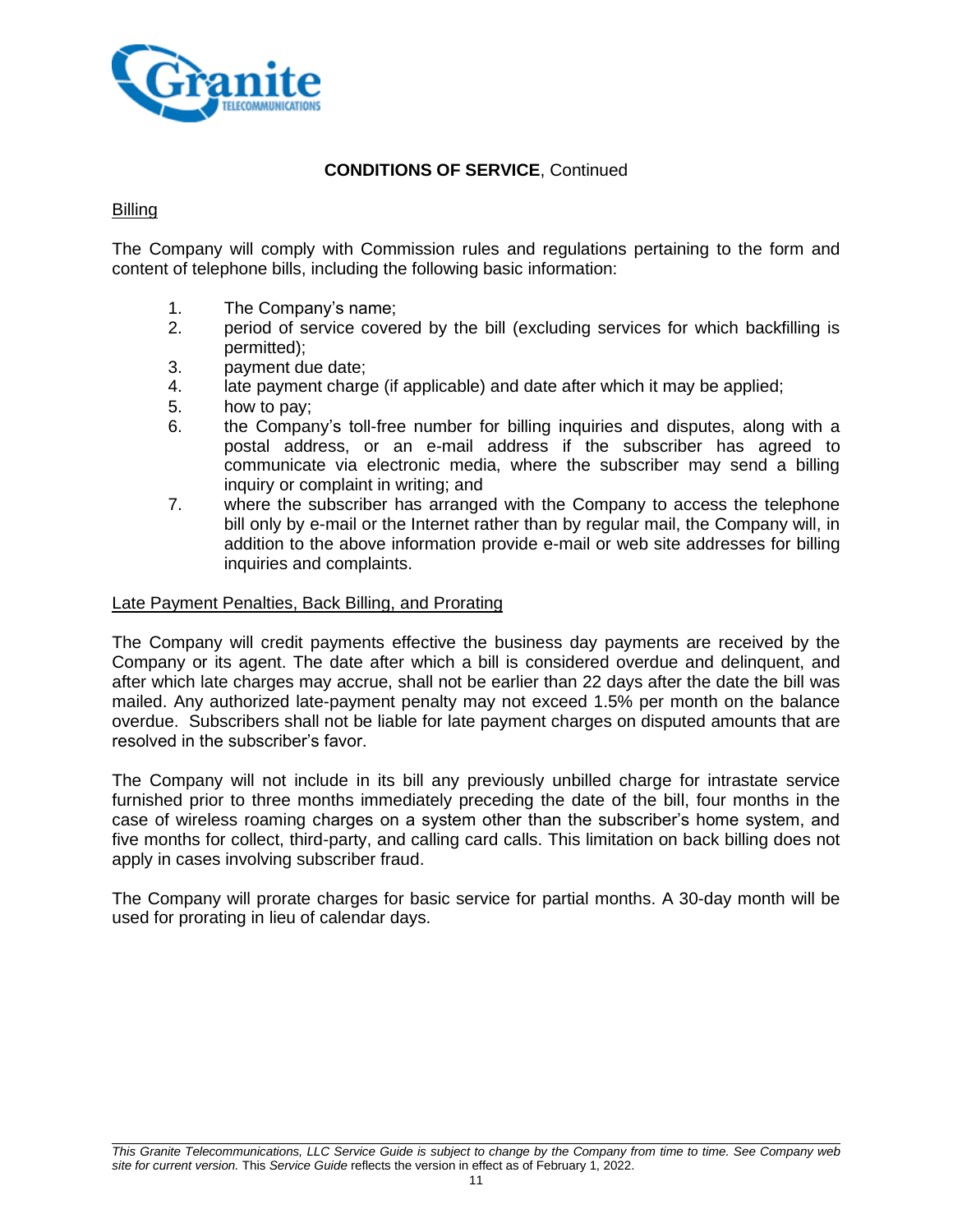

#### Service Termination and Restoration

The Company may discontinue service for any of the following reasons:

- 1. Nonpayment of any sum due to the Company for service more than 15 days beyond the due date. In the event an action is brought for nonpayment, the nonprevailing party may be liable for reasonable court costs and attorney's fees as determined by the Commission or by the court.
- 2. A violation of, or failure to comply with, any regulation governing the furnishing of service.
- 3. In accordance with the provisions of Rule17 of this Service Guide, Legal Requirements for Refusal or Discontinuance of Service.
- 4. Failure to post a required deposit or guarantee.
- 5. In the event that the Subscriber supplied false or inaccurate information of a material nature in order to obtain service.
- 6. Incurring charges not covered by a deposit or guarantee and evidencing an intent not to pay such charges when due.
- 7. Any violation of the conditions governing the furnishing of service.
- 8. The Company may disconnect service of any Customer who, with intent to annoy, telephones another person, including Company personnel, and addresses to or about such other person any obscene language or addresses to such other person any threat to inflict injury to the person or property of the person addressed or any family member.
- 9. The Company may disconnect service of any customer who, with intent to annoy, presents him/herself in person at any Company office and addresses to or about any person, including Company personnel, any obscene language or addresses to such person any threat to inflict injury to the person or any family member, or to the property of the person or of the Company.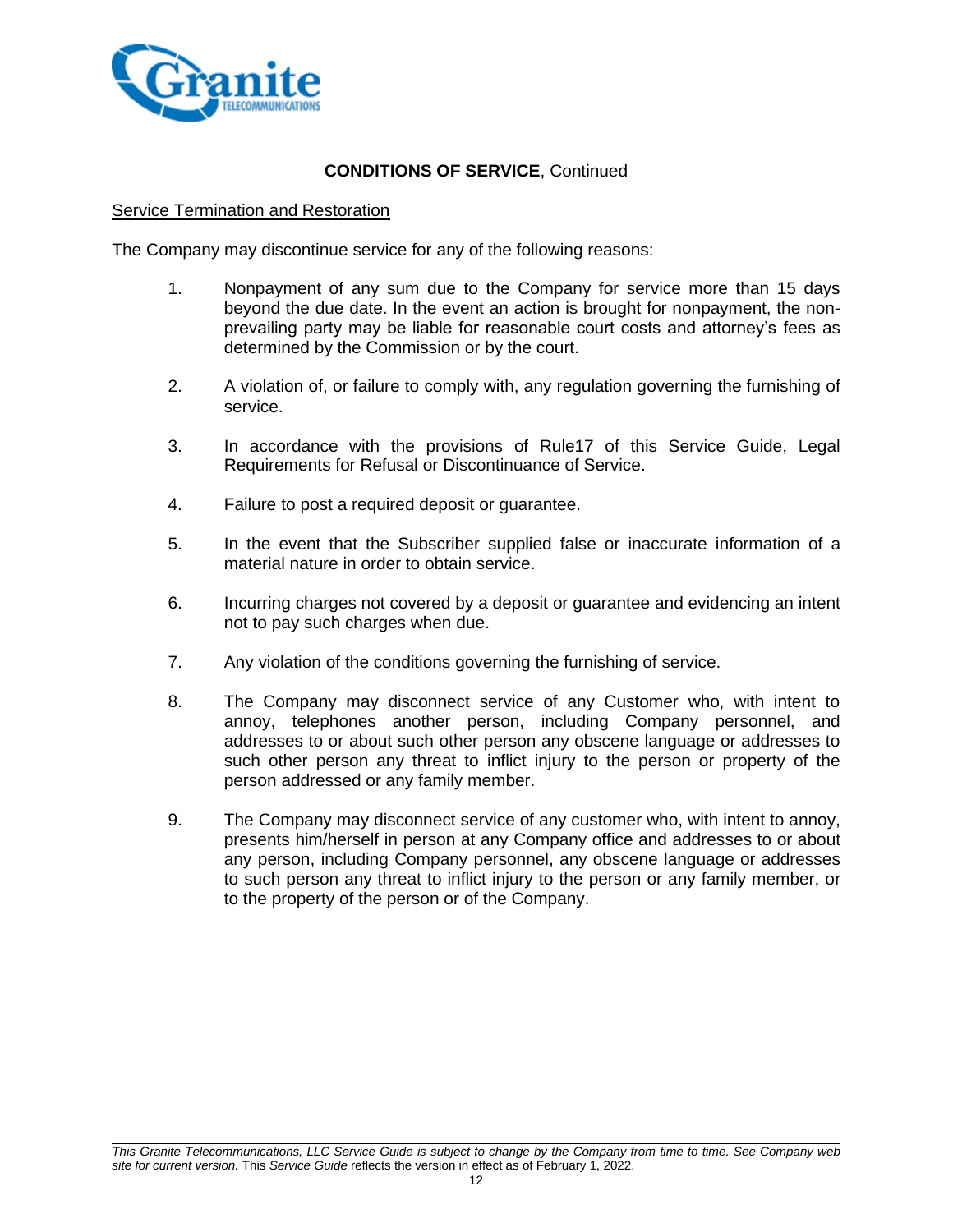

### Service Termination and Restoration, Continued

The Company will provide notices in writing to subscribers whose payments are overdue not less than 7 calendar days prior to terminating service for nonpayment. Each termination notice shall include all of the following:

- 1. Carrier's name;
- 2. The name and address of the subscriber, and the telephone number(s) associated with the delinquent account;
- 3. Information sufficient for the subscriber to identify what service(s) are to be terminated, and the delinquent amount(s). If basic service is to be disconnected, the notice shall state the minimum amount that must be paid to retain basic service;
- 4. The date by which payment, or arrangement for payment, must be made to avoid termination;
- 5. A toll-free telephone number to reach a Company customer service representative who can provide subscriber assistance; and
- 6. The telephone number of the Commission's Consumer Affairs Branch where the subscriber may direct inquiries.

The above rules do not apply to termination of service for having reached either: (1) a usage or spending limit, prepaid or otherwise, that was arranged with the subscriber in advance; or (2) the end of a prepaid period of service known to and anticipated by the subscriber in advance.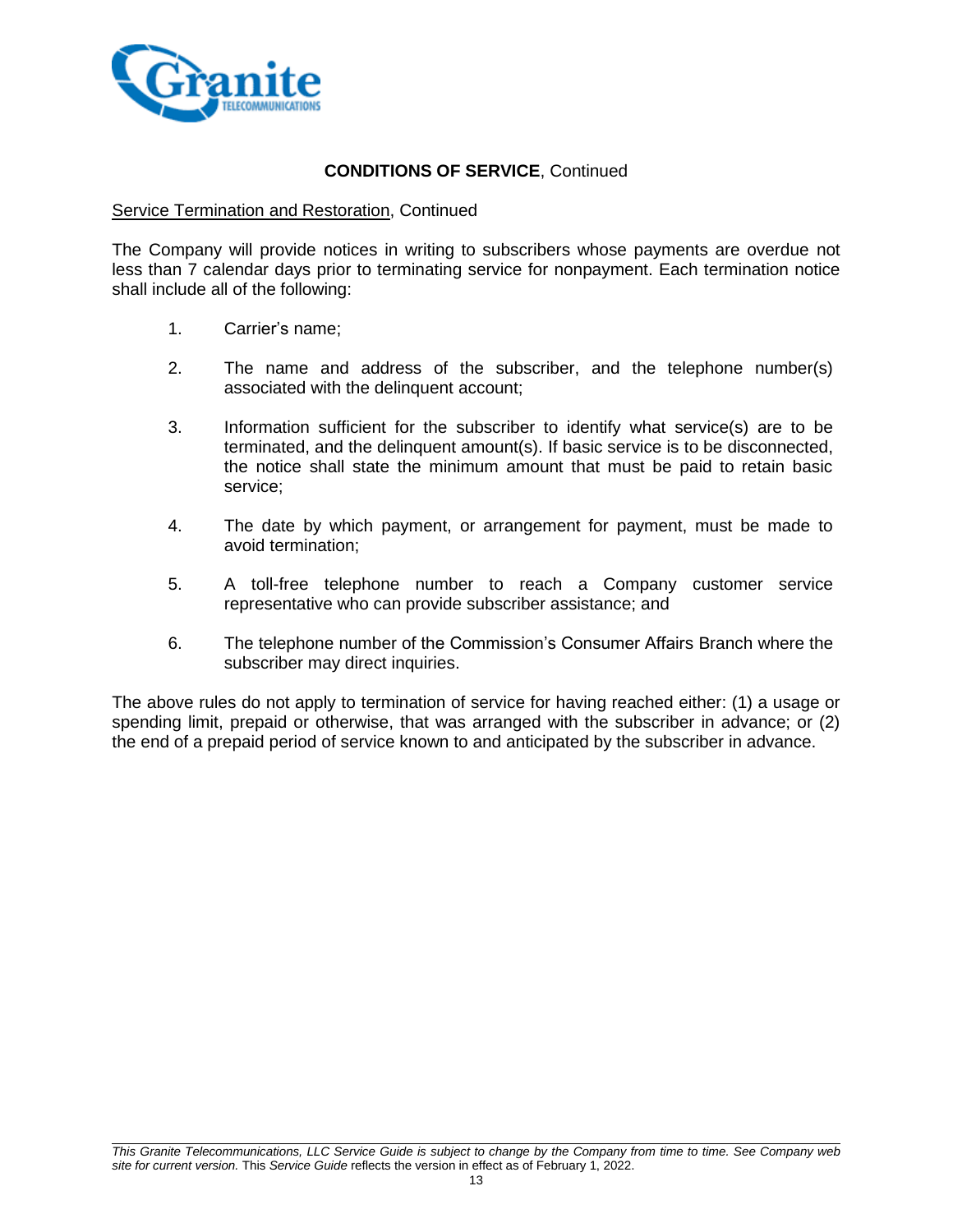

### Service Termination and Restoration, Continued

The Company will not disconnect Service on any day Customer Service Representatives are not available to assist subscribers.

The notice and disconnection requirements above do not apply where the subscriber's acts or omissions demonstrate an intention to defraud the carrier, or threaten the integrity or security of the carrier's operations or facilities.

Where a subscriber is offered and agrees to an alternative payment plan, the Company will provide confirmation of the terms in writing if the subscriber so requests.

The Company will comply with the rules adopted by the Commission in D.91188 regarding service denial or disconnection for use of telecommunications service in violation of the law.

Restoration of Service - The Company will restore service to a Subscriber upon full payment of all amounts due and the Subscriber's payment of a deposit or reestablishment of credit. However, the Company may refuse to accept a personal check if the Subscriber's check for payment of service has been dishonored, excepting bank error, within the last twelve months. The Company will impose a charge for restoration of service after disconnection in accordance with this Service Guide.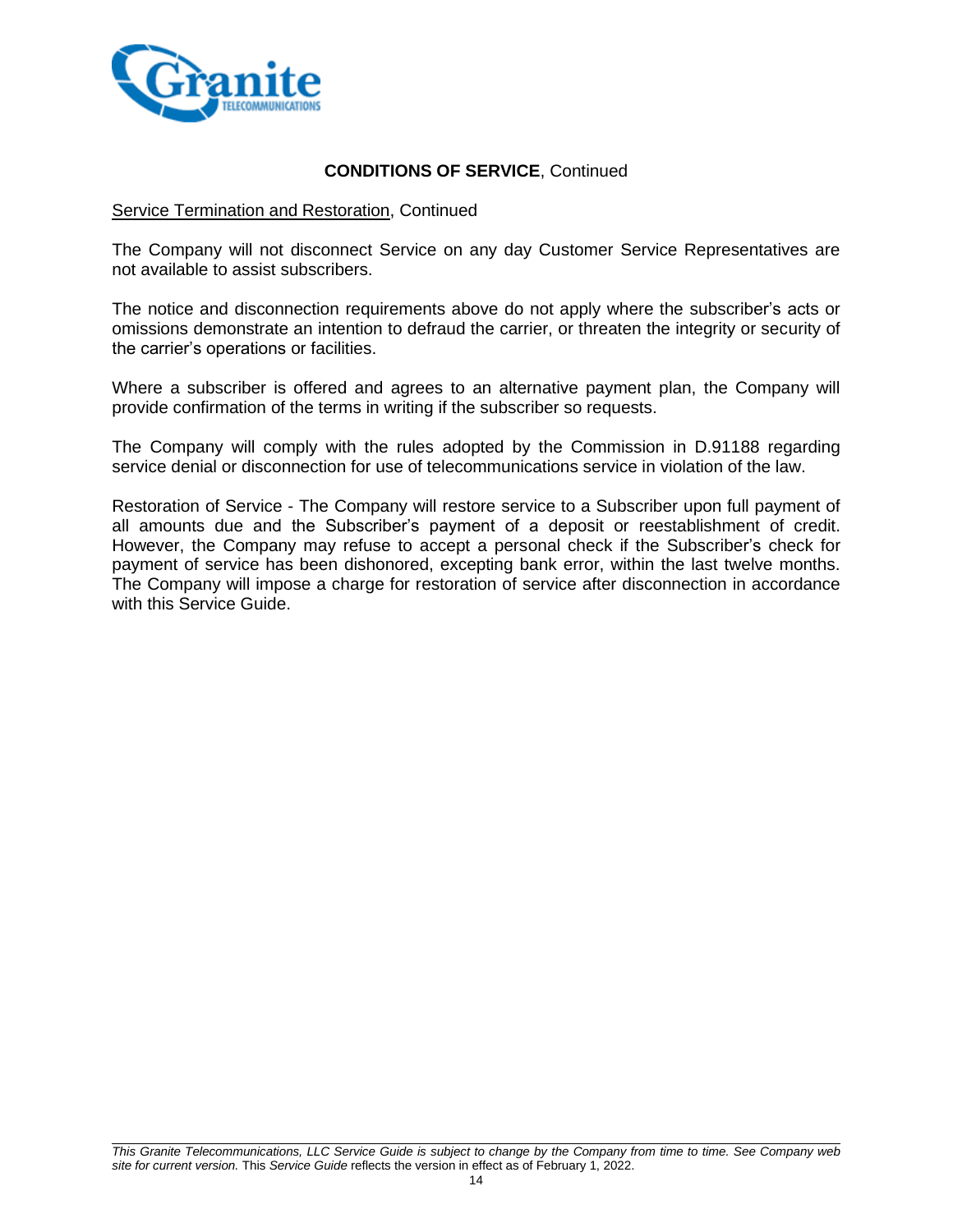

#### Billing Disputes

If you believe there is an error on your bill or have a question about your service, please call Granite Telecommunications, LLC's customer support at 866.847.1500.

If you are not satisfied with Granite Telecommunications, LLC's response, submit a complaint to the California Public Utilities Commission (CPUC) by visiting [http://www.cpuc.ca.gov/complaints/.](http://www.cpuc.ca.gov/complaints/) Billing and service complaints are handled by the CPUC's Consumer Affairs Branch (CAB), which can be reached by the following means if you prefer not to submit your complaint online:

Telephone: 1-800-649-7570 (8:30 AM to 4:30 PM, Monday through Friday) Mail: California Public Utilities Commission, Consumer Affairs Branch, 505 Van Ness Avenue, Room 2003, San Francisco, CA 94102

If you have limitations hearing or speaking, dial 711 to reach the California Relay Service, which is for those needing direct assistance relaying telephone conversations, as well their friends, family, and business contacts. If you prefer having your calls immediately answered in your mode of communication, dial one of the toll-free language-specific numbers below to be routed to the California Relay Service provider.

| Type of Call              | Language  | Toll-free 800 Number |
|---------------------------|-----------|----------------------|
| TTY/VCO/HCO to            | English   | 1-800-735-2929       |
| Voice                     | Spanish   | 1-800-855-3000       |
| Voice to                  | English   | 1-800-735-2922       |
| <b>TTY/VCO/HCO</b>        | Spanish   | 1-800-855-3000       |
| From or to                | English & | 1-800-854-7784       |
| Speech-to- Speech Spanish |           |                      |

To avoid having service turned off while you wait for the outcome of a complaint to the CPUC **specifically regarding the accuracy of your bill**, please contact CAB for assistance. If your case meets the eligibility criteria, CAB will provide you with instructions on how to mail a check or money order to be impounded pending resolution of your case. You must continue to pay your current charges while your complaint is under review to keep your service turned on.

In the case of a billing dispute between Company and subscriber, the Company will investigate the charge(s) the subscriber has informed the Company are in question, and shall reach a determination and communicate it to the subscriber within 30 days. While the investigation is pending, no late charges or penalties may be applied, the charge may not be sent to collection, and no adverse credit report may be made based on non-payment of the charge.

The Company may not disconnect service to a subscriber before seven (7) calendar days after the date the carrier notifies the subscriber in writing of the results of its investigation. In no event shall the carrier disconnect service prior to the due date shown on the bill.

The Company may not disconnect service to a subscriber for nonpayment if the subscriber has: (a) submitted a claim to CAB for informal review; (b) deposited the disputed amount with the Commission: and (c) either paid the undisputed amount to the carrier or deposited it with the Commission. While CAB's review is pending, no late charges or penalties may be applied, the charge may not be sent to collection, and no adverse credit report may be made based on non-payment of the charge.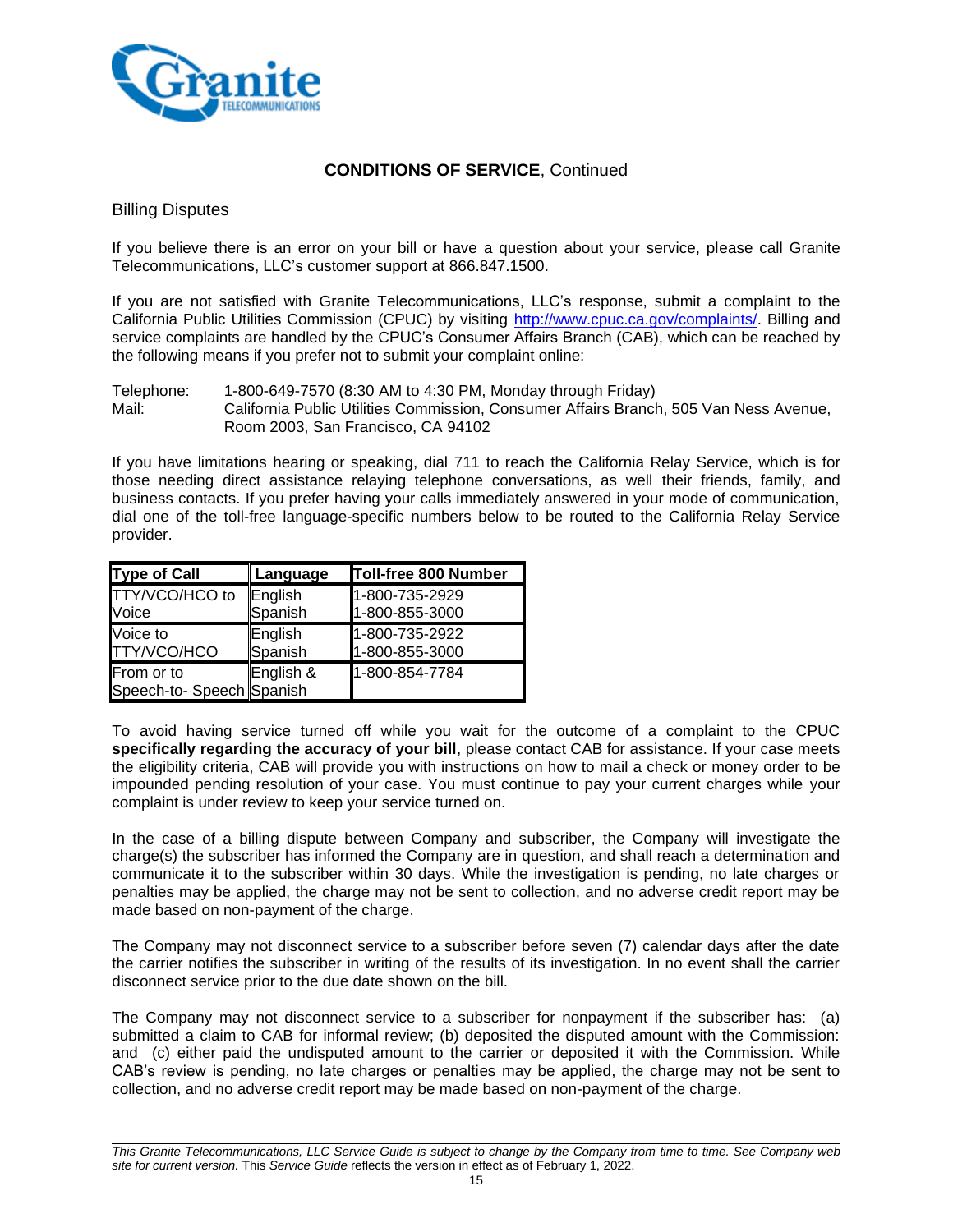

### **Privacy**

The Company will comply with Commission rules and regulations, Commission Decisions, and applicable state laws regarding solicitation, use and dissemination of proprietary Customer information. Compliance will include but not be limited to the following:

Obtaining Subscriber Consent for use of information for purposes other than the provision of or billing for service; PROVIDED THAT the Company may use a subscriber's confidential information to market to that subscriber additional products related to the type(s) of service the carrier is providing to that subscriber, without the subscriber's express consent, unless the subscriber has indicated that he or she does not wish to receive solicitations about additional products; and

Informing and obtaining affirmative written consent of Subscriber before collecting, using and disclosing to third parties confidential subscriber information; PROVIDED THAT the Company may disclose subscribers' confidential information to affiliates or to other third parties without the affirmative consent of the subscriber, to the extent necessary to initiate, render, bill and collect for the type(s) of service that the Company is providing to that subscriber.

Whenever the Company discloses confidential subscriber information to a third party, the Company will clearly identify the purpose of the disclosure and require the recipient of the confidential information not to use it for any other purpose, not to retain it any longer than necessary to accomplish that purpose, and to take appropriate precautions to prevent unauthorized use or disclosure.

The written consent requirement does not apply to the following categories of information: information provided by residential subscribers for inclusion in a subscriber directory; information customarily provided through directory assistance services; postal ZIP Code information; information provided under the supervision of the Commission to a collection agency by a telephone corporation exclusively for the collection of unpaid debts; information provided to an emergency service agency responding to a 911 telephone call or any other call communicating an imminent threat to life or property; information provided to a law enforcement agency in response to lawful process; information required by the Commission pursuant to its jurisdiction over telephone corporations; information transmitted between telephone corporations in order to provide telephone service between service areas; information required to be provided pursuant to rules and orders of the Commission or the FCC regarding the provision of services over the telephone lines by parties other than the telephone corporation; and the name and address of lifeline customers provided for the sole purpose of low-income ratepayer assistance outreach efforts. See Public Utilities Code § 2891(d).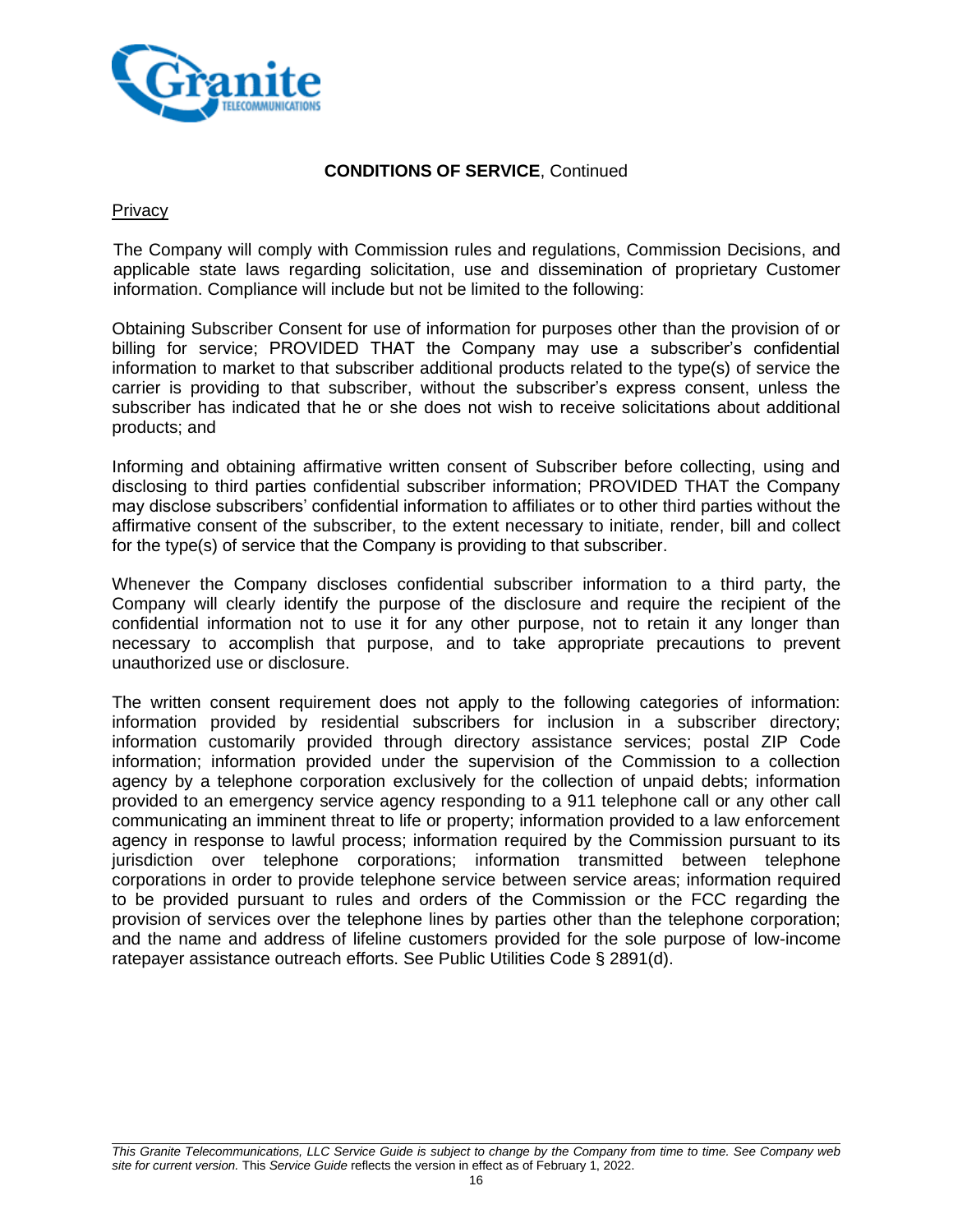

Privacy, Continued

Written confirmations of orders for service offered under this Service Guide shall include a privacy notice.

Upon request, the Company will disclose to a subscriber what confidential information the Company has about that subscriber and shall provide an opportunity to update the information and to challenge any inaccuracies. The Company will make reasonable efforts to correct inaccuracies brought to their attention. Upon request, the Company will also disclose to the subscriber how that subscriber's confidential information has been used and to whom it has been disclosed. The Company may refuse to process unreasonably repetitive requests from the same individual, provided the Company attempts to comply with this provision in good faith.

Upon a subscriber's request, the Company will remove a subscriber's social security number from the subscriber's customer records.

The Company, when offering new and upgraded telecommunications services, will fully inform affected consumers of any and all privacy implications of such practices. Services with privacy implications are those services which, when subscribed to or used, reveal or disseminate, or have the potential to reveal or disseminate, confidential subscriber information or a subscriber's name, address or telephone number. Subscribers will be given the opportunity to block on a per-call or per-line basis, at the subscriber's option, those services that have a privacy implication.

The Company will comply with subscriber requests to be removed from sales solicitation lists (if any) maintained by the Company, and/or its agents and affiliates.

The Company will comply with Commission rules and regulations governing the form and content of the Customer's Required Notice of Privacy Rights.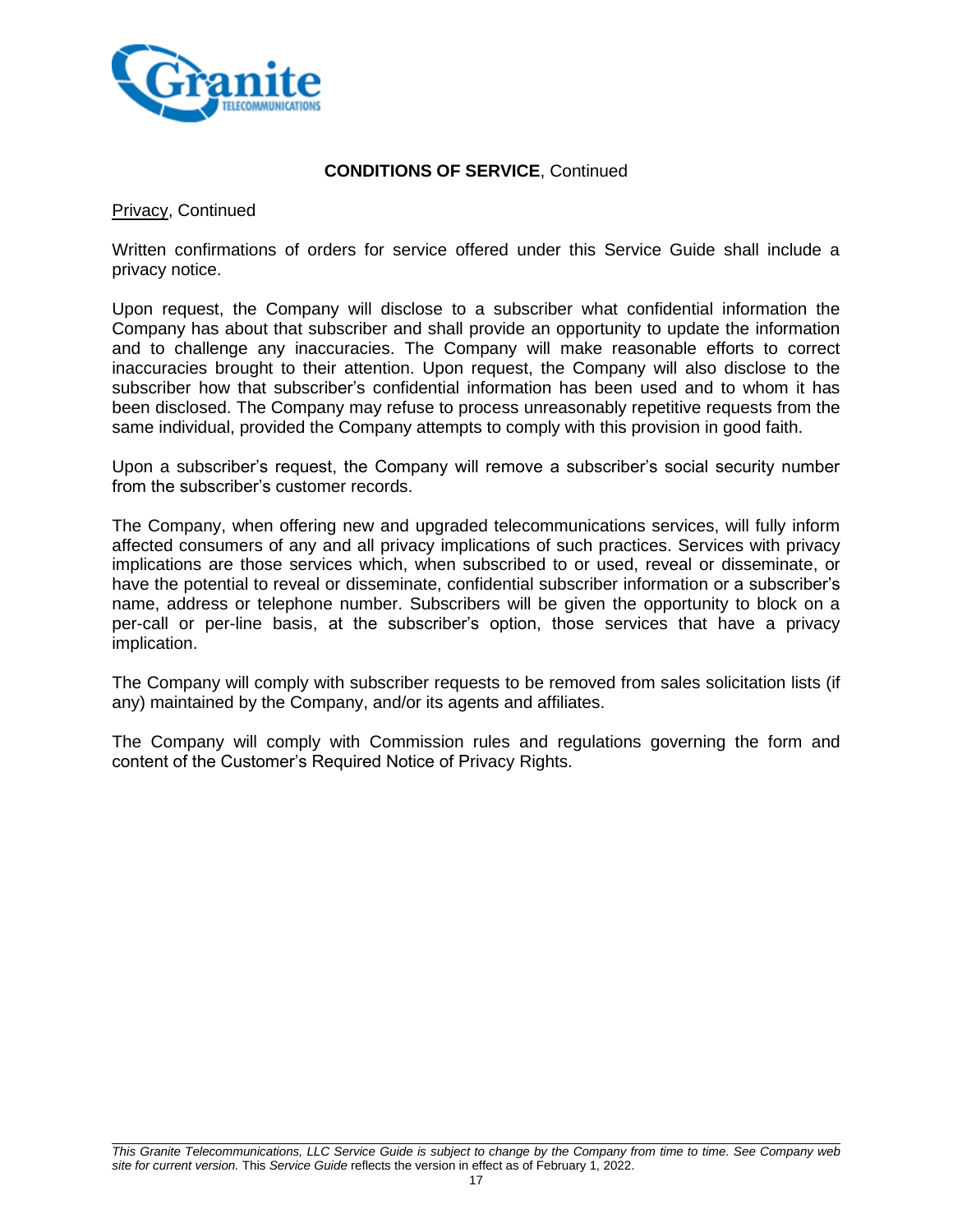

#### Rendering and Payment of Bills

Subscribers' bills are issued monthly. The Subscriber will receive bills on or about the same day of each month. Months are presumed to have 30 days. The billing date is dependent on the billing cycle assigned to the Subscriber. Each bill conforms with the format set forth in Commission rules and regulations and, among other things, contains monthly recurring charges billed in advance, usage charges billed in arrears, and the last date for timely payment. Recurring charges will be prorated in the event that the service for which the charges are made is less than 30 days.

Bills are due and payable as specified on the bill. Bills may be paid by mail or in person at the Company's business office or an agency authorized to receive such payment. All charges for service are payable only in United States currency. Payment may be made by cash, check, money order, or cashier's check.

Subscribers' payments are considered prompt when received by the Company or its agent within 15 days of the due date. Payments will be credited within 24 hours of receipt by the Company or its agent. The due date is the date the bill is mailed, as shown by the postmark on the billing envelope, or such later date as set forth on the Subscriber's bill. A Subscriber will have 15 days from the due date to timely pay the charges stated. The late payment date will be prominently displayed on the Customer's bill.

However, if a Subscriber's service has been discontinued within the past 12 months or if a subscriber incurs usage charges during a billing period which are equal to at least 200% of the amount of the Subscriber's deposit or guarantee, payment may be demanded for the usage charges by a telephone call to the Subscriber followed by written notification of such demand by first class mail. If the usage charges remain unpaid for five days from the rendition of the written notification or a mutually established late payment arrangement date or 30 days from the date of the bill, the usage charge will be deemed delinquent.

Charges deemed delinquent will be subject to a late payment charge accruing at the rate of 1.5% per month from the due date on all delinquent amounts.

The Company is permitted to collect advance payments for non-recurring charges and the first month's recurring rate. The Company may not collect advance payments for usage. Advance payments will be credited on the Customer's first bill.

Claims applicable to overbilling against Company shall be commenced no more than two (2) years after the Service related to the claim is rendered pursuant to Section 415, U.S. Code, 47 U.S.C. §415.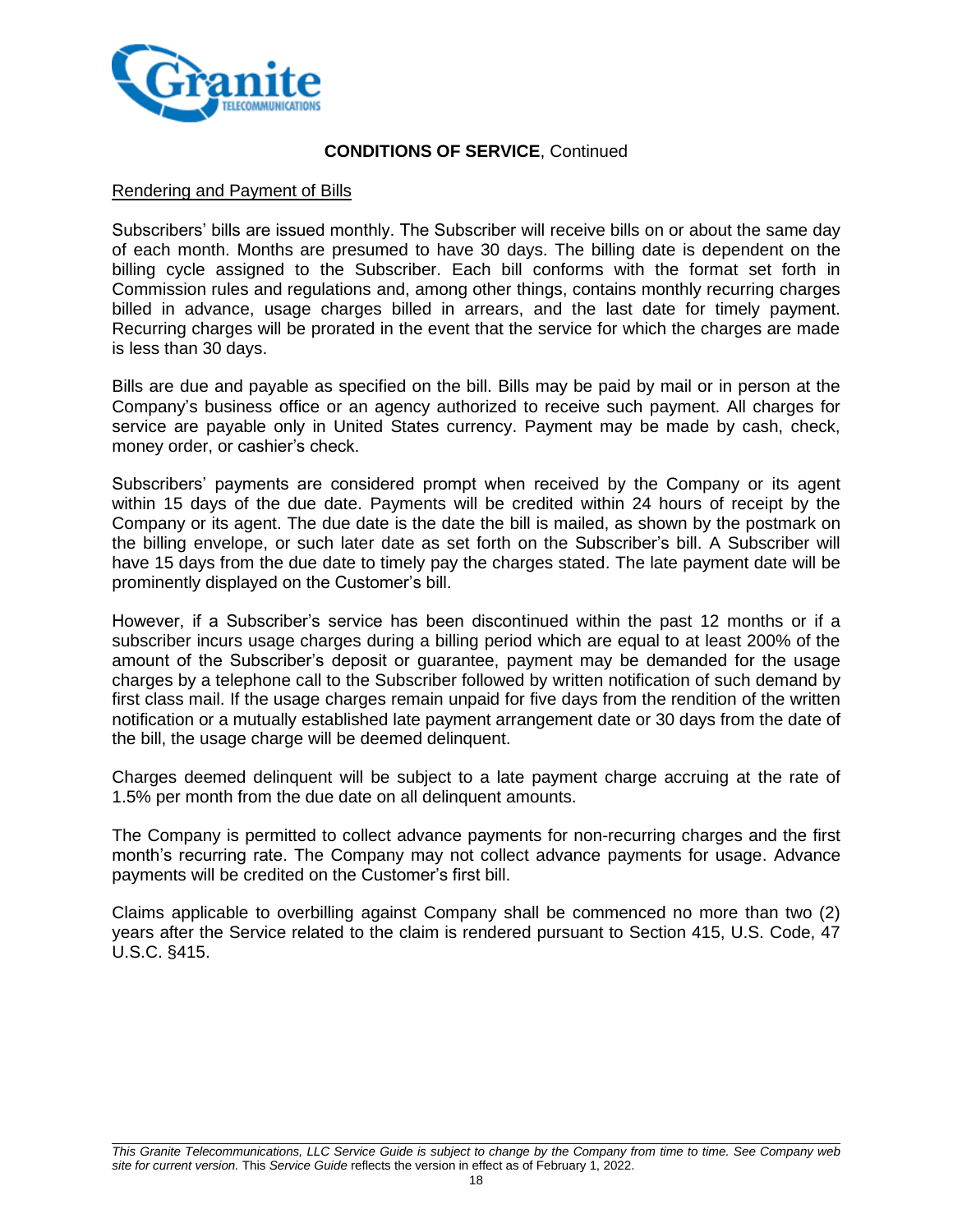

#### Discontinuance of Service by Subscribers

Subscribers may discontinue local exchange service by providing written or oral notice 30 days prior to the date of discontinuance. Subscribers may discontinue intraLATA and interLATA interexchange service by subscribing to another presubscribed carrier.

No minimum or termination charge will apply if service is terminated because of condemnation, destruction, or damage to the property by fire or other causes beyond the control of the Subscriber.

#### Information to be Provided to the Public

If Customer desires a copy of this Service Guide, Customer may contact the Company at the following address:

> 100 Newport Avenue Extension Quincy, Massachusetts 02171 Telephone: 866.847.1500 Facsimile: 866.847.5500

Customers also may contact the Company's Customer Service Department at 866.847.1500 to inquire about the Company's services, rates, terms and conditions or to obtain a copy of this Service Guide. Copies of the Company's Service Guide schedules and advice letters are available to Customers free of charge, and to the general public at \$0.20 per page to recover photocopying, postage and/or transmission expenses.

#### Continuity of Service

In the event that the Company has advance knowledge of an interruption of service for a period exceeding 24 hours, The Company will attempt to notify Subscribers in writing at least one week in advance.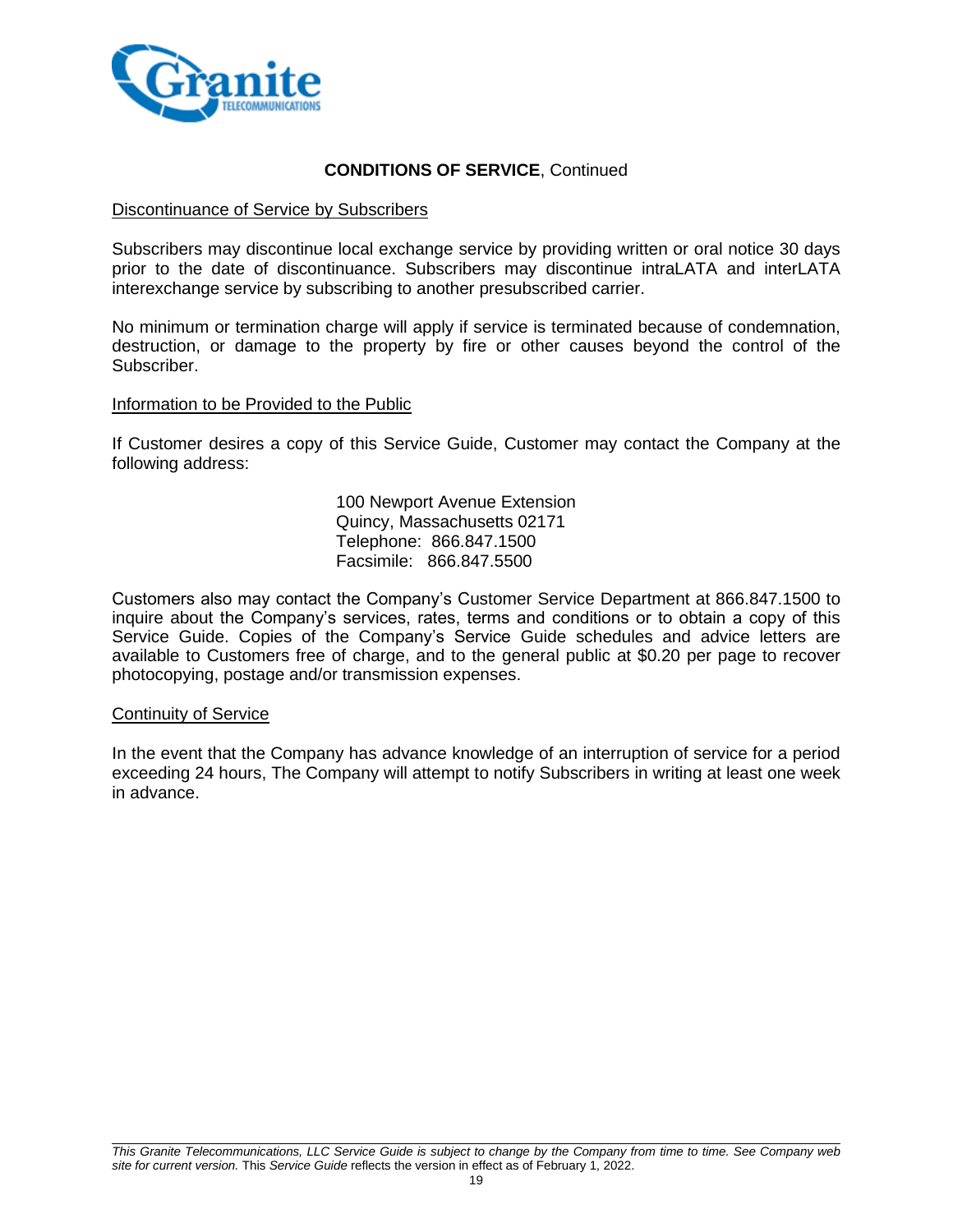

#### Limitations of Liability

The provisions of this rule do not apply to errors and omissions caused by willful misconduct, fraudulent conduct, or violations of law.

Limitations of Damages and of Period for Bringing Claims - The entire liability of Company for any claim, loss, damage or expense from any cause whatsoever shall in no event exceed sums actually paid to Company by the Customer for the specific Services giving rise to the claim, and no action or proceeding against Company shall be commenced more than one (1) year after the Service related to the claim is rendered.

The Company will not provide a credit allowance for interruptions of service caused by the Subscriber's facilities, equipment, or systems.

Except as provided above the liability of the Company for damages arising out of mistakes, omissions, interruptions, delays, errors, or defects in any of the services or facilities furnished by the Company under this Service Guide up to and including its local loop demarcation point, including exchange, toll, private line, supplemental equipment, alphabetical directory listings (excluding the use of bold face type), and all other services, shall in no event exceed an amount equal to the pro rated charges to the Subscriber for the period during which the services or facilities are affected by the mistake, omission, interruption, delay, error, or defect, provided, however, that where any mistake, omission, interruption, delay, error, or defect in any one service or facility affects or diminishes the value of any other service said liability shall include such diminution, but in no event shall the liability exceed the total amount of the charges to the Subscriber for all services or facilities for the period affected by the mistake, omission, interruption, delay, error, or defect.

The following allowances are provided for interruptions in service, as specified for particular services furnished solely by the Company.

1. The Company shall allow for interruptions in exchange telephone service of 24 hours or more not due to conduct of Customer an amount equal to the fixed monthly charges for exchange service multiplied by the ratio of the days of interruption to thirty days. When interruptions continue beyond 24 hours, credit allowance will be given in successive 24-hour multiples.

2. Interruptions of 24 hours or less – two or more interruptions of 30 minutes or more during any period up to but not including 3 hours, shall be considered as an interruption. The Company concurs with AT&T's Limitation of Liability tariff or Service Guide regarding credit for service interruptions less than 24 hours, provided in D. 95-12-057.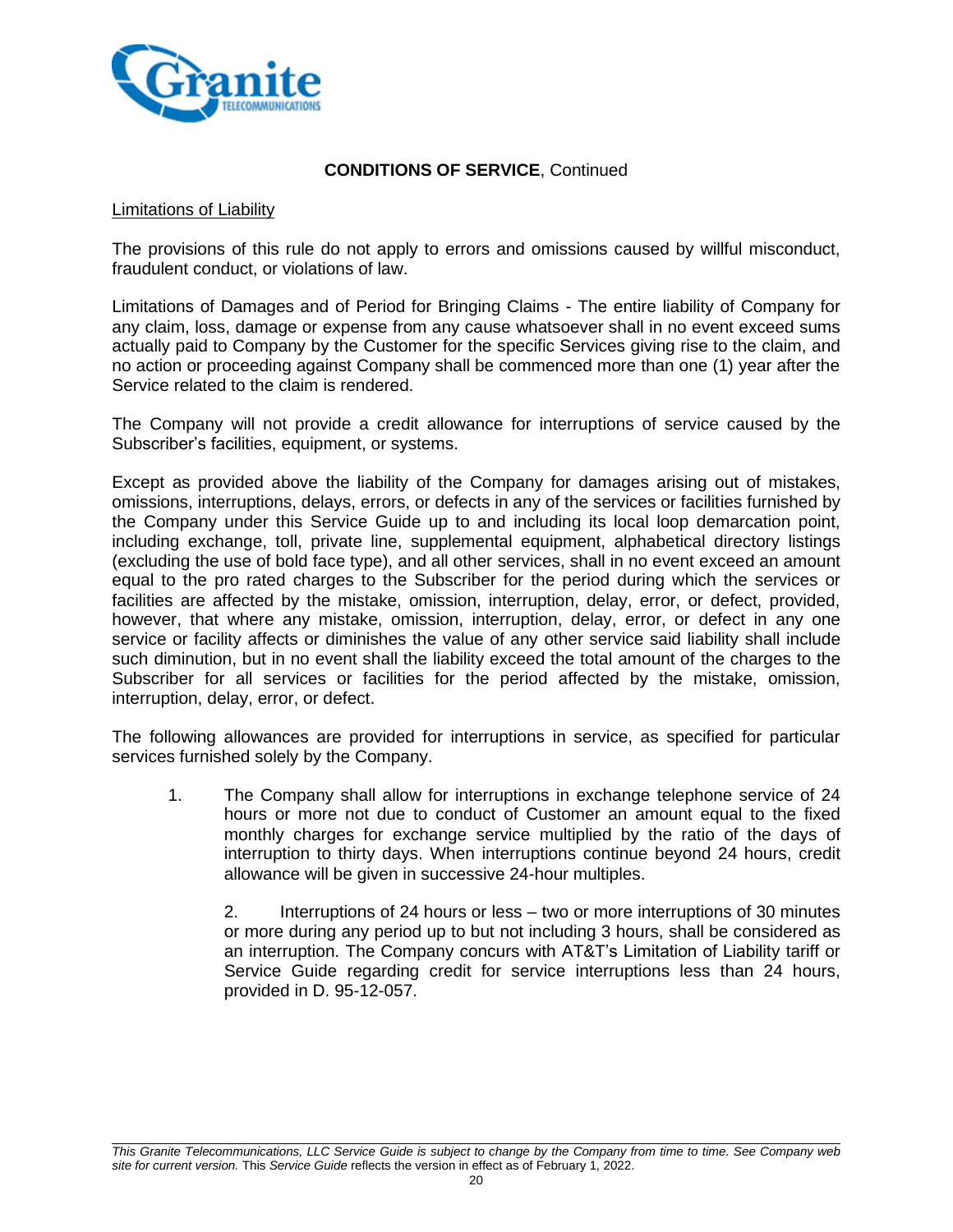

### Limitations of Liability, Continued

The Company shall allow for errors or omissions in alphabetical telephone directories (excluding the use of bold face type) an amount within the following limits:

- 1. For listings in alphabetical telephone directories furnished without additional charge, an amount not in excess of the minimum monthly charge to the Customer for exchange service during the effective life of the directory in which the error occurred.
- 2. For listings and lines of information in alphabetical telephone directories furnished at additional charge, an amount not in excess of the charge to the Customer for exchange service during the period the error or omission occurred.
- 3. For listings in information records furnished without additional charge, an amount not in excess of the minimum monthly charge to the Customer for exchange service during the period the error or omission continued.
- 4. For listings in information records furnished at additional charge, an amount not in excess of the charge for the listing during the period the error or omission continued.
- 5. For listings in telephone directories furnished in connection with mobile telephone service, an amount not in excess of the guarantee and fixed charges for the service during the effective life of the directory in which the error occurred.

The Company shall have the right to make necessary repairs or changes in its facilities at any time and will have the right to suspend or interrupt service temporarily for the purpose of making the necessary repairs or changes in its system. When such suspension or interruption of service for any appreciable period is necessary, the Company will give the Customers who may be affected as reasonable notice thereof as circumstances will permit, and will prosecute the work with reasonable diligence, and if practicable at times that will cause the least inconvenience.

When the Company is repairing or changing its facilities, it shall take appropriate precautions to avoid unnecessary interruptions of conversation or Customers' service.

The Company shall not be liable for errors in transmitting, receiving, or delivering oral messages by telephone over the lines of the Company and connecting utilities.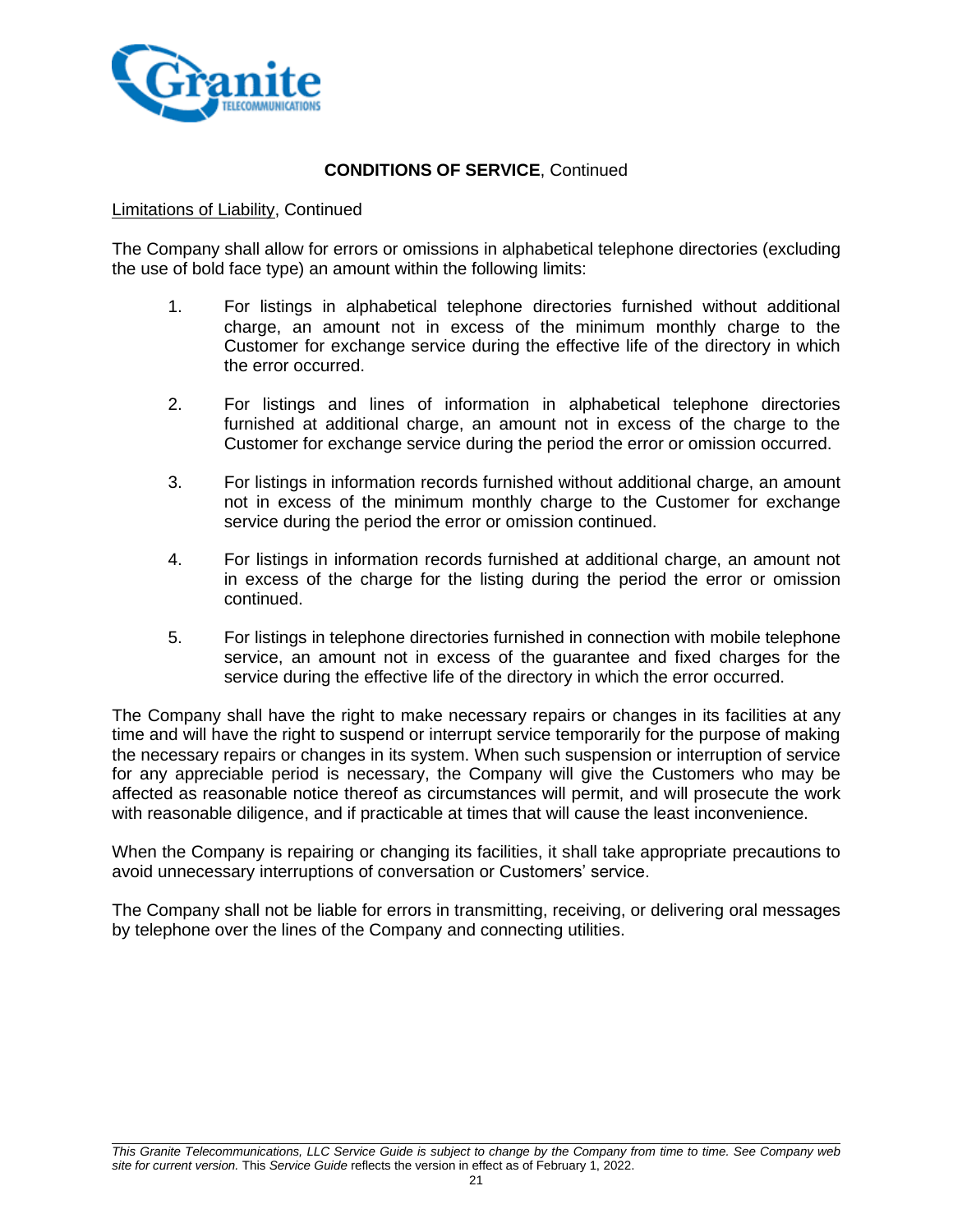

#### Use of Service

Service may be used for the transmission of communications by the Customer for any lawful purpose for which it is technically suited.

Service may not be used for any unlawful purpose or for any purpose for which any payment or other compensation is received by the Customer, except when the Customer is a duly authorized and regulated common carrier. This provision does not prohibit an arrangement between the Customer, authorized user or joint user to share the cost of service.

Service will not be furnished if any law enforcement agency, acting within its jurisdiction, advises that such services are being used or are likely to be used in violation of the law. If the Company receives other evidence giving reasonable cause to believe that such services are being or are likely to be so used, it will either discontinue or deny the services or refer the matter to the appropriate law enforcement agency.

The Company strictly prohibits use of the Company's services without payment or an avoidance of payment by the Customer by fraudulent means or devices including providing falsified calling card numbers or invalid calling card numbers to the Company, providing falsified or invalid credit card numbers to the Company or in any way misrepresenting the identity of the Customer.

Recording of telephone conversations of service provided by the Company under this Service Guide is prohibited except as authorized by applicable federal, state and local laws.

Service will not be used to call another person so frequently or at such times of day or in any other manner so as to annoy, abuse, threaten or harass the called party.

Service will not be used in any manner which interferes with other persons in the use of their service, prevents other persons from using their service or otherwise impairs the quality of service to other Customers.

The Company reserves the right to refuse an application for service made by a present or former Customer who is indebted to the Company for service previously rendered pursuant to this Service Guide until the indebtedness is satisfied.

Any individual who uses or receives the Company's service, other than under the provisions of an accepted application for service and a current Subscriber relationship, may be liable for both the cost of the service received and the Company's cost of investigation and collection as determined by a court.

#### Change of Service Provider

The Company will comply with Commission rules and regulations and applicable state law with respect to solicitation of customer authorization for service termination and transfer.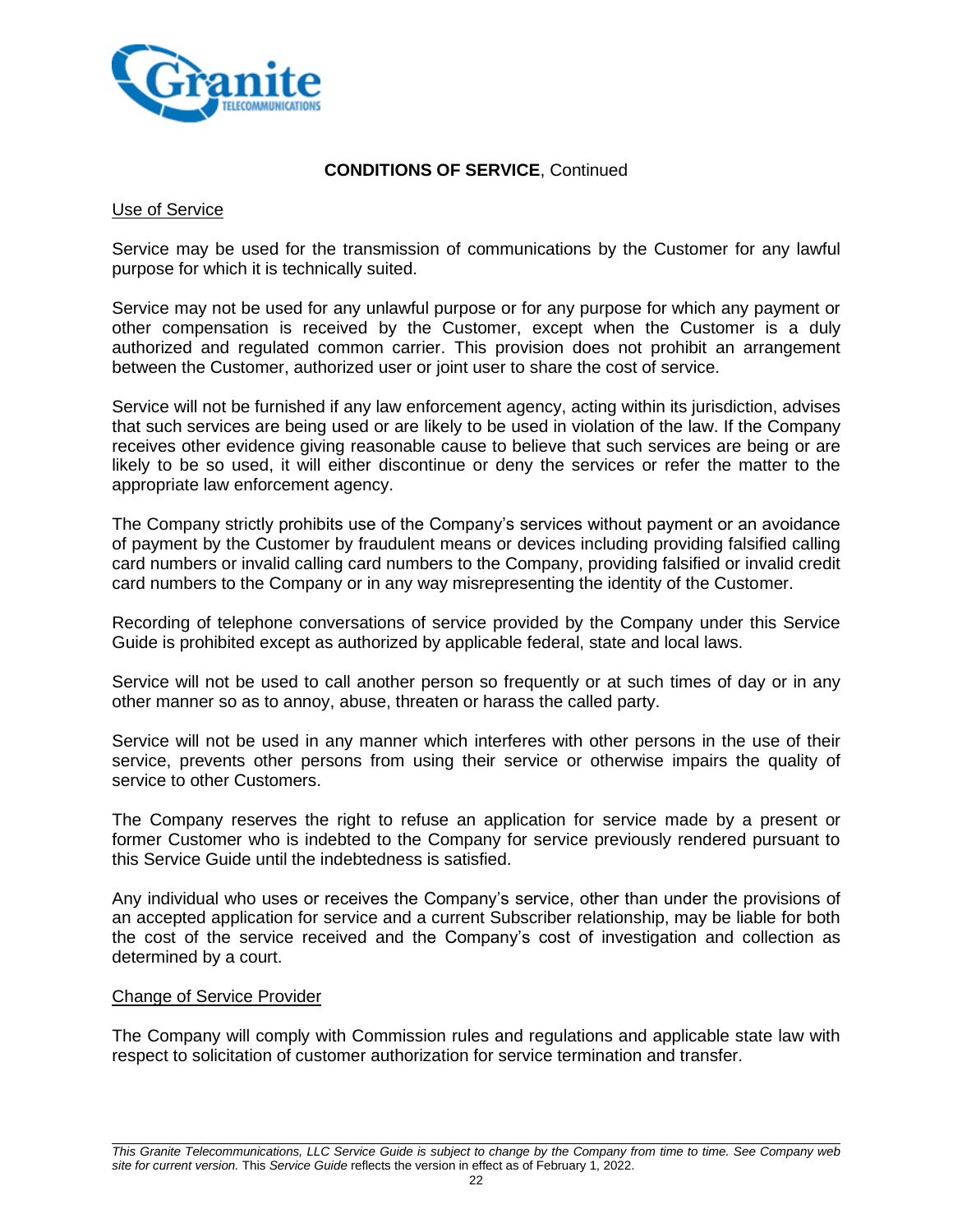

#### Non-Published Service

The Company concurs in, and complies with, the rules set forth in Appendix A to CPUC Decision Nos. 92860 and 93361, established for the release of nonpublished information. Upon a Customer's request, the Company will omit a Customer name, address and telephone number from any telephone directory, street address directory, or in the directory assistance records available to the general public. This information, as well as call-forwarding information from such unlisted telephone numbers, shall be released by the Company in response to legal process or to an authorized governmental agency that complies with the rules set forth in Appendix A to CPUC Decision Nos. 92860 and 93361, as set forth below:

Agencies Authorized to Receive Nonpublished Information

Any California public agency which employs persons who are peace officers pursuant to California Penal Code Section 830 and all subsections thereof.

An agency of the federal government which is lawfully authorized to:

- conduct investigations or make arrests for violations of the criminal laws of the United States;
- prosecute violations of the criminal laws of the United States;
- enforce civil sanctions which are ancillary to criminal statutes;
- conduct investigations into matters involving the national security of the United States;
- protect federal or foreign officials;
- protect public health or safety; or
- conduct emergency rescue operations.

Any public health agency of the State of California or of a city, county, or other local government.

County or city 911 projects.

State Fire Marshall and Local Fire Departments or Fire Protection Agencies.

Collection agencies, to the extent disclosures made by the agency are supervised by the Commission, exclusively for the collection of debts.

California Public Utilities Commission pursuant to its jurisdiction and control over telephone and telegraph corporations.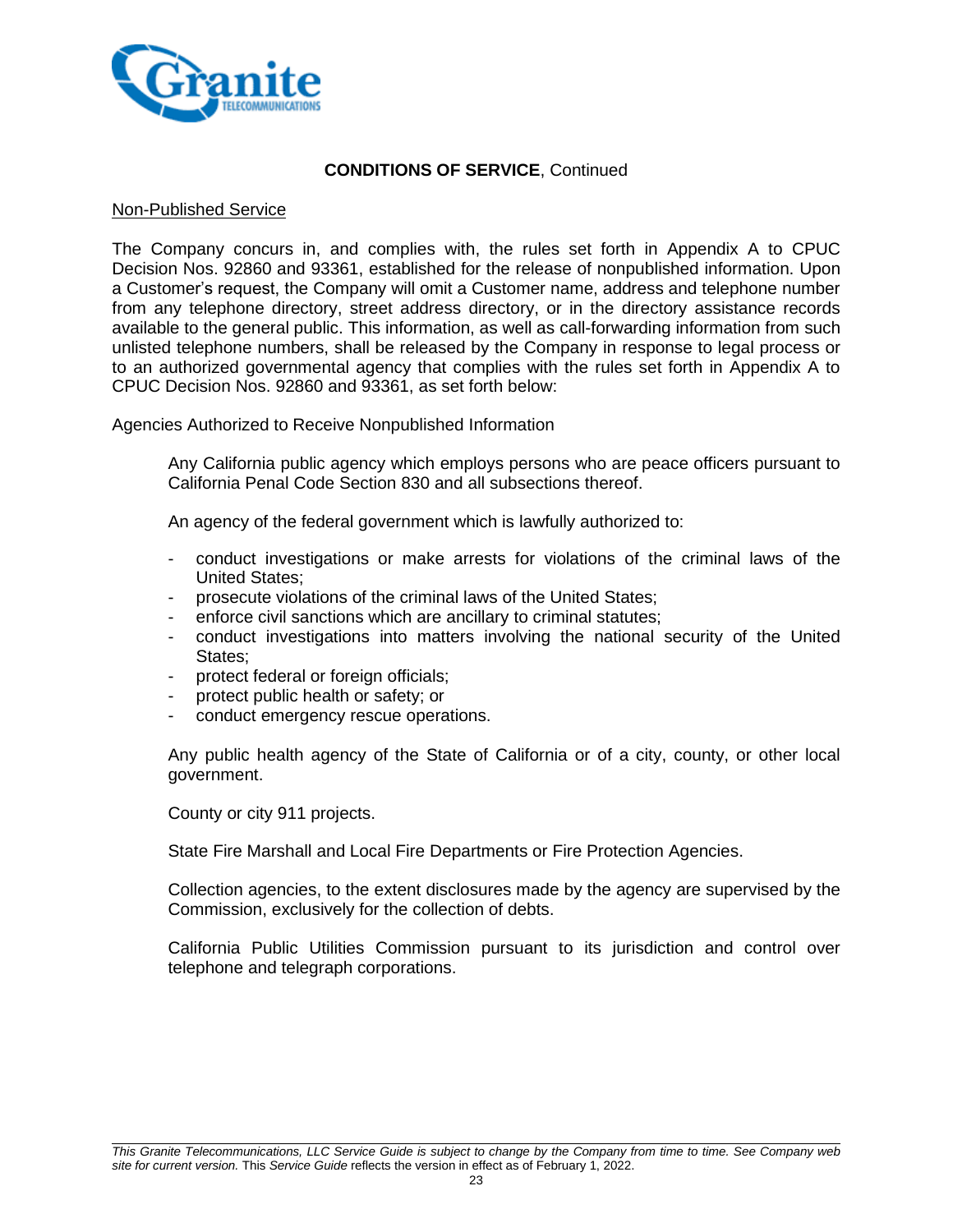

#### Non-Published Service, Continued

Procedure for Release of Nonpublished Information to Authorized Agencies

A telephone company shall only provide nonpublished information to persons within agencies who are either:

Peace officers pursuant to California Penal Code Section 830 and all subsections thereof who are lawfully engaged in a criminal investigation in their official capacity; or

Health officers who are acting in their official capacity and are lawfully investigating a matter involving a service communicable disease or life-threatening situation; or

Employees of an authorized federal agency acting in an official capacity pursuant to a responsibility enumerated in the preceding; or

Employees of a county or city 911 project when acting in an official capacity; or

Employees of an agency listed in the preceding when engaged in an investigation involving arson or when engaged in fire-fighting duties in which there is immediate peril to life or property.

Nonpublished information shall be released by a telephone company to an authorized agency upon the agency's written request provided that the agency has previously furnished the company with a statement, signed by the head of the agency, requesting that nonpublished information be provided to the agency upon its written request, and listing designated persons, by name and title, who are authorized to request, in writing, nonpublished information. The written request for the nonpublished information must be signed by the head of the agency or a previously designated person and the request must state that the nonpublished information is necessary for a lawful investigation being conducted by the agency pursuant to its responsibilities.

Nonpublished information shall also be released by a telephone company to an authorized agency upon the agency's telephonic request, provided the agency has previously furnished the utility with a statement. It must be signed by the head of the agency, requesting that nonpublished information be provided to the agency upon telephonic request, and listing designated persons, by name, title, and telephone number, who are authorized to request, by telephone, nonpublished information. The telephonic request for nonpublished information must be made by the head of the agency or by one of the previously designated persons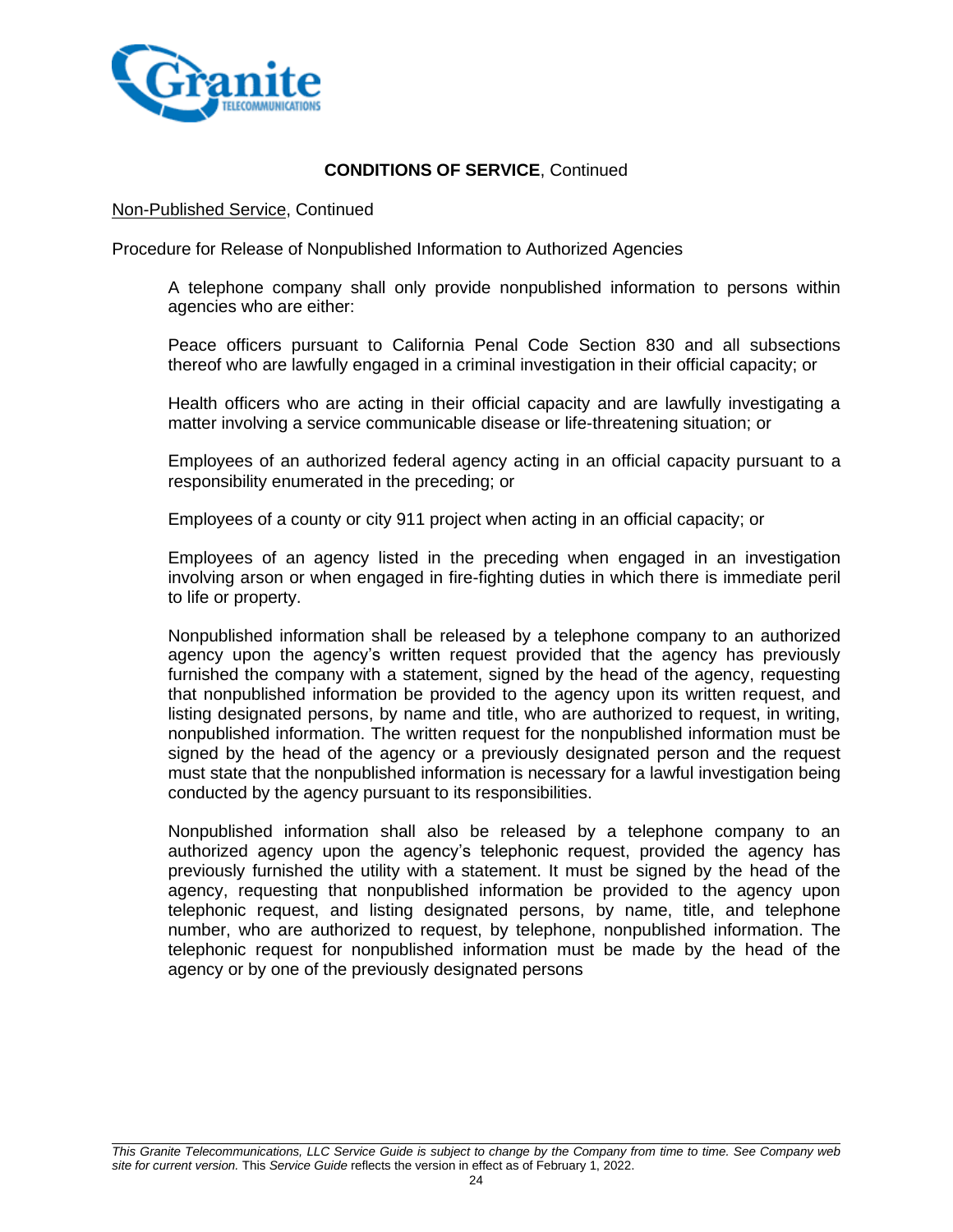

#### Non-Published Service, Continued

Procedure for Release of Nonpublished Information to Authorized Agencies, Continued

The nonpublished information requested by telephone shall be provided by the company only on a call-back verification basis.

The requesting agency shall, within five working days after making the telephonic request, mail the Company a letter confirming the request.

Notification to Customer

The telephone company shall not notify the Customer regarding the release of the Customer's nonpublished information unless the Customer contacts the Company and specifically requests to know whether their nonpublished information has been released.

When a Customer inquires of the Company whether their nonpublished information has been released, the Customer shall be informed that if information has been released they will be notified by mail about what information was released and which agency requested the information. If there was no release of nonpublished information, the Customer will receive no communication from the Company.

If the requesting agency certifies that disclosure to a Customer about the release of his or her nonpublished information to that agency could impede an ongoing criminal investigation, the telephone company shall withhold notice to the Customer for a period of one year from the date of release of the information to the agency.

The one year period of nondisclosure shall be extended for successive one year periods upon new written certification by the agency in each instance.

If no request has been made for nondisclosure to the Customer, the Customer who inquires shall be notified in writing as to the identity of the agency which requested the nonpublished information and the information released.

If there has been no request for nondisclosure within 25 working days after the expiration of any outstanding certification for nondisclosure, or any renewal of such certification, a Customer who has previously inquired, at any time during the period of nondisclosure, whether their nonpublished information was released, shall automatically be notified in writing by the Company that such information was released and which agency received the information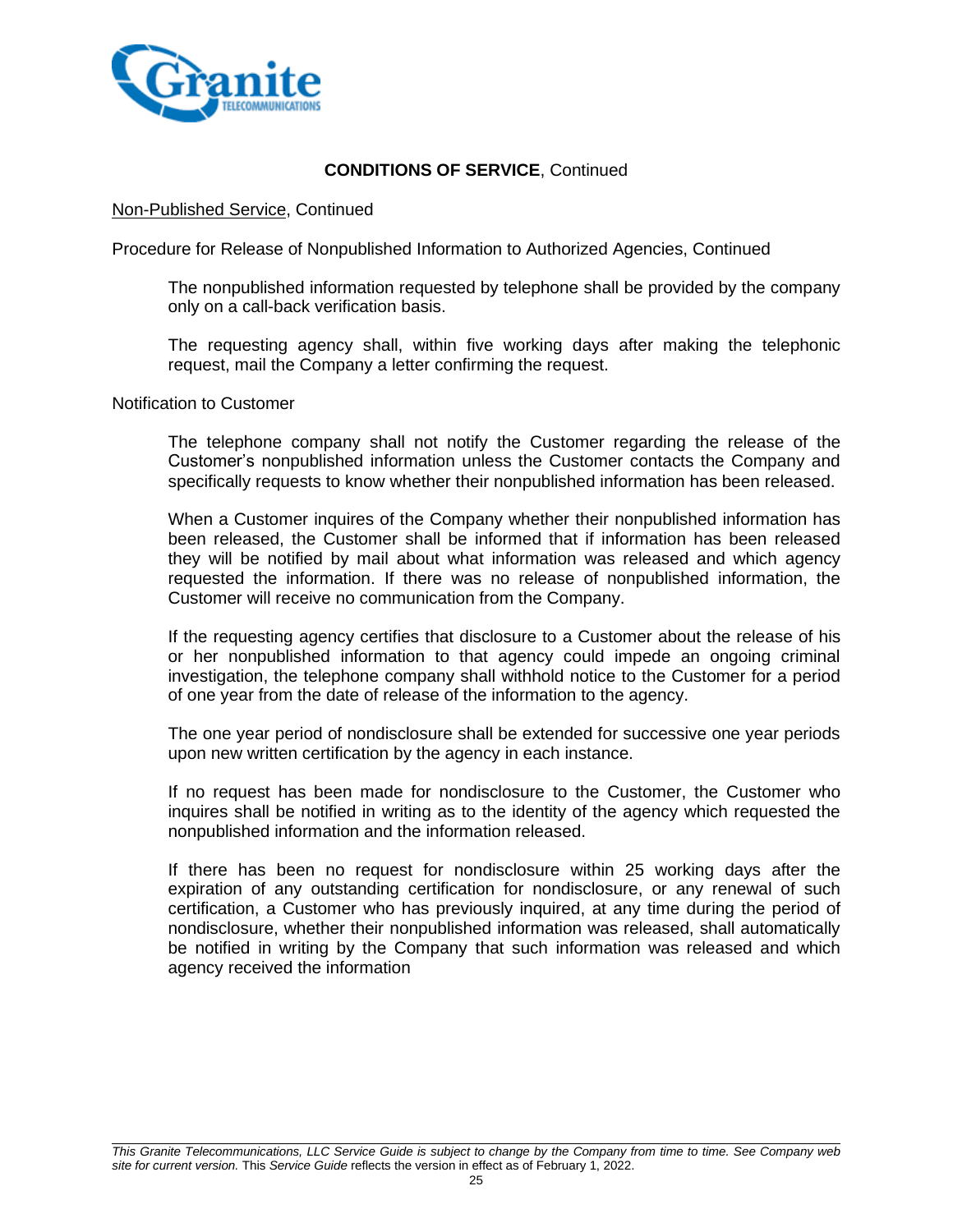

### Non-Published Service, Continued

#### Exception for Health Officers

No notification shall ever be made to a Customer that nonpublished information was released to an authorized public health agency provided the chief health officer or designated health officer from the agency certifies that disclosure to the Customer could violate a client's or contact's right of privacy and confidentiality.

#### Release of Information to Interexchange Carriers

The Company will provide nonpublished information to an Interexchange Carrier who needs the information for allocation, billing, or service purposes.

#### Retention of Records

All written documents pertaining to nonpublished service shall be retained by telephone companies for at least one year. When an agency requests that notice to the Customer be withheld, the telephone company shall retain the records involved for a period of not less than one year from the date on which the period on nondisclosure expires.

#### Unsolicited Telephone Efforts

The Company will not contact nonpublished residence Customers by telephone on an unlisted number(s) for unsolicited efforts.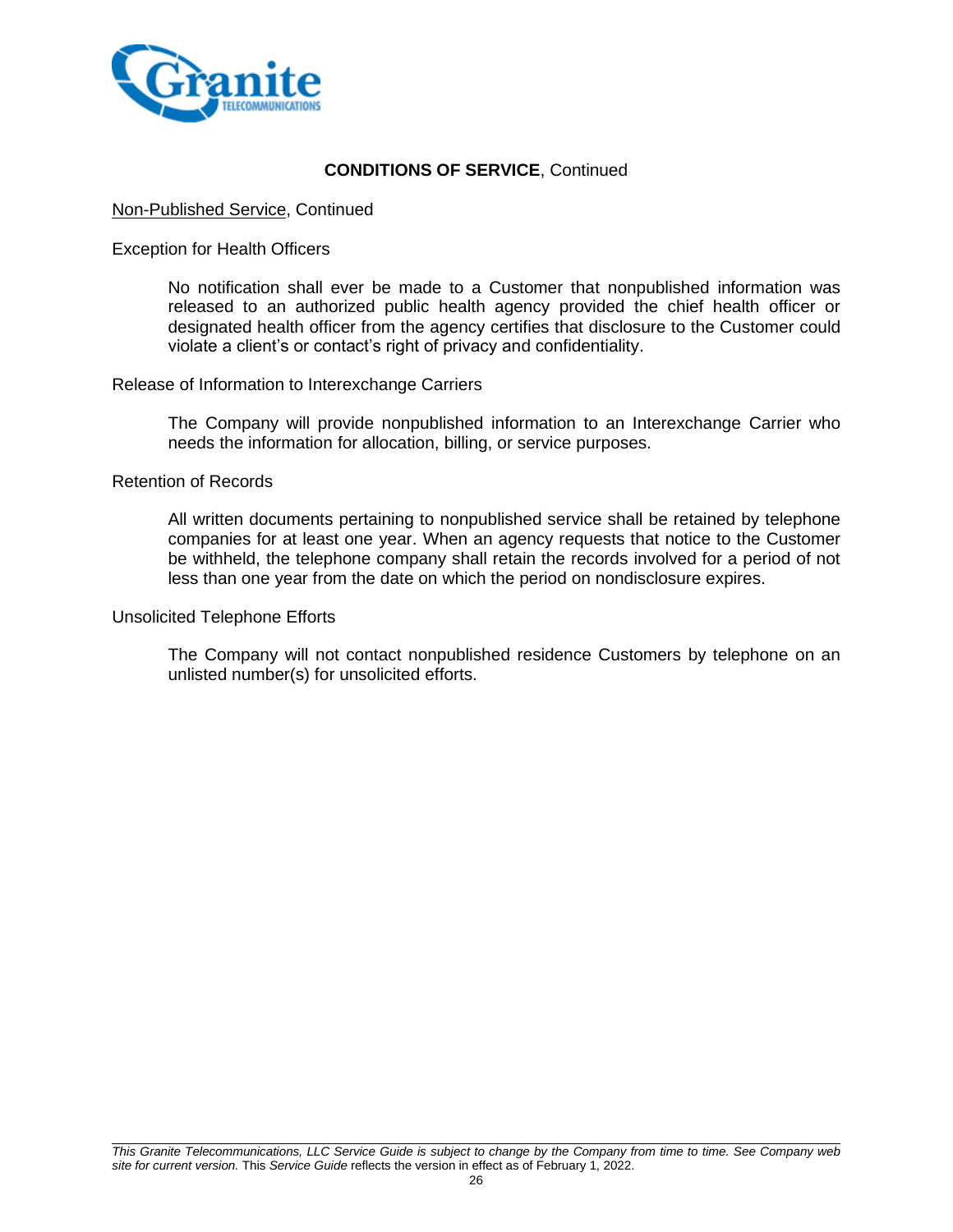

#### Customer Information and Calling Records

The Company is restricted from releasing nonpublic Customer information in accordance with PU Code Sections 2891, 2891.1, and 2893. For each new Customer, and on an annual basis for continuing customers, Carrier shall provide in writing a description of how the Carrier handles the Customer's private information and a disclosure of any ways that such information might be used or transferred that would not be obvious to the Customer. The Carrier is subject to the credit information and calling record privacy rules set forth in Appendix B of Decision Nos. 92860 and 93361, as set forth below, except as modified by Decision Nos. 83-06-66, 83-06-073, and 83-09-061.

### Consumer Credit Information and Calling Records

CPUC Decision Nos. 92860 and 93361 in Case No. 10206 directs that each communications utility incorporate the provisions of the privacy rule set out in Appendix B of that decision as part of its tariff (and by logical extension this Service Guide) The Company adopts that rule as set out in Appendix B:

- 1. Definitions:
	- a. *Credit Information*: A Customer's credit information is the information contained in the Customer's utility account record, including but not limited to: account established date, "can be reached" number, name of employer, employer's address, Customer's social security number and/or driver's license number, billing name, location of previous service. Not include in customer credit information are: non-published Customer information, or Customer's name, address, and telephone number as listed in the telephone directory.
	- b. *Calling Records*: Calling records are the records of calls made from a Customer's telephone number no matter how recorded and regardless of whether such information appears in the Customer's monthly telephone service bill. Toll records, the name and address of calling party, and pen registered are examples of calling records.
- 2. Release of Customer Credit Information and Calling Records:

A Customer's credit information and/or calling records shall be released by a telephone utility only under the following circumstances:

a. Upon receipt of a search warrant obtained pursuant to California or federal law, or of a Federal Grand Jury Subpoena or a Federal Agency Subpoena;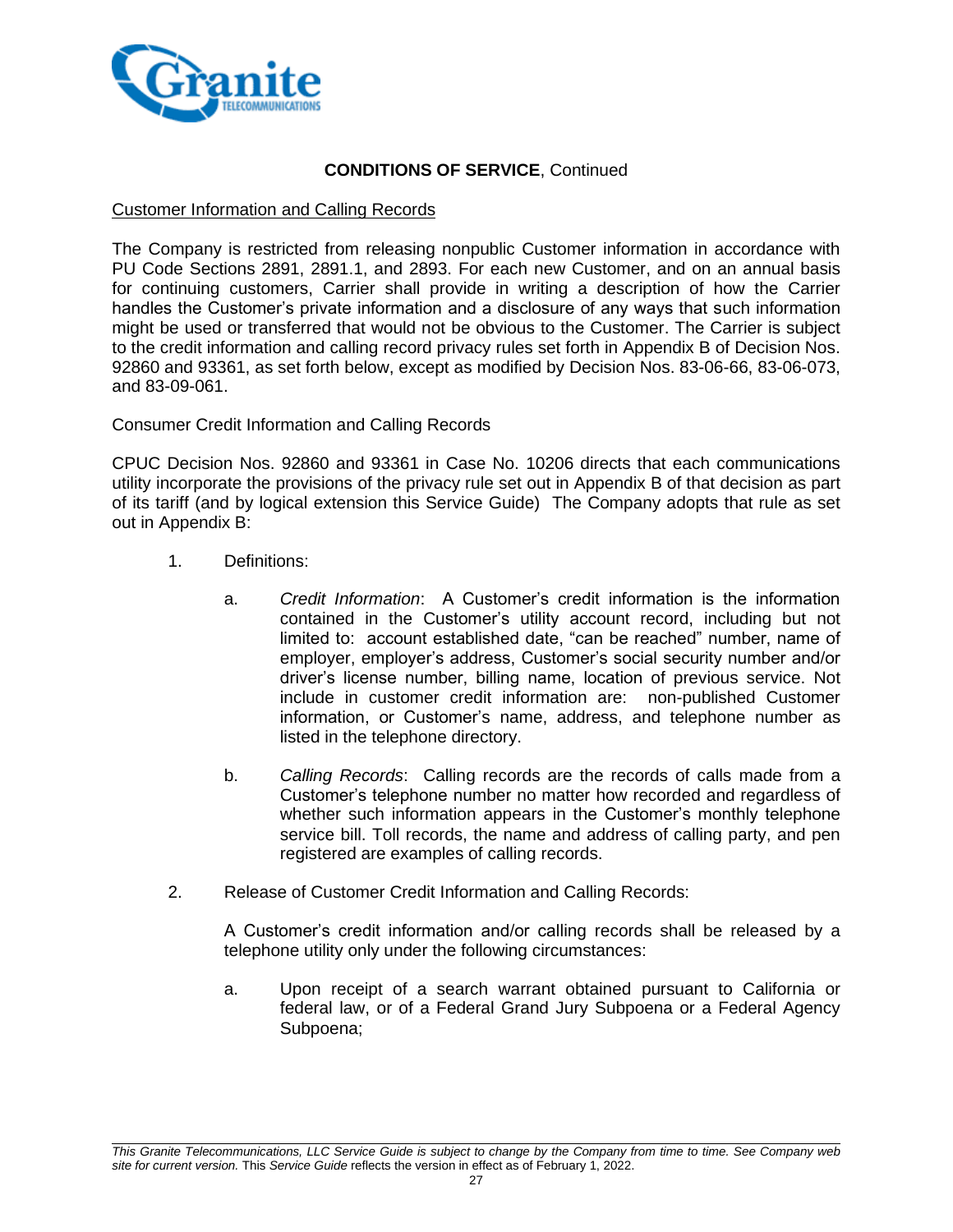

#### Customer Information and Calling Records, Continued

Consumer Credit Information and Calling Records, Continued

- b. Upon making return to a subpoena or subpoena duces tecum, when it reasonably appears to the telephone utility that the procedures set out in Code of Civil Procedures ("CCP") Section 1985.3, or successor provisions, as they exist, have been followed. The utility shall not produce the records if there has not been compliance with CCP Section 1985.3. The utility shall abide by all orders to quash, protective orders, and similar court orders which may be issued with regard to the subpoenaed credit information and calling records.
- c. Upon receiving permission of the Customer to release the information.
- 3. Deferral of Notice:
	- a. Notification to the Customer will be deferred, and no disclosure made for a period of 90 days, if there is a certification for nondisclosure in the body of the subpoena or search warrant. The certification for nondisclosure must contain a statement that there is sufficient reason to believe that such notification would impede the investigation in which the request is made. Upon making return to the court to a subpoena, the telephone utility shall request instruction from the court whether it should notify the Customer of its receipt of the subpoena before divulging the information or records requested.
	- b. The 90-day period can be extended for successive 90-day periods upon a new written certification in each instance that there is probable cause to believe notification to the Customer would impede the investigation of an offense pursuant to which the subpoena or warrant was issued.
	- c. Successive new written certifications shall be made by the individual who procured the issuance of the subpoena or warrant or, if that person is unavailable, by another member of the authorized agency who also certifies that he or she has been assigned to handle the matter for which the credit information or calling records has been obtained.
	- d. Within five (5) working days of the expiration of any outstanding certification, or any renewal of such certification, the deferred notification shall be given in writing to the Customer.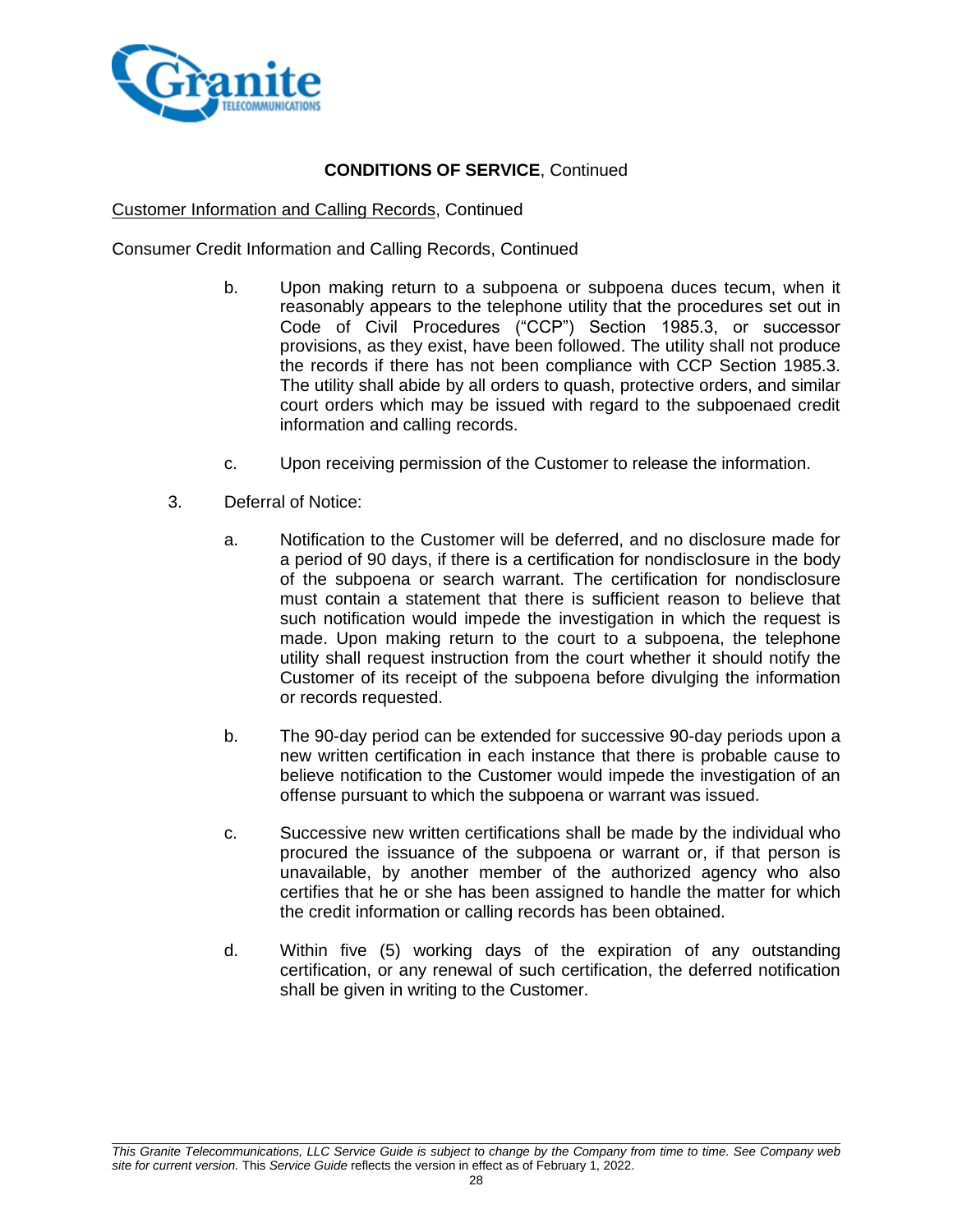

### Customer Information and Calling Records, Continued

Consumer Credit Information and Calling Records, Continued

4. Exception to Procedure for Release of Credit Information or Calling Records

The procedure set forth above does not apply where the requester is a collection agency working for the utility on the Customer's account or is an independent telephone company, or other common carrier/interexchange carrier, Bell Operating Company, or Bell Company.

5. Retention of Records

Records of requests for credit information and calling records, other than from a utility's employees, shall be retained for a period of at least one year from the date on which the Customer is notified in writing of the request. A copy of the letter of notification which was sent to the Customer shall also be retained for a like period of one year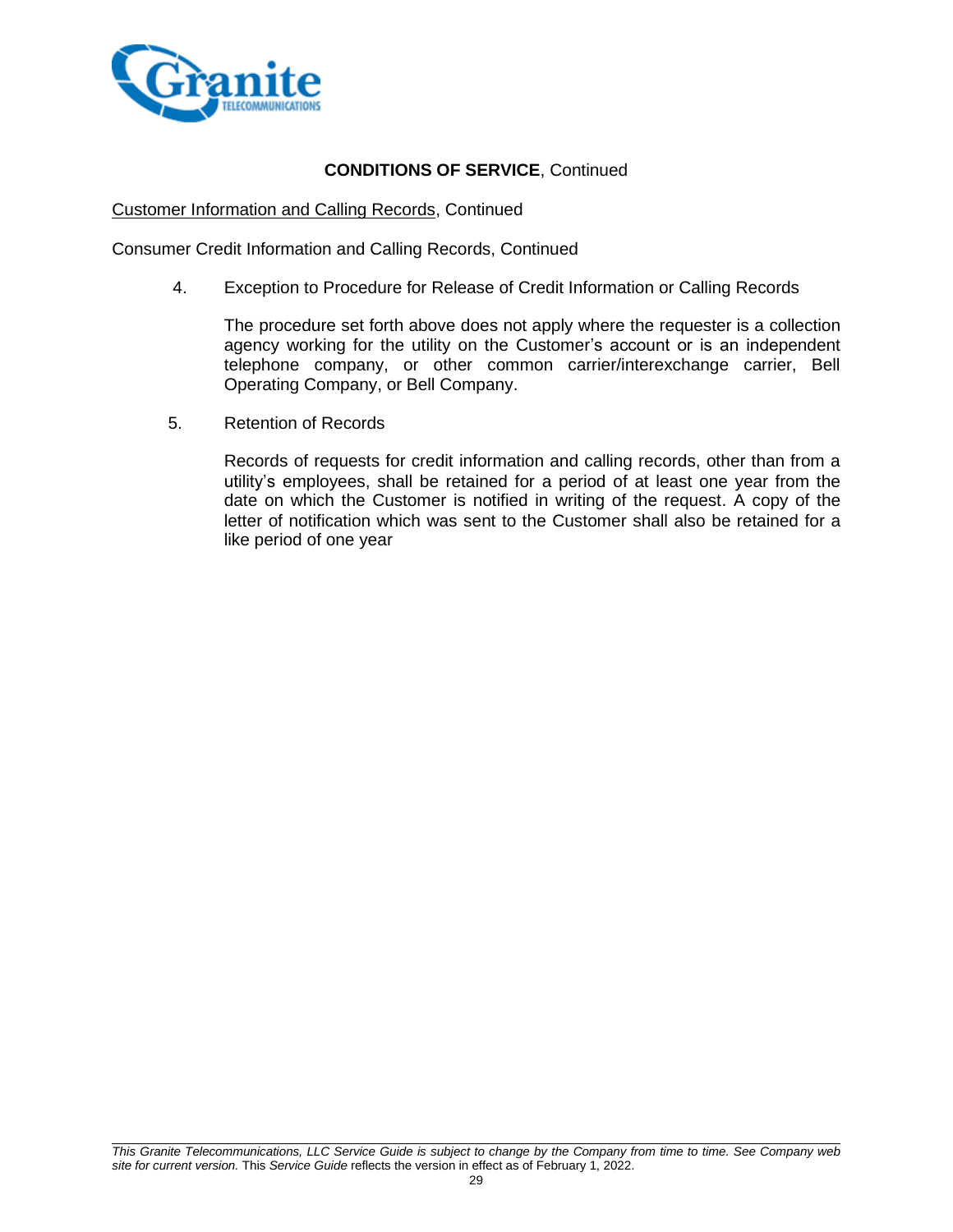

### Emergency Service

End-users may access 911 emergency service at no charge to the end user or Subscriber. Subject to the availability and continuation of such access capability by the underlying facilitiesbased carrier (if not the Company), residential end users shall continue to have access to 911 emergency service irrespective of whether such users have contracted service from the Company, or carry debt owed to the Company.

*It is the customer's responsibility to provide, and update if necessary, accurate Automatic Number Identification (ANI) and Automatic Location Identification (ALI) sub-address information to the 911 database administrator. Once the customer provides ANI and ALI sub-address information to the 911 database administrator, it is the responsibility of the Utility (or Company) to provide the location of the pilot number to the PSAP for 911 calls, and where technically and operationally feasible the Utility (or Company) will deliver ANI to the PSAP at a station level behind a Multi-line Telephone System.*



#### Local Taxes

Any county, municipality, or other taxing agency that requires the Company to pay a tax or fee based on revenues generated from the provision of services to Subscribers within the agency's jurisdiction shall furnish the Company with a listing of all addresses within its jurisdiction. Such listing must be on magnetic computer in a form acceptable to the Company that will allow the Company to identify all Subscribers to which the tax or fee applies.

#### Promotional Offerings

From time to time, the Company may offer services or waive or vary service rates for promotional, market research or other similar business purposes.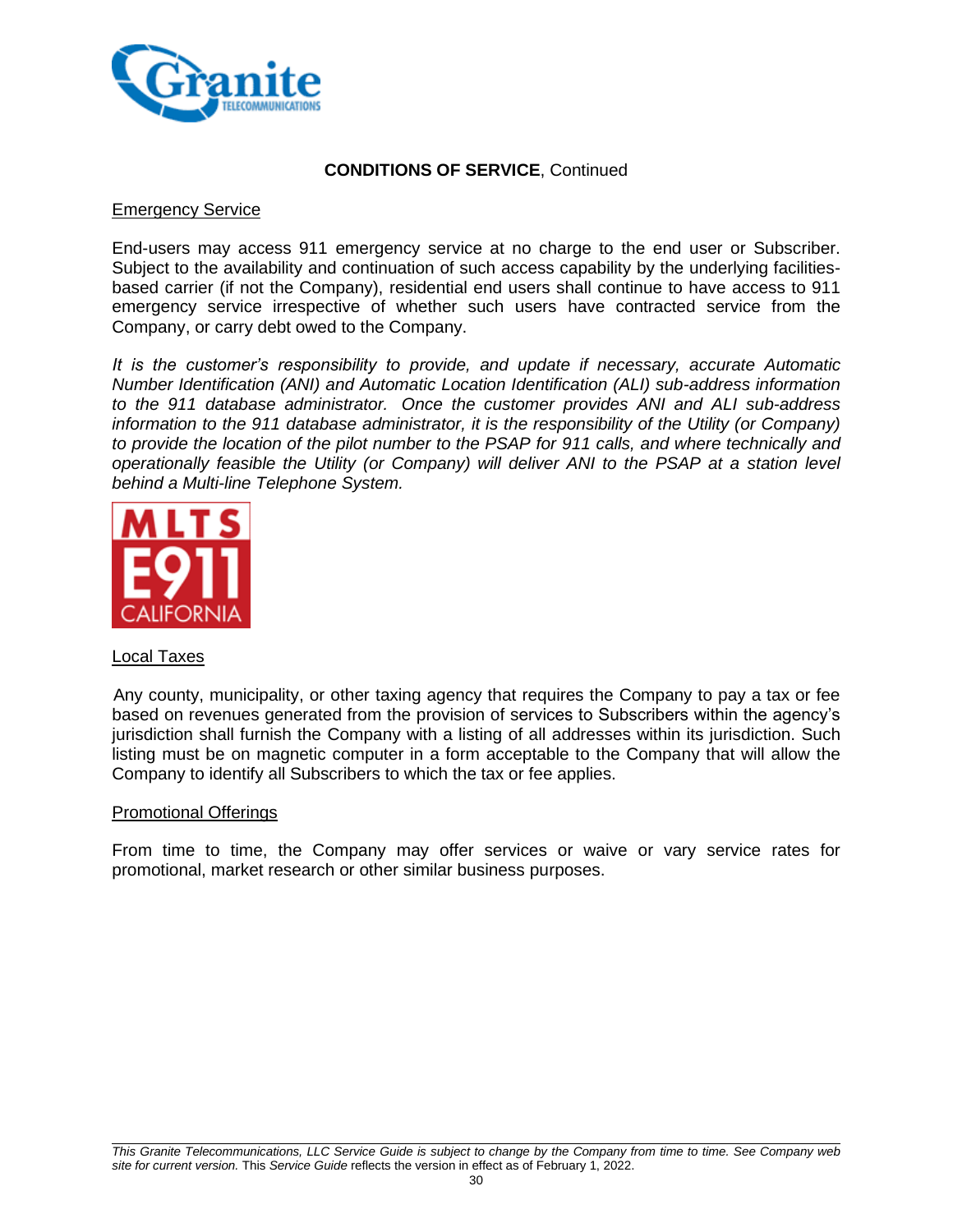

### **LOCAL EXCHANGE SERVICES**

#### Timing of Calls

The Customer's usage charge is based on the actual usage of Company's Service. Usage begins when the receiver of the called number is answered. The moment of the called party's answer and termination is determined by hardware supervision in which the distant local telephone company sends or ends an supervision signal to Company's switch or the software utilizing audio tone detection. The timing of the call occurs when the called party answers and terminated when either party hangs up.

The minimum call duration for billing purposes is one minute with one minute billing increments thereafter.

Any portion of an applicable increment, after the appropriate minimum time for the call, will be rounded upward to the next increment. Calls less than the minimum length will be rounded to the minimum length.

There is no billing for incomplete calls.

#### Service Areas

Company's local exchange Service area is set forth in the Service Area Rate Groups section of this Service Guide.

Company's description of service area in no way compels Company to provide any Service in an area where facilities or other extenuating factors limit Company's ability to provide Service.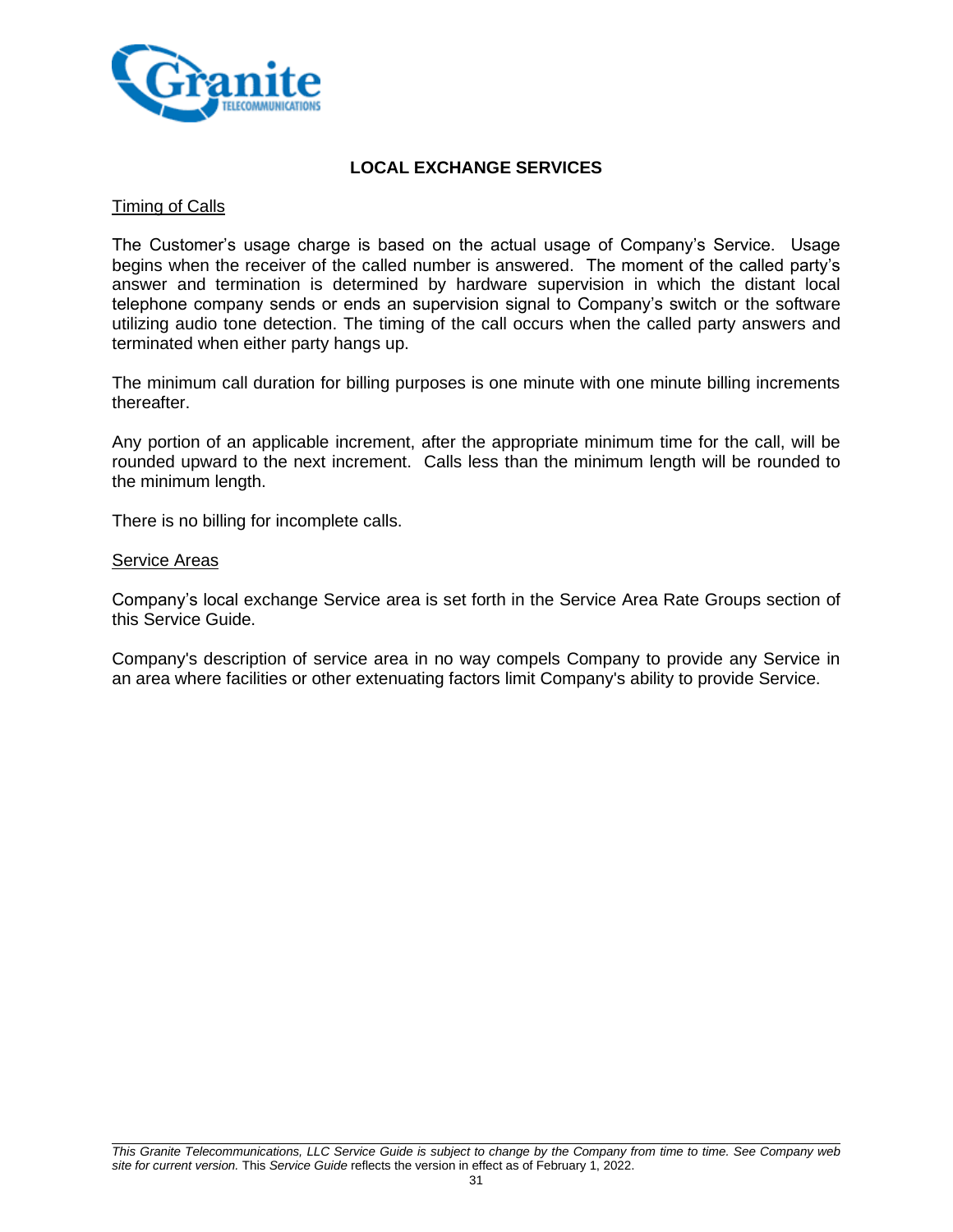

#### Local Exchange Service Rates and Charges

A. General

The following sections set forth the rules and regulations governing the application of rates for Company Services, including the following general rate categories:

- 1. Nonrecurring Charges for installation of facilities and Services;
- 2. Monthly Recurring Charges for availability and use of facilities; and
- 3. Measured or Message Usage Charges.
- B. Installation Charges
	- 1. Installation Charges are nonrecurring charges for establishing Services. Installation Charges are incurred by Customer-initiated request and are in addition to all other scheduled rates and charges, unless specifically exempted in this or other sections of this Service Guide.
	- 2. The charges specified herein reflect Service provided during regularly scheduled work hours, at current installation intervals and without work interruptions by the Customer.
	- 3. Customer requests for expedited Services that require installations on a date that is less than the normal offered interval may result in an increase in applicable Service Connection Charges.
	- 4. Customer requests performed on an out-of-hours basis shall also incur an add-on to applicable Installation Charges (excluding the Service Ordering Charge), along with any additional costs that may be involved.
	- 5. Installation Charges for the initial establishment of Service are payable with the first bill rendered for Service.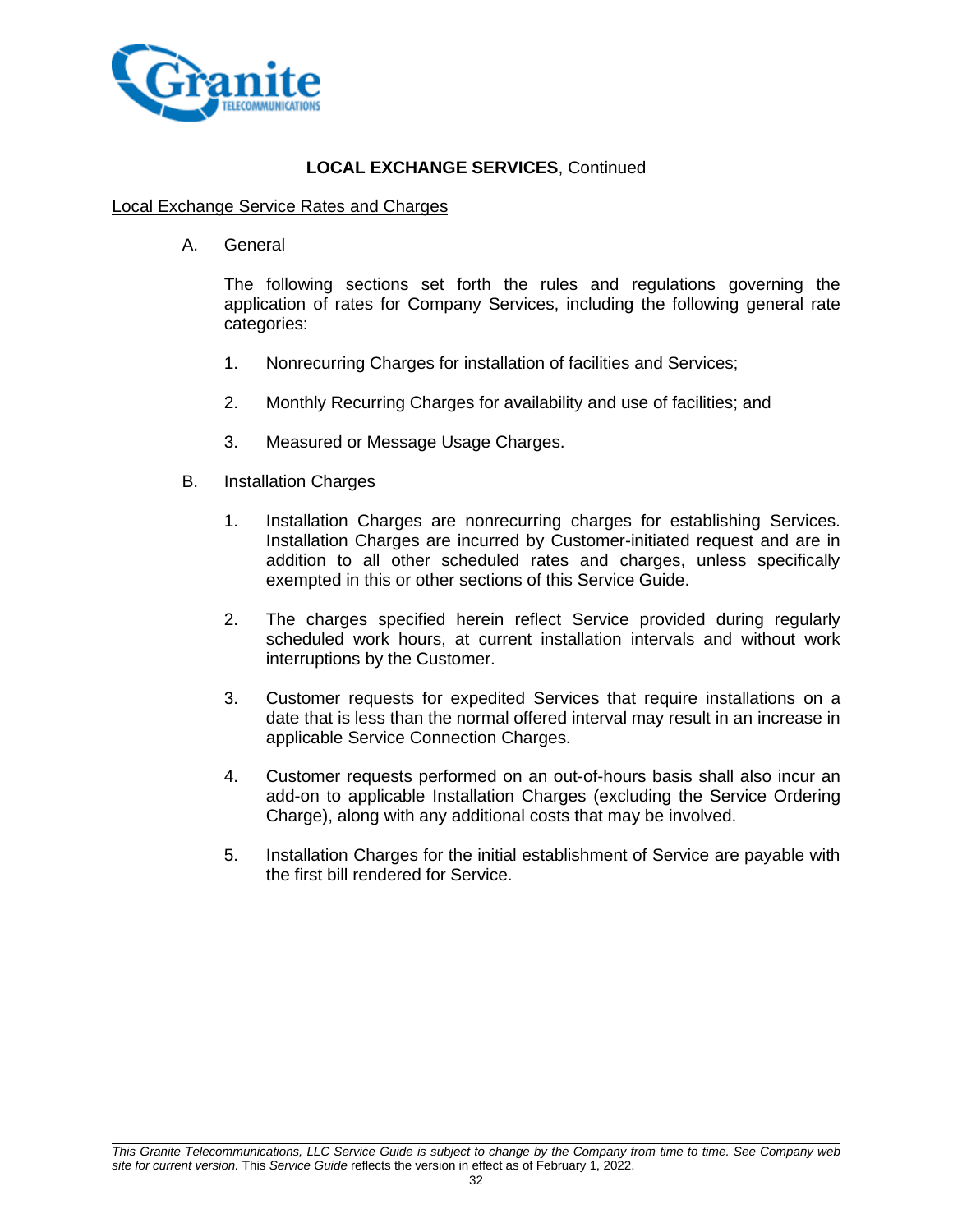

#### Local Exchange Service Rates and Charges, Continued

- C. Service Order Charge
	- 1 Service Order Charge will apply to each initial order and to service moves and changes. No charge applies for a change to a service for which a lower monthly rate applies, made within ninety (90) days after any general rate increase, if a lower grade of service is offered in the Customer's exchange.
	- 2 The Company may, from time to time, waive or reduce the charge as part of a promotion.
- D. Message/Measured Usage Charges

Usage charges consist of Message Rate Charges for calls over the allowance for dial tone lines with a Limited Monthly Usage Option, and Message Rate Charges for dial tone lines without a Monthly Usage Option.

E. Extended Local Service

Extended Local Service (ELS) is a mandatory additive charge that offsets the costs of recent expansion to the local calling area. Add-On Local Area Rate is an extension of the local service calling area. Toll rates between specified exchanges are eliminated and calls are rated as local usage.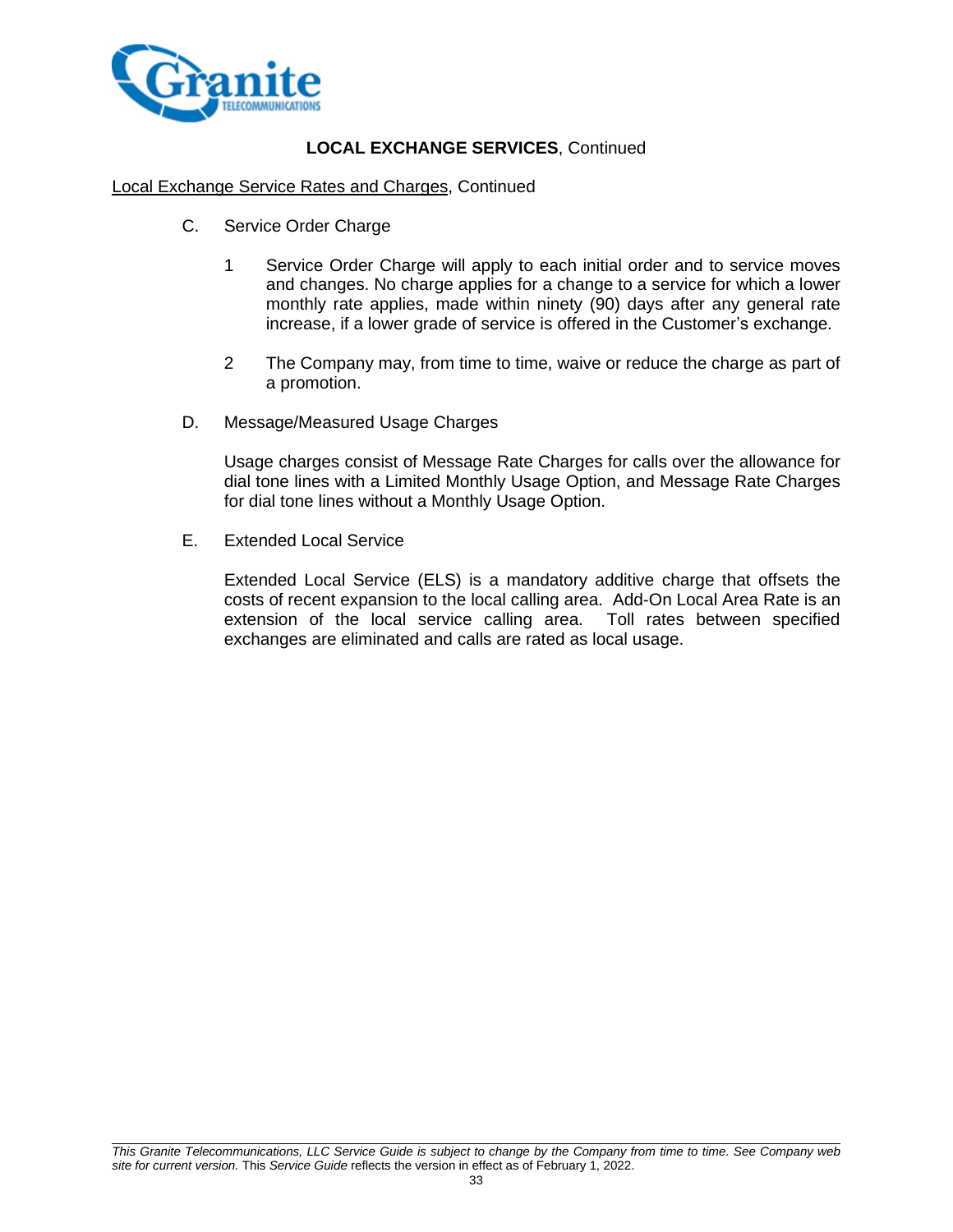

#### Maintenance Visit Charges

A Maintenance Visit Charge applies per visit to a Customer's premises where a service difficulty or trouble report results from the use of equipment or facilities not the responsibility of the Company.

Where a Network Interface Device ("NID") exists, if the company is able to test for Dial Tone and the problem proves to be beyond the NID (within Customer premise) a maintenance charge is applicable. In the event there is no NID and/or the Company is unable to test for dial tone, then no maintenance charge will be assessed. In those cases where the customer has bought an inside wire maintenance warranty/plan (a non-regulated service) from the Company, no maintenance charge will be applicable regardless of the dial tone test results or whether a NID exists or not.

#### Moves, Adds, Changes

The Company may make changes in the location of its lines and equipment. When it is found that a move or change of such lines or equipment has been made by others, the Connection Charge for the underlying service will apply as if the work had been done by the Company.

The Customer will be assessed a charge for any move, add or change of a Company service. Moves, Adds and Changes are defined as follows:

Move: The disconnection of existing equipment at one location and reconnection of the same equipment at a new location in the same building or in a different building on the same premises.

Add: The addition of a vertical service to existing equipment and/or service at one location.

Change: A change in existing service at the same location, including rearrangement or reclassification.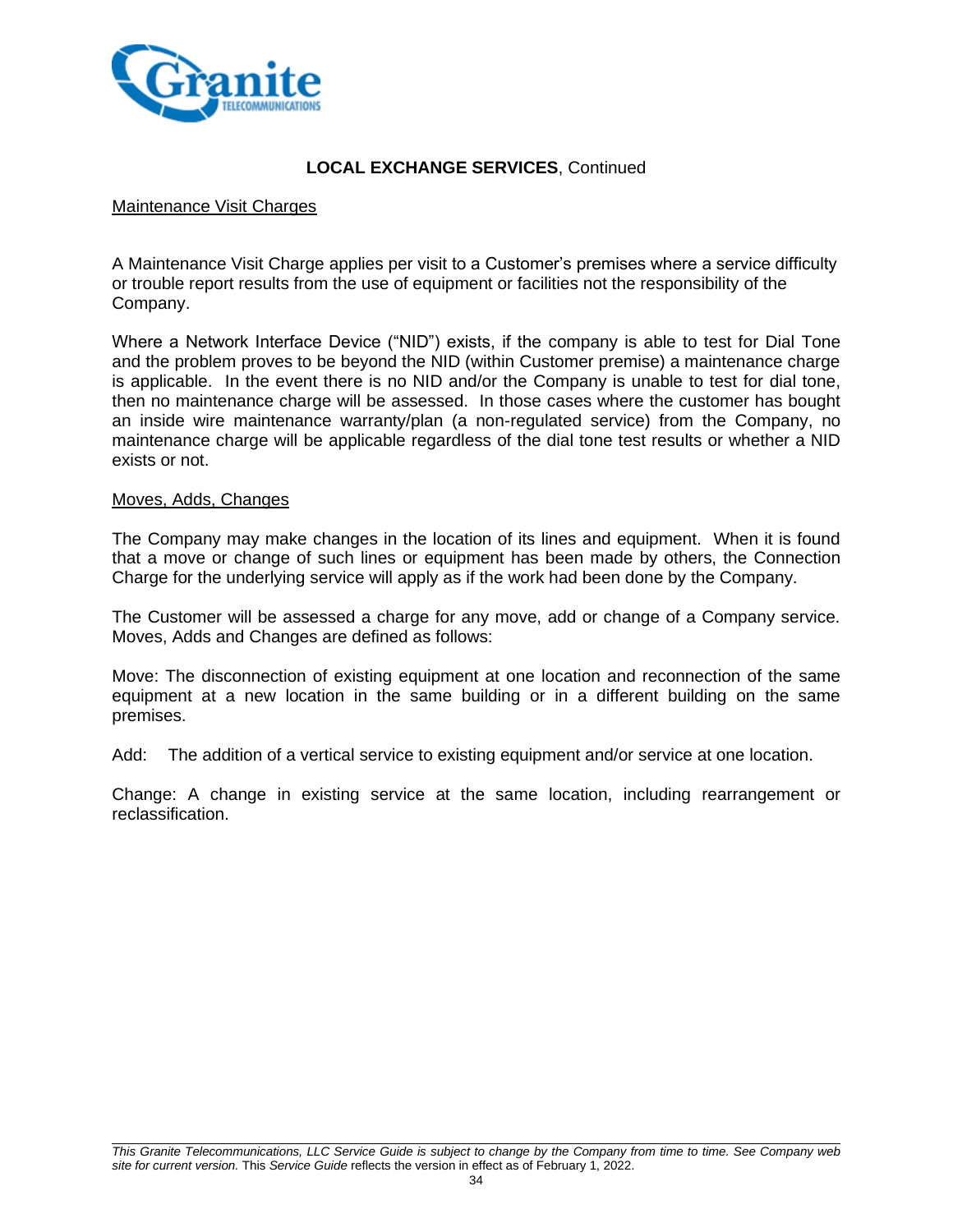

#### Calculation of Distance

V & H coordinates needed for the calculations may be obtained from national publications produced by the National Exchange Carrier's Association ("NECA") and Telcordia.

#### Local Exchange Service Description

Local Exchange Services provide a Customer with connection to Company's network, enabling the Customer, among other things, to:

- A. Originate communications to other points on Company's network;
- B. Receive communications from other points on Company's network;
- C. Access Company's Services as set forth in this and other Company tariffs;
- D. Access local, interexchange and international telecommunications services provided by other authorized carriers and the customers of such carriers to the extent such carriers are interconnected with Company's network;
- E. Access Company's business office for Service-related assistance;
- F. Access 911 or E911 services, where available, operator services, directory assistance, and telecommunications relay services;
- G. Access Operator-Assisted Calling Services; and
- H. Access Directory Assistance.

#### Local Exchange Services

The Company offers Business Customers flat rate, message rate, measured rate service.

- A. Flat rate service is unlimited local service within an exchange and to additional exchanges within the local service area. Flat rate charges consist of dial tone charge and charge for unlimited usage option.
- B. Message rate and measured rate services provide for charging on a per-call basis on calls to the local service area with no usage allowance included in the monthly rates.
- C. The unlimited monthly usage option provides for unlimited local calling per month on a flat rate basis to dial tone lines in the local service area.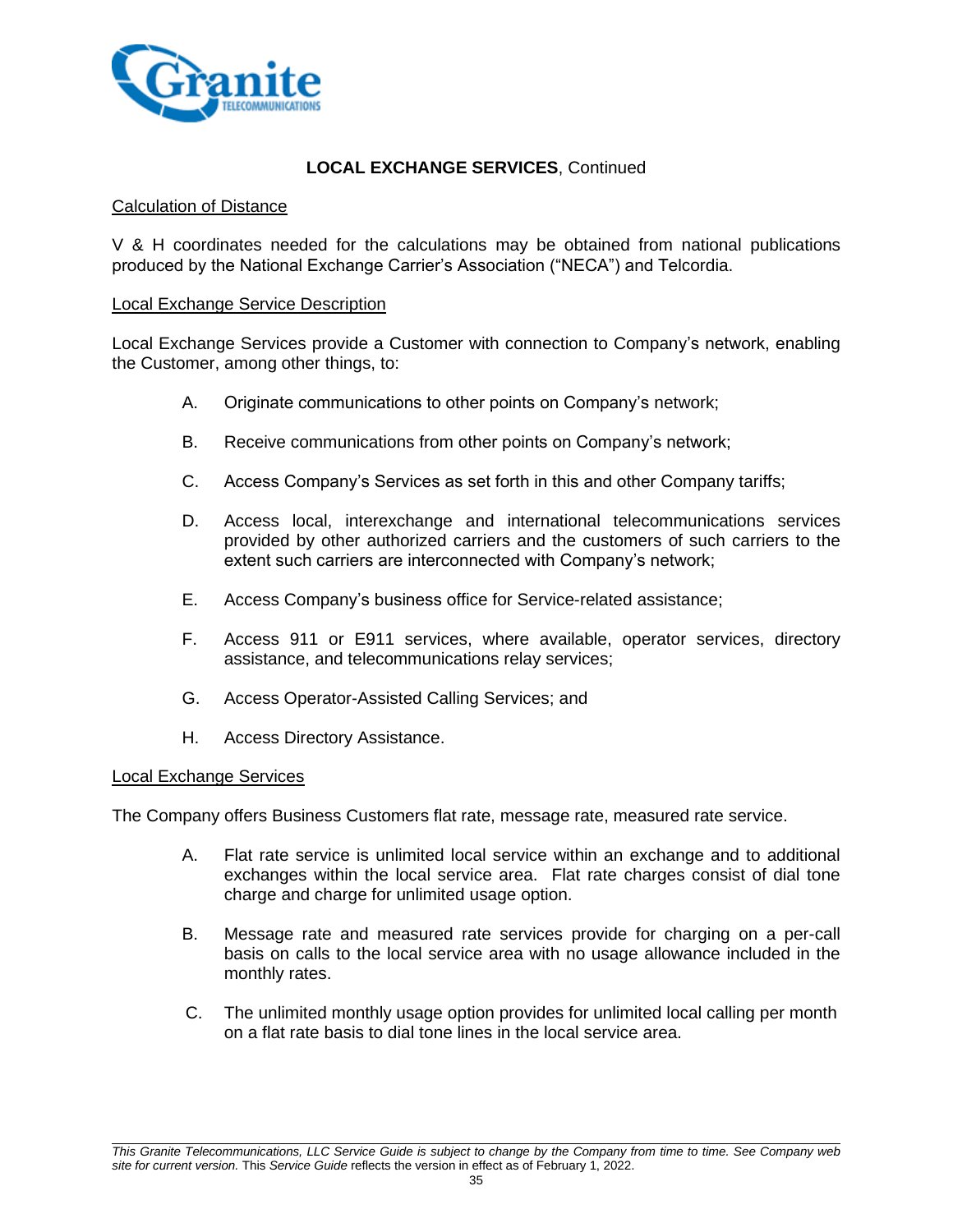

#### Local Exchange Services, Continued

- D. Extended Area Calling provides for calling on a measured rate or message rate usage basis to specified exchanges and zones located outside of a customer's Local Exchange Service local service area. Charges for calls to extended calling areas are as specified in Section 4.5 of this Service Guide.
- E. Business DID Service provides for inward dialing from the telecommunications network directly to lines associated with switching equipment located on the customer's premises.
- F. Business IOD service provides the user with an itemized statement of usage on directly dialed calls.
- G. Custom Calling Features/Supplemental Services: The features and supplemental services set forth in this section are made available on an individual basis. Features may also be made available as part of a multiple feature package. All features and supplemental services are provided subject to availability and may not be available with all classes of service. The Company offers its business Customers a variety of optional feature packages to choose from.
- H. CENTREX Service: A multi-station system offered to the business Customer with two (2) or more lines or trunks. It consists of digital switching equipment in the Company's switches connected to station lines on the Customer's premises. CENTREX Service enables the Customer to originate and receive local calls within its system at no additional charge. Service to points within the local calling area is included in the charge for CENTREX Service.
- I. Integrated Services Digital Network (ISDN) Services: A completely digital telecommunications network for carrying voice, data, images, and video at high speed by sending digitally-encoded signals. ISDN provides end-to-end digital service and can work on copper wiring phone lines.
- J. Private Line Services: Provide a line with or without access to the exchange system for telephone communication between stations or order equipment furnished by Company.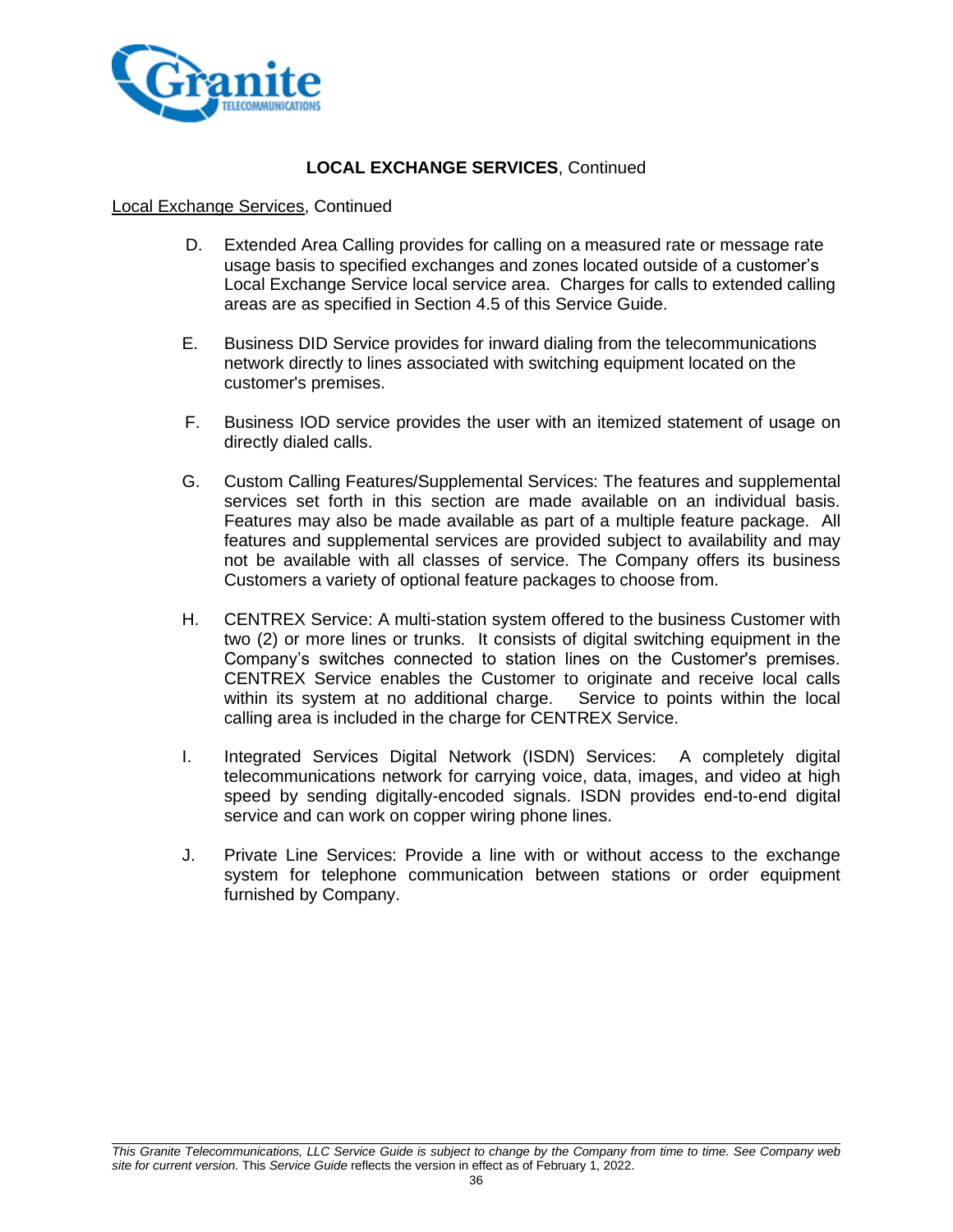

#### Local Exchange Services, Continued

- K. PBX Trunk Service: Analog and/or digital PBX trunks are provided for connection of Customer-provided PBX terminal equipment. Analog trunks are delivered on a DS0 level and digital trunks are delivered at the DS1 level. All trunks are equipped with multi-line hunting. DID service allows callers to reach the called party without going through a PBX attendant. DOD service allows end users to dial outside of a PBX system without going through the PBX attendant to get access to an outside line. Digital trunks cannot be two-way trunks, but must be ordered as with either Direct Inward Dialing (DID) or Direct Outward Dialing (DOD).For DID configured PBX trunks additional charges apply for Direct Inward Dial Station numbers.
	- 1. Message Rate Analog PBX Trunks: Provide the Customer with a single, analog, voice grade telephonic communications channel which can be used to place or receive one call at a time. Local calls on two-way trunks and DOD trunks are billed on a message rate basis. DID trunks are arranged for one-way inward calling only.
	- 2. Digital PBX Trunk Services: Provide a Customer with connection to the Company switch via a DS1 digital fiber optic transmission facility operating at 1.544 Mbps and time division multiplexed into 24 analog voice grade telephonic communications channels. Digital PBX Trunks are provided for connection of Customer-provided PBX equipment or trunk capable key systems to the Company switch. Each Digital PBX Trunk has the following characteristics:
- L. Off Premise Extension Service: "Extension Service" denotes the extension lines at locations in addition to the location of the main line. Off Premise Extension Service is connected to an individual, auxiliary two-party or four-party line for the same Customer and with the same telephone number.
- M. Business Key Service: Provides the Customer with analog, voice-grade telephonic communications channel(s) which can be used to place or receive calls. Business Key Service is available as a flat or message rated service. Business Key Service is provided for connection of Customer-provided key system terminal equipment. All key system lines are equipped with touch tone and multi-line hunt. Calls to points within the local exchange area are charged on the basis of the number of completed calls originating from the Customer's service in addition to a base monthly charge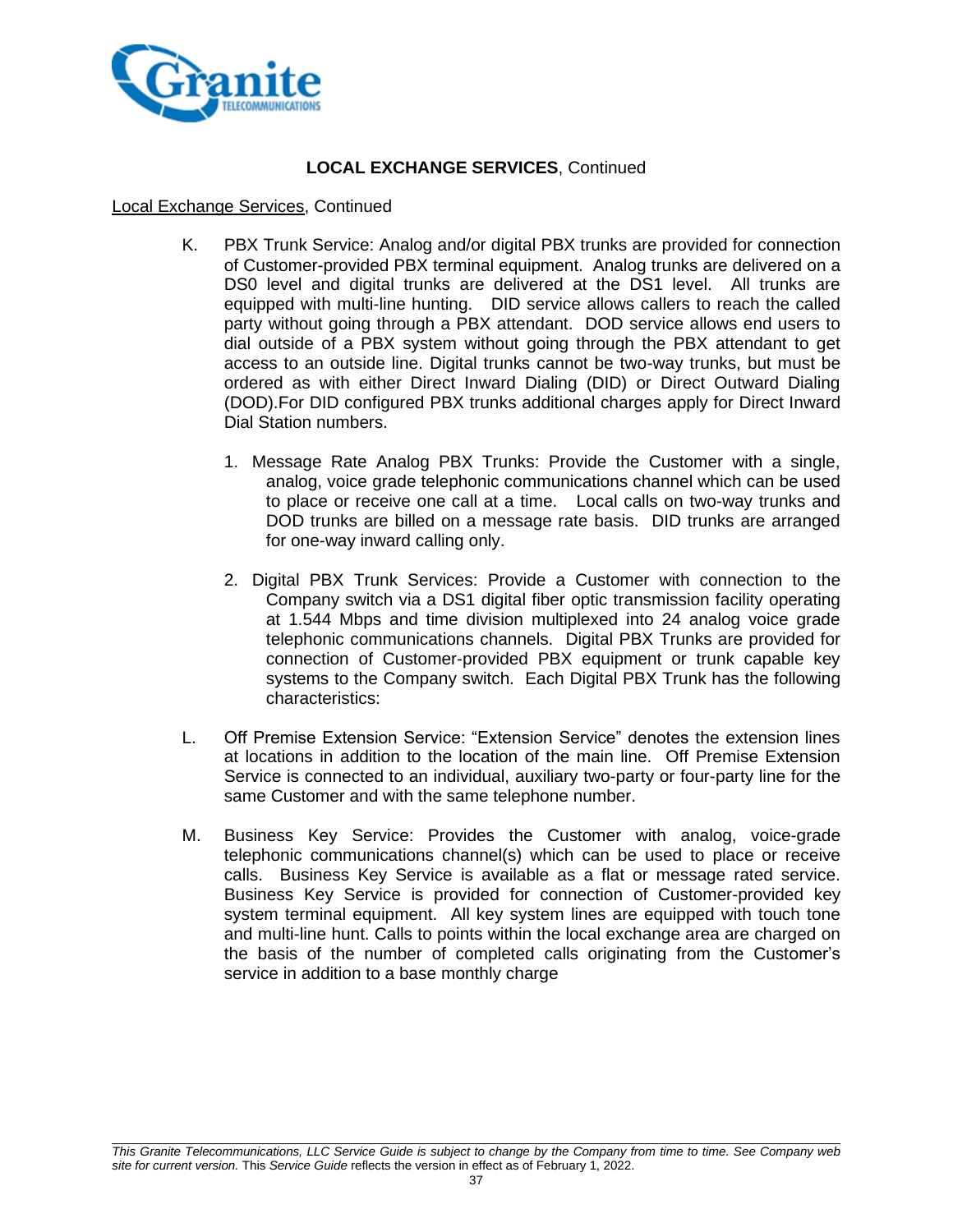

#### Local Exchange Services, Continued

- N. Foreign Exchange Service: Enables a Customer to obtain local exchange service in a central office other than the central office which normally serves the Customer's location.
- O. IntraLATA Toll Service is furnished for communication between telephones in different local calling areas within a particular LATA in accordance with the regulations and schedules of charges specified in this Tariff. The toll usage charges specified in this section are in payment for all service furnished between the calling and called telephone, except as otherwise provided in this Tariff. IntraLATA toll calling includes the following types of calls: direct dialed, calling card, collect, third number billed, special toll billing, requests to notify of time and charges, person to person calling and other station to station calls.

#### 976 Blocking Service

Local Exchange Services Customers will provide, either directly or through arrangements with other carriers, blocking of calls placed to numbers beginning with a 976 NPA upon Customer request. Customers will not be charged to initiate or remove 976 blocking service.

#### Directory Assistance Service

Company provides Directory Assistance as an ancillary service exclusively to its customers. Directory Assistance is accessible by dialing "411". No charge will be assessed customers for the first three calls made, per line, per month. Callers may request two telephone numbers per call.

The rates specified following apply when customers request assistance in determining telephone numbers of customers who are located in the same local service area or who are not located in the same local service area but who are located within the same NPA.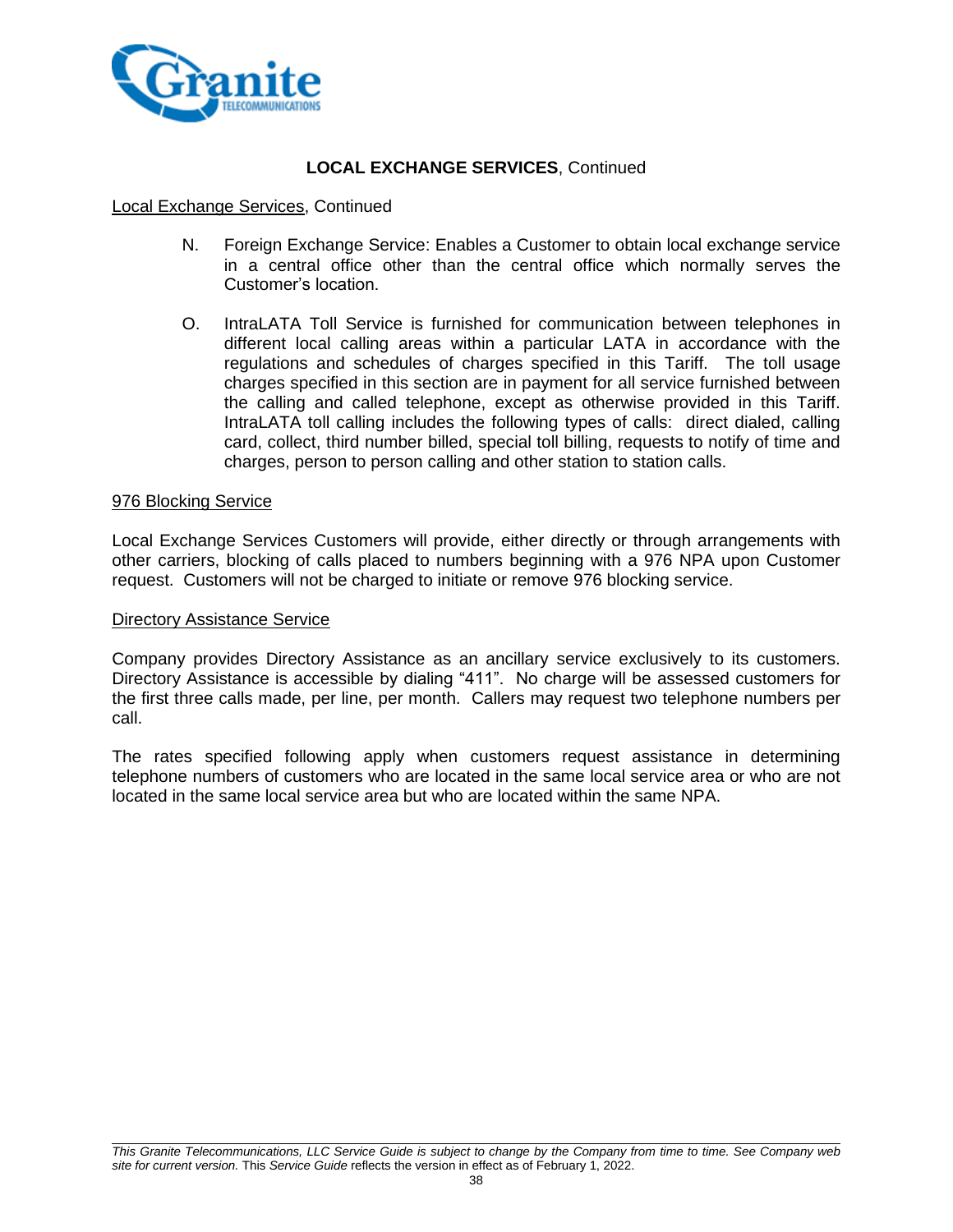

### **LOCAL EXCHANGE SERVICES**, CONTINUED

#### Directory Listing Service

- A. Company does not publish a directory or other similar listing of its Customers. However, Company will arrange for Customers, other than Customers requesting non-published and non-listed service, to be listed in the directories and directory assistance records of the applicable incumbent local exchange carrier in accordance with the incumbent's listing service tariff schedule, subject to availability of such listing service to Company's Customers. Local Exchange Services Customers receive one listing per assigned telephone number in the local White Pages Directory and receive a copy of the White Pages Directory at no additional charge.
- B. Listing must conform to the Company's specifications with respect to directories. The Company reserves the right to limit the length of any listing in the directory by the use of abbreviations when, in its judgment, the clearness of the listing or identification of the customer is not impaired thereby. When more than one line is required to properly list the customer, no additional charge is made.
- C. The Company may refuse a listing which is known not to constitute a legally authorized or adopted name, or any listing which, in the caution of the Company, is likely to mislead or deceive calling persons as to the identity of the listed party, or is a contrived name used for advertising purposes or to secure a preferential position in the directory or is more elaborate than is reasonably necessary to identify the listed party. The Company, upon notification to the customer, will withdraw any listing which is found to be in violation of its rules with respect thereto.
- D. One listing, termed the primary listing, is provided without additional charge in connection with each Customer's service. When the service is contracted for by one party for the use of a second party, the primary listing may be the name of the second party. The primary listing for business service is ordinarily the name of the Customer or the name under which a business is regularly conducted.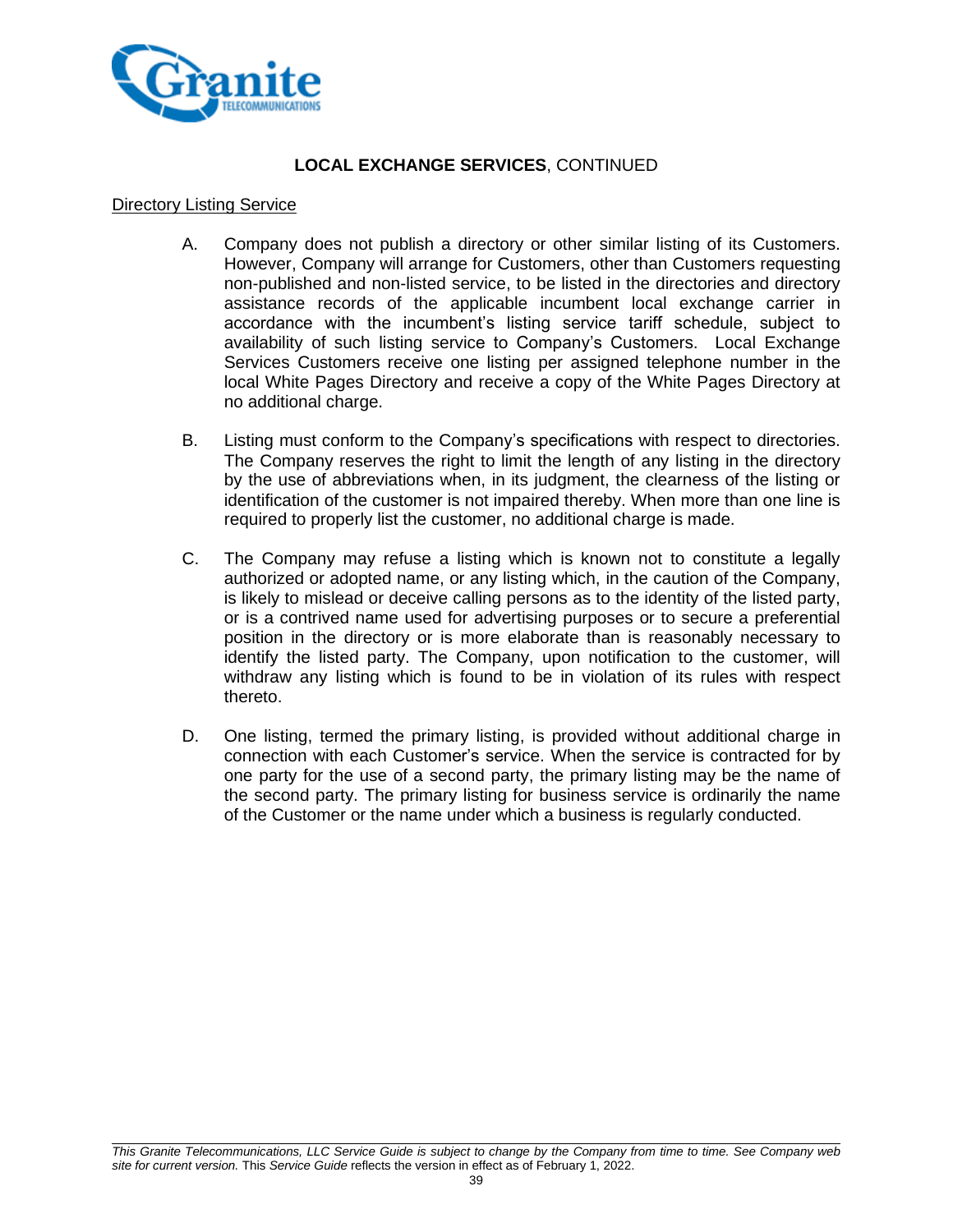

#### Directory Listing Service, Continued

- E. A residential dual name primary listing is comprised of a surname, two first names, address and telephone number. A residence dual name primary listing may be provided for two persons who share the same surname and reside at the same address, or for a person known by two first names.
- F. In connection with business and residence service, regular additional listings are available only in the names of authorized users of the Customer's service.
- G. Business additional listings are not permitted in connection with residence service.
- H. Residence additional listings are also permitted in connection with business service which is located in a residence and for permanent or season guests residing in a hotel or club.
- I. Where identical listings of the same name involve telephone numbers for different areas of the metropolitan area, such duplicate listings may appear in each alphabetical list in which any one of the listings would normally be listed, at no additional charge.

#### Non-listed and Nonpublished Telephone Service

- A. Non-listed telephone service will be furnished, at the Customer's request, providing for the omission or deletion of the customer's telephone listing from the applicable incumbent local exchange carrier's telephone directory. Such listings will be carried in the applicable incumbent local exchange carrier's directory assistance and other records and will be given to any calling party.
- B. Non-published Telephone Service

Nonpublished telephone service will be furnished, at the Customer's request providing for the omission or deletion of the customer's telephone listing from the applicable incumbent local exchange carrier's telephone directory and, in addition, the customer's telephone listing will be omitted or deleted from directory assistance records. However, such information, along with call forwarding information from such numbers, will be released in response to legal process or to certain authorized governmental agencies

C. Non-listed and Nonpublished charges, as specified in Section 4 of this Service Guide, are not applicable to Service furnished to a customer for data service where there is no voice use contemplated.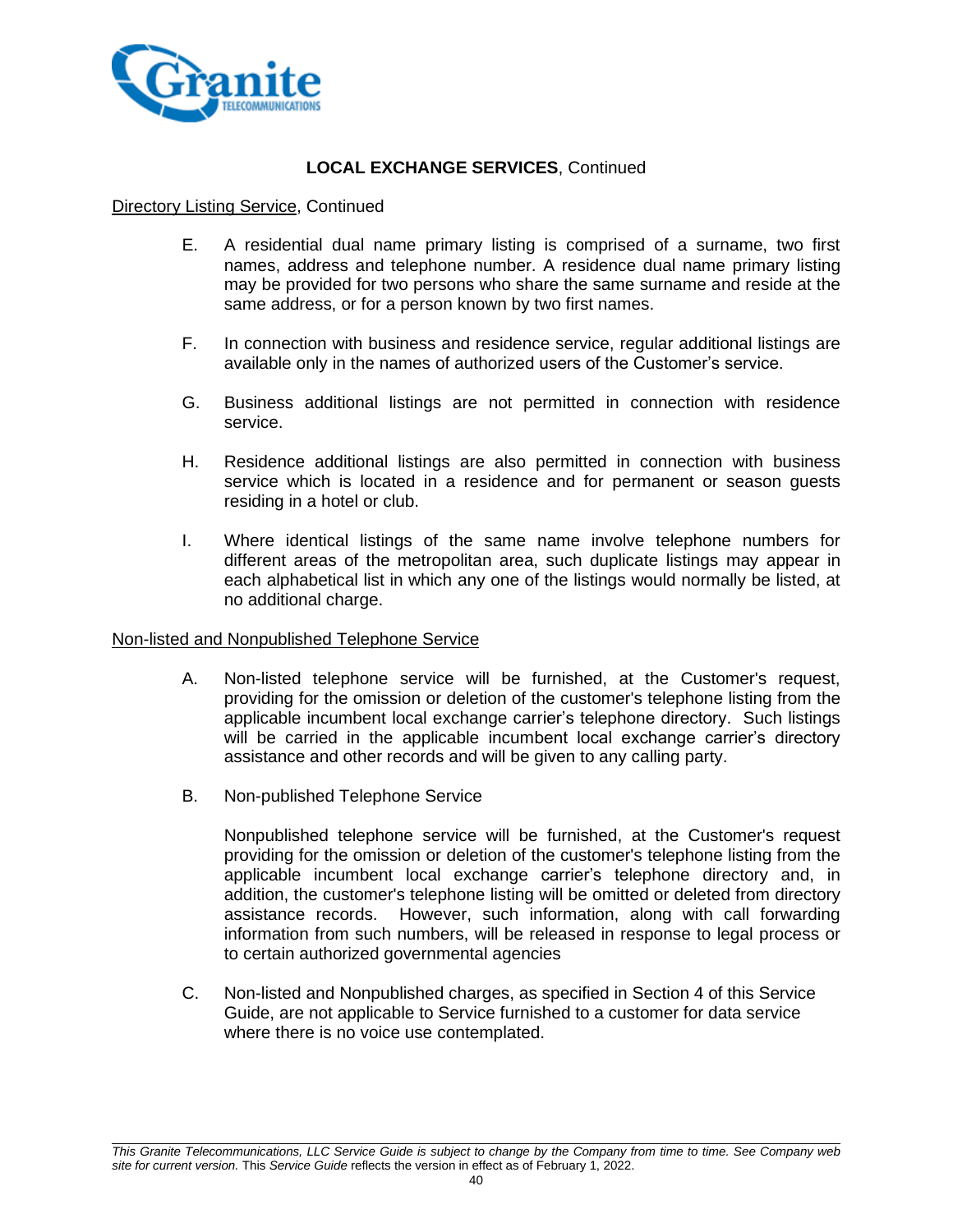

#### Operator Assistance Service

A Customer may obtain the assistance of an operator to complete calls in the following manner. Surcharges will be applied on a per call basis for the following operator assisted services:

- A. Third Number Billing provides the Customer with the capability to charge a call to a third number which is different from the called or calling party. The party answering at the third number has the option to refuse acceptance of the charges in advance or when queried by the operator.
- B. Collect Calls provides the Customer with the capability to charge a call to the called party. On the operator announcement of a collect call, the called party has the option to refuse acceptance of charges in advance or when queried by the operator.
- C. Person-to-Person provides the Customer with the capability to place calls completed with the assistance of an operator to a particular station and person specified by the caller. The call may be billed to the called party.
- D. Operator Dialed provides the Customer with the capability to place calls completed with the assistance of an operator to a particular station. The call may be billed to the called party.
- E. Busy Verification and Interrupt Service is a service that, upon request of a calling party, the Company will verify a busy condition on a called line. An operator will determine if the line is clear or in use and report to the calling party. In addition, the operator will intercept an existing call on the called line if the calling party indicates an emergency and requests interruption.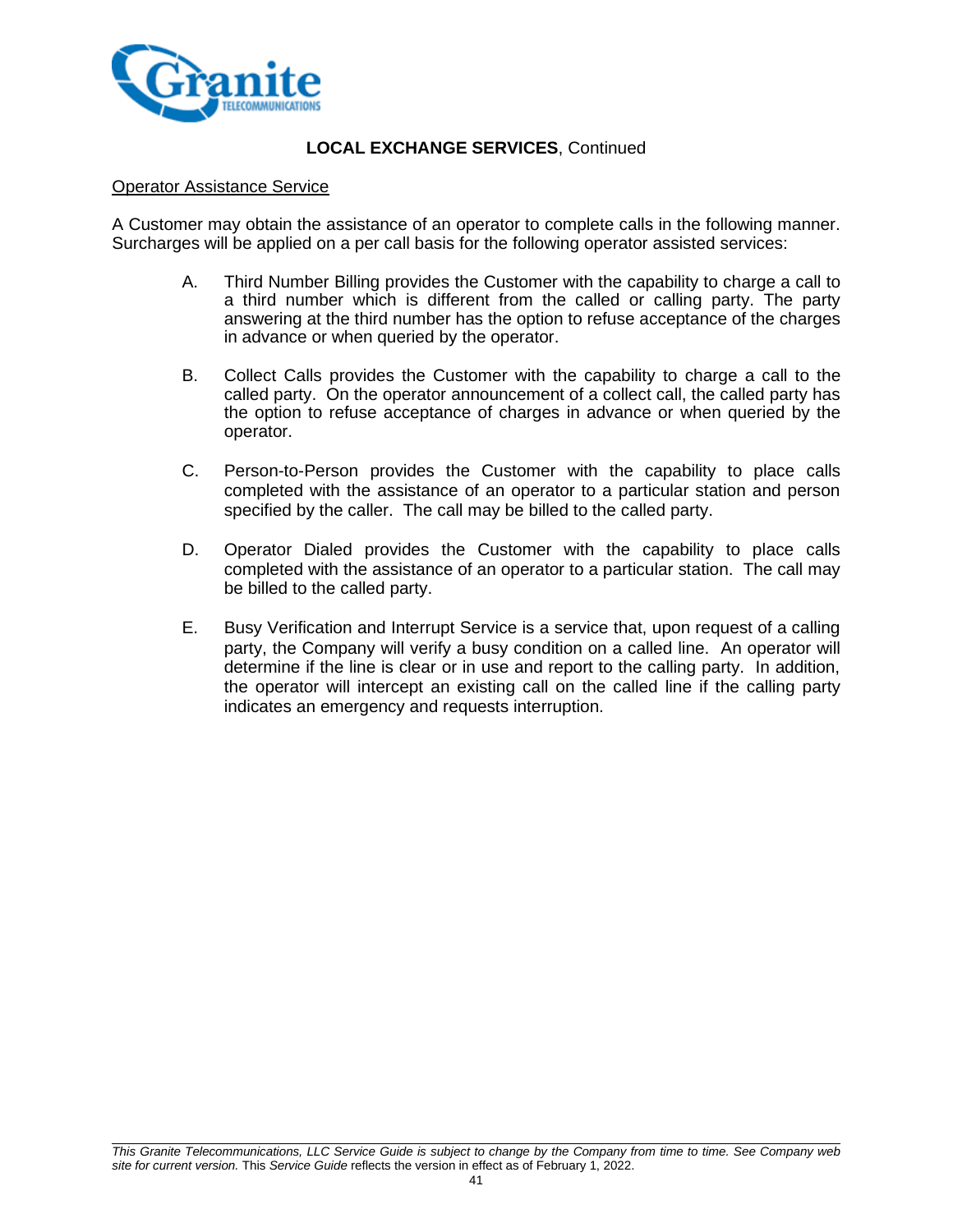

#### Specialized Operator Services

- A. Upon request, subject to technical limitations, the Company will provide Customers with access to an operator who will verify that a conversation exists on a line (Busy Line Verification) and who will interrupt a communication in progress to announce that someone is trying to call (Line Service Interrupt).
- B. Busy Line Verification with Interrupt provides the Customer with the option to request operator verification of whether a specific line is busy or inoperative.
- C. Line Service Interrupt provides the Customer with the option to request operator interruption of a line that is in use, primarily for emergency situations.
- D. Charges may be billed to a Calling Card number, to a Third Number or Sent Paid. Requests may not be designated Person-to-Person or billed as Collect Calls.
- E. No charge will apply if, during the line verification, such verification indicates that a trouble condition exists necessitating repair of Company equipment or facilities.
- F. Charges for Specialized Operator Services are not applicable to calls to the operator from official public emergency agencies when the request is received on the agency's line from agency personnel.
- G. Charges for Specialized Operator Services are not applicable to calls to the operator from individuals who identify that the request is to an official public emergency agency, an emergency medical service, or a privately endowed and operated alcohol, drug, run-away or suicide crisis reporting center.
- H. Charges for specialized operator services may be waived by the operator for calls from individuals who have an emergency where life and/or property are in danger.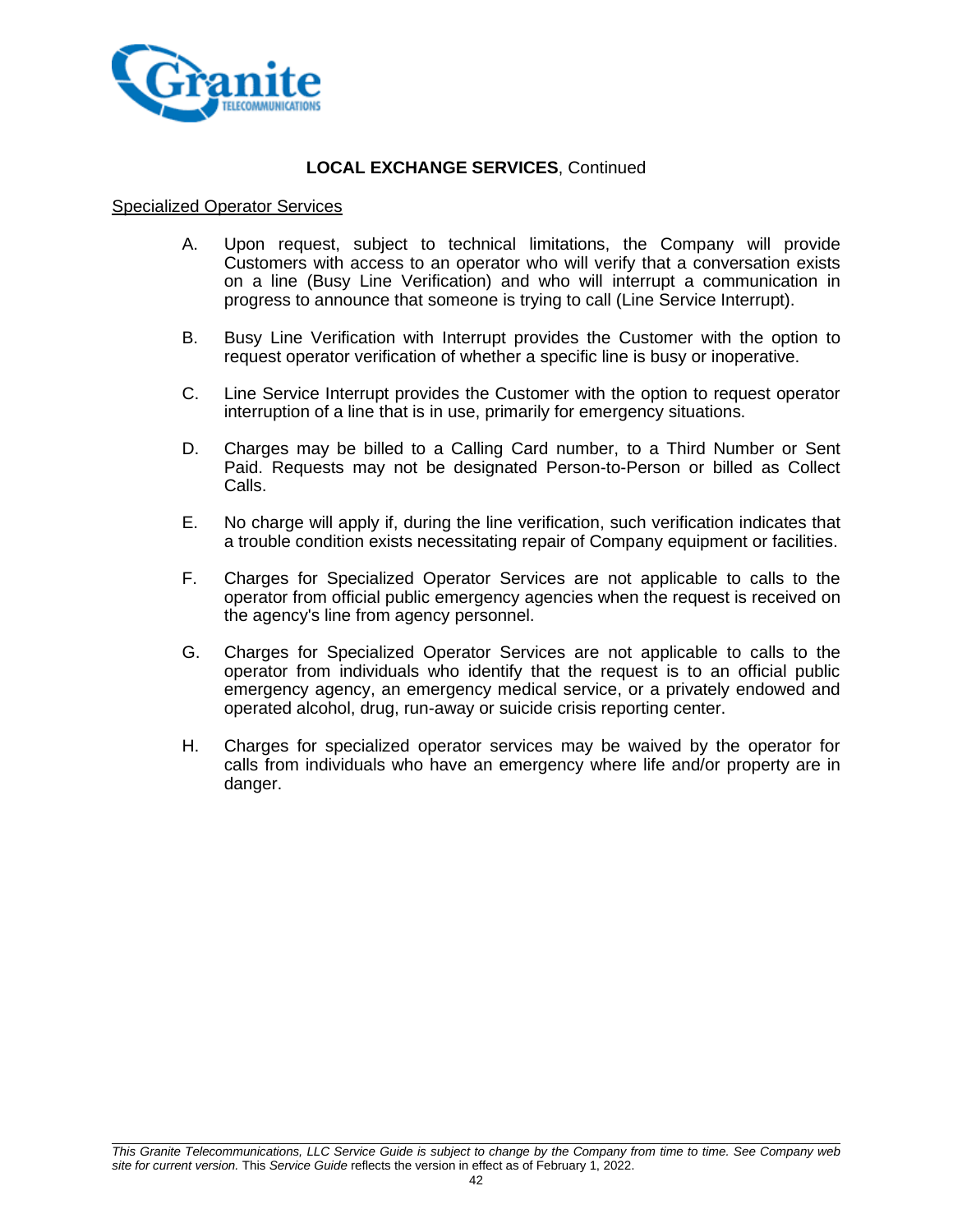

### **INTEREXCHANGE SERVICES**

Company provides switched and dedicated telecommunications services to Customers who subscribe exclusively to Granite's interexchange services. Interexchange services allow a Customer to establish a communications path between two stations by using uniform dialing plans.

**Switched Access Service** is a switched access service, offering users both outbound 1 plus and inbound toll-free long distance telecommunications services. The service offers direct dial capabilities of other underlying carrier(s') network services.

**Dedicated Access Service** is a dedicated access service, offering users both outbound 1 plus and inbound toll-free long distance telecommunications services over dedicated local access connections to the underlying carrier's point of presence. This service is designed for subscribers with high traffic volumes, whose traffic volumes justify the additional costs of dedicated access facilities.

**Directory Assistance** is provided by Company's underlying carrier to subscribers of record. The Customer may access the underlying carrier's Directory assistance by dialing the area code plus 555-1212. The Customer will be billed for such service by Company, except as stated in this Service Guide.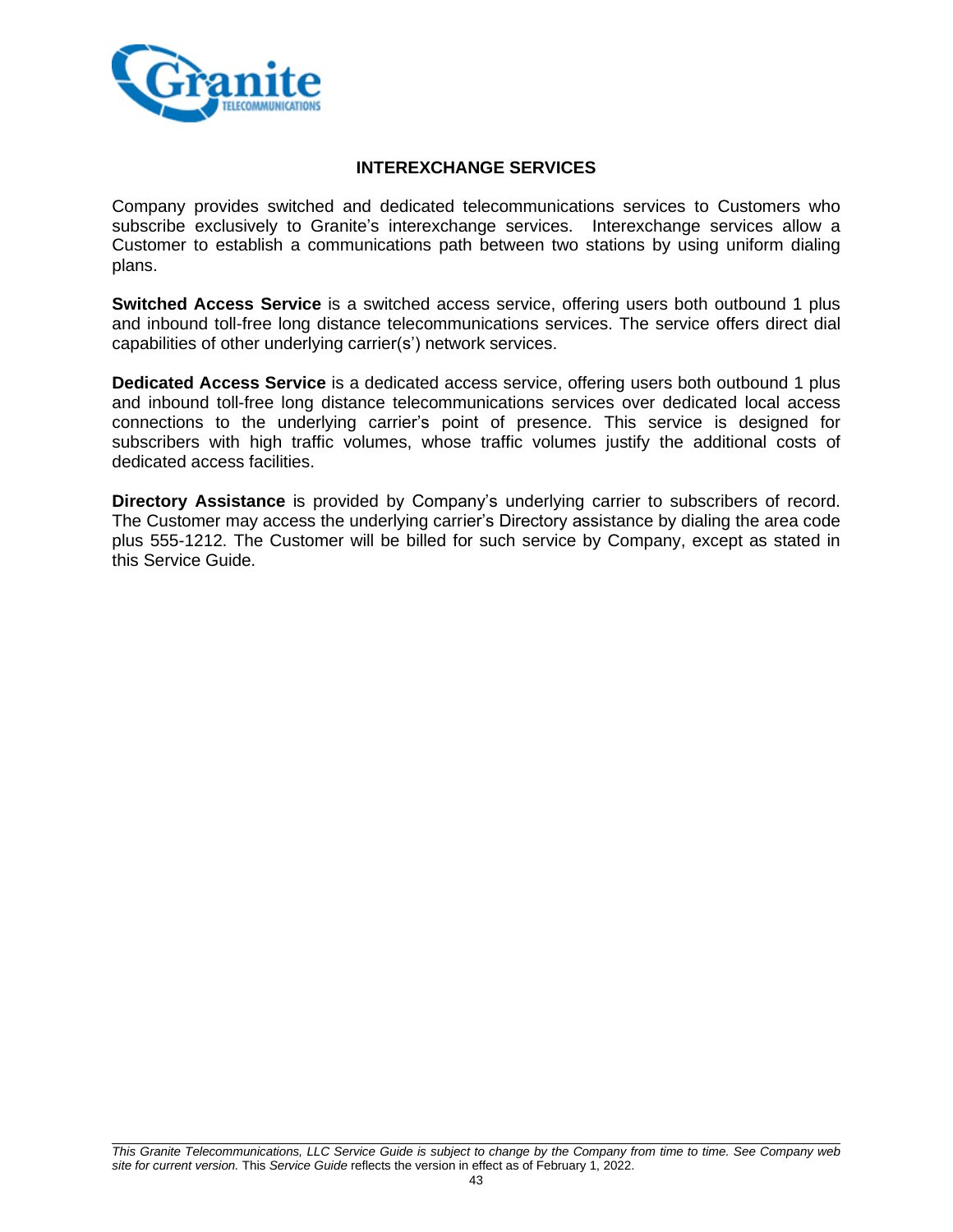

## **CALIFORNIA TELECONNECT FUND**

#### **Applicability**

The California Teleconnect Fund (CTF) provides discounts for certain Services to qualifying schools, libraries, municipal and county government or hospital district owned and operated hospitals, health clinics, and community-based organizations.

### **Territory**

The CTF is available to the suburban areas of exchanges where service is provided from Central Offices and/or Operating Systems capable of providing CTF discounted services in the Company's service territory.

### Availability

- A. The CTF provides discounts on telecommunications services to qualifying Schools, Libraries, Hospitals and Health Clinics, Community-Based Organizations and California Community Colleges, approved by the Commission, as set forth in Commission Decision 96-10-066 and described below.
- B. Entities seeking CTF discounts must apply to the Commission and must be approved before a CTF discount may apply, as set forth in Commission Resolution T-16742.
- C. CTF eligible entities will receive discounts of 50% discount for non-voice services on applicable monthly rate(s), excluding non-recurring charges, where services are available as follows:

50% discount on the monthly recurring charge for non-voice services including:

- Broadband Over Power Lines = BPL
- Cable Modem = Cable
- Digital Subscriber Line = DSL
- $E$ thernet = Ethernet
- Fixed Wireless (e.g. Microwave) = Fixed Wireless
- Integrated Services Digital Network (ISDN), excluding dedicated voice channels = ISDN
- Multi-Protocol Label Switching = MPLS
- Satellite = Satellite
- Switched Multimegabit Data Service = SMDS
- Wide Area Network1 = WAN
- Mobile Broadband Services = MBS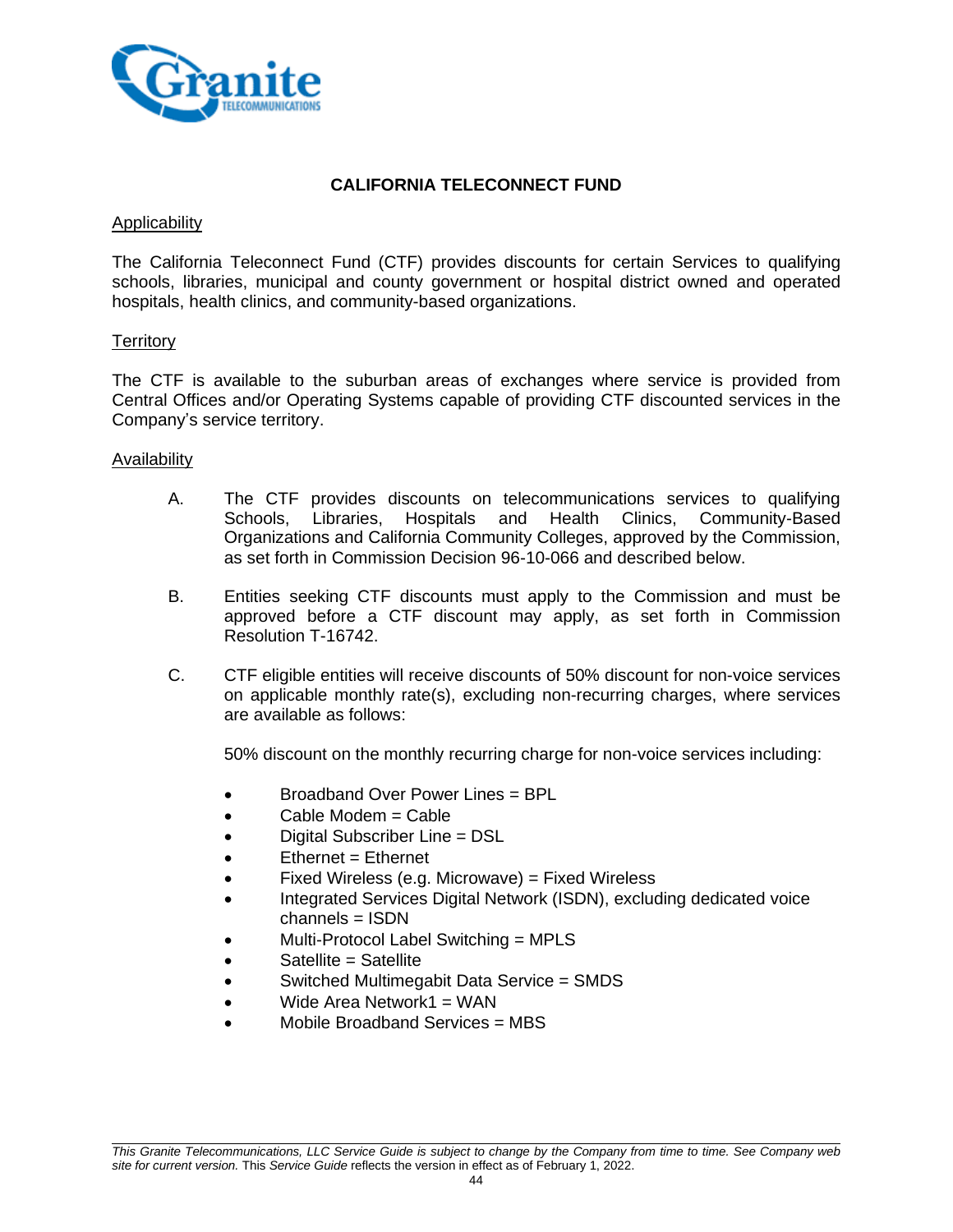

#### Applicability, Continued

- D. CTF discounted Services may not be resold to, or shared with, any other nonqualifying person or entity.
- E. CTF participants shall renew their exemption from reduced services support every three (3) years. Once an exemption is obtained, the exemption shall remain in effect for a period of three years.

#### Funding

If the Commission Executive Director determines that there are insufficient funds to reimburse the Utility for its claims against the CTF, the Commission will promptly inform the Utility concerning this condition and direct the Utility to suspend the offering of applicable discounted rates to CTF-qualifying Schools, Libraries, Government Owned Hospitals, Government Owned Health Clinics, and Community Based Taxed Exempt Organizations on a schedule consistent with fund balances and utility claims and with appropriate prior notice to customers.

#### Discounts Applicable to Eligible Services

- A. Schools and Libraries
	- 1. To qualify for the discount, schools must be public or nonprofit schools providing elementary or secondary education and which do not have endowments of more than \$50 Million. Only those libraries, which are eligible for participation in state-based plans for funds under Title III of the Library Services and Technology Act qualify for the discount.
	- 2. Qualifying schools and libraries shall be entitled to a 50% non-voice discount off Service Guide rates or negotiated/contract rates, whichever are lower, for services identified above after first deducting the applicable E-rate discounts. The discount shall be calculated as follows:
		- a. If the Subscriber has not been approved to receive E-rate discounts, whether or not an application is pending, the discount will be applied to all eligible services after deducting a statewide average E-rate discount (determined by the Commission) from the billed amount.
		- b. For Federal E-rate program participants, the CTFs discount applies to eligible service costs minus the Federal E-rate subsidy. For E-rate schools, the CTF discount amount shall be no higher than their Federal E-rate subsidy. However, if an E-rate school's Federal E-rate subsidy for voice services is 0%, it will retain the CTF 50% CTF voice discount if it is exempt from a reduction in voice support.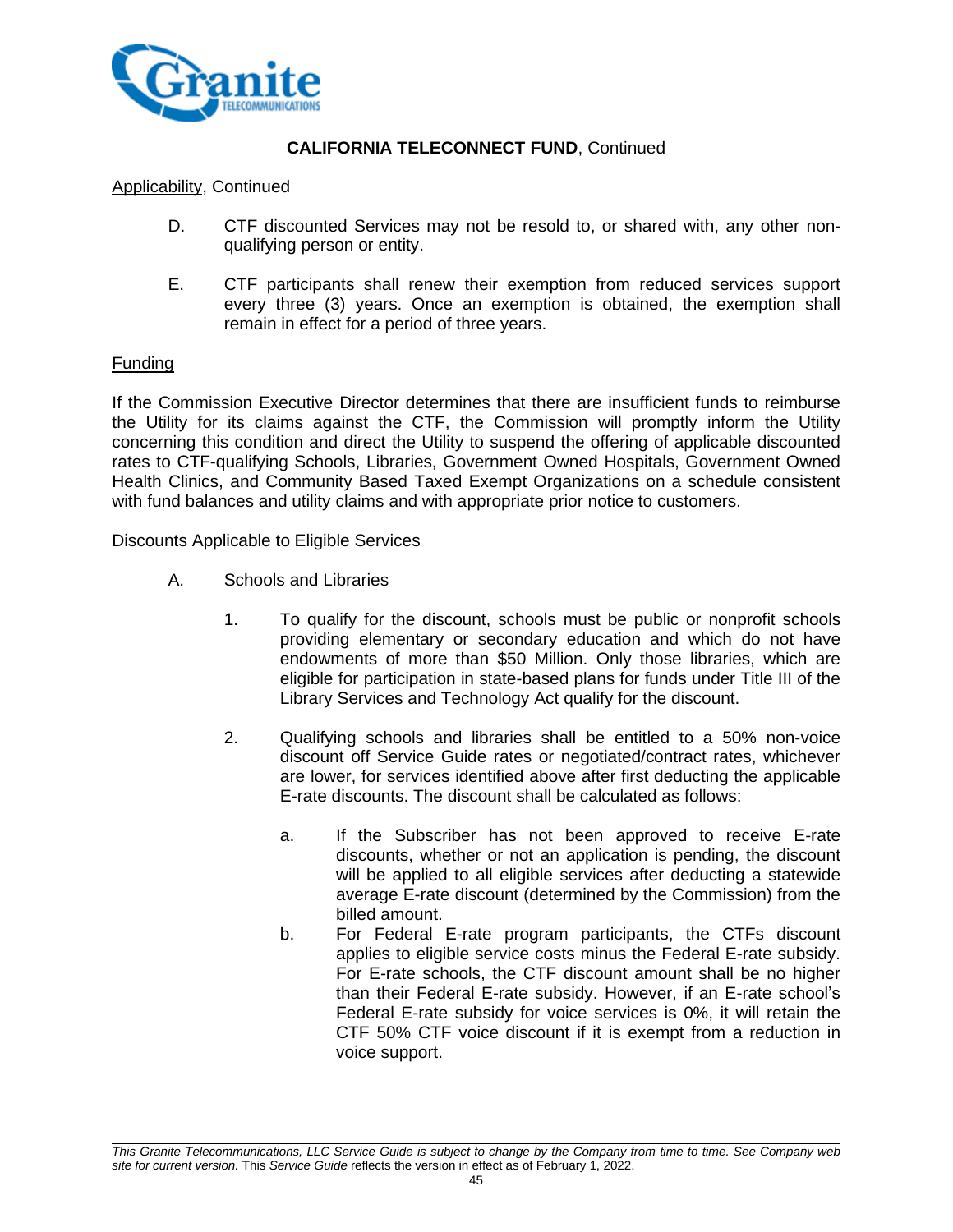

### Discounts Applicable to Eligible Services, Continued

- A. Schools and Libraries, Continued
	- 2. Continued
		- c. The statewide average discount is deducted from the Subscriber's services solely for purposes of calculating the CTF discount. The statewide average discount shall be added back to the billed amount for payment by the Subscriber. However, when the customer receives its approved E-rate benefit, the customer's account will be retroactively adjusted to reflect the approved Erate.
	- 3. The following schools and libraries shall be entitled to a 50% non-voice discount off the entire Service Guide rates or negotiated/contract rates, whichever are lower, for services identified in above: small schools as defined in Section 42283 of the Education Code, participants whose Erate applications have been denied, and participants who subscribe to services that are ineligible for E-rate discounts.
- B. Health Care Providers
	- 1. Must be district owned, municipal or county government owned and operated hospital or health clinic.
	- 2. Qualifying hospitals and health clinics shall be entitled to a 50% non-voice discount off Service Guide rates or negotiated/contract rates, whichever is lower, net of the Federal Communications Commission's Federal Rural health Care discounts, as authorized by D. 96-10-066. Public or non-profit healthcare providers in rural areas may be eligible for Federal Rural Health Care discounts equal to the difference between urban and rural rates.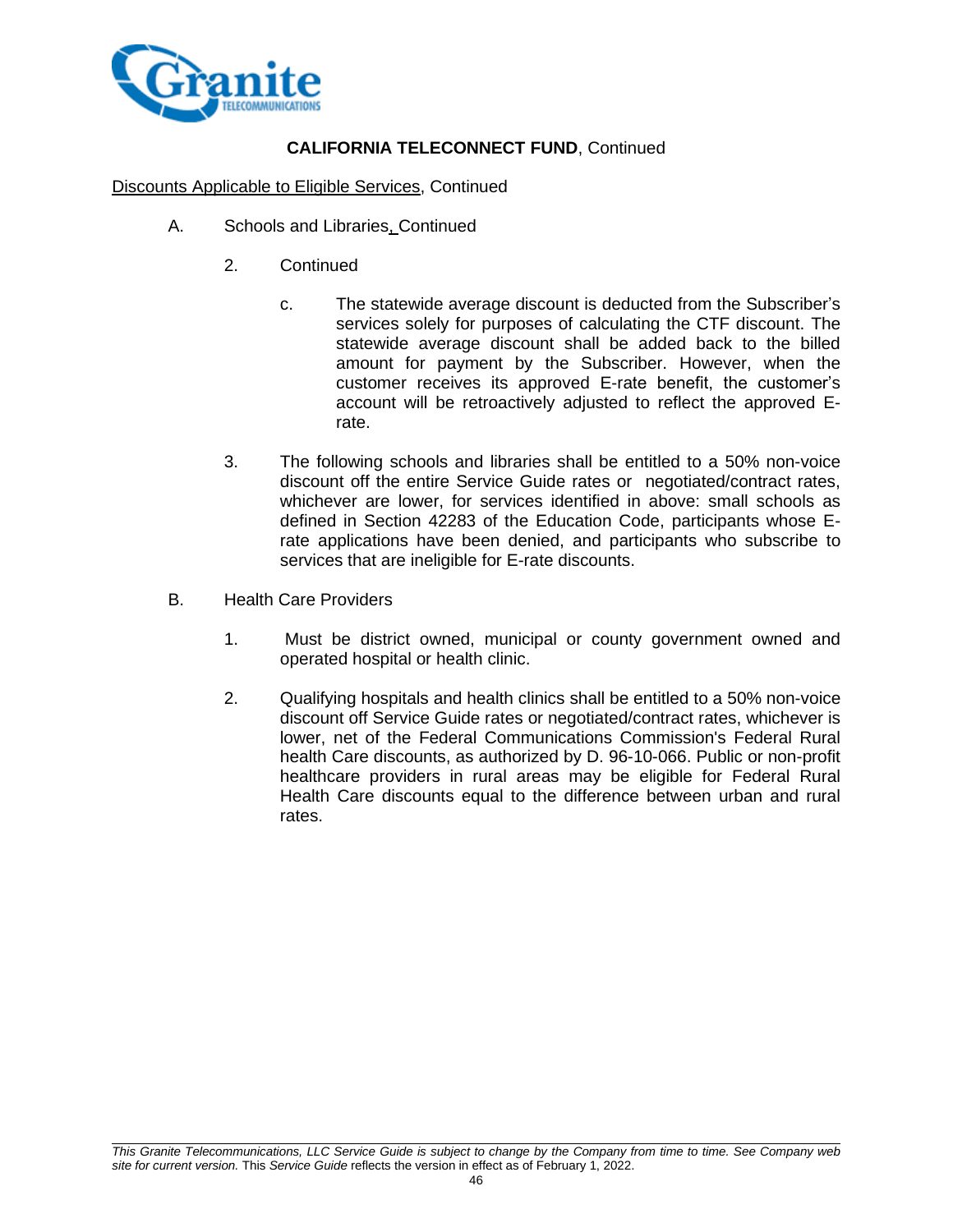

Discounts Applicable to Eligible Services, Continued

- C. Community Based Organizations (CBOs)
	- 1. Must be tax-exempt organizations offering Head Start Programs, Health Care, Job Training, Job Placement, or Educational Instruction, or a Community Technology Program offering access to and training in the Internet and other technologies. A "tax exempt organization" shall refer to an organization described in Section 501 (c) (3) or 501(d) of the Internal Revenue Code, Title 26 of the United States Code. In order to qualify for the CBO discount, the CBO must provide proof at the time of application that it is a tax exempt organization and that it offers healthcare, job training, job placement, or educational instruction. Public or non-profit CBO healthcare providers in rural areas may be eligible for Federal Rural Health Care discounts equal to the difference between urban and rural rates.
	- 2. Qualifying CBOs shall be entitled to a 50% non-voice discount off tariffed and/or Product Guide rates or the rates charged to other businesses for those same services, whichever is lower. CBOs offering Head Start programs shall be entitled to a 25%1 voice/50% non-voice discount off tariffed and/or Product Guide rates or negotiated/contract rates, whichever is lower, net of the Federal Communications Commission's E-Rate Discounts.
- D. California Community Colleges (CCCs)

Participating California Community Colleges (CCCs) shall be entitled to a 50% non-voice discount from the fullService Guide rates or negotiated/contract rates, whichever are lower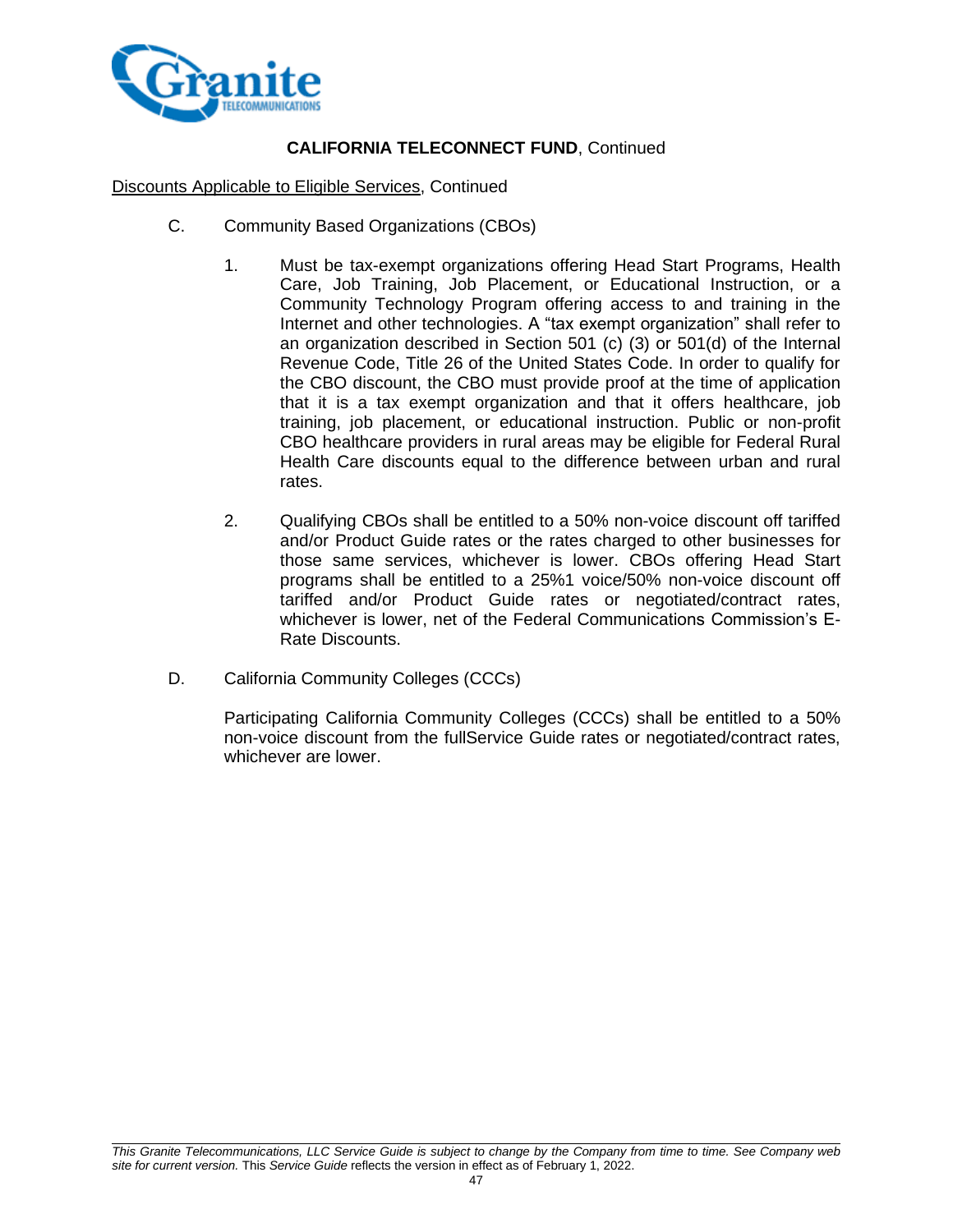

Discounts Applicable to Eligible Services, Continued

C. Rural Health Care Providers (RHCP)

Public or non-profit healthcare providers in rural areas may be eligible for Federal rural healthcare discounts under the Rural Health Care Program of the Universal Service Fund. Rural Health Care (RHC) funding received by a RHCP shall first be taken into account prior to applying the CTF discount to the eligible service charges subscribed by the RHCP. The 50% non-voice voice CTF discount shall be calculated as follows:

- 1. The 50% non-voice discount shall be applied to the entire CTF eligible service charges subscribed by the RHCP that does not apply for Rural Health Care (RHC) funding in a given fiscal year.
- 2. The 50% non-voice discount shall be applied to the entire CTF eligible service charges subscribed by the RHCP awaiting approval for RHC funding for the fiscal year. Once approved, the CTF discount shall be trued up for that fiscal year to take into account the RHC funding received.

### Discount Application

- A. Federal funding or subsidy given to CTF participants for their CTF-eligible services shall first be taken into account prior to applying the CTF discount, as specifically noted in B through F below.
- B. By September 21, 2011, the Utility shall first have applied the actual federal Erate discount prior to applying the CTF discount to Community Based Organizations (CBOs) that offer Head Start programs with an actual E-rate discount.
- C. The Utility shall first apply the statewide average E-rate discount developed and updated annually by the Commission effective July 1st prior to applying the CTF discount if the school, library, and/or CBO that offers Head Start programs does not have an actual E-rate.
- D. Necessary Small Schools are exempt from deducting the statewide average Erate discount if they do not have an actual E-rate discount. Notwithstanding subdivision (b), the CTF discount shall be applied without regard to the E-rate discount for any Necessary Small School, as defined in Section 42283 of the Education Code, unless that school has applied for, and been approved to receive, the E-rate discount.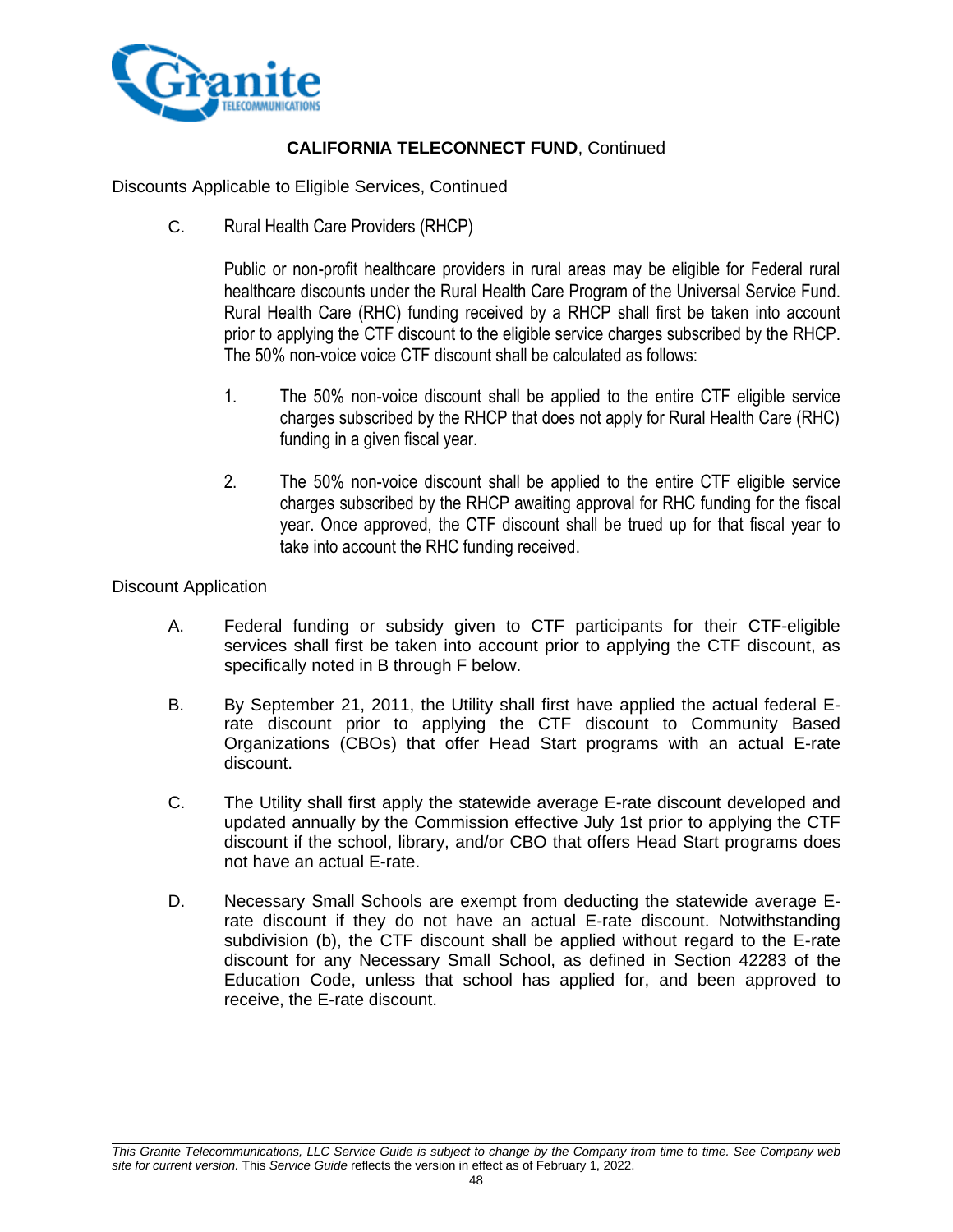

Discount Application, Continued

- E. The Utility shall apply the CTF discounts to Rural Health Care Providers (RHCP) as follows:
	- 1. Apply 50 percent CTF discount on CTF-eligible services subscribed to by RHCPs that did not apply for RHC funding in a given fiscal year.
	- 2. The Utility shall continue to apply the 50 percent CTF discount on CTFeligible services for RHCPs that do not apply for RHC funding.
- F. A CTF discount shall be applied after applying an E-Rate discount. The Commission shall first apply an E-rate discount, regardless of whether the Subscriber has applied for an E-rate discount or has been approved, if the Subscriber, in the determination of the commission, meets the eligibility requirements for an E-Rate discount.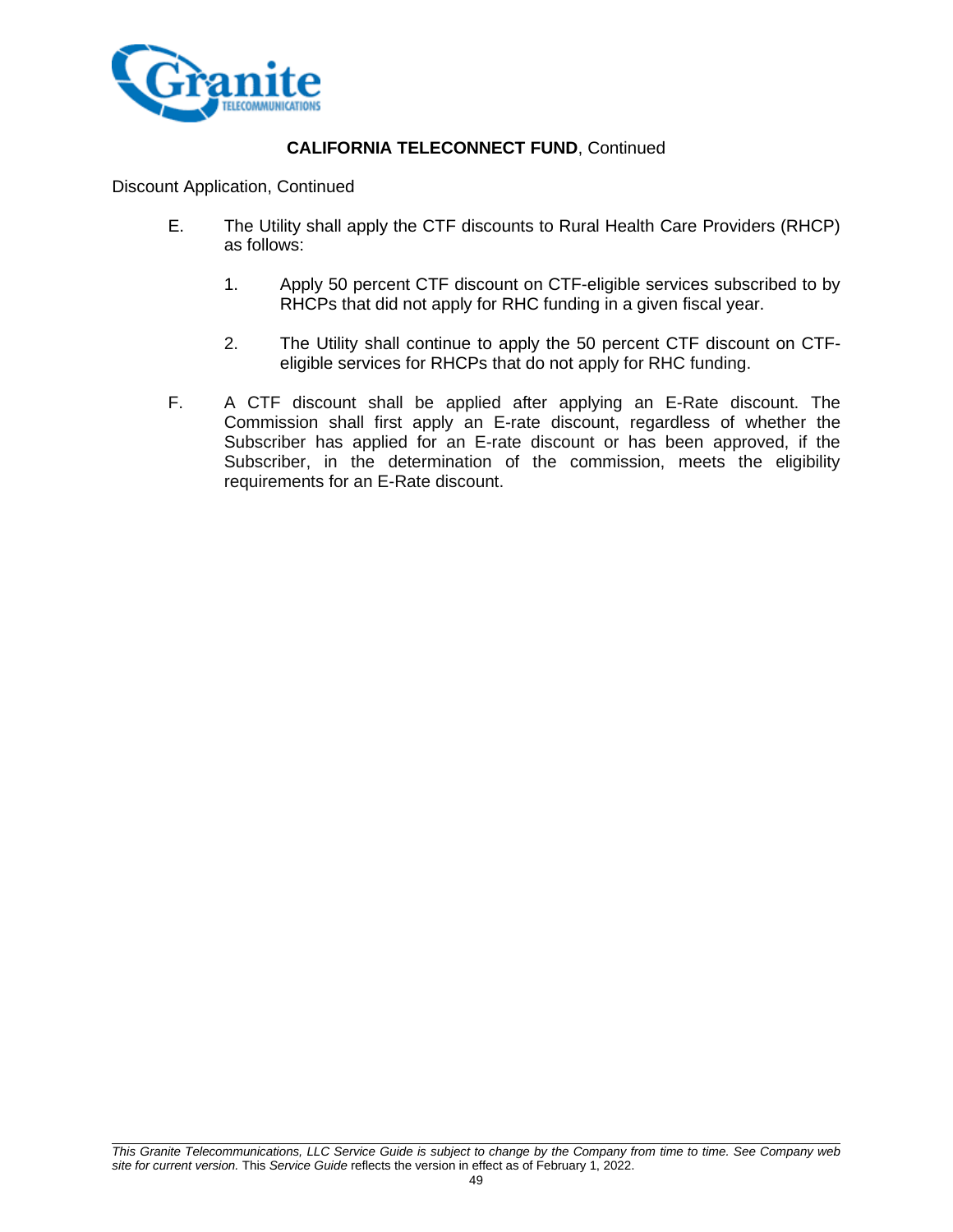

### **RATES AND CHARGES**

### **PACIFIC BELL TELEPHONE COMPANY dba AT&T CALIFORNIA SERVICE AREA – SERVICE CHARGES**

The following rates apply in the base rate areas of all exchanges as shown and defined in AT&T/AT&T's current and effective tariffs on file with the California Public Utilities Commission or Service Guides.

#### Service Charges

Non-Recurring Charges

| \$120.00 |
|----------|
| \$300.00 |
| \$550.00 |
| \$37.00  |
| \$21.00  |
| \$34.00  |
| \$285.00 |
| \$129.00 |
| \$10.00  |
| \$5.00   |
|          |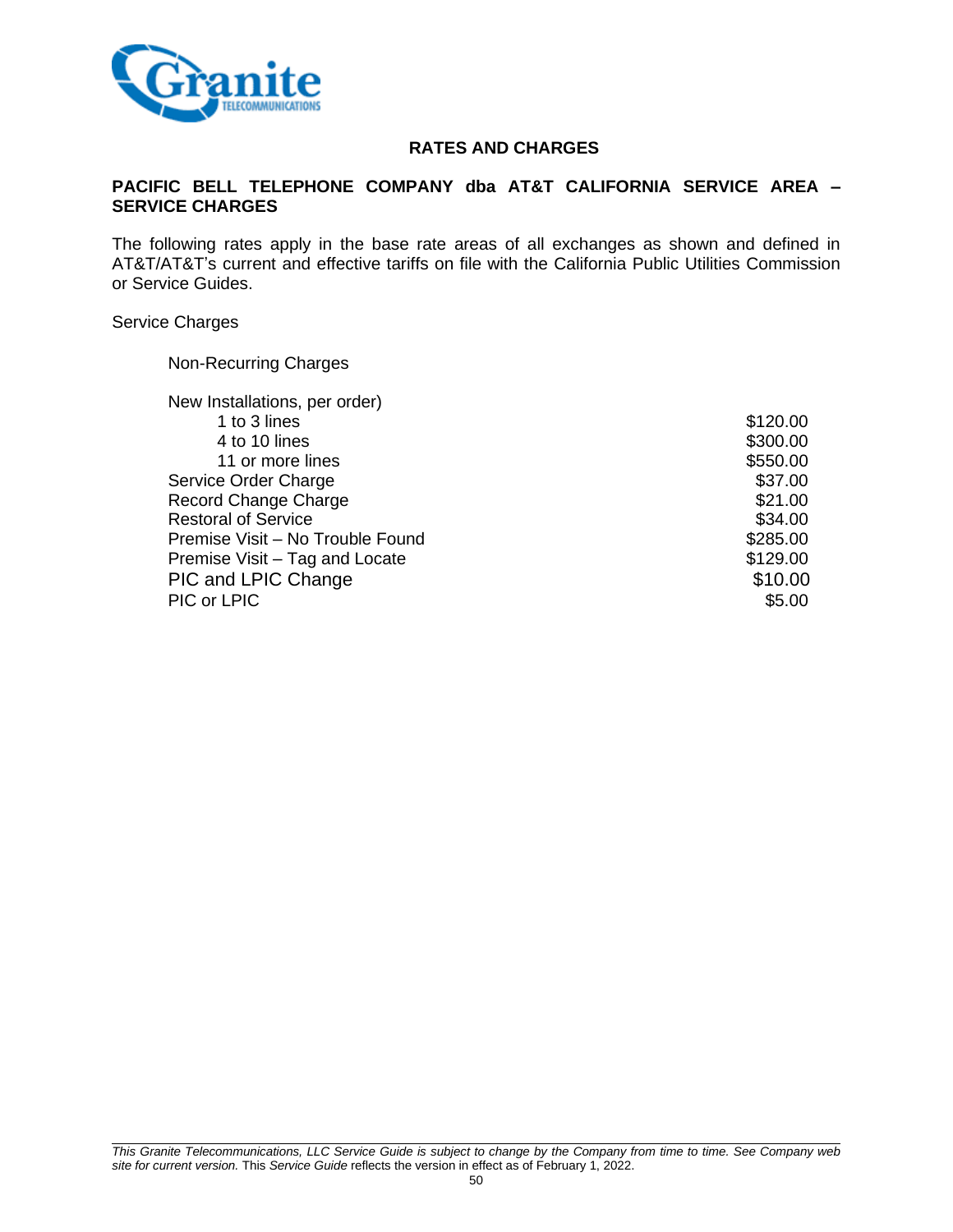

### **PACIFIC BELL TELEPHONE COMPANY dba AT&T CALIFORNIA SERVICE AREA – SERVICE CHARGES**, Continued

Local Exchange Service

A. Local Exchange Lines

Business Measured Rate Service

| Rate Group     | Monthly      |
|----------------|--------------|
| 1              | \$755.00     |
| $\overline{2}$ | \$755.57     |
| 3              | \$755.66     |
| 4              | \$756.14     |
| 5              | \$756.23     |
| 6              | \$756.38     |
| $\overline{7}$ | \$756.99     |
| 8              | \$755.94     |
| 9              | \$757.47     |
| 10             | \$757.61     |
| 11             | \$757.74     |
| 12             | \$758.40     |
| 13             | \$758.80     |
| 14             | \$761.03     |
| 15             | \$761.41     |
| 16             | \$756.85     |
| 17             | \$764.02     |
| 18             | \$762.60     |
| 19             | Discontinued |
| 20             | \$766.68     |
| 21             | \$767.82     |
| 22             | \$776.32     |
|                |              |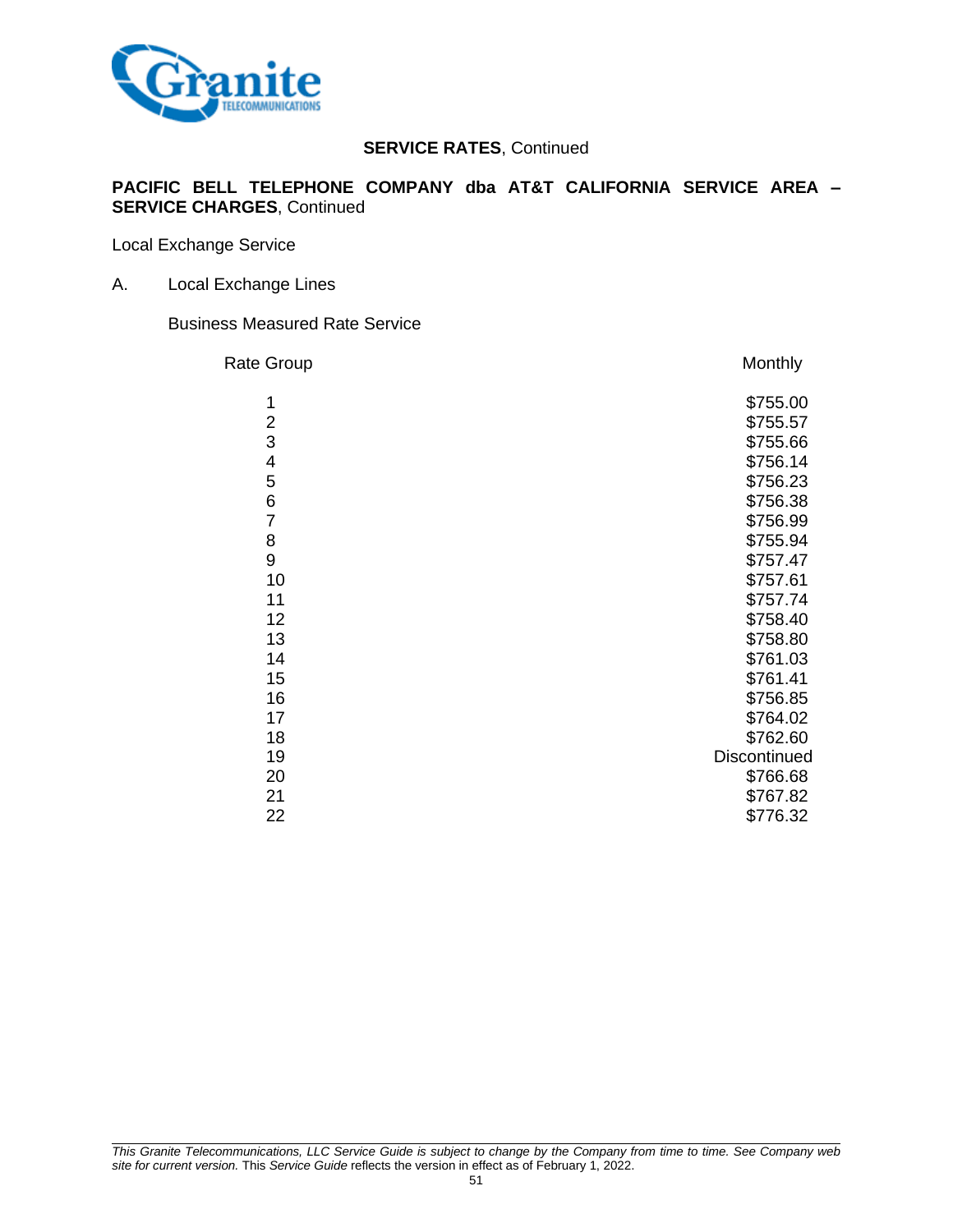

### **PACIFIC BELL TELEPHONE COMPANY dba AT&T CALIFORNIA SERVICE AREA – SERVICE CHARGES**, Continued

Local Exchange Service, Continued

A. Local Exchange Lines, Continued

Business Measured Rate Service – Foreign Exchange

| <b>Rate Group</b> | Monthly      |
|-------------------|--------------|
| 1                 | \$778.46     |
| $\overline{c}$    | \$779.03     |
| 3                 | \$779.12     |
| 4                 | \$779.60     |
| 5                 | \$779.69     |
| 6                 | \$779.84     |
| $\overline{7}$    | \$780.45     |
| 8                 | \$779.40     |
| 9                 | \$780.93     |
| 10                | \$781.07     |
| 11                | \$781.20     |
| 12                | \$781.86     |
| 13                | \$782.26     |
| 14                | \$784.49     |
| 15                | \$784.87     |
| 16                | \$780.31     |
| 17                | \$787.48     |
| 18                | \$786.06     |
| 19                | Discontinued |
| 20                | \$790.14     |
| 21                | \$791.28     |
| 22                | \$799.78     |
|                   |              |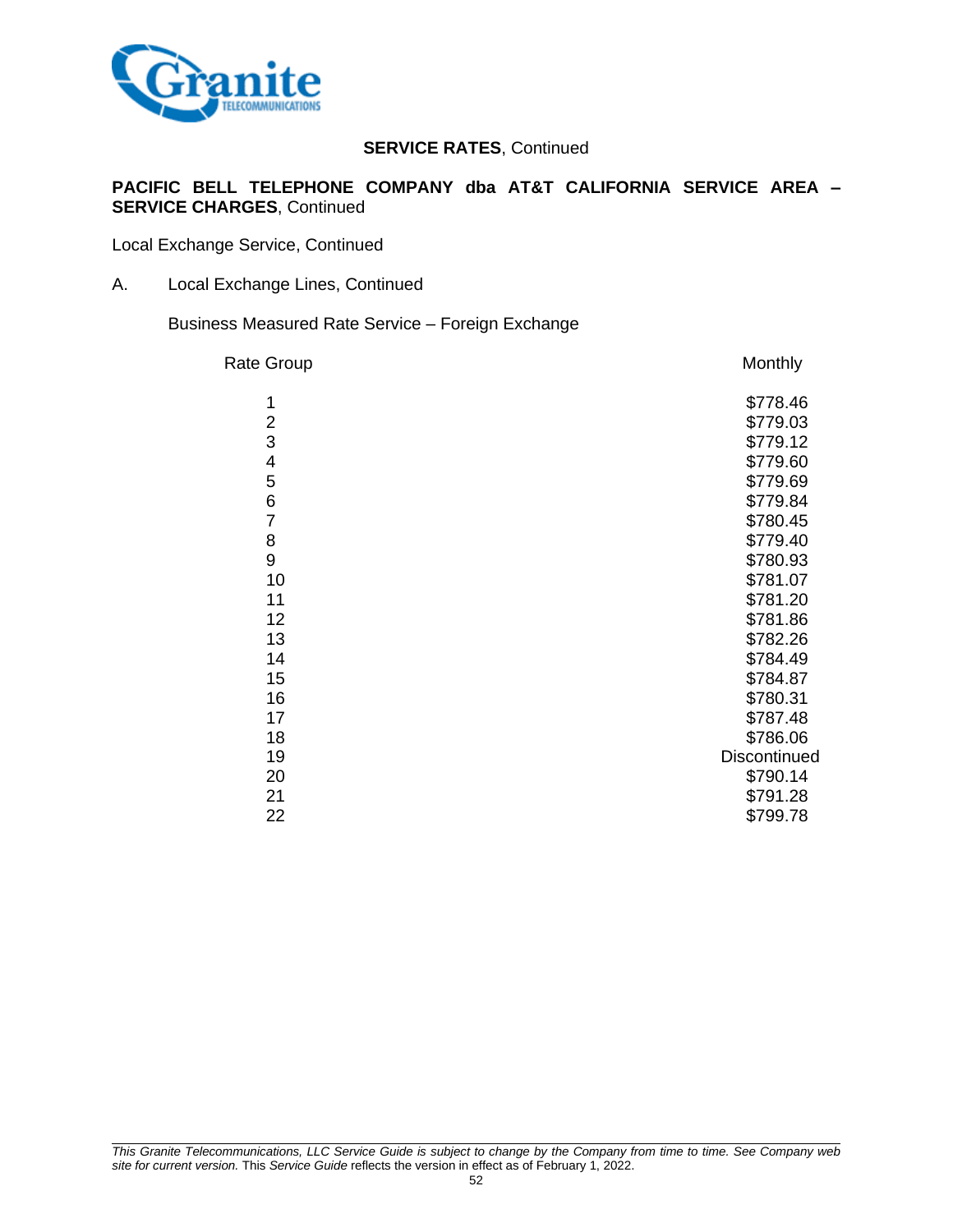

### **PACIFIC BELL TELEPHONE COMPANY dba AT&T CALIFORNIA SERVICE AREA – SERVICE CHARGES**, Continued

Local Exchange Service, Continued

A. Local Exchange Lines, Continued

Business Measured Rate Service with Toll Restriction

| Rate Group     | Monthly      |
|----------------|--------------|
| 1              | \$755.00     |
| $\overline{2}$ | \$755.57     |
| 3              | \$755.66     |
| 4              | \$756.14     |
| 5              | \$756.23     |
| $\,$ 6 $\,$    | \$756.38     |
| $\overline{7}$ | \$756.99     |
| 8              | \$755.94     |
| 9              | \$757.47     |
| 10             | \$757.61     |
| 11             | \$757.74     |
| 12             | \$758.40     |
| 13             | \$758.80     |
| 14             | \$761.03     |
| 15             | \$761.41     |
| 16             | \$756.85     |
| 17             | \$764.02     |
| 18             | \$762.60     |
| 19             | Discontinued |
| 20             | \$766.68     |
| 21             | \$767.82     |
| 22             | \$776.32     |
|                |              |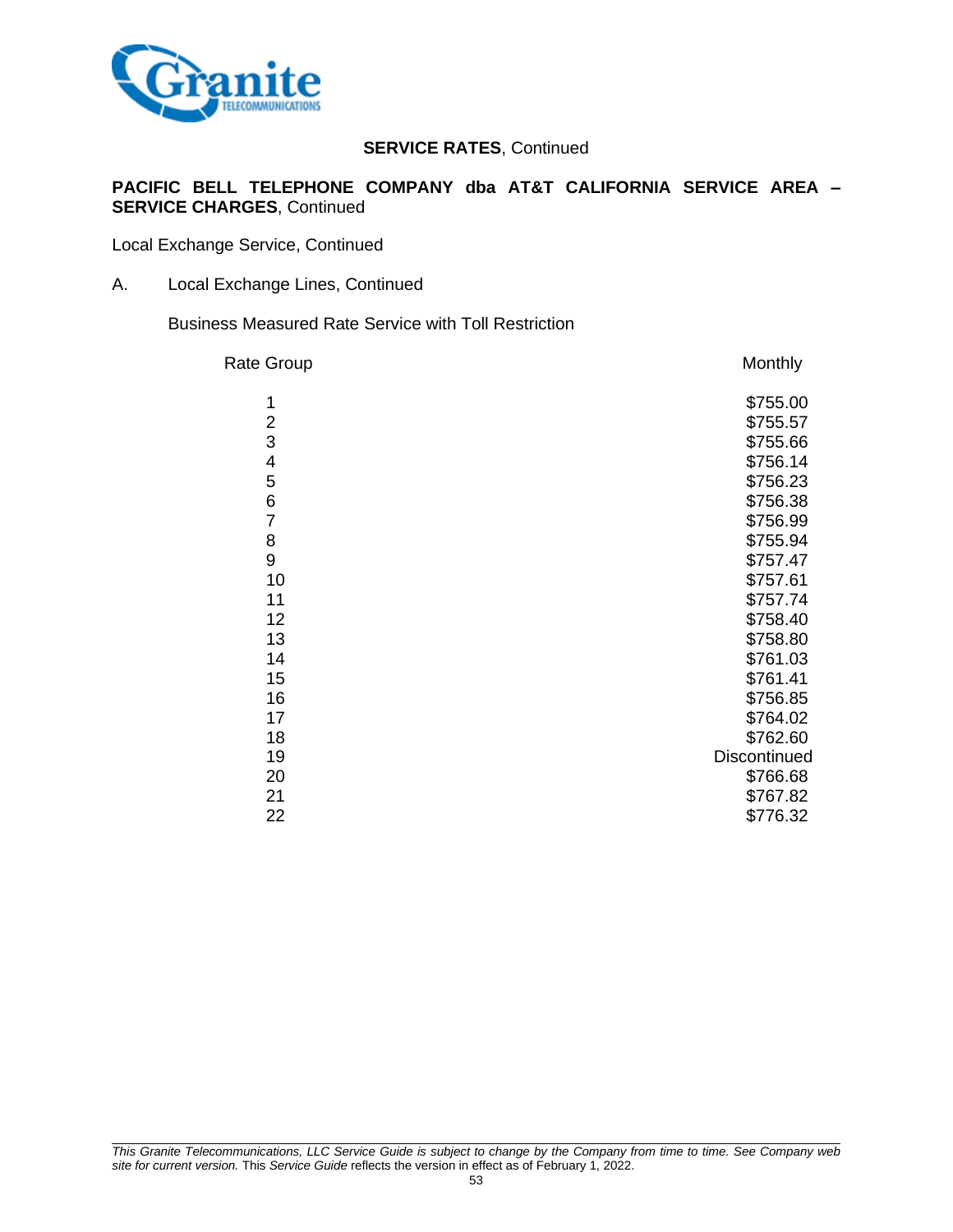

### **PACIFIC BELL TELEPHONE COMPANY dba AT&T CALIFORNIA SERVICE AREA – SERVICE CHARGES**, Continued

Local Exchange Service, Continued

A. Local Exchange Lines, Continued

Direct Connect Measured Line

| <b>Rate Group</b>       | Monthly      |
|-------------------------|--------------|
| 1                       | \$977.00     |
| $\overline{\mathbf{c}}$ | \$977.57     |
| 3                       | \$977.66     |
| 4                       | \$978.14     |
| 5                       | \$978.23     |
| 6                       | \$978.38     |
| $\overline{7}$          | \$978.99     |
| 8                       | \$977.94     |
| 9                       | \$979.47     |
| 10                      | \$979.61     |
| 11                      | \$979.74     |
| 12                      | \$980.40     |
| 13                      | \$980.80     |
| 14                      | \$983.03     |
| 15                      | \$983.41     |
| 16                      | \$978.85     |
| 17                      | \$986.02     |
| 18                      | \$984.60     |
| 19                      | Discontinued |
| 20                      | \$988.68     |
| 21                      | \$989.82     |
| 22                      | \$998.32     |
|                         |              |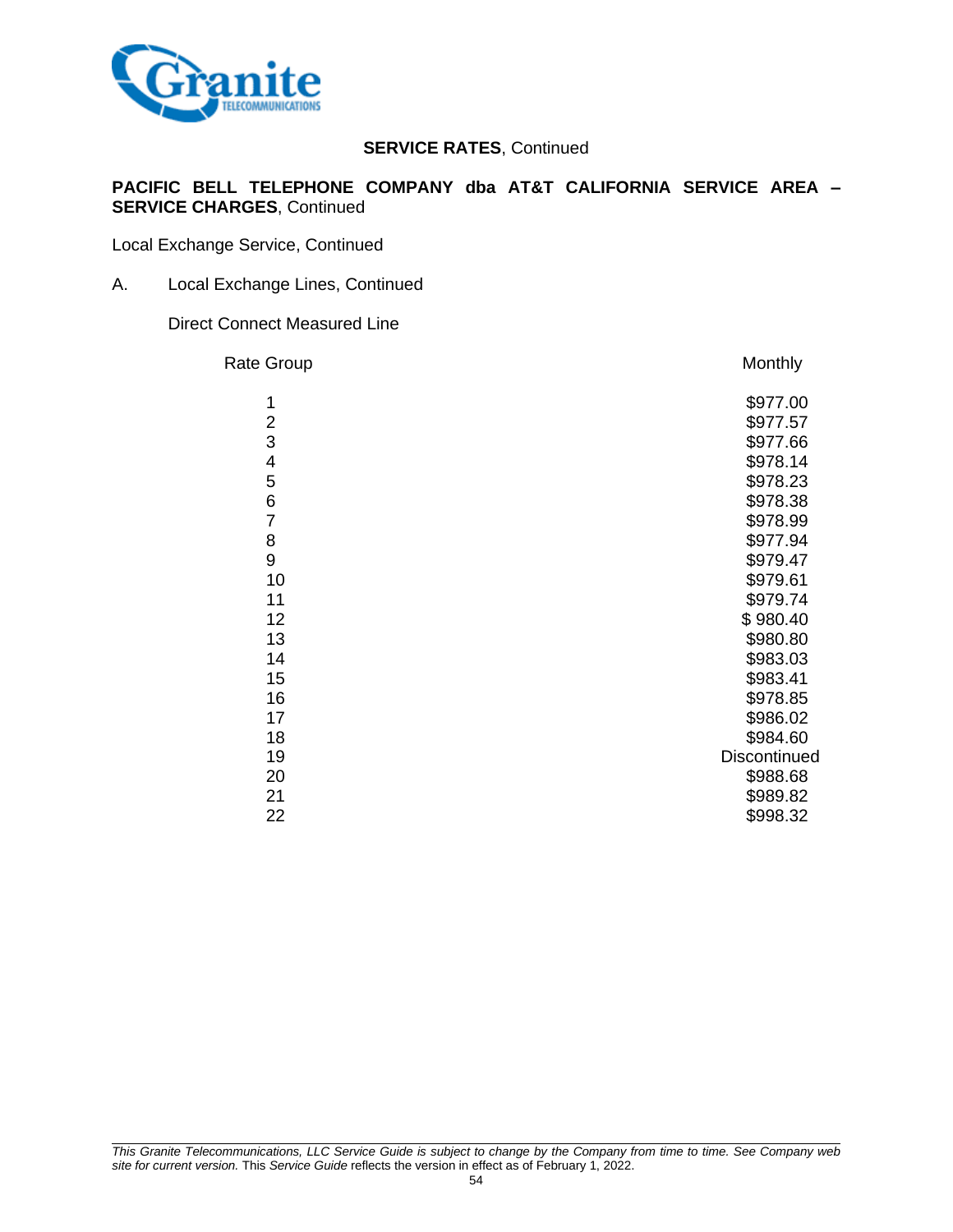

### **PACIFIC BELL TELEPHONE COMPANY dba AT&T CALIFORNIA SERVICE AREA – SERVICE CHARGES**, Continued

Local Exchange Service, Continued

A. Local Exchange Lines, Continued

#### Direct Connect Service Unshared

| <b>Rate Group</b>       | Monthly      |
|-------------------------|--------------|
| 1                       | \$977.00     |
| $\overline{\mathbf{c}}$ | \$977.57     |
| 3                       | \$977.66     |
| 4                       | \$978.14     |
| 5                       | \$978.23     |
| 6                       | \$978.38     |
| $\overline{7}$          | \$978.99     |
| 8                       | \$977.94     |
| 9                       | \$979.47     |
| 10                      | \$979.61     |
| 11                      | \$979.74     |
| 12                      | \$980.40     |
| 13                      | \$980.80     |
| 14                      | \$983.03     |
| 15                      | \$983.41     |
| 16                      | \$978.85     |
| 17                      | \$986.02     |
| 18                      | \$984.60     |
| 19                      | Discontinued |
| 20                      | \$988.68     |
| 21                      | \$989.82     |
| 22                      | \$998.32     |
|                         |              |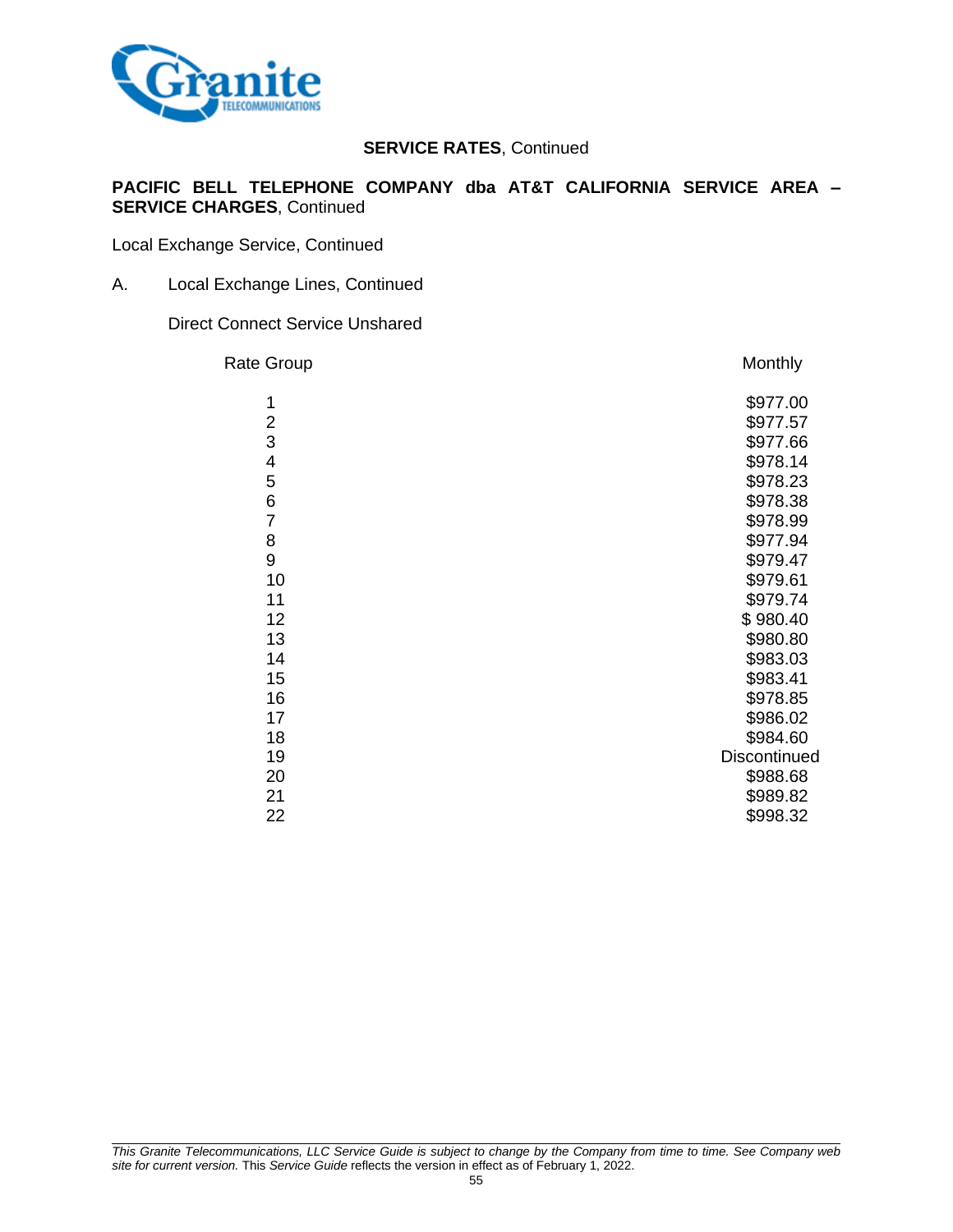

### **PACIFIC BELL TELEPHONE COMPANY dba AT&T CALIFORNIA SERVICE AREA – SERVICE CHARGES**, Continued

Local Exchange Service, Continued

A. Local Exchange Lines, Continued

Direct Connect Service Shared

| <b>Rate Group</b>       | Monthly      |
|-------------------------|--------------|
| 1                       | \$977.00     |
| $\overline{\mathbf{c}}$ | \$977.57     |
| 3                       | \$977.66     |
| 4                       | \$978.14     |
| 5                       | \$978.23     |
| 6                       | \$978.38     |
| $\overline{7}$          | \$978.99     |
| 8                       | \$977.94     |
| 9                       | \$979.47     |
| 10                      | \$979.61     |
| 11                      | \$979.74     |
| 12                      | \$980.40     |
| 13                      | \$980.80     |
| 14                      | \$983.03     |
| 15                      | \$983.41     |
| 16                      | \$978.85     |
| 17                      | \$986.02     |
| 18                      | \$984.60     |
| 19                      | Discontinued |
| 20                      | \$988.68     |
| 21                      | \$989.82     |
| 22                      | \$998.32     |
|                         |              |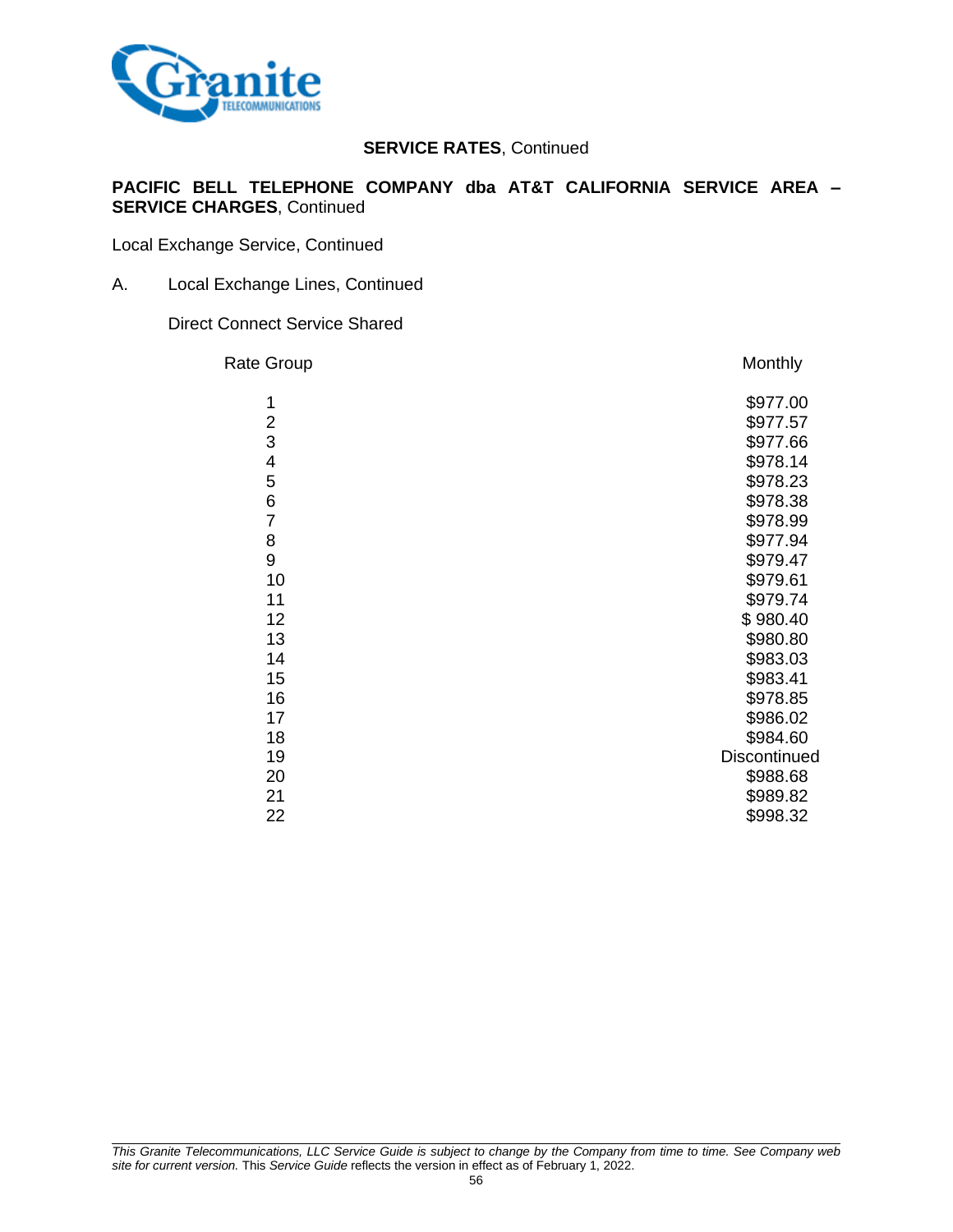

### **PACIFIC BELL TELEPHONE COMPANY dba AT&T CALIFORNIA SERVICE AREA – SERVICE CHARGES**, Continued

Local Exchange Service, Continued

A. Local Exchange Lines, Continued

Foreign Exchange and Prefix Measured Rate Multiline

| <b>Rate Group</b> | Monthly      |
|-------------------|--------------|
| 1                 | \$778.46     |
| $\overline{2}$    | \$779.03     |
| 3                 | \$779.12     |
| 4                 | \$779.60     |
| 5                 | \$779.69     |
| 6                 | \$779.84     |
| $\overline{7}$    | \$780.45     |
| 8                 | \$779.40     |
| 9                 | \$780.93     |
| 10                | \$781.07     |
| 11                | \$781.20     |
| 12                | \$781.86     |
| 13                | \$782.26     |
| 14                | \$784.49     |
| 15                | \$784.87     |
| 16                | \$780.31     |
| 17                | \$787.48     |
| 18                | \$786.06     |
| 19                | Discontinued |
| 20                | \$790.14     |
| 21                | \$791.28     |
| 22                | \$799.78     |
|                   |              |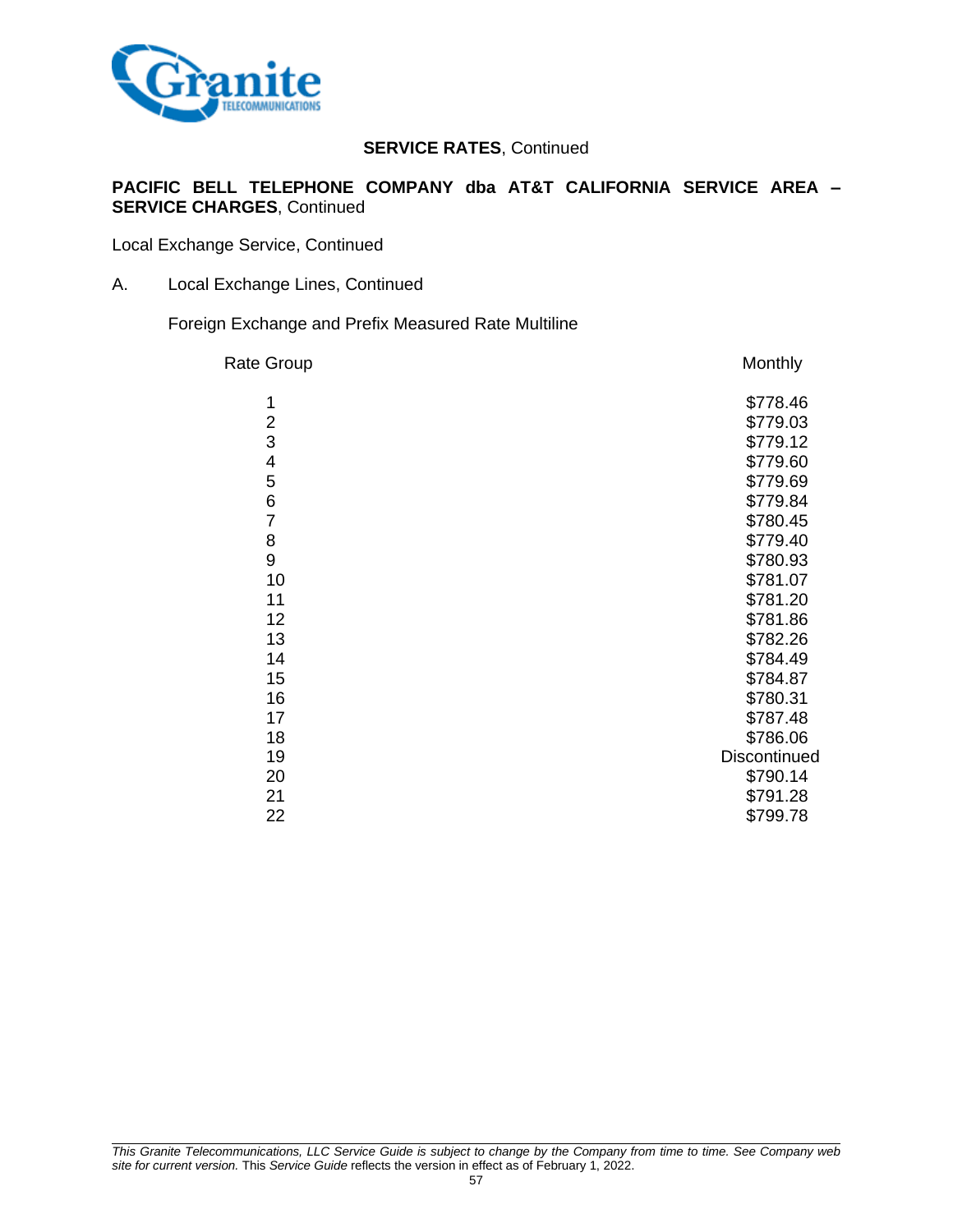

### **PACIFIC BELL TELEPHONE COMPANY dba AT&T CALIFORNIA SERVICE AREA – SERVICE CHARGES**, Continued

Local Exchange Service, Continued

A. Local Exchange Lines, Continued

### Foreign Exchange Line Measured

| <b>Rate Group</b>       | Monthly      |
|-------------------------|--------------|
| 1                       | \$778.46     |
| $\overline{\mathbf{c}}$ | \$779.03     |
| 3                       | \$779.12     |
| 4                       | \$779.60     |
| 5                       | \$779.69     |
| 6                       | \$779.84     |
| $\overline{7}$          | \$780.45     |
| 8                       | \$779.40     |
| 9                       | \$780.93     |
| 10                      | \$781.07     |
| 11                      | \$781.20     |
| 12                      | \$781.86     |
| 13                      | \$782.26     |
| 14                      | \$784.49     |
| 15                      | \$784.87     |
| 16                      | \$780.31     |
| 17                      | \$787.48     |
| 18                      | \$786.06     |
| 19                      | Discontinued |
| 20                      | \$790.14     |
| 21                      | \$791.28     |
| 22                      | \$799.78     |
|                         |              |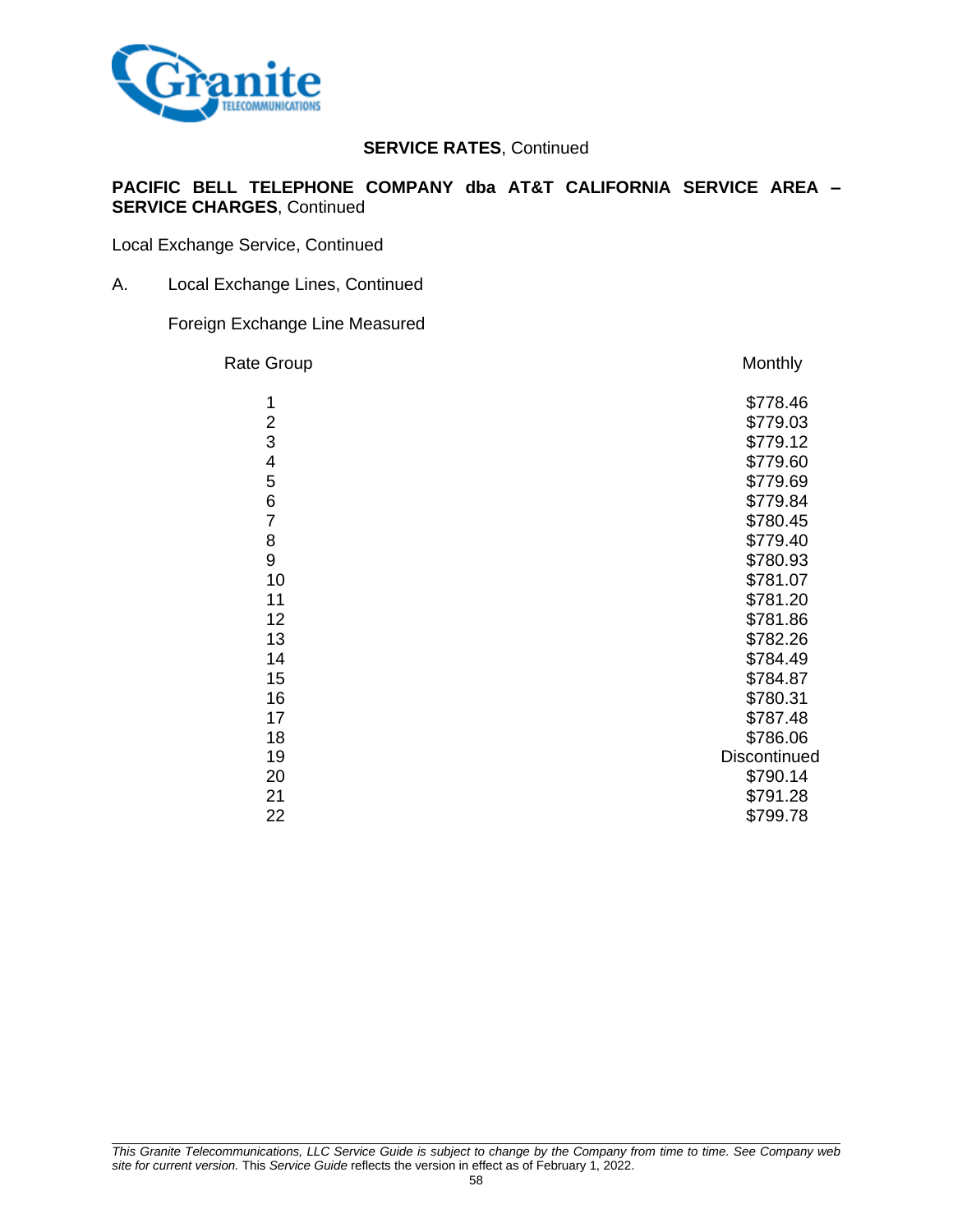

### **PACIFIC BELL TELEPHONE COMPANY dba AT&T CALIFORNIA SERVICE AREA – SERVICE CHARGES**, Continued

Local Exchange Service, Continued

A. Local Exchange Lines, Continued

Foreign Exchange Measured Rate Multi-Line Service

| <b>Rate Group</b> | Monthly      |
|-------------------|--------------|
| 1                 | \$778.46     |
| $\overline{2}$    | \$779.03     |
| 3                 | \$779.12     |
| 4                 | \$779.60     |
| 5                 | \$779.69     |
| 6                 | \$779.84     |
| $\overline{7}$    | \$780.45     |
| 8                 | \$779.40     |
| 9                 | \$780.93     |
| 10                | \$781.07     |
| 11                | \$781.20     |
| 12                | \$781.86     |
| 13                | \$782.26     |
| 14                | \$784.49     |
| 15                | \$784.87     |
| 16                | \$780.31     |
| 17                | \$787.48     |
| 18                | \$786.06     |
| 19                | Discontinued |
| 20                | \$790.14     |
| 21                | \$791.28     |
| 22                | \$799.78     |
|                   |              |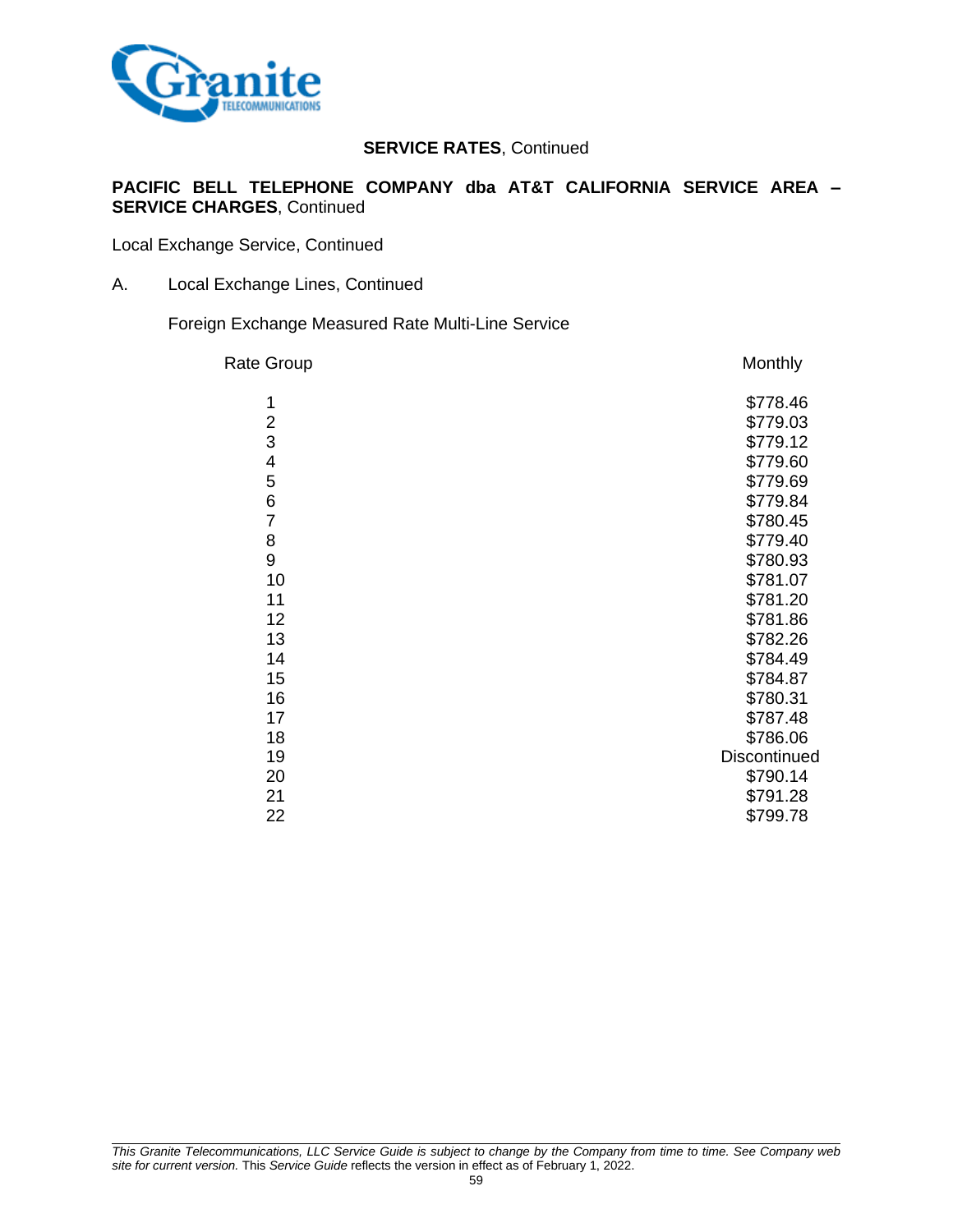

### **PACIFIC BELL TELEPHONE COMPANY dba AT&T CALIFORNIA SERVICE AREA – SERVICE CHARGES**, Continued

Local Exchange Service, Continued

A. Local Exchange Lines, Continued

Individual Line Measured Rate Business Service with Toll Restrictions

| Rate Group     | Monthly      |
|----------------|--------------|
| 1              | \$755.00     |
| $\overline{2}$ | \$755.57     |
| 3              | \$755.66     |
| 4              | \$756.14     |
| 5              | \$756.23     |
| $\,$ 6 $\,$    | \$756.38     |
| $\overline{7}$ | \$756.99     |
| 8              | \$755.94     |
| 9              | \$757.47     |
| 10             | \$757.61     |
| 11             | \$757.74     |
| 12             | \$758.40     |
| 13             | \$758.80     |
| 14             | \$761.03     |
| 15             | \$761.41     |
| 16             | \$756.85     |
| 17             | \$764.02     |
| 18             | \$762.60     |
| 19             | Discontinued |
| 20             | \$766.68     |
| 21             | \$767.82     |
| 22             | \$776.32     |
|                |              |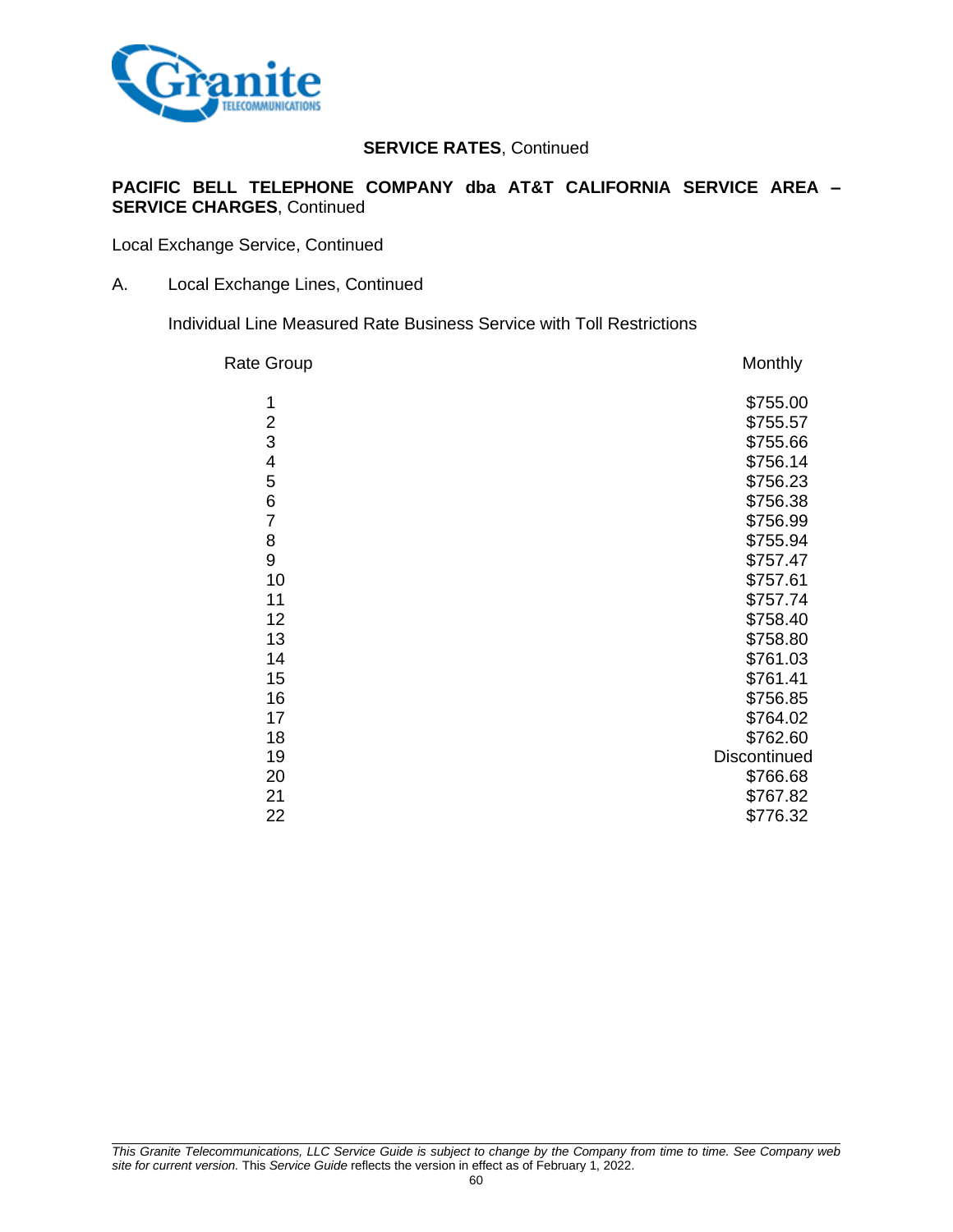

### **PACIFIC BELL TELEPHONE COMPANY dba AT&T CALIFORNIA SERVICE AREA – SERVICE CHARGES**, Continued

Local Exchange Service, Continued

A. Local Exchange Lines, Continued

Off Premise Station Measured

| Rate Group     | Monthly      |
|----------------|--------------|
| 1              | \$771.00     |
| $\overline{2}$ | \$771.57     |
| 3              | \$771.66     |
| 4              | \$772.14     |
| 5              | \$772.23     |
| $\,$ 6 $\,$    | \$772.38     |
| $\overline{7}$ | \$772.99     |
| 8              | \$771.94     |
| 9              | \$773.47     |
| 10             | \$773.61     |
| 11             | \$773.74     |
| 12             | \$774.40     |
| 13             | \$774.80     |
| 14             | \$777.03     |
| 15             | \$777.41     |
| 16             | \$772.85     |
| 17             | \$780.02     |
| 18             | \$778.60     |
| 19             | Discontinued |
| 20             | \$782.68     |
| 21             | \$783.82     |
| 22             | \$792.32     |
|                |              |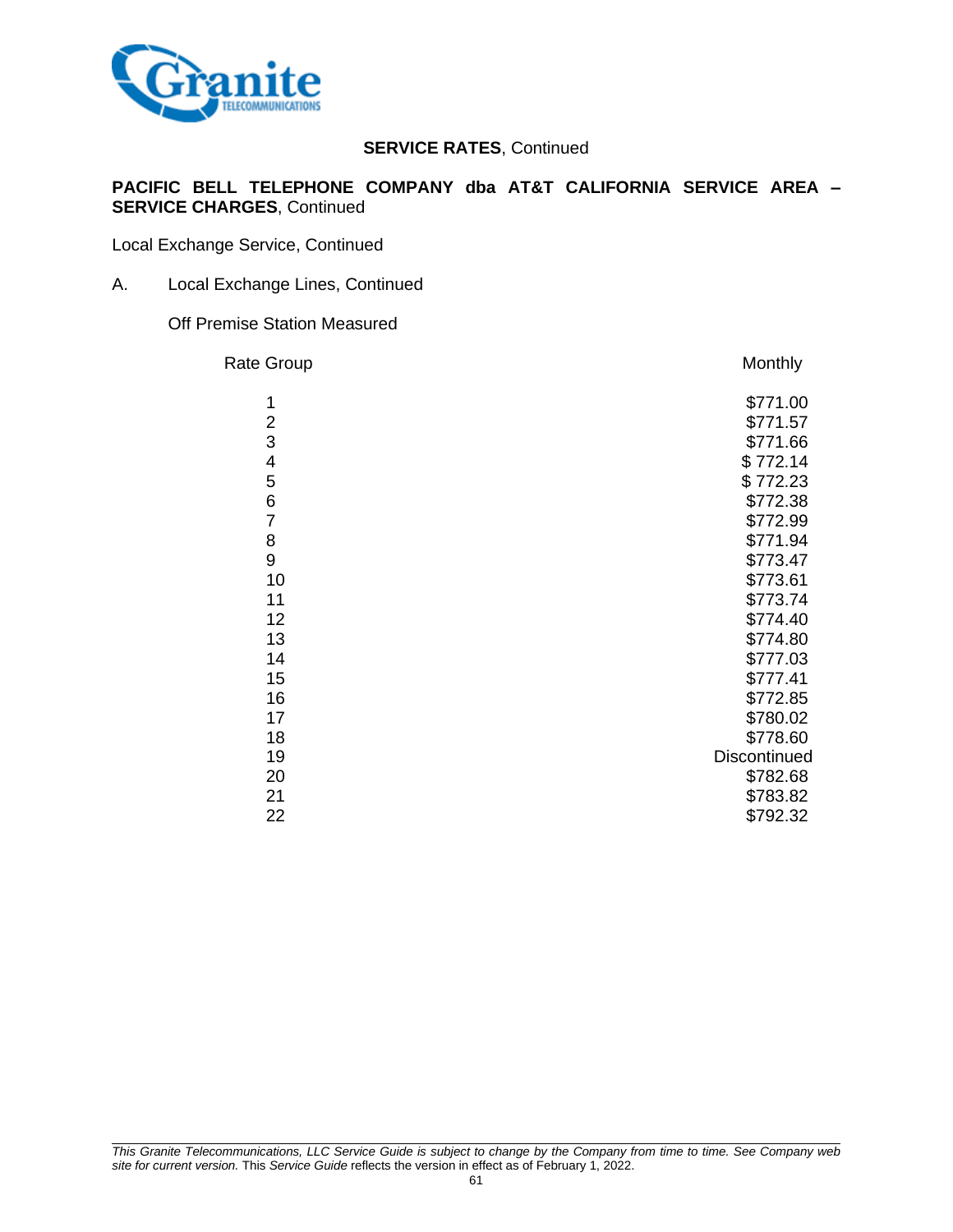

### **PACIFIC BELL TELEPHONE COMPANY dba AT&T CALIFORNIA SERVICE AREA – SERVICE CHARGES**, Continued

Local Exchange Service, Continued

### B. Remote Call Forwarding

|                                                            | Monthly              |
|------------------------------------------------------------|----------------------|
| <b>Remote Call Forwarding</b>                              | \$60.86              |
| Remote Call Forwarding Additional Path                     | \$60.86              |
| Remote Call Forwarding - Interstate Measured Rate Business | \$60.86              |
| Remote Call Forwarding - Intraservice Area - Measured      |                      |
| Rate Group                                                 |                      |
| 1                                                          | \$755.00             |
| $\overline{2}$                                             | \$755.57             |
| 3                                                          | \$755.66             |
| $\overline{\mathbf{4}}$                                    | \$756.14             |
| 5                                                          | \$756.23             |
| $\overline{6}$                                             | \$756.38             |
| $\overline{7}$                                             | \$756.99             |
| 8                                                          | \$755.94             |
| 9                                                          | \$757.47             |
| 10                                                         | \$757.61             |
| 11                                                         | \$757.74             |
| 12                                                         | \$758.40             |
| 13                                                         | \$758.80             |
| 14                                                         | \$761.03             |
| 15<br>16                                                   | \$761.41             |
| 17                                                         | \$756.85<br>\$764.02 |
| 18                                                         | \$762.60             |
| 19                                                         | Discontinued         |
| 20                                                         | \$766.68             |
| 21                                                         | \$767.82             |
| 22                                                         | \$776.32             |
|                                                            |                      |
|                                                            |                      |

## C. Mileage Charges

**Monthly** 

| <b>Channel Mileage for Voice Grade Service</b>              | \$23.75 |
|-------------------------------------------------------------|---------|
| Channel Termination, first quarter mile                     | \$1.90  |
| Channel Termination, each additional mile                   | \$0.95  |
| Foreign Exchange, per quarter mile                          | \$0.47  |
| Foreign Exchange Fixed Mileage                              | \$94.65 |
| Foreign Exchange Mile(s) Nonadjacent Rate Centers, per mile | \$1.90  |
| Foreign Exchange Mileage - each terminal                    | \$12.14 |
| Off-Premises Local Loop Mileage - Each Termination          | \$22.04 |
| Off-Premises Service - Contiguous Exchange                  | \$22.04 |
| Secretarial Line Mileage, per quarter mile                  | \$0.71  |
| Secretarial Line Service, per line/service                  | \$0.28  |
| Station to Adjacent Exchange, per quarter mile              | \$0.95  |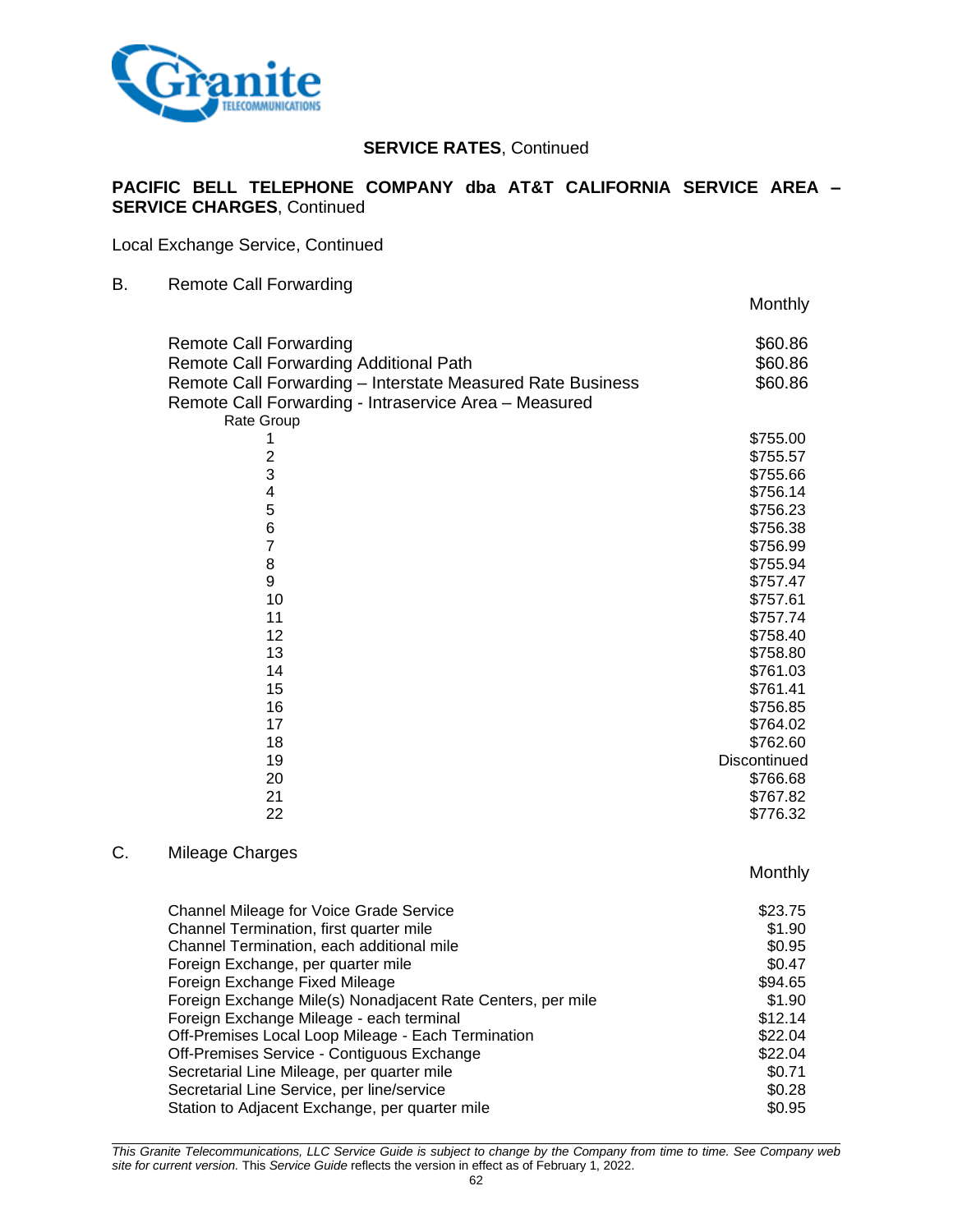

## **PACIFIC BELL TELEPHONE COMPANY dba AT&T CALIFORNIA SERVICE AREA – SERVICE CHARGES**, Continued

Local Exchange Service Feature Charges/Service Charges

**Monthly** 900 and 976 Block  $\sim$ Agent Queue Status Display **\$0 00** and the status of the status of the status of the status of the status of the status of the status of the status of the status of the status of the status of the status of the status of t Anonymous Call Rejection **\$20.18** \$20.18 Area Transfer \$0.00 Auto Dialer Service \$2.50 Automatic Call Back \*69  $$33.66$ Basic Package Features **\$6.65** and \$6.65 and \$6.65 and \$6.65 and \$6.65 and \$6.65 and \$6.65 and \$6.65 and \$6.65 and \$6.65 and \$1.5 and \$1.5 and \$1.5 and \$1.5 and \$1.5 and \$1.5 and \$1.5 and \$1.5 and \$1.5 and \$1.5 and \$1.5 an Block All Pay-Per-Use Features  $$0.00$ Block Automatic Call Back  $\sim$  80.00 Busy Call Forward All Calls \$0.00 Call Again Pay Per Use Block  $\sim$  80.000  $\sim$ Call Block \$0.00 Call Blocking - Company Initiated \$0.00 Call Pickup - Terminating  $$0.47$ Call Forwarding Busy Line  $$12.52$ Call Forward Busy - Do Not Answer **\$12.52** Call Forward Do not Answer  $\sim$  80.42 Call Forwarding Variable  $$27.83$ Call Forward Busy - Delay Call Forwarding \$1.90 Call Forward Don't Answer-Bill to Enhanced Service Provider **\$0.43** \$0.43 Call Pickup – Terminating  $\sim$  80.47 Call Return (Usage Sensitive) \*69 \$0.00 \$0.00 Calll Return, Business \$23.66 Call Screen \$4.65 Call Selection \$1.90 Call Tracking Feature  $$0.00$ Call Waiting \$27.83 Call Waiting ID \$3.00 Caller ID Complete Blocking \*82 \$0.00 Caller ID with Name and Number \$38.04 Caller ID External Blocking **\$0.00**  $\sim$  \$0.00 COMMSTAR II Install 2-10 Lines \$0.00 Delay Announcements, each line  $$0.47$ Delay Call Forwarding  $$0.00$  E and M Signaling  $$0.00$ E and M Signaling Easy Rate Package \$50.00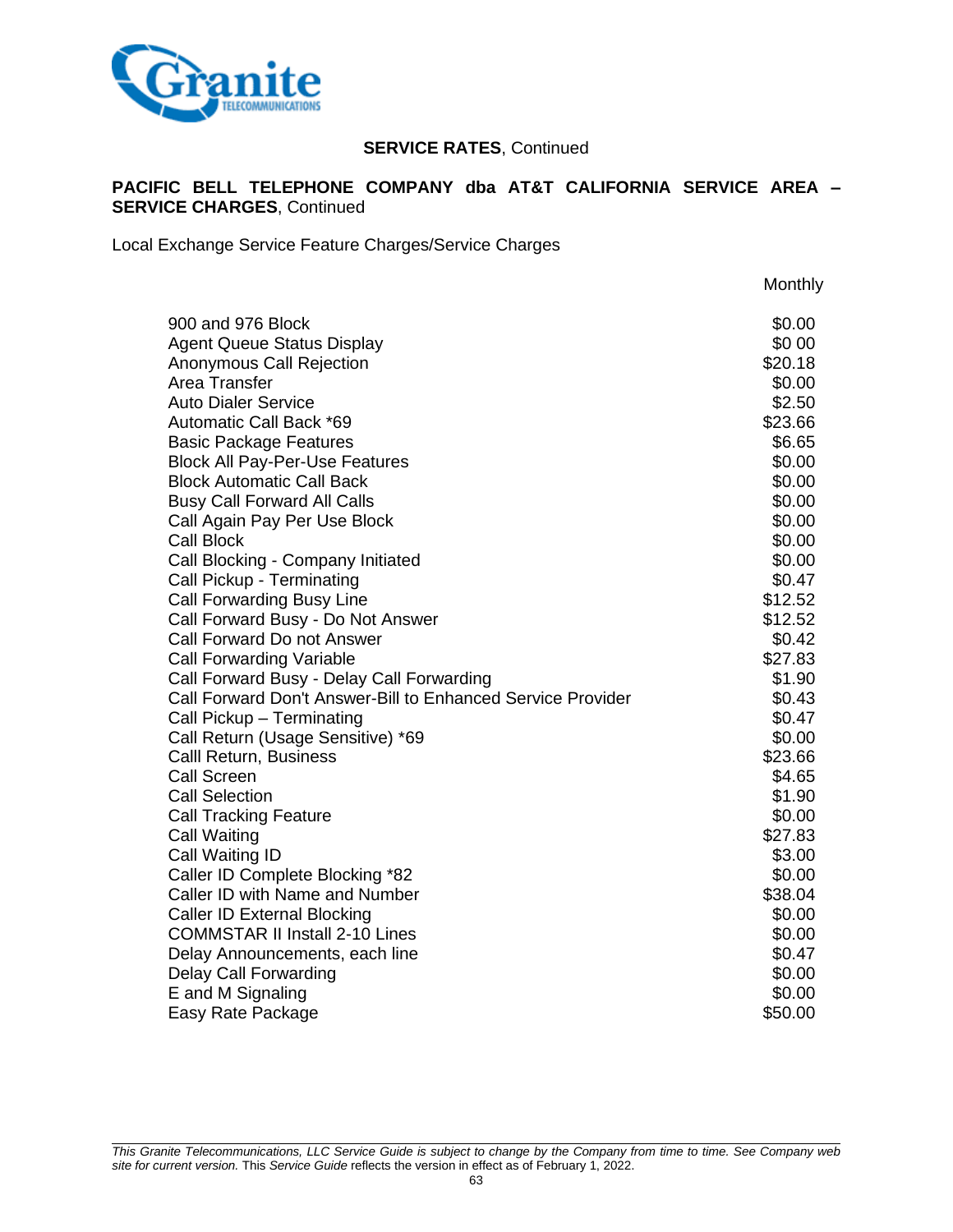

### **PACIFIC BELL TELEPHONE COMPANY dba AT&T CALIFORNIA SERVICE AREA – SERVICE CHARGES**, Continued

Local Exchange Service Feature Charges/Service Charges, Continued

Monthly

| <b>Intercom Plus</b>                             | \$4.27   |
|--------------------------------------------------|----------|
| Hunting                                          | \$0.47   |
| <b>Information Services Call Blocking</b>        | \$0.00   |
| <b>Intercom Plus</b>                             | \$4.27   |
| International Direct Distance Dialing Block      | \$0.00   |
| <b>IPLS Stop Hunt Control Arrangement</b>        | \$26.22  |
| Personalized Telephone Number                    | \$0.00   |
| <b>Premium Call Selection</b>                    | \$1.90   |
| <b>Priority Ringing</b>                          | \$4.65   |
| <b>Night Answering Arrangement</b>               | \$2.14   |
| Night Service Arrangement, special multiple jack | \$2.14   |
| No Collect/Third Pary                            | \$0.00   |
| <b>Number Display</b>                            | \$0.00   |
| Personalized Telephone Number                    | \$0.00   |
| <b>Premium Call Forwarding</b>                   | \$1.90   |
| <b>Premium Call Selection</b>                    | \$1.90   |
| <b>Priority Ringing</b>                          | \$4.65   |
| <b>Privacy Manager</b>                           | \$55.66  |
| Repeat Dialing *66                               | \$7.00   |
| Remote Access to Call Forwarding                 | \$2.00   |
| <b>Remove Information Services Call Blocking</b> | \$0.00   |
| <b>Select Call Forwarding</b>                    | \$4.65   |
| <b>Select Call Forwarding</b>                    | \$4.65   |
| Speed Dialing 30 Numbers                         | \$22.26  |
| Speed Dialing 8 Numbers                          | \$14.10  |
| <b>Toll Restricted Blocking</b>                  | \$23.00  |
| <b>Third Party Billing Block</b>                 | \$0.00   |
| <b>Three Way Calling</b>                         | \$26.44  |
| Three Way Call Blocking                          | \$0.00   |
| <b>Toll Restriction</b>                          | \$129.00 |
| <b>Toll Restriction for Application Scoring</b>  | \$129.00 |
| <b>Toll Restriction for Collection</b>           | \$129.00 |
| <b>Toll Restriction Blocking</b>                 | \$129.00 |
| <b>Touch Tone Business</b>                       | \$0.00   |
| Uniform Call Distribution (UCD)                  | \$94.99  |
| Usage Sensitive 3-Way Calling                    | \$0.00   |
| <b>Usage Sensitive Auto Redial</b>               | \$0.00   |
| <b>Usage Sensitive Call Trace</b>                | \$0.00   |
| <b>Usage Sensitive Call Return</b>               | \$0.00   |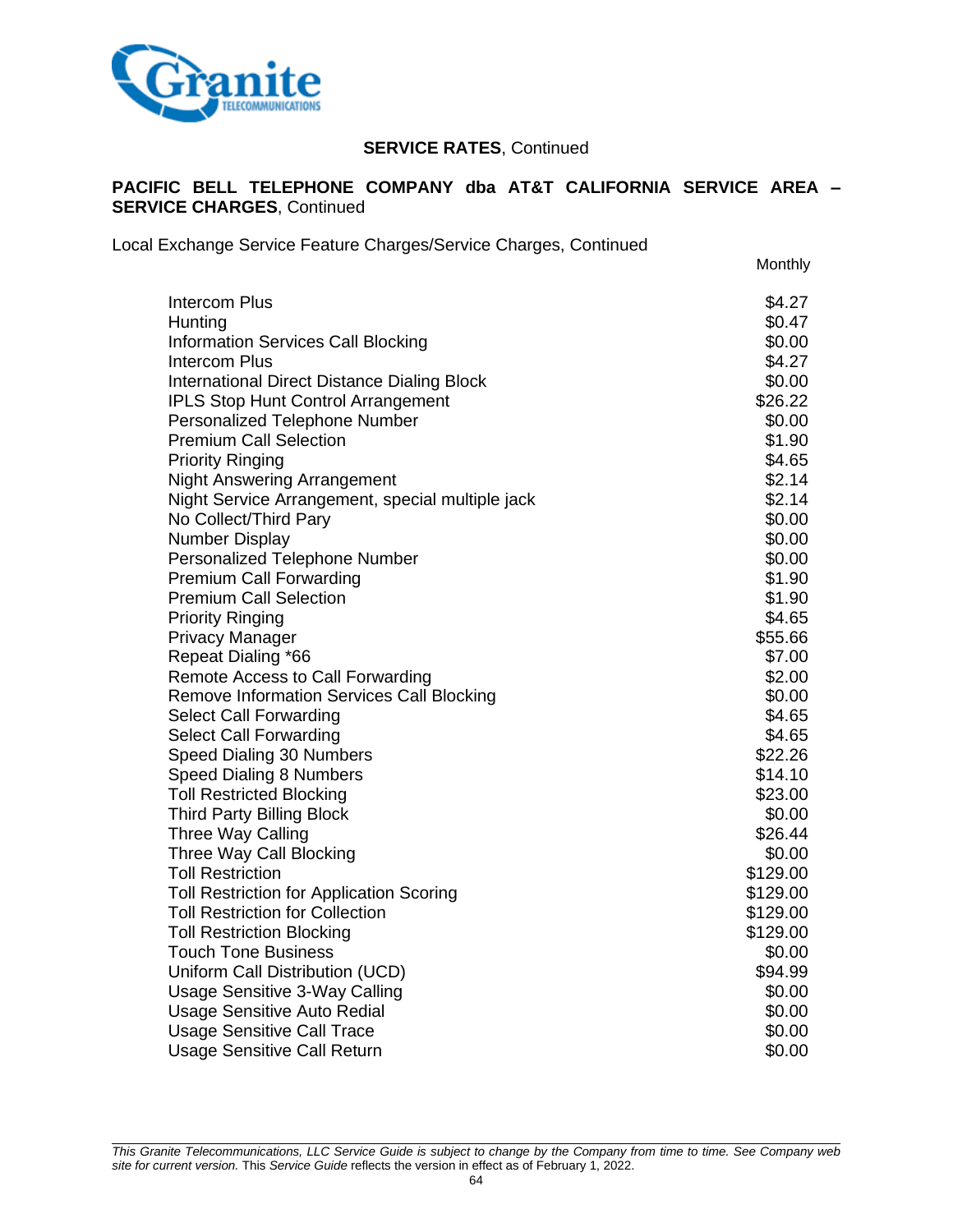

### **PACIFIC BELL TELEPHONE COMPANY dba AT&T CALIFORNIA SERVICE AREA – SERVICE CHARGES**, Continued

Directory Listings

|                                            | Monthly |
|--------------------------------------------|---------|
| <b>Additional Listing</b>                  | \$4.25  |
| Additional Listing and Line of Information | \$4.25  |
| <b>Alternate User Listing</b>              | \$4.25  |
| <b>Analog Shared Directory Number</b>      | \$0.95  |
| <b>Business Reference Listing</b>          | \$4.25  |
| <b>Caption Listing</b>                     | \$4.25  |
| <b>Directory Assistance Listing</b>        | \$1.50  |
| Extra Line of Information Listing          | \$4.25  |
| <b>Foreign Additional Listing</b>          | \$4.25  |
| Line of Information                        | \$4.25  |
| <b>Non-Listed Service</b>                  | \$1.50  |
| Non-Published Listing                      | \$1.75  |

#### Directory Assistance

## Monthly

| Local                                | \$6.99 |
|--------------------------------------|--------|
| Regional                             | \$6.99 |
| Call Completion, excluding usage     | \$1.50 |
| Operator Assistance, excluding usage | \$6.99 |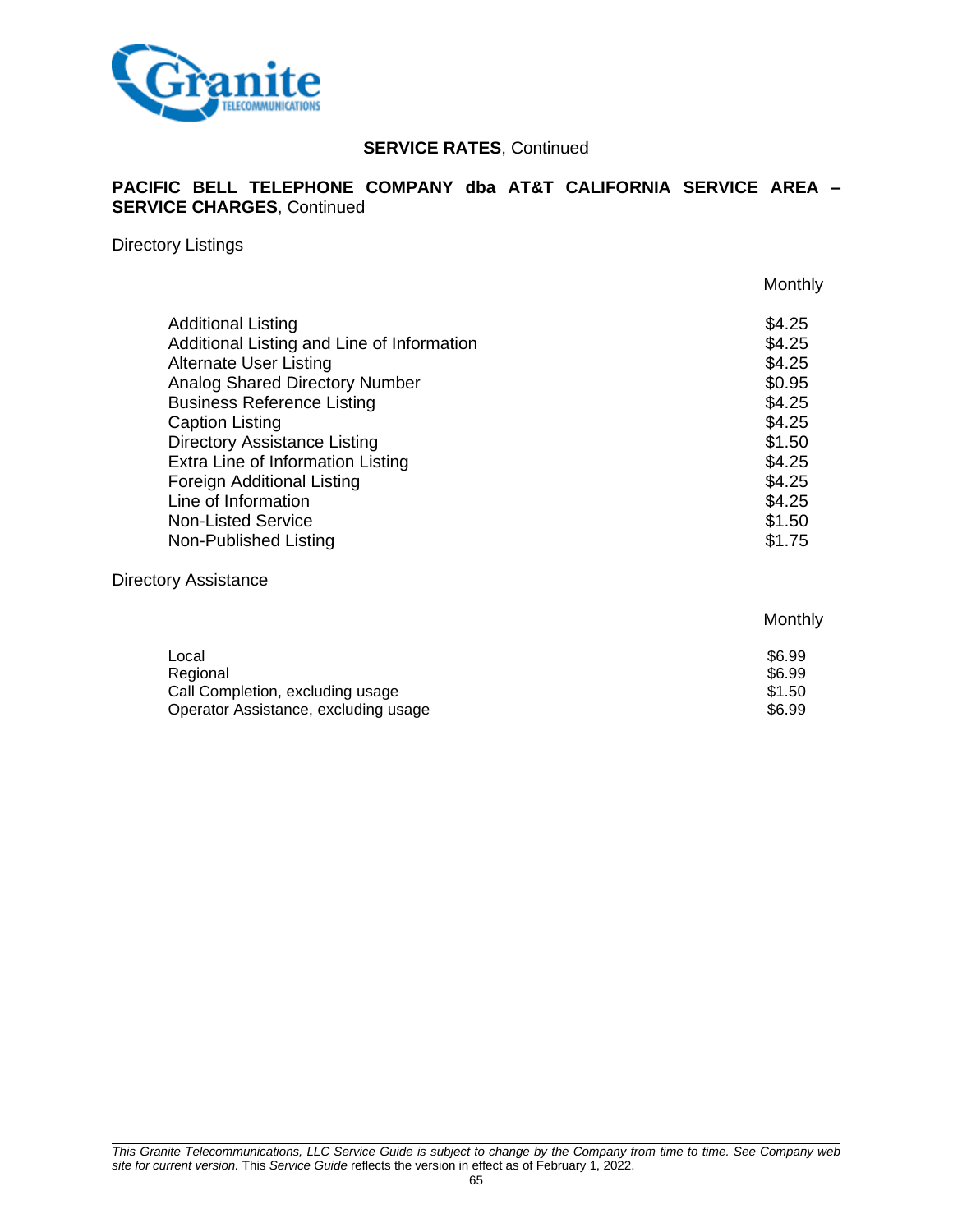

### **PACIFIC BELL TELEPHONE COMPANY dba AT&T CALIFORNIA SERVICE AREA – SERVICE CHARGES**, Continued

CENTREX Service

### CENTREX Services

Monthly

| <b>Basic Centrex Access Measured Rate Service</b>           | \$8.26   |
|-------------------------------------------------------------|----------|
| Basic Centrex Access Trunking Primary Station Line          | \$1.30   |
| <b>Basic Centrex Line</b>                                   | \$345.00 |
| <b>Basic Centrex Feature</b>                                | \$315.09 |
| <b>Basic Centrenex Feature</b>                              | \$347.09 |
| Basic Centrex Feature - CPE Type C Line Card                | \$347.09 |
| <b>Basic Centrex Feature - Key Termination</b>              | \$345.00 |
| Centrex Classic Feature Package                             | \$21.00  |
| Centrex-Electronic Telephone Termination - Type C line card | \$347.09 |
| <b>Centrex Interior Station</b>                             | \$3.72   |
| <b>Centrex ISDN Primary Station Line</b>                    | \$345.00 |
| Centrex Main Release Link                                   | \$113.99 |
| <b>Centrex Main Station Line - Interstate Access</b>        | \$345.00 |
| Centrex Primary Station Line - Interstate Access            | \$345.00 |
| <b>Centrex Station Line - Trunk Side Connection</b>         | \$345.00 |
| <b>Centrex Station Line / Semi-restricted</b>               | \$345.00 |
| <b>Extension Station Line</b>                               | \$3.13   |
| Foreign Exchange Trunk Termination                          | \$51.30  |
| <b>Integrated Access Centrex Station Line</b>               | \$345.00 |
| <b>Interior Station Line - Centrex</b>                      | \$3.72   |
| Message Waiting Trtmt Code 1                                | \$353.55 |
| <b>Message Waiting Trtmt Code 2</b>                         | \$353.55 |
| <b>Primary Centrex Station Line</b>                         | \$345.00 |
| Private Line from Centrex to Carrier                        | \$88.10  |
| Off Premises Extension Line - Centrex                       | \$10.45  |

#### Mileage Charges

| AIS Centrex Station Lines, per quarter mile | \$0.66 |
|---------------------------------------------|--------|
|                                             |        |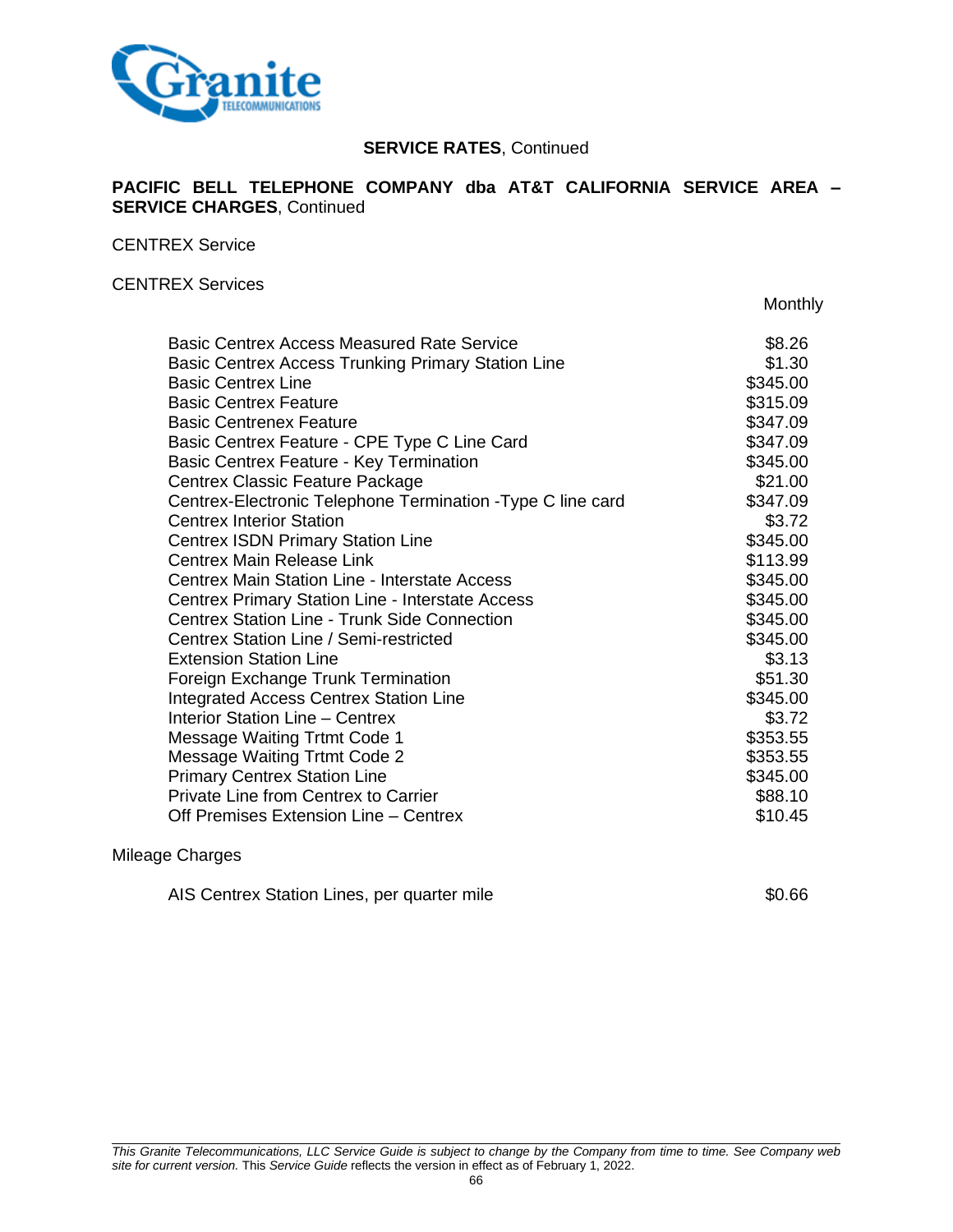

### **PACIFIC BELL TELEPHONE COMPANY dba AT&T CALIFORNIA SERVICE AREA – SERVICE CHARGES**, Continued

CENTREX Service, Continued

#### CENTREX Service Features/Supplemental Services

**Monthly** 

| <b>Abbreviated Dialing Plan</b>                               | \$23.75  |
|---------------------------------------------------------------|----------|
| <b>Abbreviated Dialing Trunk(s)</b>                           | \$9.50   |
| <b>Additional Traffic Count Equipment</b>                     | \$1.52   |
| <b>Additional Traffic Label</b>                               | \$0.09   |
| <b>Agent Queue Status Display</b>                             | \$0.00   |
| <b>Automatic Call Back</b>                                    | \$52.86  |
| Automatic Call Back (Recall) *69 [per activation]             | \$1.99   |
| Automatic Call Back *69 - Controlled Individual feature       | \$1.70   |
|                                                               |          |
| Automatic Call Back *69 - Electronic Telephone Pack A         | \$0.75   |
| Automatic Call Back *69 - Controlled Pack A                   | \$0.47   |
| Automatic Call Back *69 - Controlled Pack B                   | \$0.95   |
| Automatic Call Processing Area Wide                           | \$3.88   |
| Automatic Dial, each                                          | \$2.50   |
| <b>Basic Flexible Route Selection (FRS)</b>                   | \$56.99  |
| CPE Type C Line Card                                          | \$194.09 |
| Call Center Manager - Basic Supervisor Package                | \$23.75  |
| Call Center Manager - Basic Agent Package                     | \$9.50   |
| Call Center Manager Call Alert Package                        | \$2.37   |
| Call Center Manager Call Status Display Package               | \$9.50   |
| Call Center Manager Call Tracking Package                     | \$2.37   |
| Call Center Manager Delay Announcement                        | \$19.00  |
| Call Center Manager Music in Queue                            | \$19.00  |
| Call Center Manager MIS Data Stream Package                   | \$94.99  |
| Call Center Manager System Package                            | \$47.50  |
| <b>Call Distribution Primary Directory Number</b>             | \$0.00   |
| <b>Call Diverting Arrangement</b>                             | \$0.52   |
| Call Forward Reason Display                                   | \$20.00  |
| <b>Call Forward Variable</b>                                  | \$0.75   |
| Call Forward Variable if ordered as a package feature         | \$0.47   |
| <b>Call Forward Variable Standard</b>                         | \$0.75   |
| Call Forwarding Do Not Answer                                 | \$0.75   |
| Call Forwarding Do Not Answer if ordered as a package feature | \$0.47   |
| <b>Call Forwarding Busy</b>                                   | \$0.75   |
| Call Forwarding Busy Line Incoming Only                       | \$0.47   |
|                                                               |          |
| <b>Call Forwarding Over Private Facilities</b>                | \$4.37   |
| Call Hold                                                     | \$0.75   |
| Call Hold and Pickup                                          | \$0.95   |
| <b>Call Park</b>                                              | \$0.77   |
| Call Pick Up                                                  | \$0.75   |
| Call Pick Up Group                                            | \$20.11  |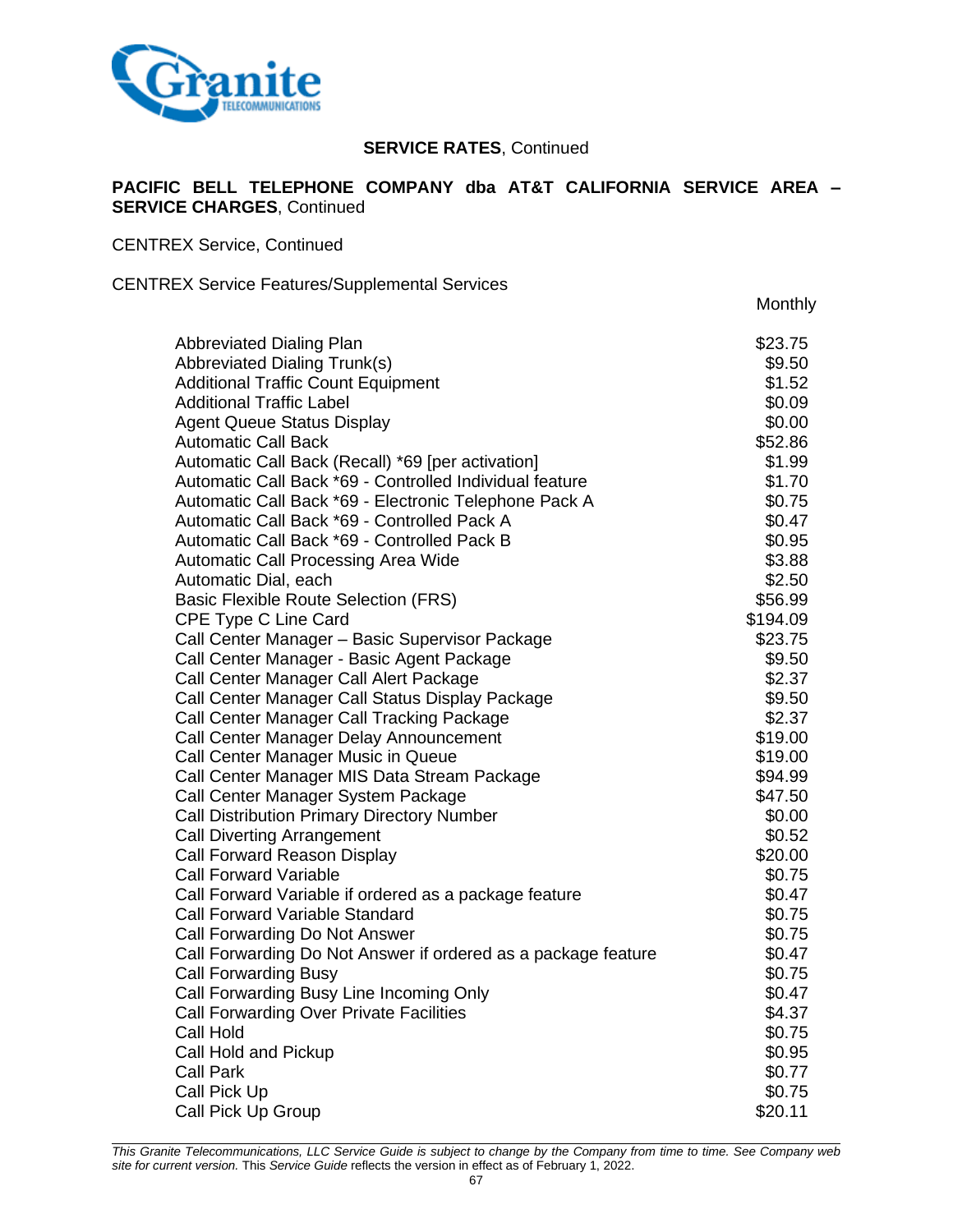

### **PACIFIC BELL TELEPHONE COMPANY dba AT&T CALIFORNIA SERVICE AREA – SERVICE CHARGES**, Continued

CENTREX Service, Continued

CENTREX Service Features/Supplemental Services, Continued

|                                                                                      | Monthly  |
|--------------------------------------------------------------------------------------|----------|
| Call Trace *57                                                                       | \$0.86   |
| <b>Call Screen</b>                                                                   | \$1.80   |
| <b>Call Selection</b>                                                                | \$1.90   |
| Call Transfer DID to DOD                                                             | \$0.00   |
| <b>Call Transfer Disconnect</b>                                                      | \$12.00  |
| Call Transfer Hold and Three-Way Call                                                | \$0.95   |
| Call Waiting                                                                         | \$1.04   |
| <b>Call Waiting Originating</b>                                                      | \$0.95   |
| Caller ID                                                                            | \$7.12   |
| Caller ID - Number Only                                                              | \$7.12   |
| <b>Caller ID Complete Blocking</b>                                                   | \$0.00   |
| Caller ID Inter Group                                                                | \$7.12   |
| <b>Caller ID Line Blocking</b>                                                       | \$0.00   |
| <b>Calling Name Display</b>                                                          | \$0.00   |
| <b>Centrex - Call Diverting Arrangement</b>                                          | \$0.52   |
| <b>Centrex Uniform Call Distribution</b>                                             | \$2.56   |
| <b>Classic Feature Package</b>                                                       | \$21.00  |
| Conference Calling each station equipped                                             | \$38.00  |
| <b>Conference Feature</b>                                                            | \$2.28   |
| <b>Controlled Conference Calling LARGE</b>                                           | \$156.74 |
| <b>Conference Calling</b>                                                            | \$65.54  |
| <b>Custom Caller ID with Name</b>                                                    | \$4.50   |
| <b>Customer Changeable Speed Calling 6-10 Numbers</b>                                | \$1.42   |
| <b>Delay Announcement</b>                                                            | \$0.47   |
| <b>Dial Pulse Transmitter</b>                                                        | \$6.17   |
| <b>Direct Connect</b>                                                                | \$0.95   |
| Direct Digital Interface Centrex to Centrex                                          | \$902.41 |
| Directed Call Park, each primary station line equipped                               | \$0.82   |
| Directed Call Pick Up Group                                                          | \$20.11  |
| Distinct Ringing/Call Waiting Tone common equipment                                  | \$38.95  |
| Distinctive Ringing & Call Waiting Tone - class B ringing/tone per main station line | \$0.95   |
| equipped<br>Distinctive Ringing, per system                                          | \$56.99  |
| Each Circuit within CENTREX DDI Group                                                | \$0.00   |
| <b>EBS Last Number Redial- Set</b>                                                   | \$0.47   |
| <b>Emergency Key</b>                                                                 | \$0.00   |
| Feature Package D                                                                    | \$8.88   |
| Forwarded Call Information Bill to Enhanced Service Pr                               | \$0.00   |
| <b>Functional Signaling Drop</b>                                                     | \$0.00   |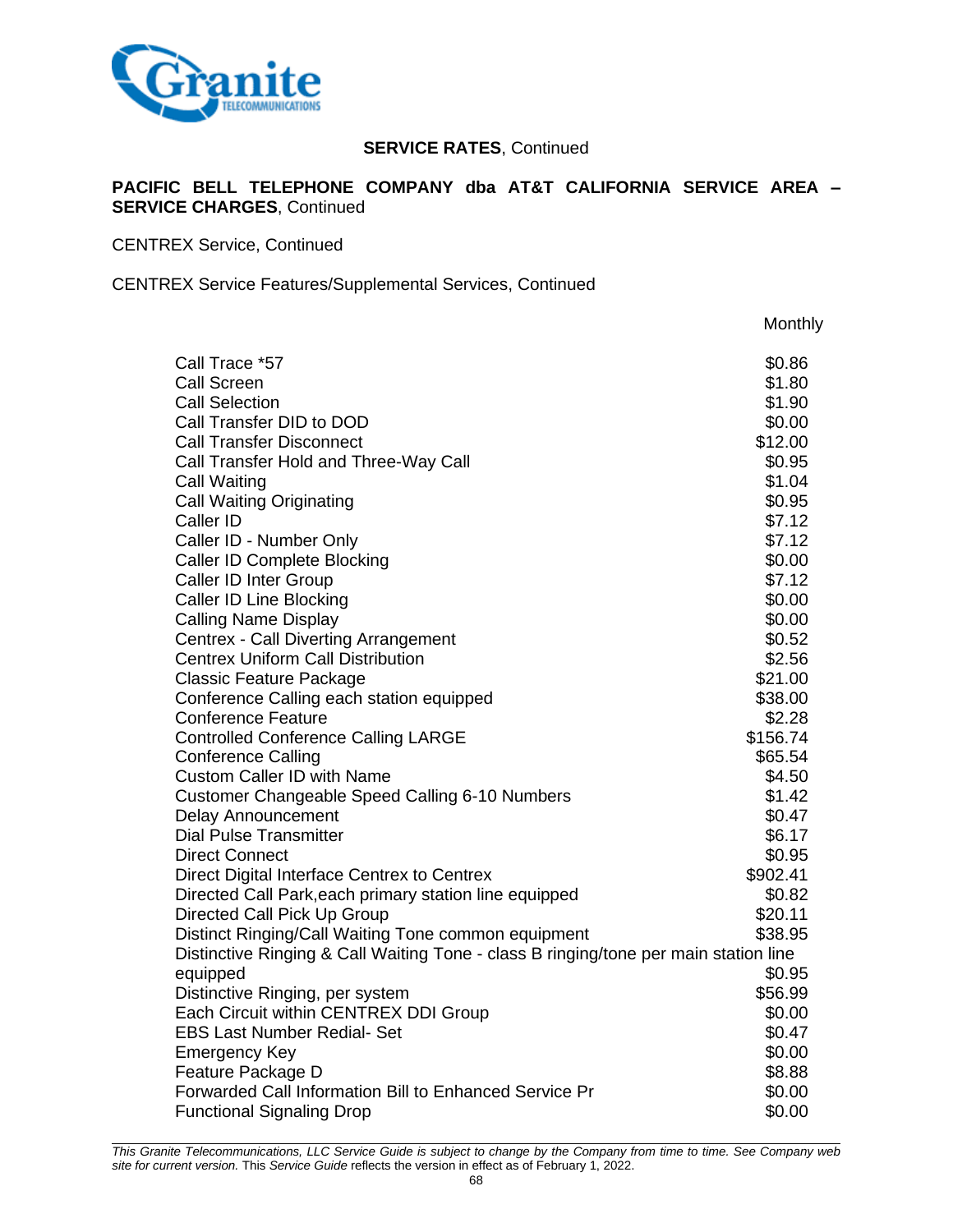

### **PACIFIC BELL TELEPHONE COMPANY dba AT&T CALIFORNIA SERVICE AREA – SERVICE CHARGES**, Continued

**Monthly** 

CENTREX Service, Continued

CENTREX Service Features/Supplemental Services, Continued

| Flexible Route Selection, WATS Call Detail on Mag Tape | \$9.50   |
|--------------------------------------------------------|----------|
| Flexible Route Selection Additional Pattern(s)         | \$1.90   |
| <b>Functional Signaling Transfer</b>                   | \$0.00   |
| Group Intercom                                         | \$2.01   |
| Group Speed Calling 30                                 | \$1.61   |
| Group Speed Calling 70 Numbers                         | \$1.90   |
| Intragroup Call Waiting                                | \$0.95   |
| Individual Speed Calling 50 Numbers                    | \$1.57   |
| <b>Individual Speed Calling 70 Numbers</b>             | \$1.71   |
| Intercom                                               | \$1.42   |
| <b>ISDN-Basic Package</b>                              | \$22.32  |
| <b>Key Short List</b>                                  | \$0.95   |
| <b>Last Number Redial</b>                              | \$0.47   |
| Make Set Busy                                          | \$0.00   |
| Meet Me Conference Large Group                         | \$156.74 |
| Meet Me Conference Small Group                         | \$45.00  |
| Multiline Rotation, per CNSL                           | \$12.11  |
| Multiline Variety Package (MVP) - Call Forwarding      | \$3.32   |
| Multiple Application of Data Device Channel            | \$0.00   |
| Music on Hold                                          | \$0.47   |
| Music on Hold System                                   | \$28.50  |
| <b>Network Speed Calling</b>                           | \$1.25   |
| <b>Number Retention Service</b>                        | \$6.65   |
| <b>Open Switch Protection Equipment</b>                | \$10.45  |
| <b>Off Premise Extension</b>                           | \$10.45  |
| PBX or CENTREX Touch Tone                              | \$0.00   |
| <b>Premium Call Waiting</b>                            | \$1.90   |
| <b>Preset Conference</b>                               | \$1.90   |
| <b>Privacy Release</b>                                 | \$0.00   |
| Reg Multi Line Hunt Group                              | \$2.50   |
| Remote Access to Call Forwarding                       | \$2.70   |
| Secondary Directory Number, per system                 | \$0.95   |
| Secondary Directory Number, each first appearance      | \$0.95   |
| <b>Secretarial Line</b>                                | \$12.14  |
| Secretarial Line without a Concentrator Same Exchange  | \$12.14  |
| <b>Selective Call Forwarding</b>                       | \$1.90   |
| <b>Shared Directory Number</b>                         | \$0.00   |
| <b>Signaling Arrangement</b>                           | \$0.00   |
| <b>Signaling Arrangement Type-A</b>                    | \$0.00   |
| <b>Signaling Arrangement Type-B</b>                    | \$0.00   |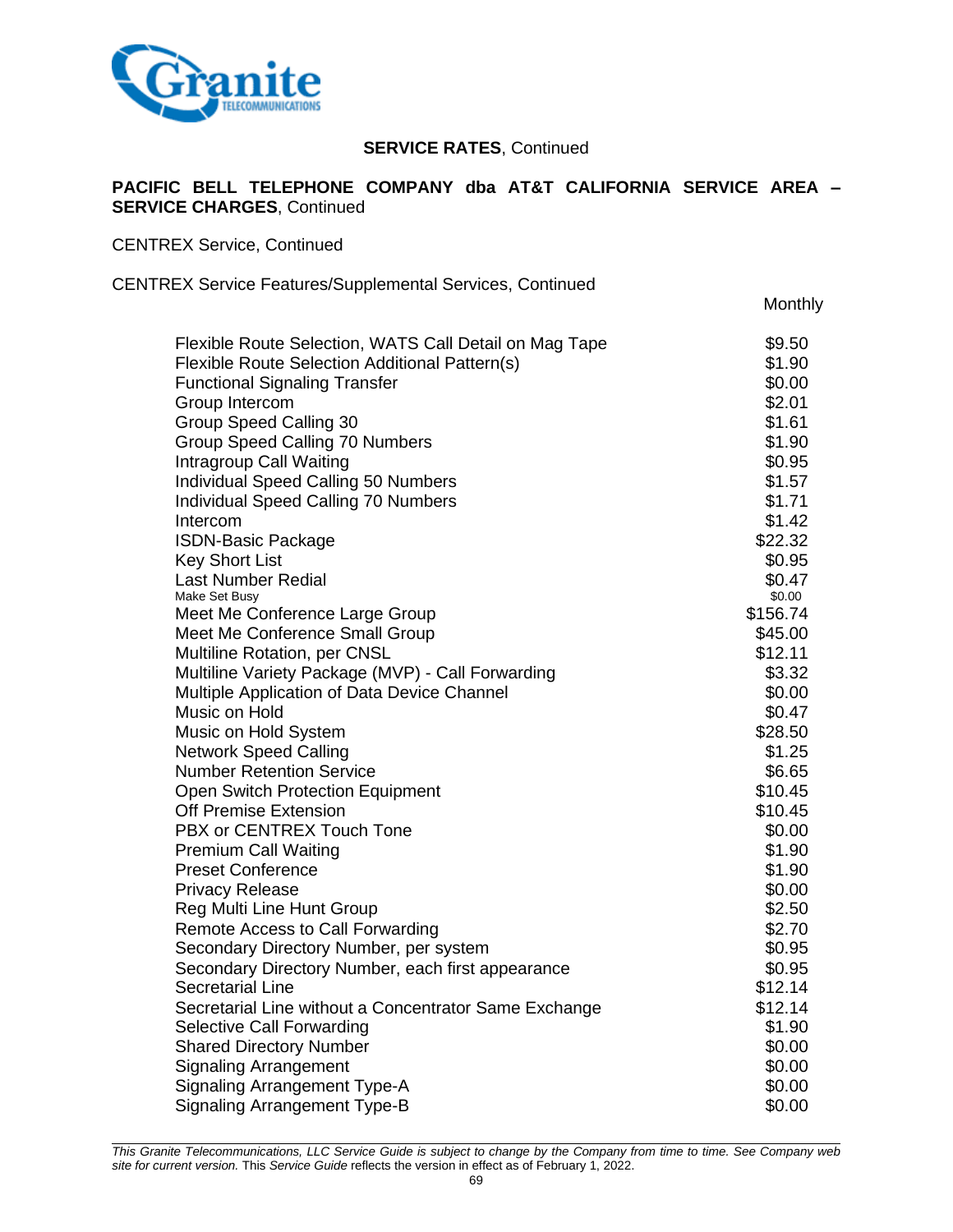

### **PACIFIC BELL TELEPHONE COMPANY dba AT&T CALIFORNIA SERVICE AREA – SERVICE CHARGES**, Continued

**Monthly** 

CENTREX Service, Continued

#### CENTREX Service Features/Supplemental Services, Continued

| Signaling Arrangement Type-C                                        | \$0.00   |
|---------------------------------------------------------------------|----------|
| Single or Multiple Call Arrangement                                 | \$1.90   |
| Single Digit Dialing                                                | \$0.00   |
| <b>Six Port Conference Calling</b>                                  | \$1.90   |
| Six Way Conference Calling                                          | \$0.00   |
| <b>Speed Calling Access</b>                                         | \$0.47   |
| Speed Calling 8 code capacity-Direct Connect                        | \$0.00   |
| Speed Calling 30                                                    | \$1.61   |
| Speed calling Group 30 Code Fixed                                   | \$0.95   |
| Speed Calling 50                                                    | \$1.57   |
| Speed Calling 70                                                    | \$1.71   |
| Station Call Through & Busy Verification Test Common Equipment      | \$33.25  |
| Station Controlled Conference - Large                               | \$156.74 |
| Station Controlled Features- System Distinctive Ringing, per system | \$56.99  |
| <b>Station Line Arrangement For Queuing</b>                         | \$1.33   |
| <b>Station Message Waiting</b>                                      | \$2.61   |
| <b>Station Restriction Feature</b>                                  | \$0.00   |
| Time and Date Display                                               | \$0.47   |
| <b>Virtual Directory Number Primary</b>                             | \$4.75   |
| <b>Virtual Directory Number</b>                                     | \$1.90   |
| Virtual Directory Number - Multiple Appearance                      | \$1.90   |
| <b>Uniform Call Distribution</b>                                    | \$2.56   |
| Uniform Call Distribution (UCD) Arrangements,                       | \$0.28   |
| <b>UCD Delay Announcement Feature</b>                               | \$52.25  |
| Uniform Call Distribution (UCD) Arrangement Queueing                | \$1.33   |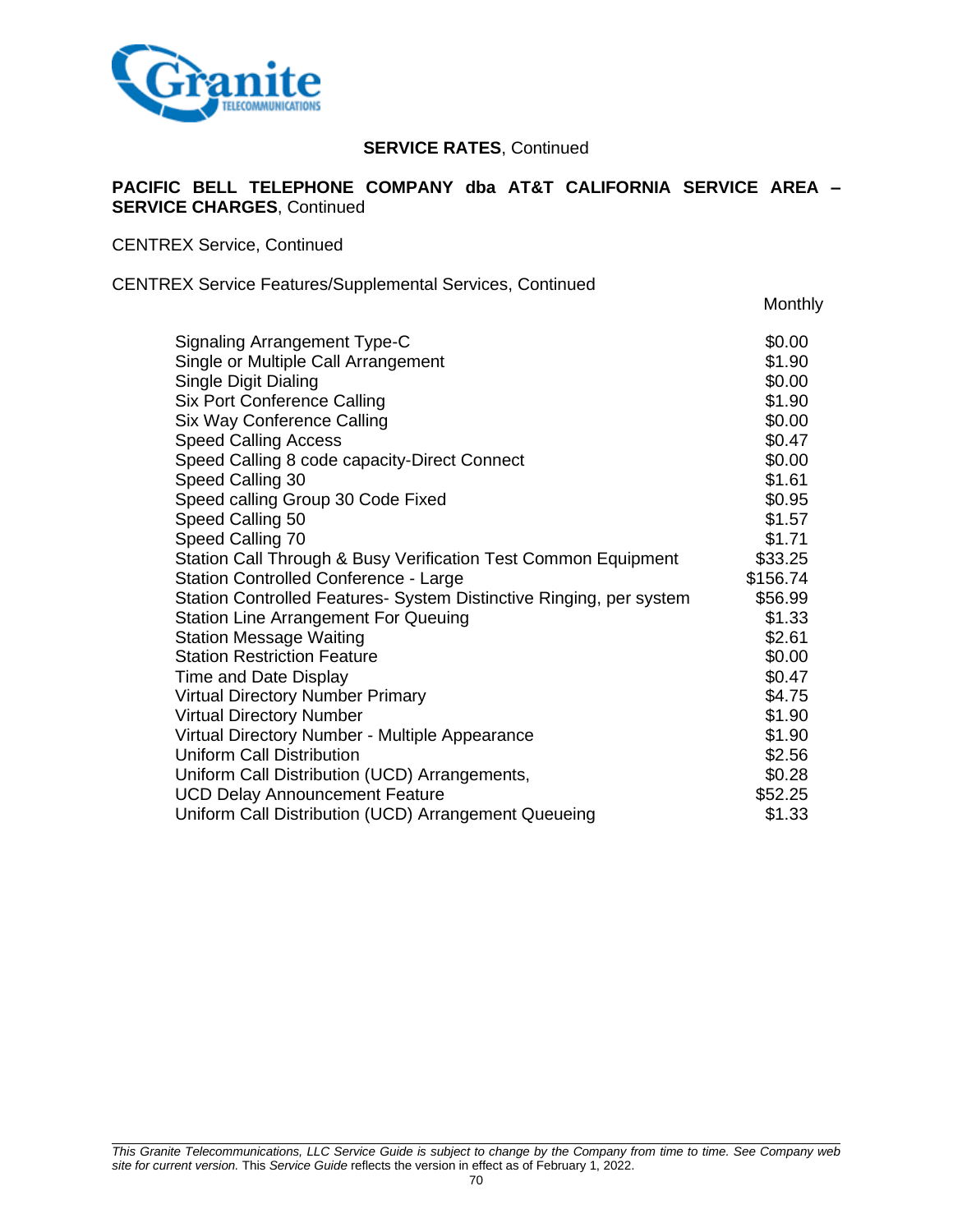

## **PACIFIC BELL TELEPHONE COMPANY dba AT&T CALIFORNIA SERVICE AREA – SERVICE CHARGES**, Continued

Private Branch Exchange (PBX) Service

#### Assured Measured PBX Trunk

| Rate Group     | Monthly      |
|----------------|--------------|
| 1              | \$771.00     |
| $\overline{2}$ | \$771.57     |
| 3              | \$771.66     |
| 4              | \$772.14     |
| 5              | \$772.23     |
| 6              | \$772.38     |
| $\overline{7}$ | \$772.99     |
| 8              | \$771.94     |
| 9              | \$773.47     |
| 10             | \$773.61     |
| 11             | \$773.74     |
| 12             | \$774.40     |
| 13             | \$774.80     |
| 14             | \$777.03     |
| 15             | \$777.41     |
| 16             | \$772.85     |
| 17             | \$780.02     |
| 18             | \$778.60     |
| 19             | Discontinued |
| 20             | \$782.68     |
| 21             | \$783.82     |
| 22             | \$792.32     |
|                |              |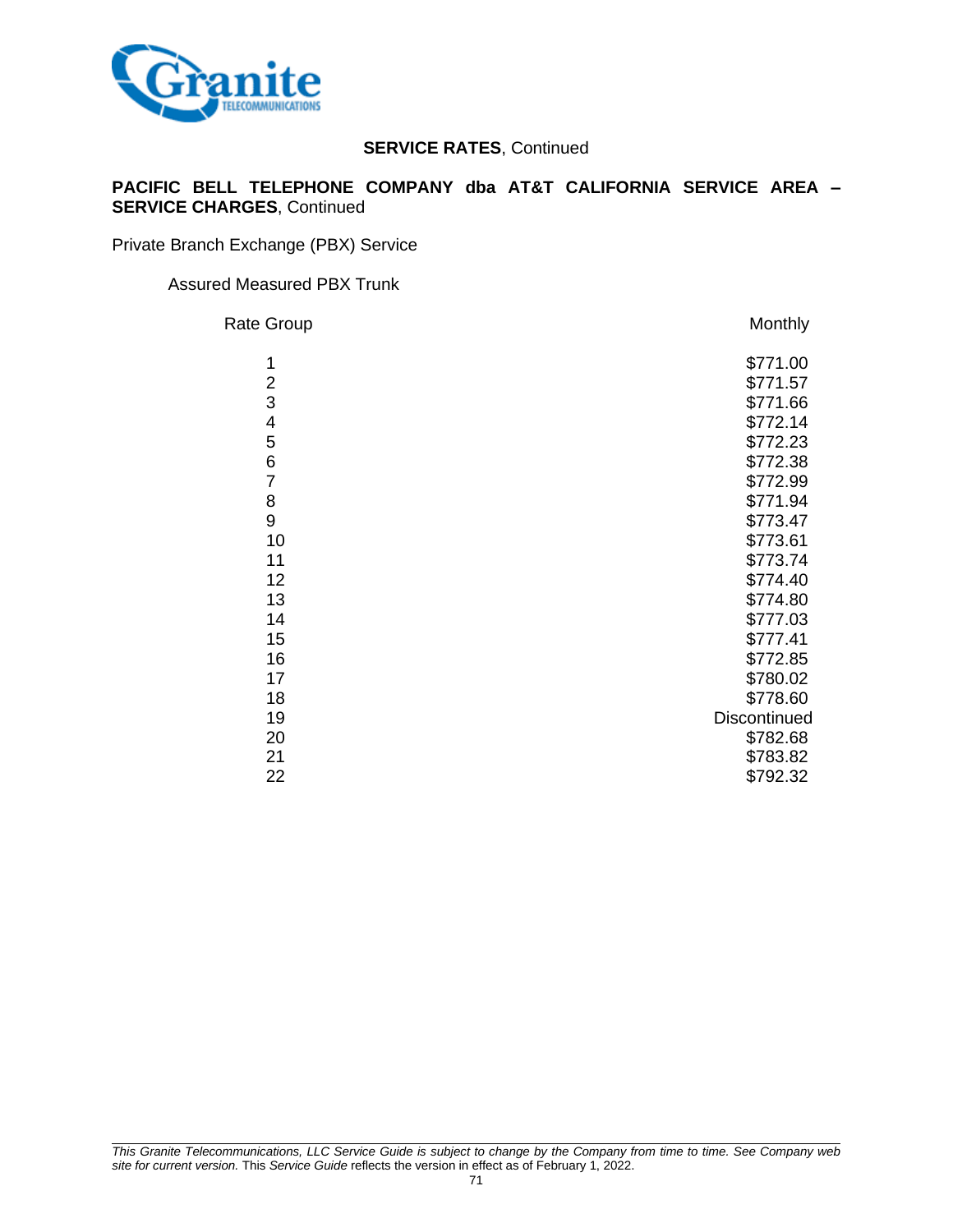

## **PACIFIC BELL TELEPHONE COMPANY dba AT&T CALIFORNIA SERVICE AREA – SERVICE CHARGES**, Continued

Private Branch Exchange (PBX) Service, Continued

## Assured Business Measured PBX Trunk-1st Line

| <b>Rate Group</b> | Monthly      |
|-------------------|--------------|
| 1                 | \$794.46     |
| $\overline{2}$    | \$795.03     |
| 3                 | \$795.12     |
| 4                 | \$795.60     |
| 5                 | \$795.69     |
| 6                 | \$795.84     |
| $\overline{7}$    | \$796.45     |
| 8                 | \$795.40     |
| 9                 | \$796.93     |
| 10                | \$797.07     |
| 11                | \$797.20     |
| 12                | \$797.86     |
| 13                | \$798.26     |
| 14                | \$800.49     |
| 15                | \$800.87     |
| 16                | \$796.31     |
| 17                | \$803.48     |
| 18                | \$802.06     |
| 19                | Discontinued |
| 20                | \$806.14     |
| 21                | \$807.28     |
| 22                | \$815.78     |
|                   |              |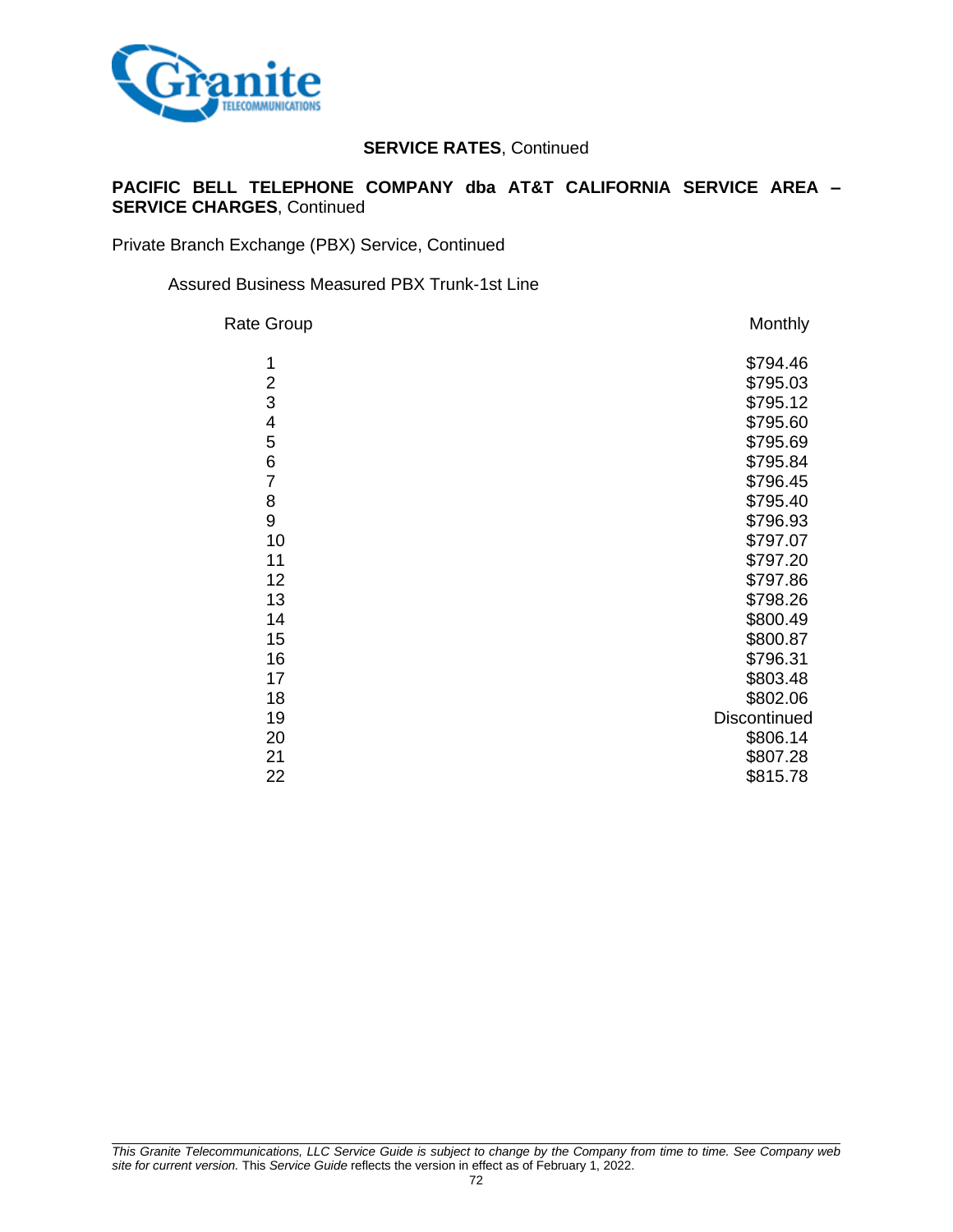

### **PACIFIC BELL TELEPHONE COMPANY dba AT&T CALIFORNIA SERVICE AREA – SERVICE CHARGES**, Continued

Private Branch Exchange (PBX) Service, Continued

#### Assured Hotel Toll Access Trunk w/ Toll Screening

Rate Group **Monthly** 

| 1              | \$771.00     |
|----------------|--------------|
| 2              | \$771.57     |
| 3              | \$771.66     |
| 4              | \$772.14     |
| 5              | \$772.23     |
| 6              | \$772.38     |
| $\overline{7}$ | \$772.99     |
| 8              | \$771.94     |
| 9              | \$773.47     |
| 10             | \$773.61     |
| 11             | \$773.74     |
| 12             | \$774.40     |
| 13             | \$774.80     |
| 14             | \$777.03     |
| 15             | \$777.41     |
| 16             | \$772.85     |
| 17             | \$780.02     |
| 18             | \$778.60     |
| 19             | Discontinued |
| 20             | \$782.68     |
| 21             | \$783.82     |
| 22             | \$792.32     |
|                |              |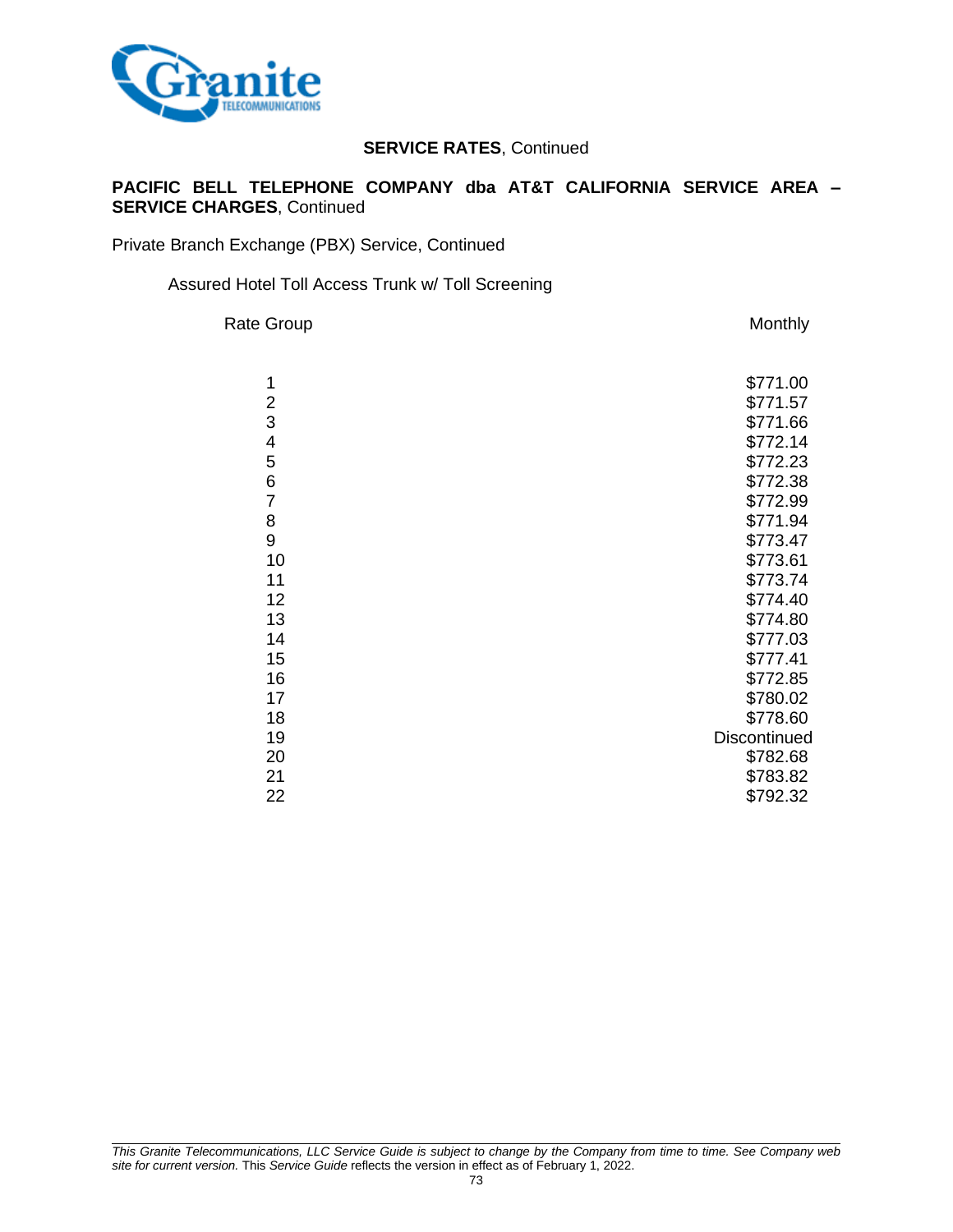

#### **PACIFIC BELL TELEPHONE COMPANY dba AT&T CALIFORNIA SERVICE AREA – SERVICE CHARGES**, Continued

Private Branch Exchange (PBX) Service, Continued

#### Assured Outward Toll Trunk

| Rate Group     | Monthly      |
|----------------|--------------|
| 1              | \$771.00     |
| $\overline{2}$ | \$771.57     |
| 3              | \$771.66     |
| 4              | \$772.14     |
| 5              | \$772.23     |
| 6              | \$772.38     |
| $\overline{7}$ | \$772.99     |
| 8              | \$771.94     |
| 9              | \$773.47     |
| 10             | \$773.61     |
| 11             | \$773.74     |
| 12             | \$774.40     |
| 13             | \$774.80     |
| 14             | \$777.03     |
| 15             | \$777.41     |
| 16             | \$772.85     |
| 17             | \$780.02     |
| 18             | \$778.60     |
| 19             | Discontinued |
| 20             | \$782.68     |
| 21             | \$783.82     |
| 22             | \$792.32     |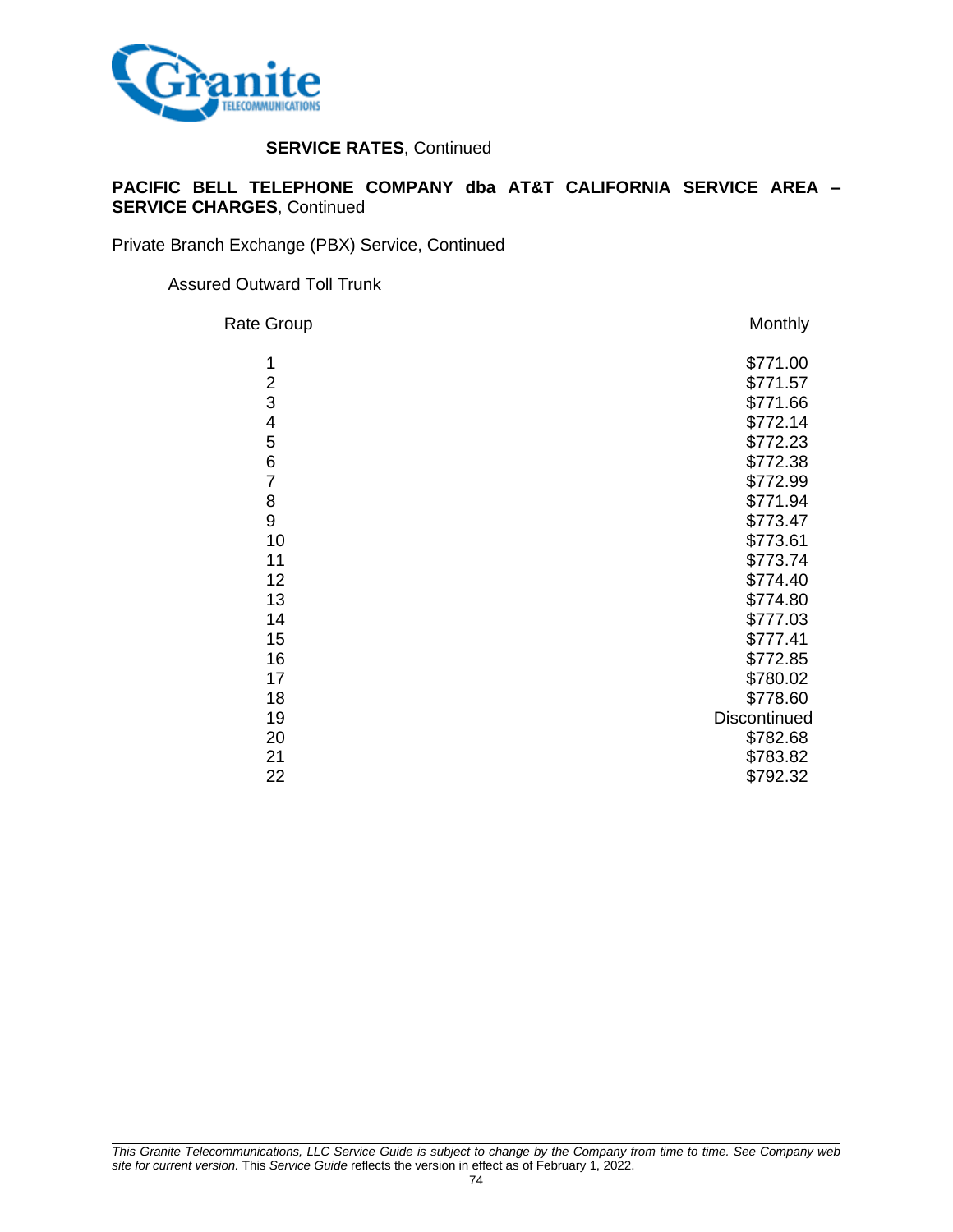

### **PACIFIC BELL TELEPHONE COMPANY dba AT&T CALIFORNIA SERVICE AREA – SERVICE CHARGES**, Continued

Private Branch Exchange (PBX) Service, Continued

#### Assured PBX Direct Inward Dial Trunk Line

| Rate Group       | Monthly      |
|------------------|--------------|
| 1                | \$771.00     |
| $\overline{2}$   | \$771.57     |
| 3                | \$771.66     |
| 4                | \$772.14     |
| 5                | \$772.23     |
| 6                | \$772.38     |
| $\overline{7}$   | \$772.99     |
| 8                | \$771.94     |
| $\boldsymbol{9}$ | \$773.47     |
| 10               | \$773.61     |
| 11               | \$773.74     |
| 12               | \$774.40     |
| 13               | \$774.80     |
| 14               | \$777.03     |
| 15               | \$777.41     |
| 16               | \$772.85     |
| 17               | \$780.02     |
| 18               | \$778.60     |
| 19               | Discontinued |
| 20               | \$782.68     |
| 21               | \$783.82     |
| 22               | \$792.32     |
|                  |              |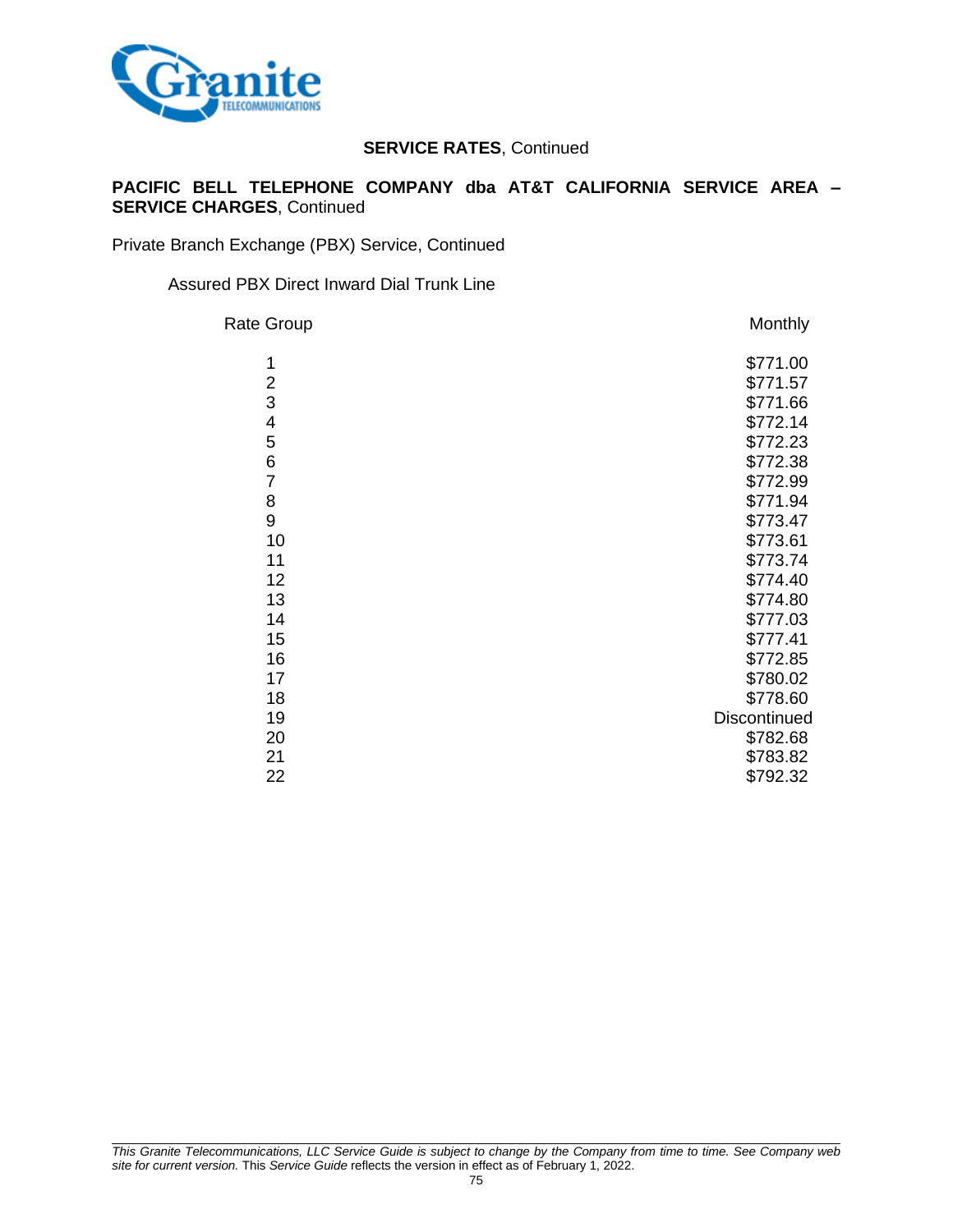

### **PACIFIC BELL TELEPHONE COMPANY dba AT&T CALIFORNIA SERVICE AREA – SERVICE CHARGES**, Continued

Private Branch Exchange (PBX) Service, Continued

#### Basic Measured Outward Only Trunk

| Rate Group     | Monthly      |
|----------------|--------------|
| 1              | \$771.00     |
| $\overline{c}$ | \$771.57     |
| 3              | \$771.66     |
| 4              | \$772.14     |
| 5              | \$772.23     |
| 6              | \$772.38     |
| $\overline{7}$ | \$772.99     |
| 8              | \$771.94     |
| 9              | \$773.47     |
| 10             | \$773.61     |
| 11             | \$773.74     |
| 12             | \$774.40     |
| 13             | \$774.80     |
| 14             | \$777.03     |
| 15             | \$777.41     |
| 16             | \$772.85     |
| 17             | \$780.02     |
| 18             | \$778.60     |
| 19             | Discontinued |
| 20             | \$782.68     |
| 21             | \$783.82     |
| 22             | \$792.32     |
|                |              |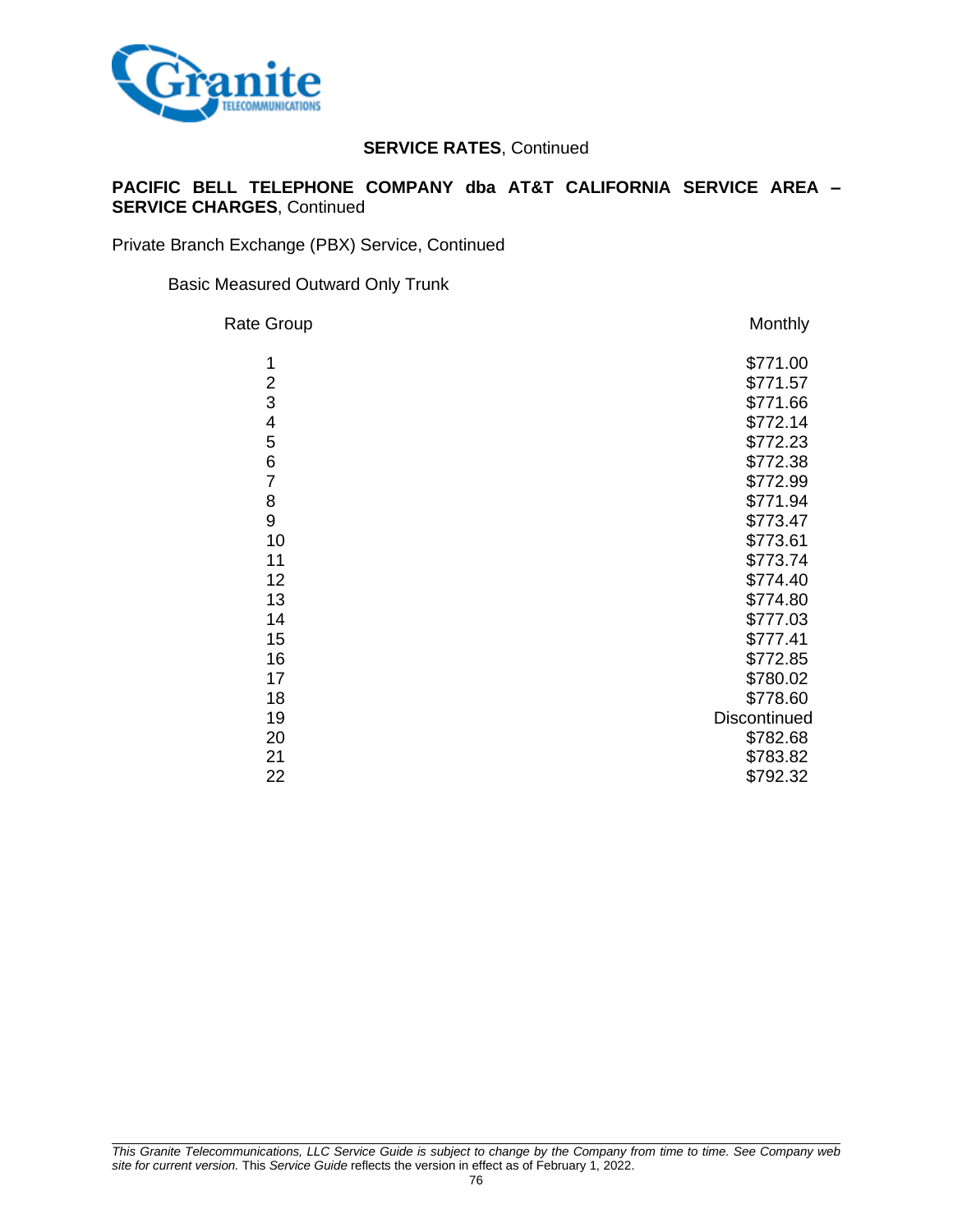

### **PACIFIC BELL TELEPHONE COMPANY dba AT&T CALIFORNIA SERVICE AREA – SERVICE CHARGES**, Continued

Private Branch Exchange (PBX) Service, Continued

Basic Trunk Line Service - Foreign Exchange

| <b>Rate Group</b> | Monthly      |
|-------------------|--------------|
| 1                 | \$794.46     |
| $\overline{2}$    | \$795.03     |
| 3                 | \$795.12     |
| 4                 | \$795.60     |
| 5                 | \$795.69     |
| 6                 | \$795.84     |
| $\overline{7}$    | \$796.45     |
| 8                 | \$795.40     |
| 9                 | \$796.93     |
| 10                | \$797.07     |
| 11                | \$797.20     |
| 12                | \$797.86     |
| 13                | \$798.26     |
| 14                | \$800.49     |
| 15                | \$800.87     |
| 16                | \$796.31     |
| 17                | \$803.48     |
| 18                | \$802.06     |
| 19                | Discontinued |
| 20                | \$806.14     |
| 21                | \$807.28     |
| 22                | \$815.78     |
|                   |              |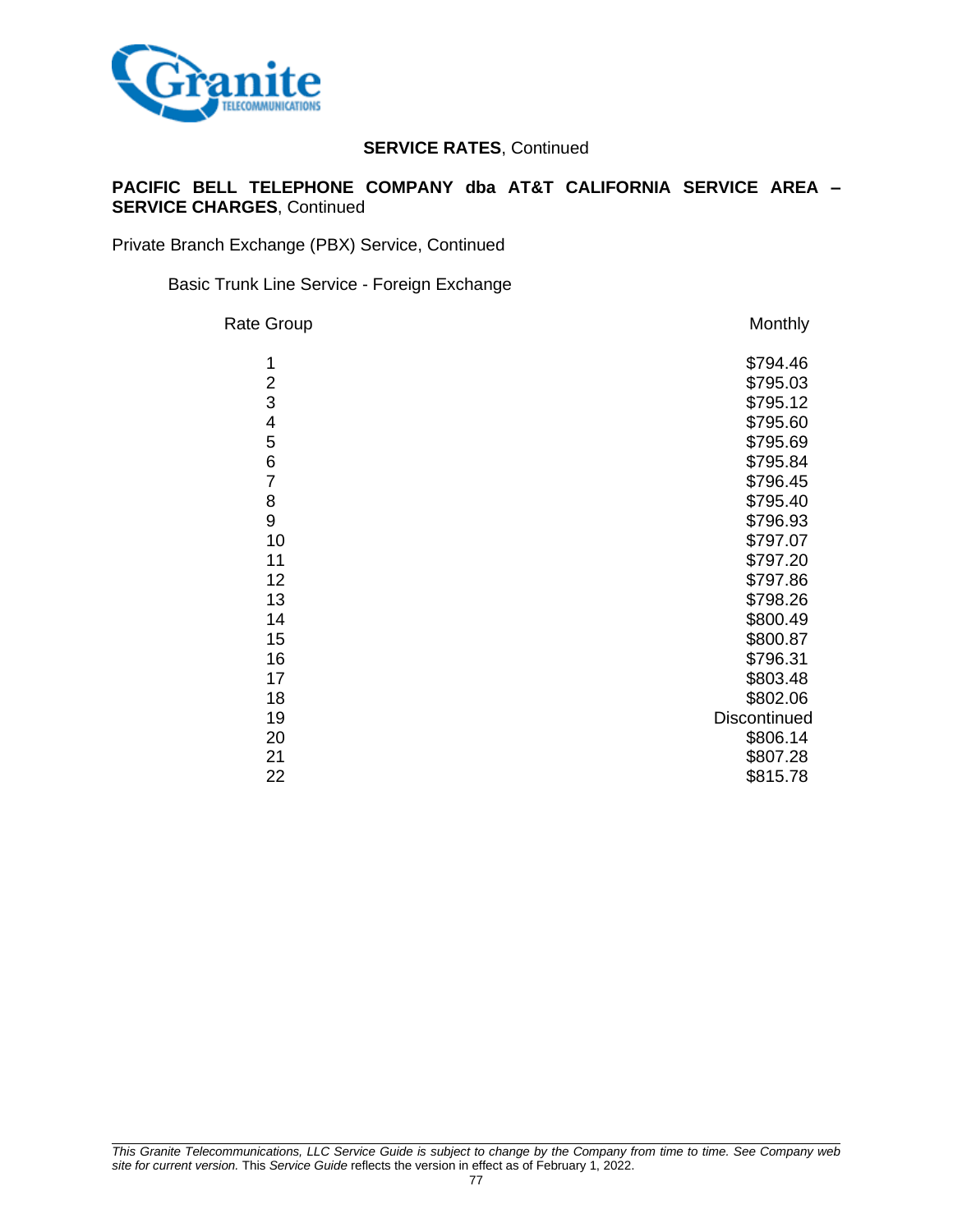

### **PACIFIC BELL TELEPHONE COMPANY dba AT&T CALIFORNIA SERVICE AREA – SERVICE CHARGES**, Continued

Private Branch Exchange (PBX) Service, Continued

#### Business Measured Basic Trunk

| Rate Group     | Monthly      |
|----------------|--------------|
| 1              | \$771.00     |
| $\overline{2}$ | \$771.57     |
| 3              | \$771.66     |
| 4              | \$772.14     |
| 5              | \$772.23     |
| 6              | \$772.38     |
| $\overline{7}$ | \$772.99     |
| 8              | \$771.94     |
| 9              | \$773.47     |
| 10             | \$773.61     |
| 11             | \$773.74     |
| 12             | \$774.40     |
| 13             | \$774.80     |
| 14             | \$777.03     |
| 15             | \$777.41     |
| 16             | \$772.85     |
| 17             | \$780.02     |
| 18             | \$778.60     |
| 19             | Discontinued |
| 20             | \$782.68     |
| 21             | \$783.82     |
| 22             | \$792.32     |
|                |              |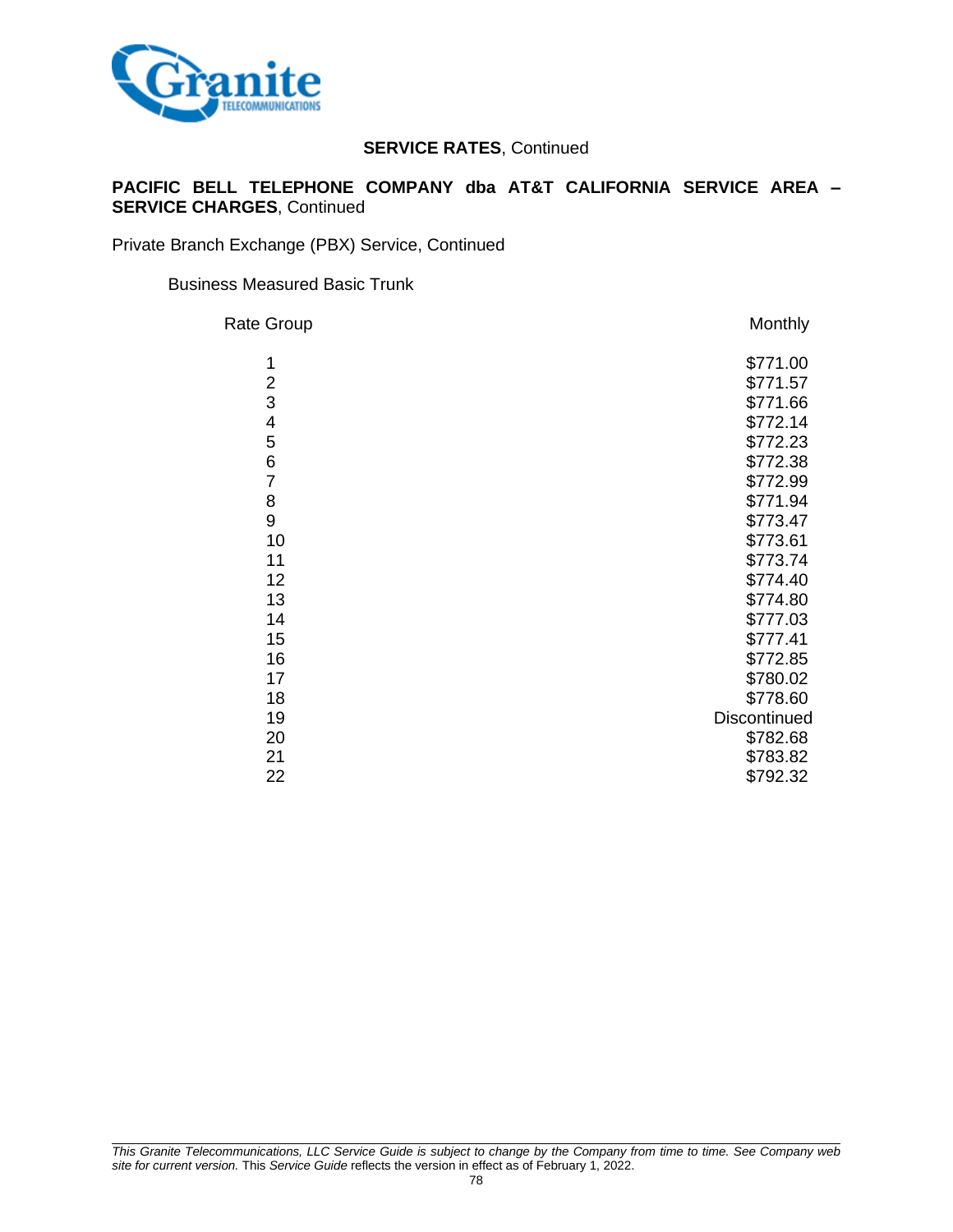

### **PACIFIC BELL TELEPHONE COMPANY dba AT&T CALIFORNIA SERVICE AREA – SERVICE CHARGES**, Continued

Private Branch Exchange (PBX) Service, Continued

#### Foreign Exchange Direct Inward Dial Trunk

| <b>Rate Group</b> | Monthly      |
|-------------------|--------------|
| 1                 | \$794.46     |
| $\overline{2}$    | \$795.03     |
| 3                 | \$795.12     |
| 4                 | \$795.60     |
| 5                 | \$795.69     |
| 6                 | \$795.84     |
| $\overline{7}$    | \$796.45     |
| 8                 | \$795.40     |
| 9                 | \$796.93     |
| 10                | \$797.07     |
| 11                | \$797.20     |
| 12                | \$797.86     |
| 13                | \$798.26     |
| 14                | \$800.49     |
| 15                | \$800.87     |
| 16                | \$796.31     |
| 17                | \$803.48     |
| 18                | \$802.06     |
| 19                | Discontinued |
| 20                | \$806.14     |
| 21                | \$807.28     |
| 22                | \$815.78     |
|                   |              |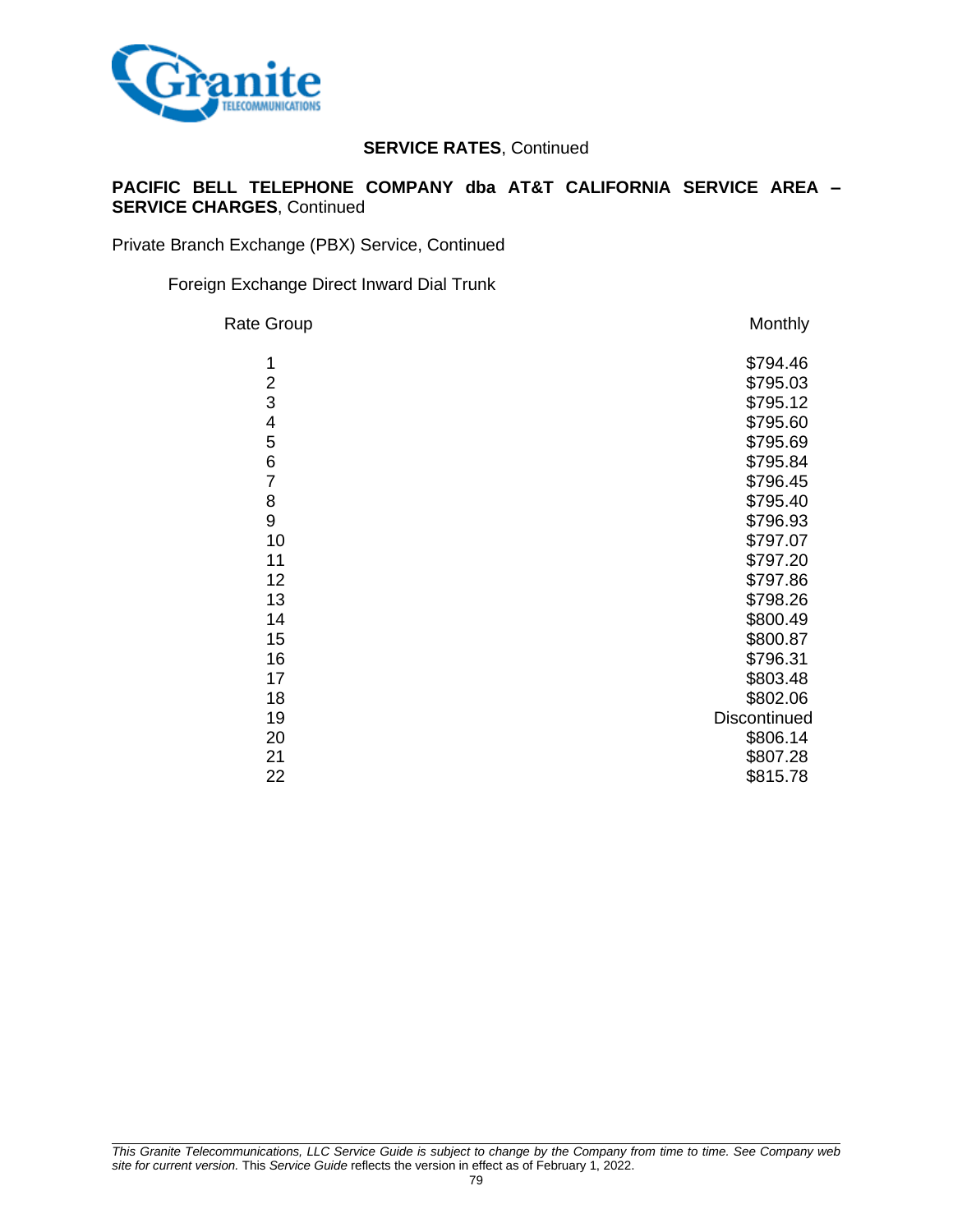

### **PACIFIC BELL TELEPHONE COMPANY dba AT&T CALIFORNIA SERVICE AREA – SERVICE CHARGES**, Continued

Private Branch Exchange (PBX) Service, Continued

#### Foreign Exchange Additional Trunk

| <b>Rate Group</b> | Monthly      |
|-------------------|--------------|
| 1                 | \$794.46     |
| $\overline{c}$    | \$795.03     |
| 3                 | \$795.12     |
| 4                 | \$795.60     |
| 5                 | \$795.69     |
| 6                 | \$795.84     |
| $\overline{7}$    | \$796.45     |
| 8                 | \$795.40     |
| 9                 | \$796.93     |
| 10                | \$797.07     |
| 11                | \$797.20     |
| 12                | \$797.86     |
| 13                | \$798.26     |
| 14                | \$800.49     |
| 15                | \$800.87     |
| 16                | \$796.31     |
| 17                | \$803.48     |
| 18                | \$802.06     |
| 19                | Discontinued |
| 20                | \$806.14     |
| 21                | \$807.28     |
| 22                | \$815.78     |
|                   |              |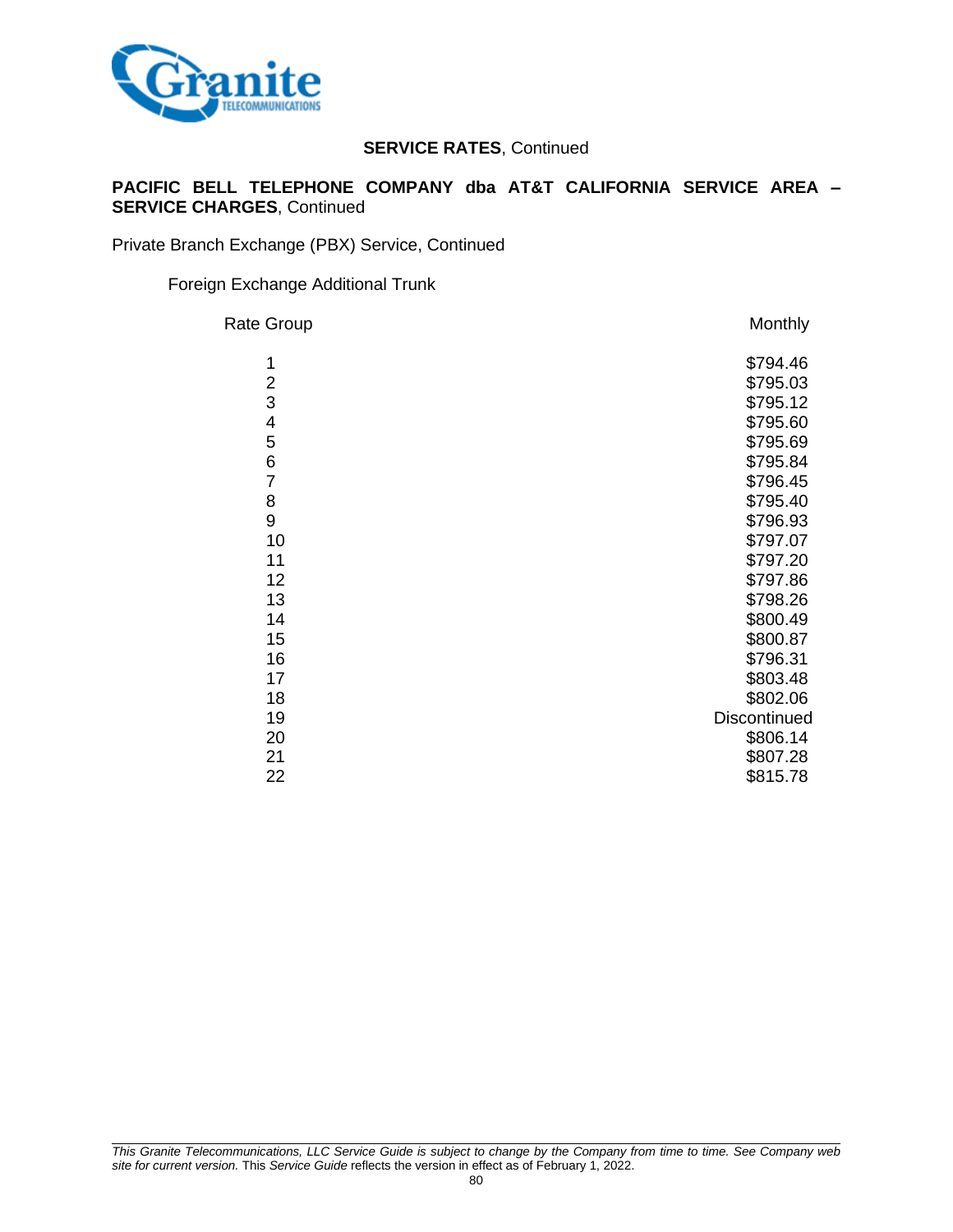

### **PACIFIC BELL TELEPHONE COMPANY dba AT&T CALIFORNIA SERVICE AREA – SERVICE CHARGES**, Continued

Private Branch Exchange (PBX) Service, Continued

Foreign Exchange Assured Measured Trunk - Out Only Trunk Line

| <b>Rate Group</b> | Monthly      |
|-------------------|--------------|
| 1                 | \$794.46     |
| $\overline{c}$    | \$795.03     |
| 3                 | \$795.12     |
| 4                 | \$795.60     |
| 5                 | \$795.69     |
| 6                 | \$795.84     |
| $\overline{7}$    | \$796.45     |
| 8                 | \$795.40     |
| 9                 | \$796.93     |
| 10                | \$797.07     |
| 11                | \$797.20     |
| 12                | \$797.86     |
| 13                | \$798.26     |
| 14                | \$800.49     |
| 15                | \$800.87     |
| 16                | \$796.31     |
| 17                | \$803.48     |
| 18                | \$802.06     |
| 19                | Discontinued |
| 20                | \$806.14     |
| 21                | \$807.28     |
| 22                | \$815.78     |
|                   |              |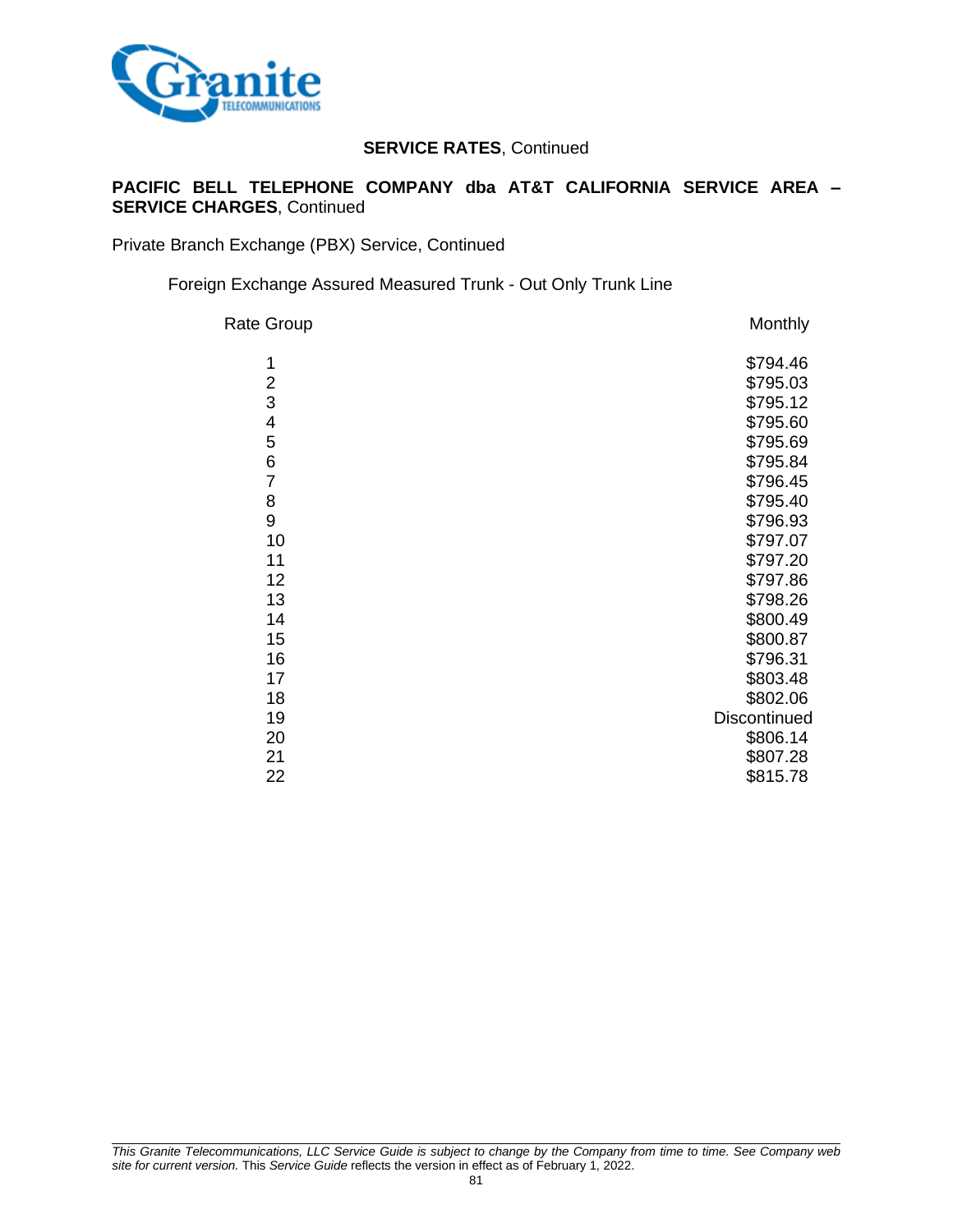

### **PACIFIC BELL TELEPHONE COMPANY dba AT&T CALIFORNIA SERVICE AREA – SERVICE CHARGES**, Continued

Private Branch Exchange (PBX) Service, Continued

#### Foreign Exchange Basic Trunk

| Rate Group              | Monthly      |
|-------------------------|--------------|
| 1                       | \$794.46     |
| $\overline{\mathbf{c}}$ | \$795.03     |
| 3                       | \$795.12     |
| 4                       | \$795.60     |
| 5                       | \$795.69     |
| 6                       | \$795.84     |
| $\overline{7}$          | \$796.45     |
| 8                       | \$795.40     |
| 9                       | \$796.93     |
| 10                      | \$797.07     |
| 11                      | \$797.20     |
| 12                      | \$797.86     |
| 13                      | \$798.26     |
| 14                      | \$800.49     |
| 15                      | \$800.87     |
| 16                      | \$796.31     |
| 17                      | \$803.48     |
| 18                      | \$802.06     |
| 19                      | Discontinued |
| 20                      | \$806.14     |
| 21                      | \$807.28     |
| 22                      | \$815.78     |
|                         |              |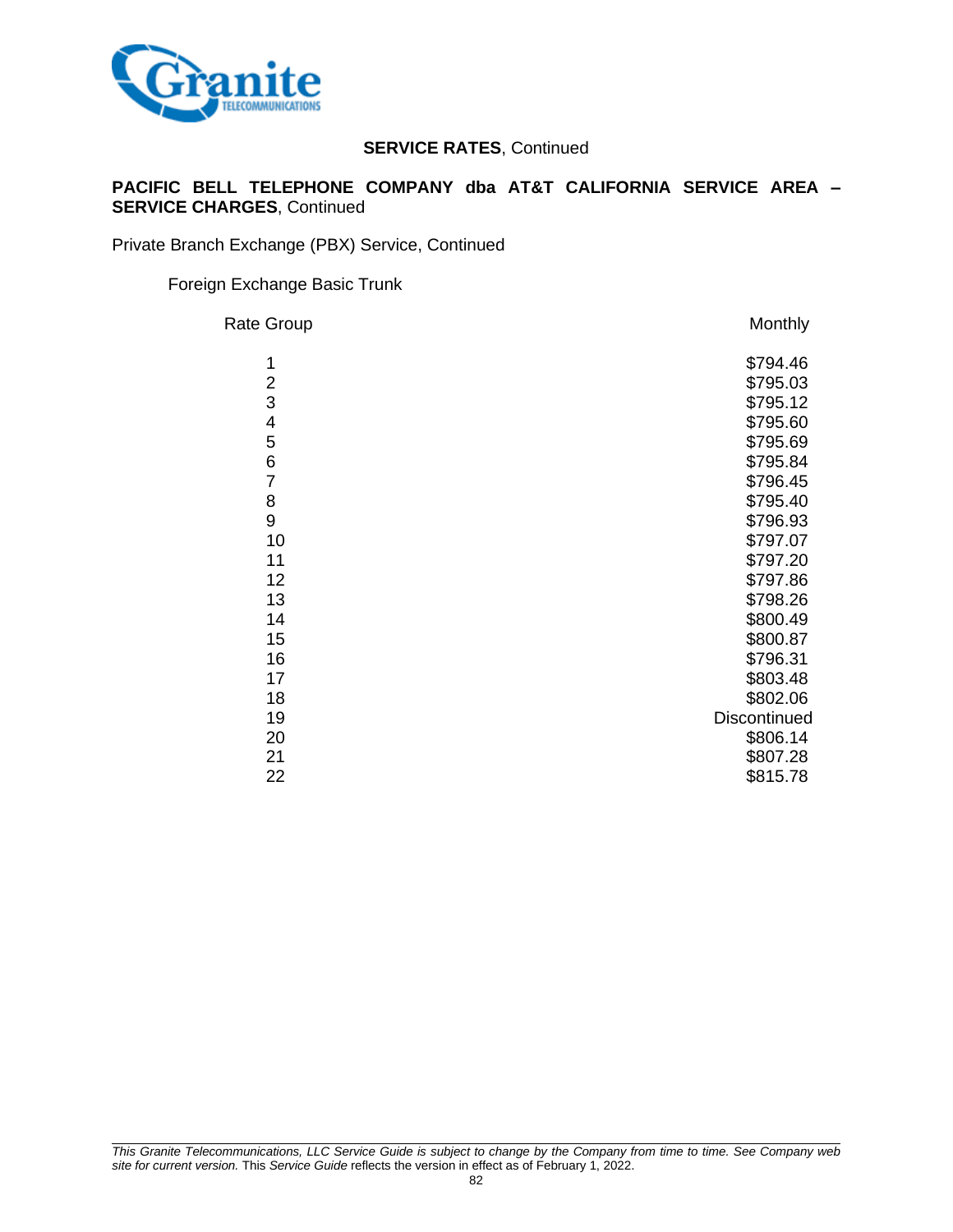

### **PACIFIC BELL TELEPHONE COMPANY dba AT&T CALIFORNIA SERVICE AREA – SERVICE CHARGES**, Continued

Private Branch Exchange (PBX) Service, Continued

#### Foreign Exchange Business Measured PBX Trunk

| <b>Rate Group</b> | Monthly             |
|-------------------|---------------------|
| 1                 | \$794.46            |
| 2                 | \$795.03            |
| 3                 | \$795.12            |
| 4                 | \$795.60            |
| 5                 | \$795.69            |
| 6                 | \$795.84            |
| $\overline{7}$    | \$796.45            |
| 8                 | \$795.40            |
| 9                 | \$796.93            |
| 10                | \$797.07            |
| 11                | \$797.20            |
| 12                | \$797.86            |
| 13                | \$798.26            |
| 14                | \$800.49            |
| 15                | \$800.87            |
| 16                | \$796.31            |
| 17                | \$803.48            |
| 18                | \$802.06            |
| 19                | <b>Discontinued</b> |
| 20                | \$806.14            |
| 21                | \$807.28            |
| 22                | \$815.78            |
|                   |                     |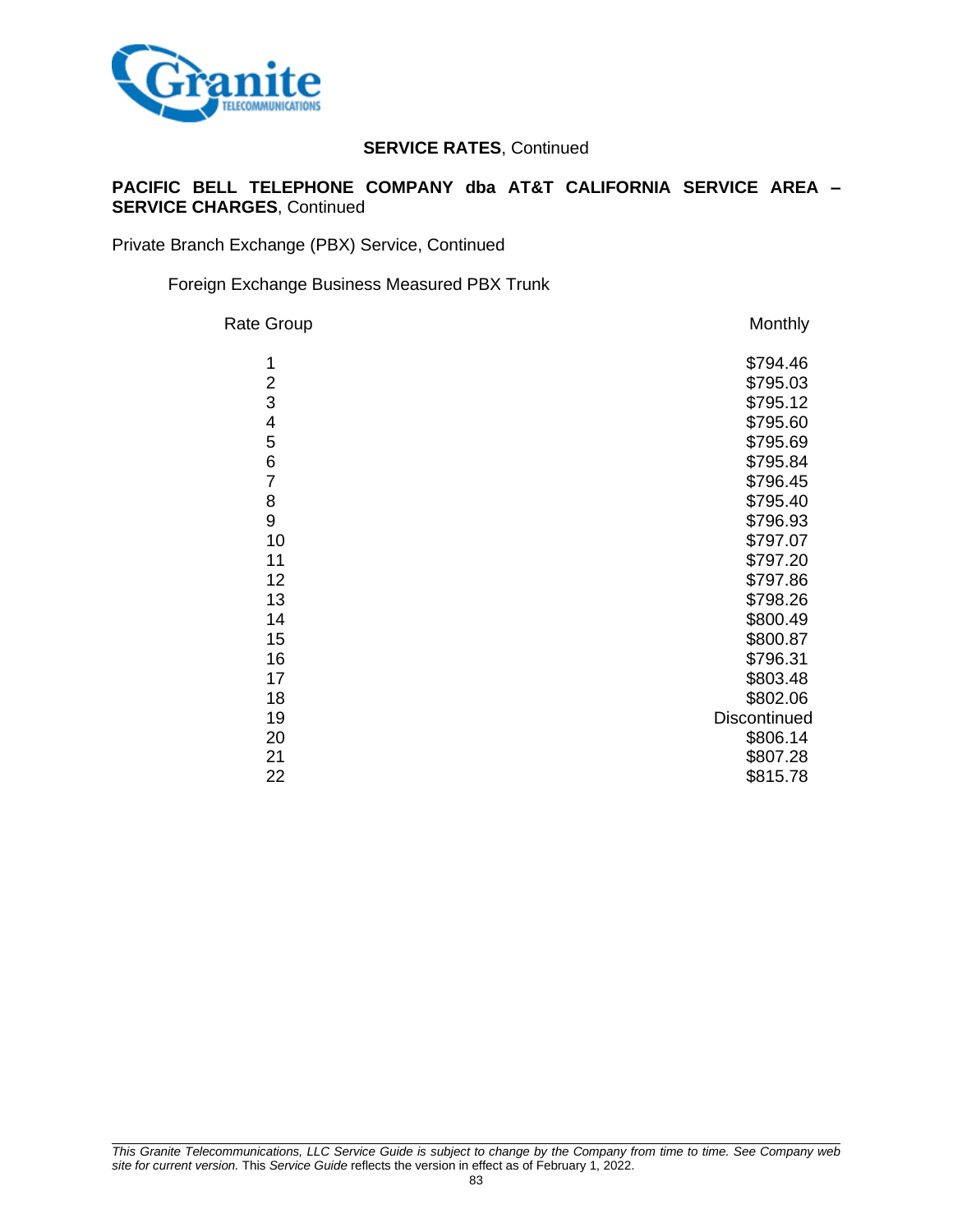

### **PACIFIC BELL TELEPHONE COMPANY dba AT&T CALIFORNIA SERVICE AREA – SERVICE CHARGES**, Continued

Private Branch Exchange (PBX) Service, Continued

#### Foreign Exchange Direct Inward Dialing Trunk

| Rate Group     | Monthly      |
|----------------|--------------|
| 1              | \$794.46     |
| $\overline{2}$ | \$795.03     |
| 3              | \$795.12     |
| 4              | \$795.60     |
| 5              | \$795.69     |
| 6              | \$795.84     |
| $\overline{7}$ | \$796.45     |
| 8              | \$795.40     |
| 9              | \$796.93     |
| 10             | \$797.07     |
| 11             | \$797.20     |
| 12             | \$797.86     |
| 13             | \$798.26     |
| 14             | \$800.49     |
| 15             | \$800.87     |
| 16             | \$796.31     |
| 17             | \$803.48     |
| 18             | \$802.06     |
| 19             | Discontinued |
| 20             | \$806.14     |
| 21             | \$807.28     |
| 22             | \$815.78     |
|                |              |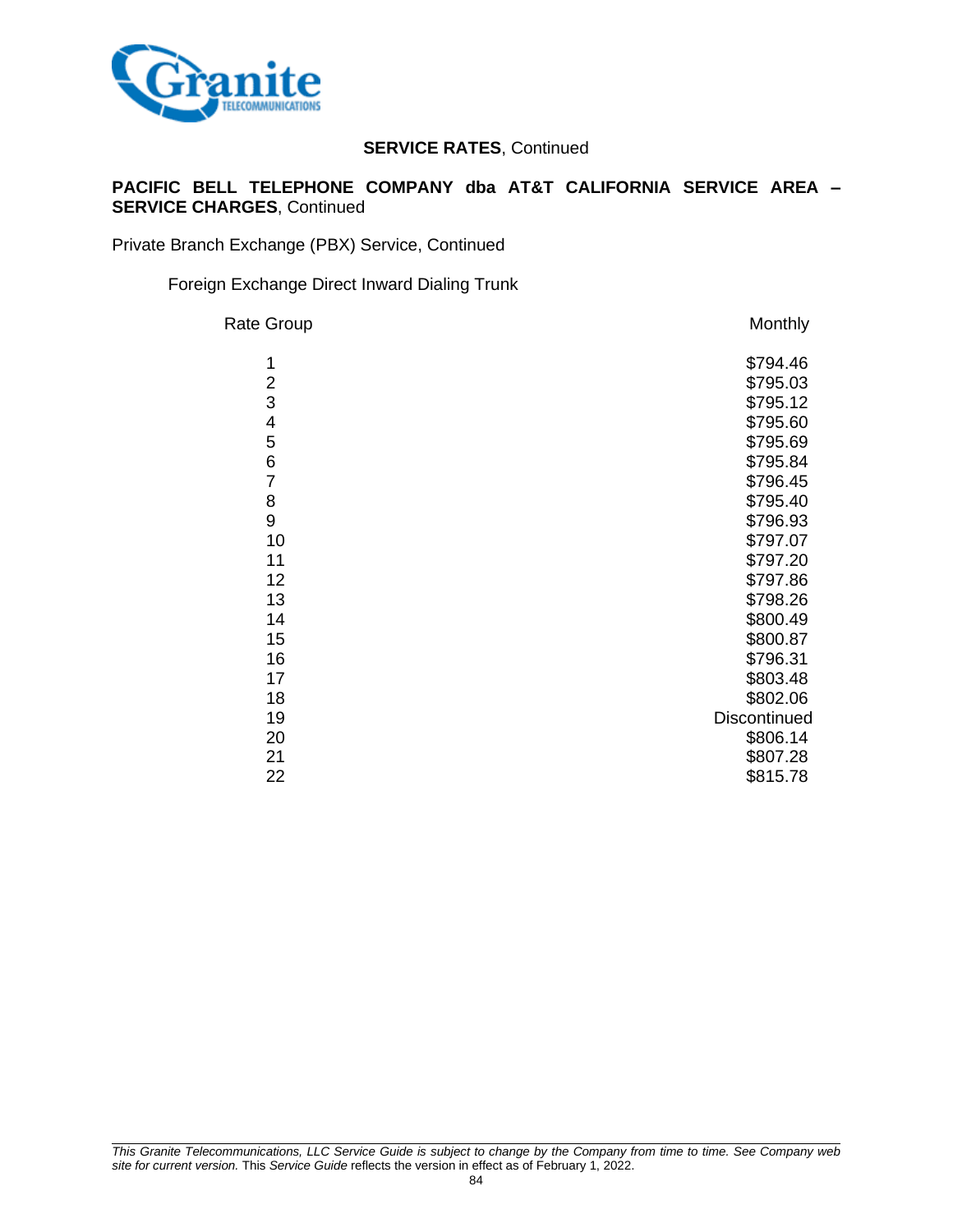

### **PACIFIC BELL TELEPHONE COMPANY dba AT&T CALIFORNIA SERVICE AREA – SERVICE CHARGES**, Continued

Private Branch Exchange (PBX) Service, Continued

#### Foreign Exchange Outgoing Trunk

| <b>Rate Group</b> | Monthly      |
|-------------------|--------------|
| 1                 | \$794.46     |
| $\overline{2}$    | \$795.03     |
| 3                 | \$795.12     |
| 4                 | \$795.60     |
| 5                 | \$795.69     |
| 6                 | \$795.84     |
| $\overline{7}$    | \$796.45     |
| 8                 | \$795.40     |
| 9                 | \$796.93     |
| 10                | \$797.07     |
| 11                | \$797.20     |
| 12                | \$797.86     |
| 13                | \$798.26     |
| 14                | \$800.49     |
| 15                | \$800.87     |
| 16                | \$796.31     |
| 17                | \$803.48     |
| 18                | \$802.06     |
| 19                | Discontinued |
| 20                | \$806.14     |
| 21                | \$807.28     |
| 22                | \$815.78     |
|                   |              |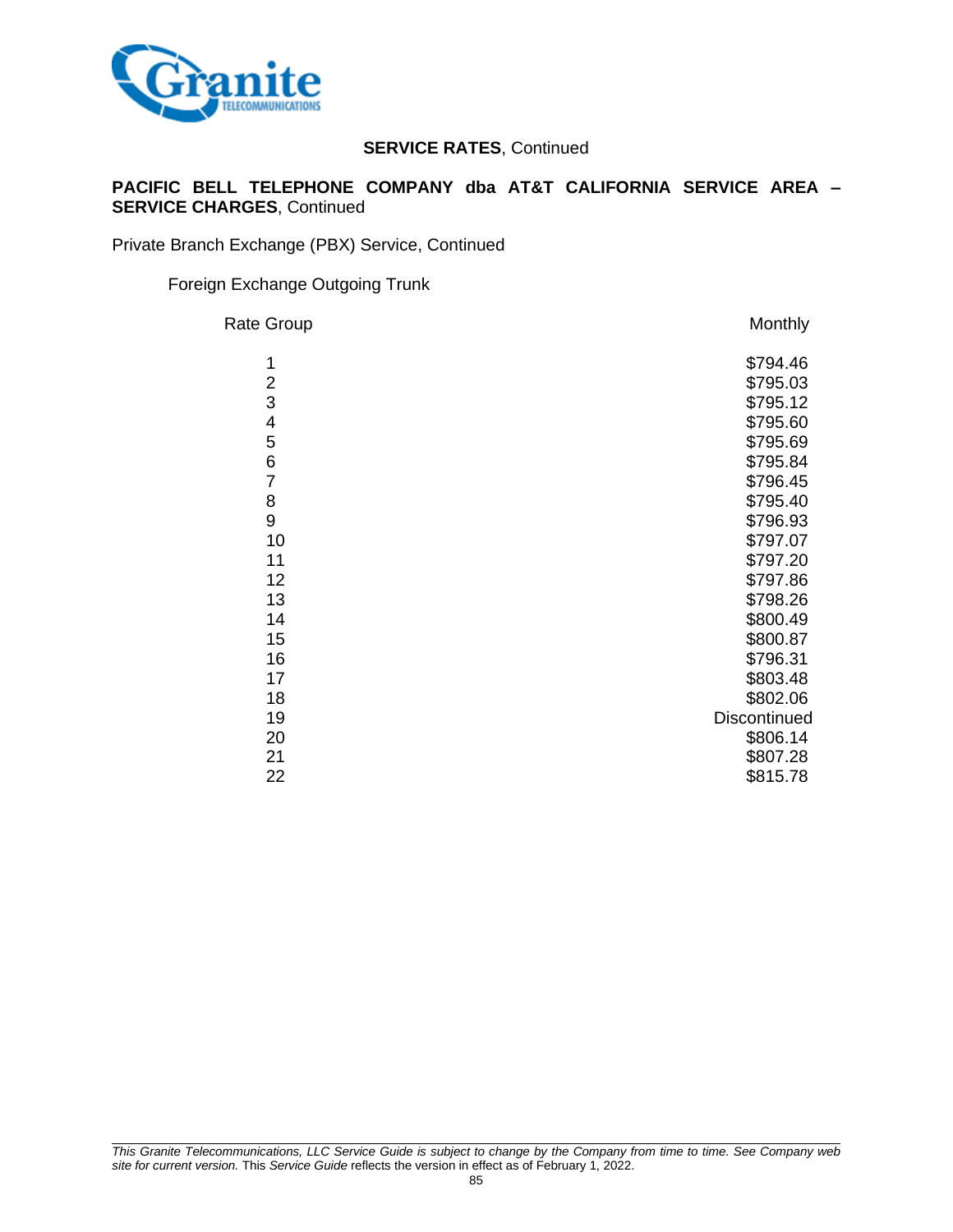

### **PACIFIC BELL TELEPHONE COMPANY dba AT&T CALIFORNIA SERVICE AREA – SERVICE CHARGES**, Continued

Private Branch Exchange (PBX) Service, Continued

#### Foreign Exchange Trunk

| Rate Group     | Monthly      |
|----------------|--------------|
| 1              | \$794.46     |
| $\overline{2}$ | \$795.03     |
| 3              | \$795.12     |
| $\overline{4}$ | \$795.60     |
| 5              | \$795.69     |
| 6              | \$795.84     |
| $\overline{7}$ | \$796.45     |
| 8              | \$795.40     |
| 9              | \$796.93     |
| 10             | \$797.07     |
| 11             | \$797.20     |
| 12             | \$797.86     |
| 13             | \$798.26     |
| 14             | \$800.49     |
| 15             | \$800.87     |
| 16             | \$796.31     |
| 17             | \$803.48     |
| 18             | \$802.06     |
| 19             | Discontinued |
| 20             | \$806.14     |
| 21             | \$807.28     |
| 22             | \$815.78     |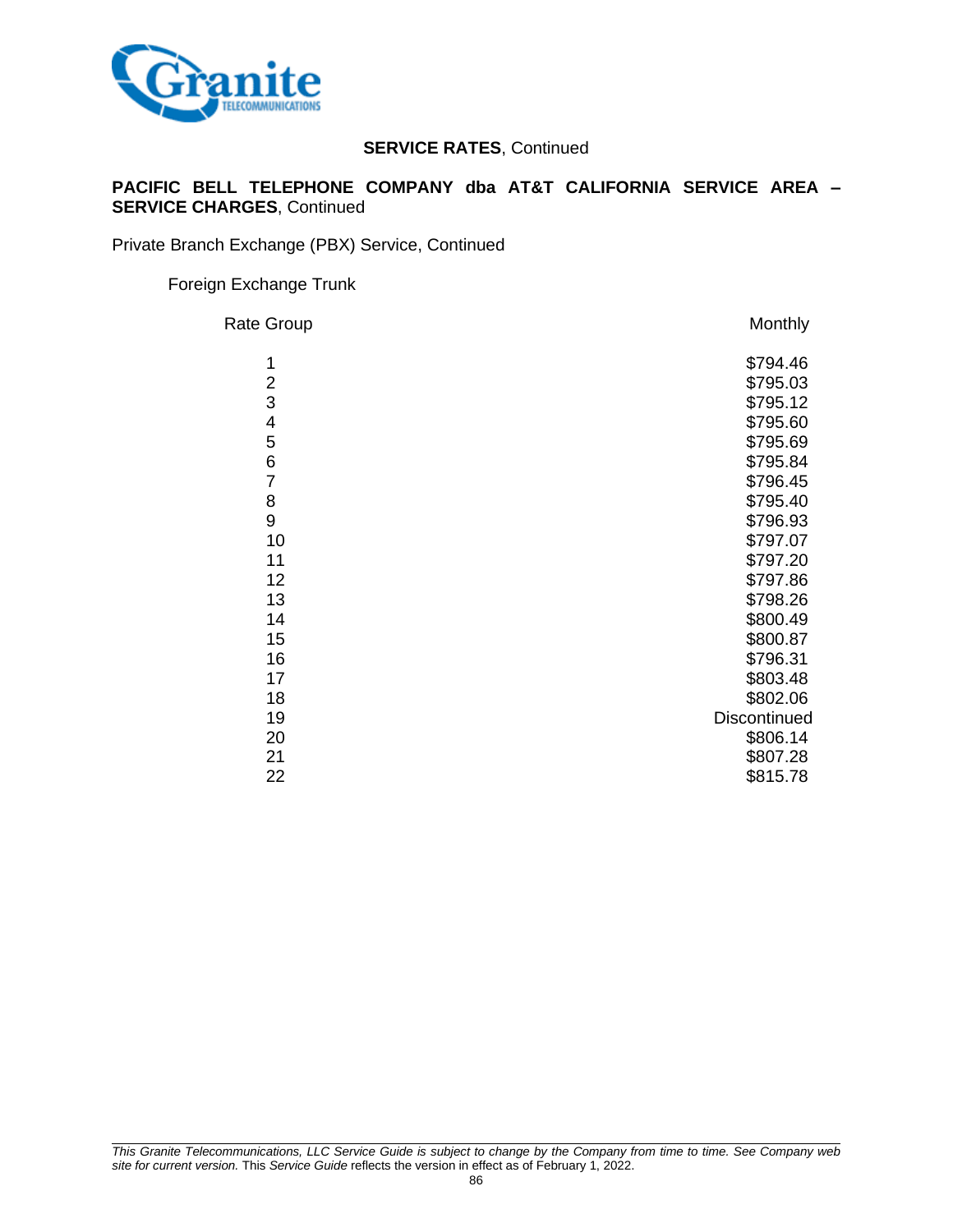

### **PACIFIC BELL TELEPHONE COMPANY dba AT&T CALIFORNIA SERVICE AREA – SERVICE CHARGES**, Continued

Private Branch Exchange (PBX) Service, Continued

FXS Measured Assured PBX DID Trunk, Adjacent Exchange

| <b>Rate Group</b> | Monthly      |
|-------------------|--------------|
| 1                 | \$794.46     |
| $\overline{2}$    | \$795.03     |
| 3                 | \$795.12     |
| 4                 | \$795.60     |
| 5                 | \$795.69     |
| 6                 | \$795.84     |
| $\overline{7}$    | \$796.45     |
| 8                 | \$795.40     |
| 9                 | \$796.93     |
| 10                | \$797.07     |
| 11                | \$797.20     |
| 12                | \$797.86     |
| 13                | \$798.26     |
| 14                | \$800.49     |
| 15                | \$800.87     |
| 16                | \$796.31     |
| 17                | \$803.48     |
| 18                | \$802.06     |
| 19                | Discontinued |
| 20                | \$806.14     |
| 21                | \$807.28     |
| 22                | \$815.78     |
|                   |              |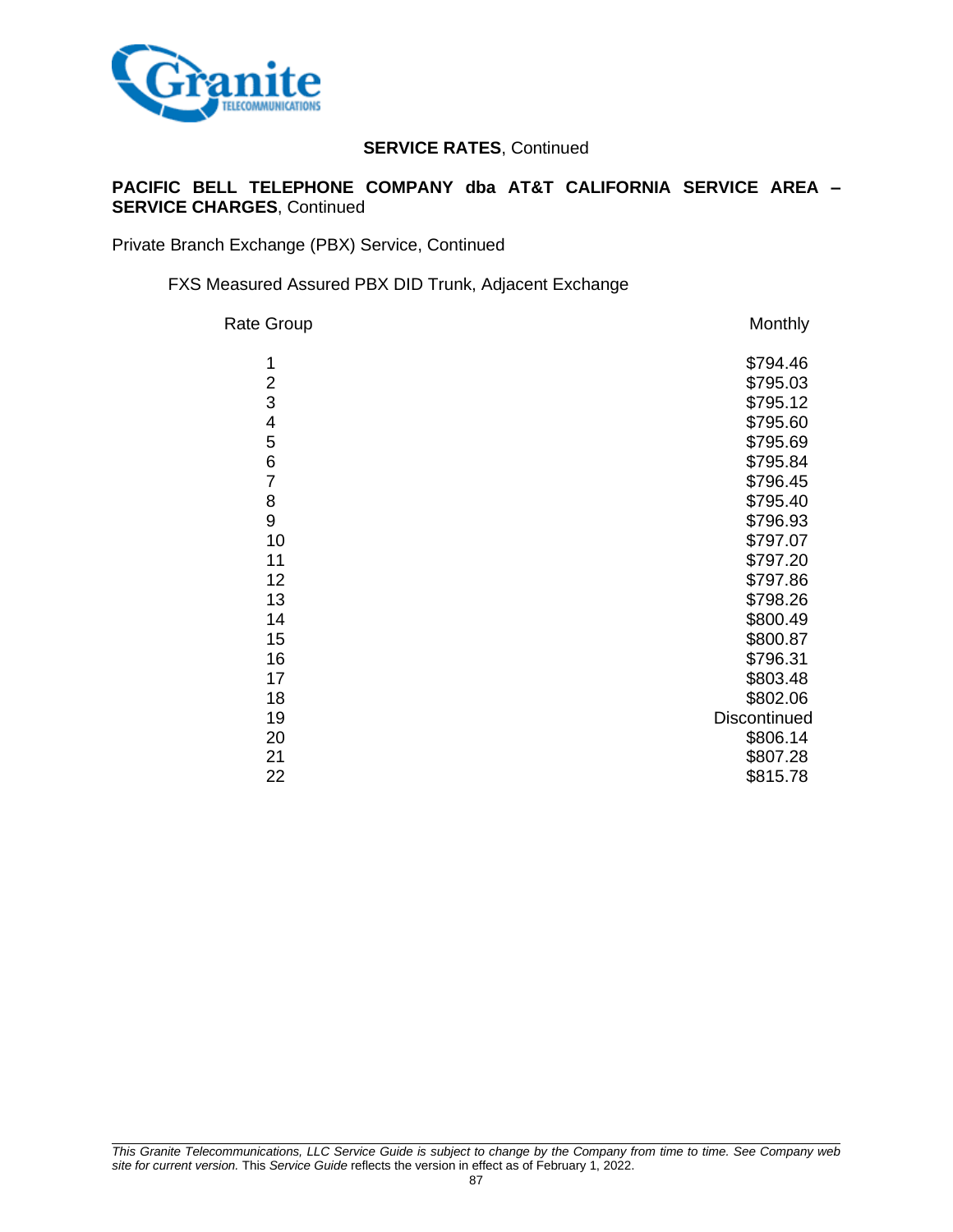

### **PACIFIC BELL TELEPHONE COMPANY dba AT&T CALIFORNIA SERVICE AREA – SERVICE CHARGES**, Continued

Private Branch Exchange (PBX) Service, Continued

FXS Measured Rate Business Service, Additional Trunk

| Rate Group     | Monthly      |
|----------------|--------------|
| 1              | \$794.46     |
| $\overline{2}$ | \$795.03     |
| 3              | \$795.12     |
| 4              | \$795.60     |
| 5              | \$795.69     |
| 6              | \$795.84     |
| $\overline{7}$ | \$796.45     |
| 8              | \$795.40     |
| 9              | \$796.93     |
| 10             | \$797.07     |
| 11             | \$797.20     |
| 12             | \$797.86     |
| 13             | \$798.26     |
| 14             | \$800.49     |
| 15             | \$800.87     |
| 16             | \$796.31     |
| 17             | \$803.48     |
| 18             | \$802.06     |
| 19             | Discontinued |
| 20             | \$806.14     |
| 21             | \$807.28     |
| 22             | \$815.78     |
|                |              |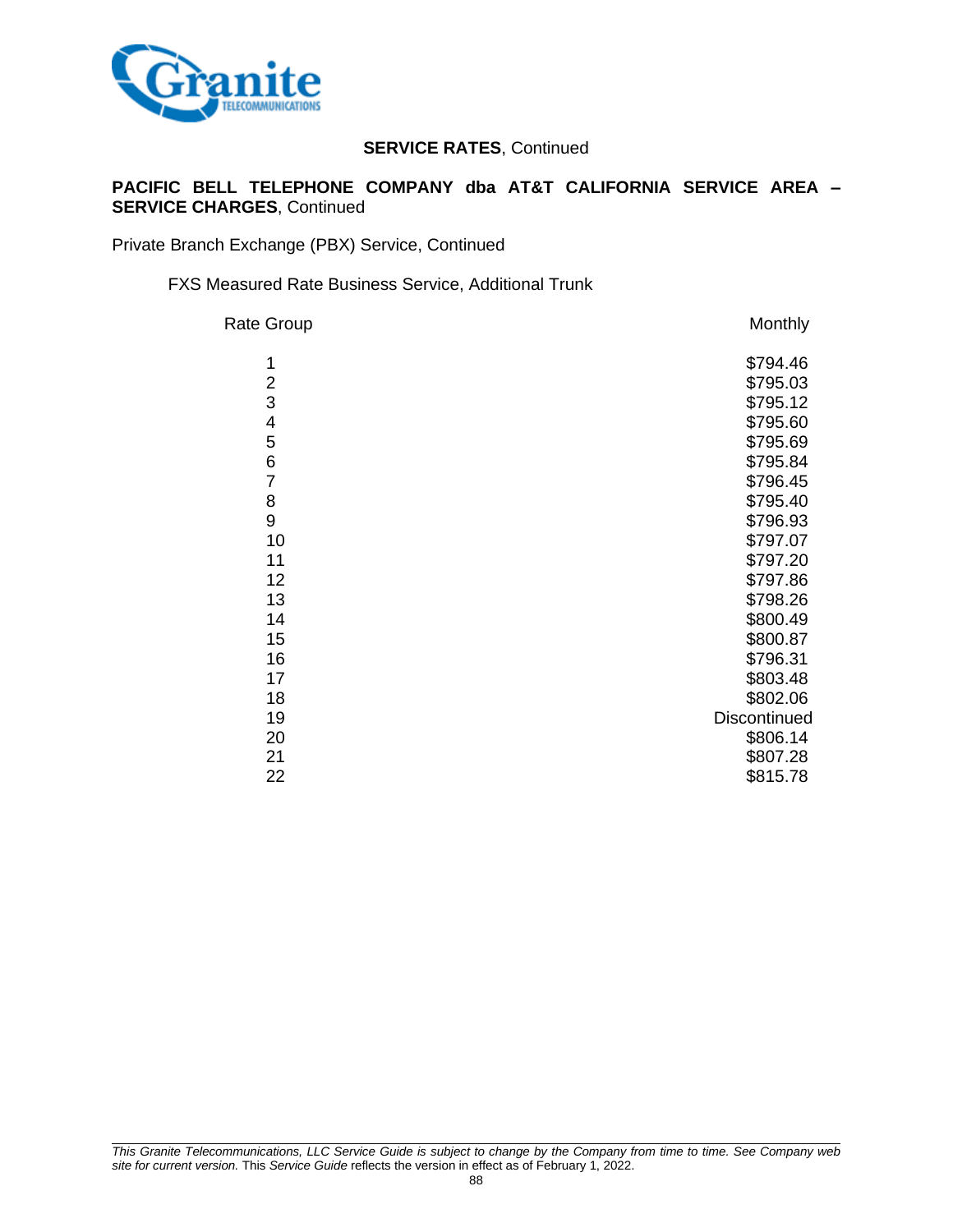

### **PACIFIC BELL TELEPHONE COMPANY dba AT&T CALIFORNIA SERVICE AREA – SERVICE CHARGES**, Continued

Private Branch Exchange (PBX) Service, Continued

#### Hotel/Motel/Hospital PBX Service

| Rate Group     | Monthly      |
|----------------|--------------|
| 1              | \$771.00     |
| $\overline{2}$ | \$771.57     |
| 3              | \$771.66     |
| 4              | \$772.14     |
| 5              | \$772.23     |
| 6              | \$772.38     |
| $\overline{7}$ | \$772.99     |
| 8              | \$771.94     |
| 9              | \$773.47     |
| 10             | \$773.61     |
| 11             | \$773.74     |
| 12             | \$774.40     |
| 13             | \$774.80     |
| 14             | \$777.03     |
| 15             | \$777.41     |
| 16             | \$772.85     |
| 17             | \$780.02     |
| 18             | \$778.60     |
| 19             | Discontinued |
| 20             | \$782.68     |
| 21             | \$783.82     |
| 22             | \$792.32     |
|                |              |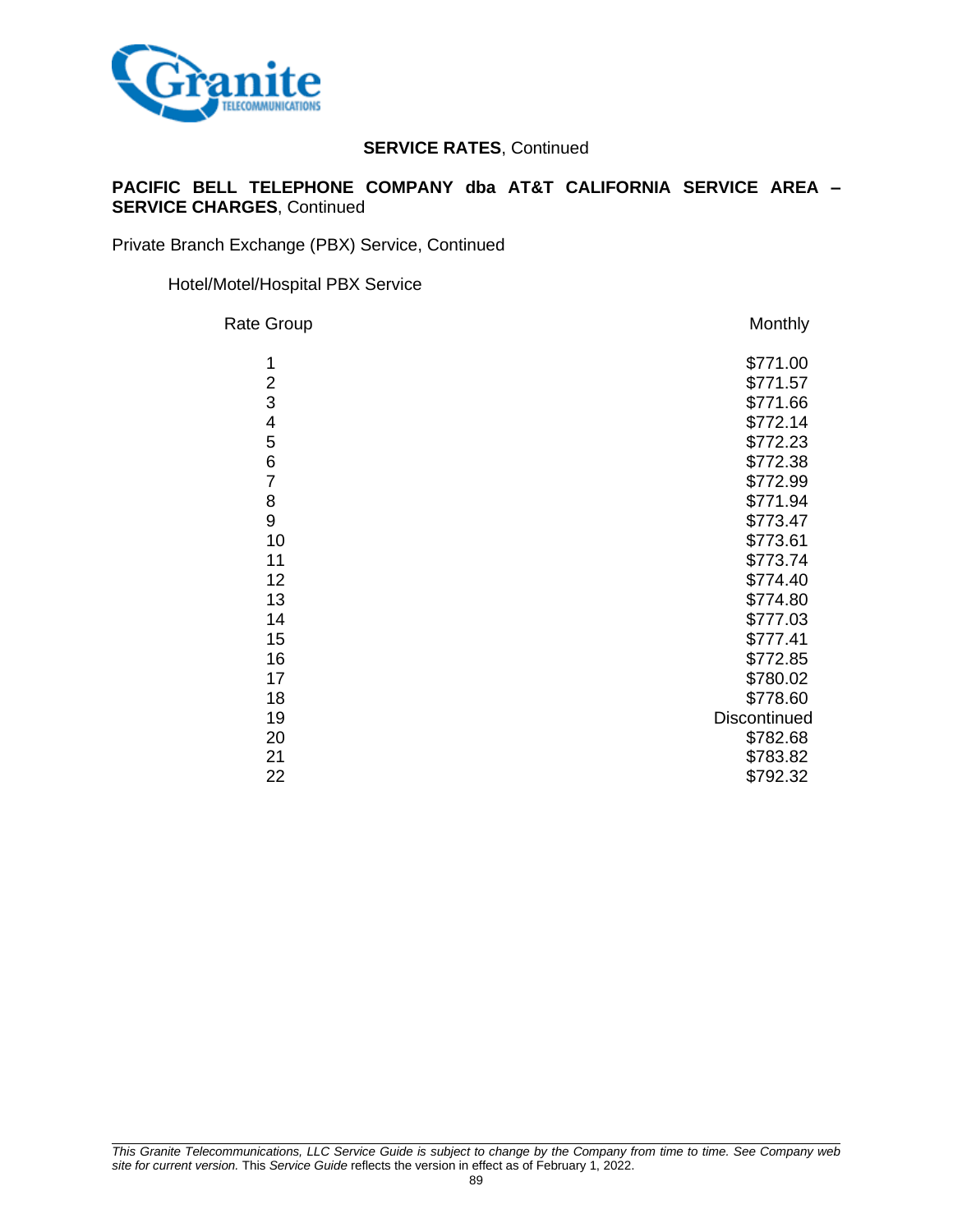

### **PACIFIC BELL TELEPHONE COMPANY dba AT&T CALIFORNIA SERVICE AREA – SERVICE CHARGES**, Continued

Private Branch Exchange (PBX) Service, Continued

#### In Only Measured Trunk w/ PRI

| Rate Group     | Monthly      |
|----------------|--------------|
| 1              | \$771.00     |
| $\overline{2}$ | \$771.57     |
| 3              | \$771.66     |
| 4              | \$772.14     |
| 5              | \$772.23     |
| 6              | \$772.38     |
| $\overline{7}$ | \$772.99     |
| 8              | \$771.94     |
| 9              | \$773.47     |
| 10             | \$773.61     |
| 11             | \$773.74     |
| 12             | \$774.40     |
| 13             | \$774.80     |
| 14             | \$777.03     |
| 15             | \$777.41     |
| 16             | \$772.85     |
| 17             | \$780.02     |
| 18             | \$778.60     |
| 19             | Discontinued |
| 20             | \$782.68     |
| 21             | \$783.82     |
| 22             | \$792.32     |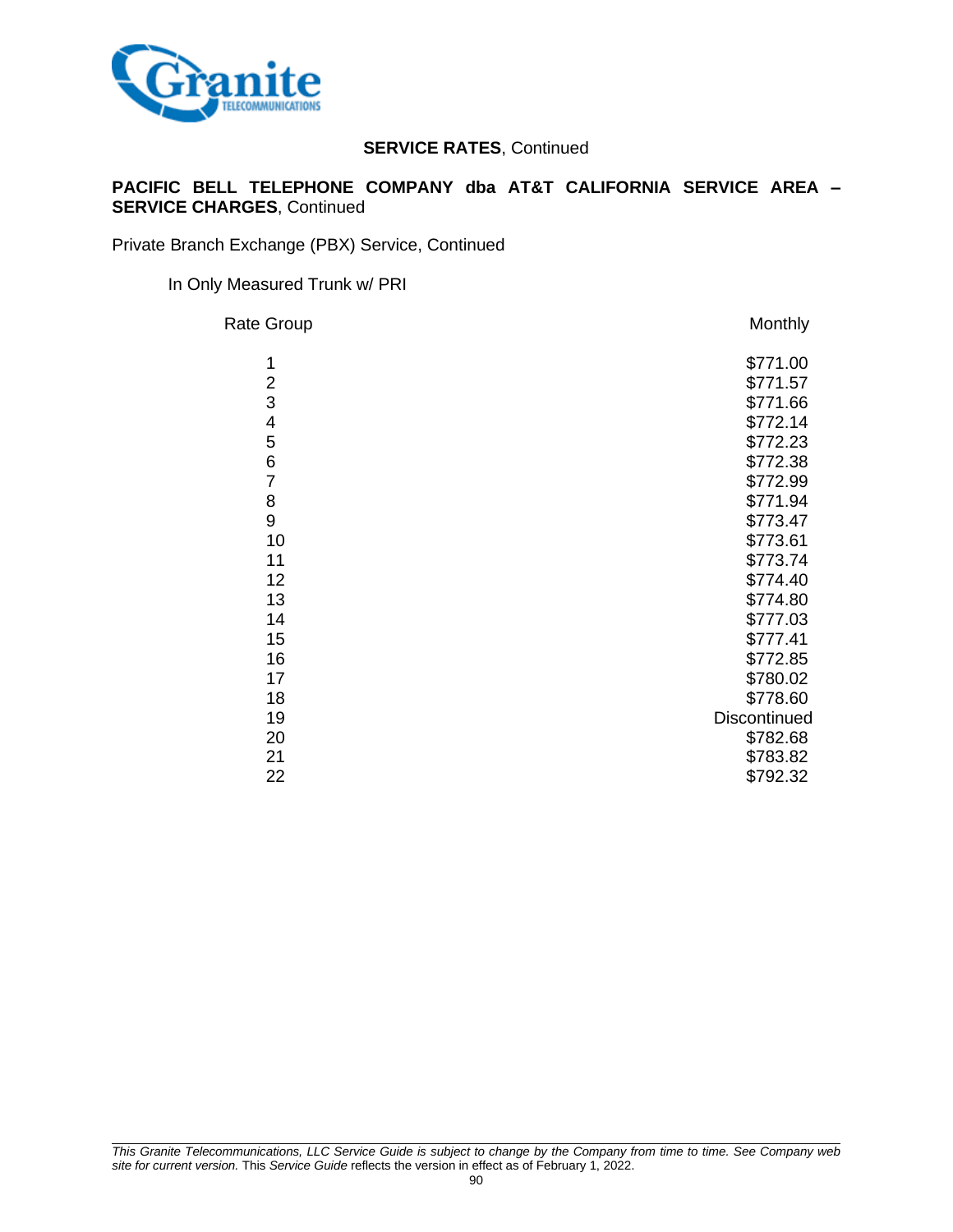

### **PACIFIC BELL TELEPHONE COMPANY dba AT&T CALIFORNIA SERVICE AREA – SERVICE CHARGES**, Continued

Private Branch Exchange (PBX) Service, Continued

Off Prem Station Diff WC Same Exchange

| Rate Group     | Monthly      |
|----------------|--------------|
| 1              | \$771.00     |
| $\overline{2}$ | \$771.57     |
| 3              | \$771.66     |
| 4              | \$772.14     |
| 5              | \$772.23     |
| 6              | \$772.38     |
| $\overline{7}$ | \$772.99     |
| 8              | \$771.94     |
| 9              | \$773.47     |
| 10             | \$773.61     |
| 11             | \$773.74     |
| 12             | \$774.40     |
| 13             | \$774.80     |
| 14             | \$777.03     |
| 15             | \$777.41     |
| 16             | \$772.85     |
| 17             | \$780.02     |
| 18             | \$778.60     |
| 19             | Discontinued |
| 20             | \$782.68     |
| 21             | \$783.82     |
| 22             | \$792.32     |
|                |              |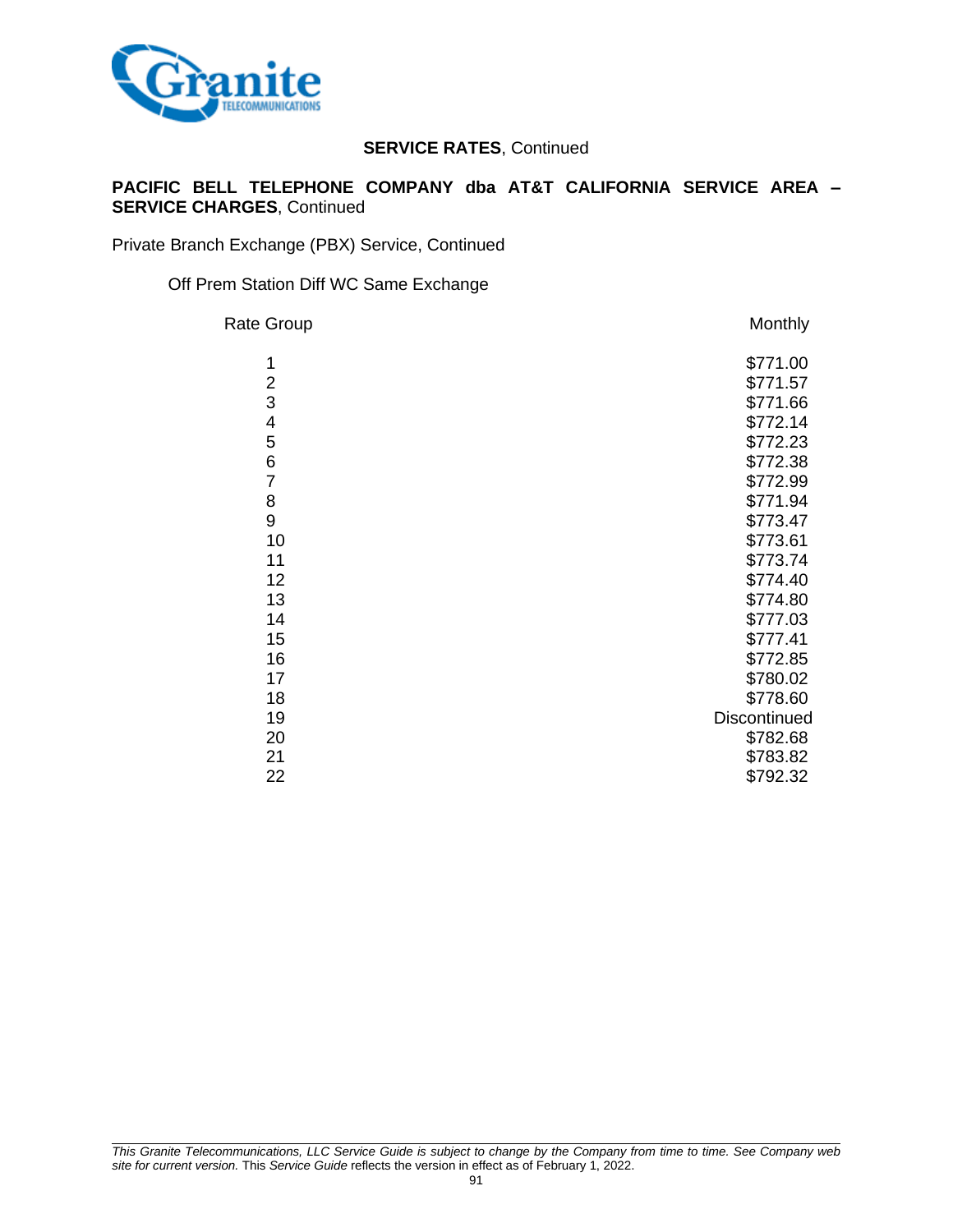

### **PACIFIC BELL TELEPHONE COMPANY dba AT&T CALIFORNIA SERVICE AREA – SERVICE CHARGES**, Continued

Private Branch Exchange (PBX) Service, Continued

Out - Only PBX Trunk w/ ISDN PRI

| Rate Group     | Monthly      |
|----------------|--------------|
| 1              | \$771.00     |
| $\overline{2}$ | \$771.57     |
| 3              | \$771.66     |
| 4              | \$772.14     |
| 5              | \$772.23     |
| 6              | \$772.38     |
| $\overline{7}$ | \$772.99     |
| 8              | \$771.94     |
| 9              | \$773.47     |
| 10             | \$773.61     |
| 11             | \$773.74     |
| 12             | \$774.40     |
| 13             | \$774.80     |
| 14             | \$777.03     |
| 15             | \$777.41     |
| 16             | \$772.85     |
| 17             | \$780.02     |
| 18             | \$778.60     |
| 19             | Discontinued |
| 20             | \$782.68     |
| 21             | \$783.82     |
| 22             | \$792.32     |
|                |              |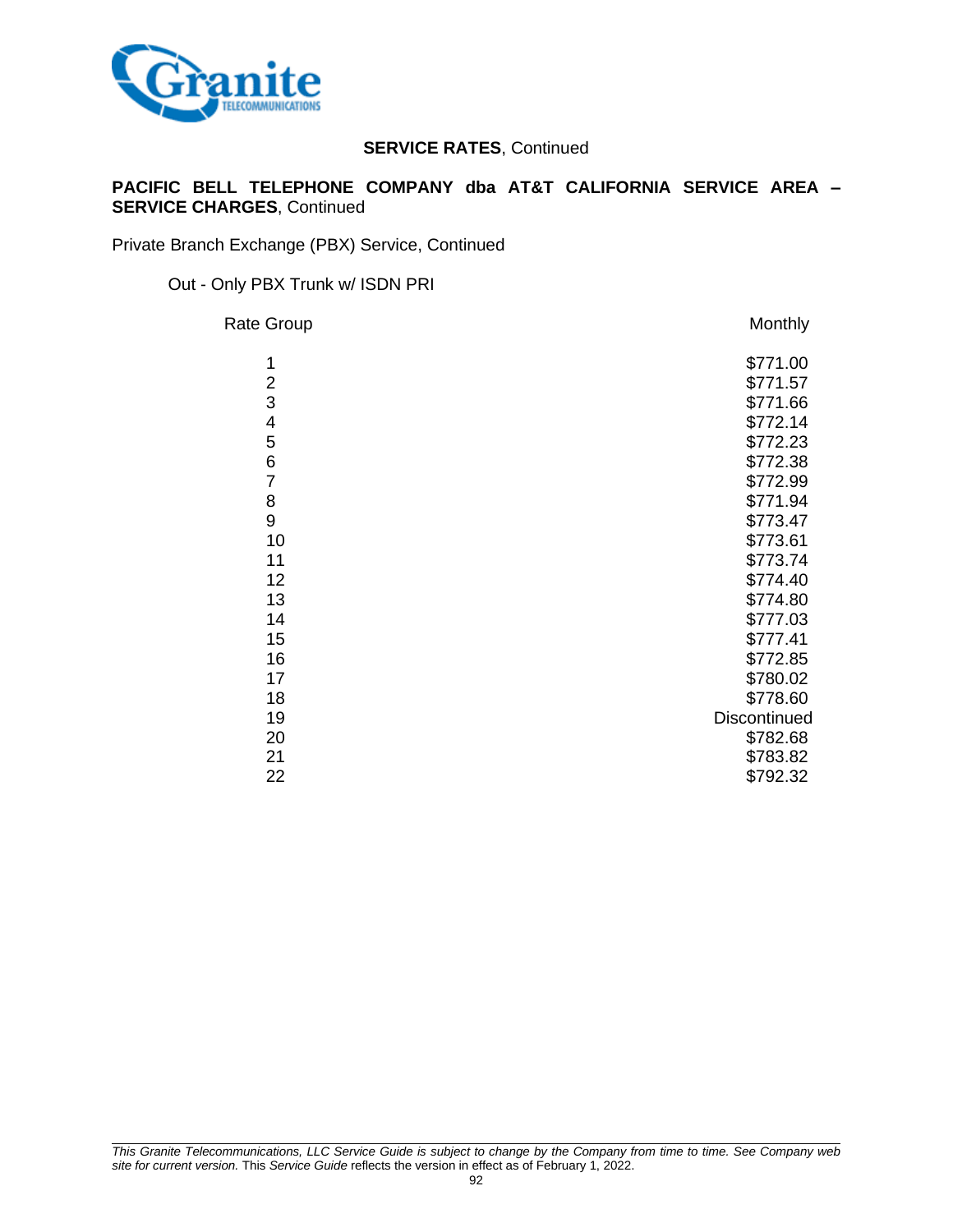

### **PACIFIC BELL TELEPHONE COMPANY dba AT&T CALIFORNIA SERVICE AREA – SERVICE CHARGES**, Continued

Private Branch Exchange (PBX) Service, Continued

#### PBX Assured Incoming Trunk- Measured

| Rate Group       | Monthly      |
|------------------|--------------|
| 1                | \$771.00     |
| $\overline{2}$   | \$771.57     |
| 3                | \$771.66     |
| 4                | \$772.14     |
| 5                | \$772.23     |
| 6                | \$772.38     |
| $\overline{7}$   | \$772.99     |
| 8                | \$771.94     |
| $\boldsymbol{9}$ | \$773.47     |
| 10               | \$773.61     |
| 11               | \$773.74     |
| 12               | \$774.40     |
| 13               | \$774.80     |
| 14               | \$777.03     |
| 15               | \$777.41     |
| 16               | \$772.85     |
| 17               | \$780.02     |
| 18               | \$778.60     |
| 19               | Discontinued |
| 20               | \$782.68     |
| 21               | \$783.82     |
| 22               | \$792.32     |
|                  |              |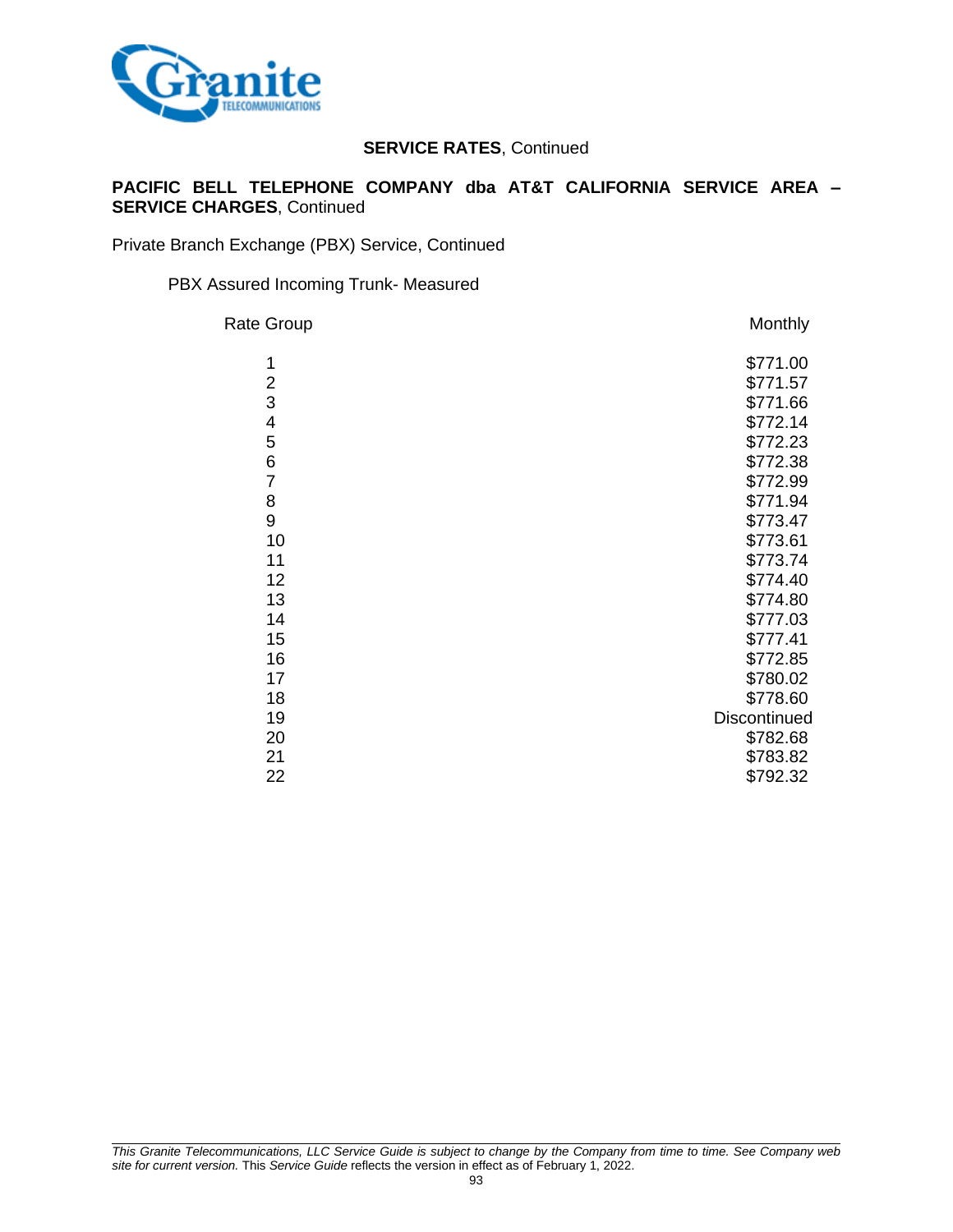

### **PACIFIC BELL TELEPHONE COMPANY dba AT&T CALIFORNIA SERVICE AREA – SERVICE CHARGES**, Continued

Private Branch Exchange (PBX) Service, Continued

#### PBX Assured Measured Trunk

| Rate Group     | Monthly      |
|----------------|--------------|
| 1              | \$771.00     |
| $\overline{2}$ | \$771.57     |
| 3              | \$771.66     |
| 4              | \$772.14     |
| 5              | \$772.23     |
| 6              | \$772.38     |
| $\overline{7}$ | \$772.99     |
| 8              | \$771.94     |
| 9              | \$773.47     |
| 10             | \$773.61     |
| 11             | \$773.74     |
| 12             | \$774.40     |
| 13             | \$774.80     |
| 14             | \$777.03     |
| 15             | \$777.41     |
| 16             | \$772.85     |
| 17             | \$780.02     |
| 18             | \$778.60     |
| 19             | Discontinued |
| 20             | \$782.68     |
| 21             | \$783.82     |
| 22             | \$792.32     |
|                |              |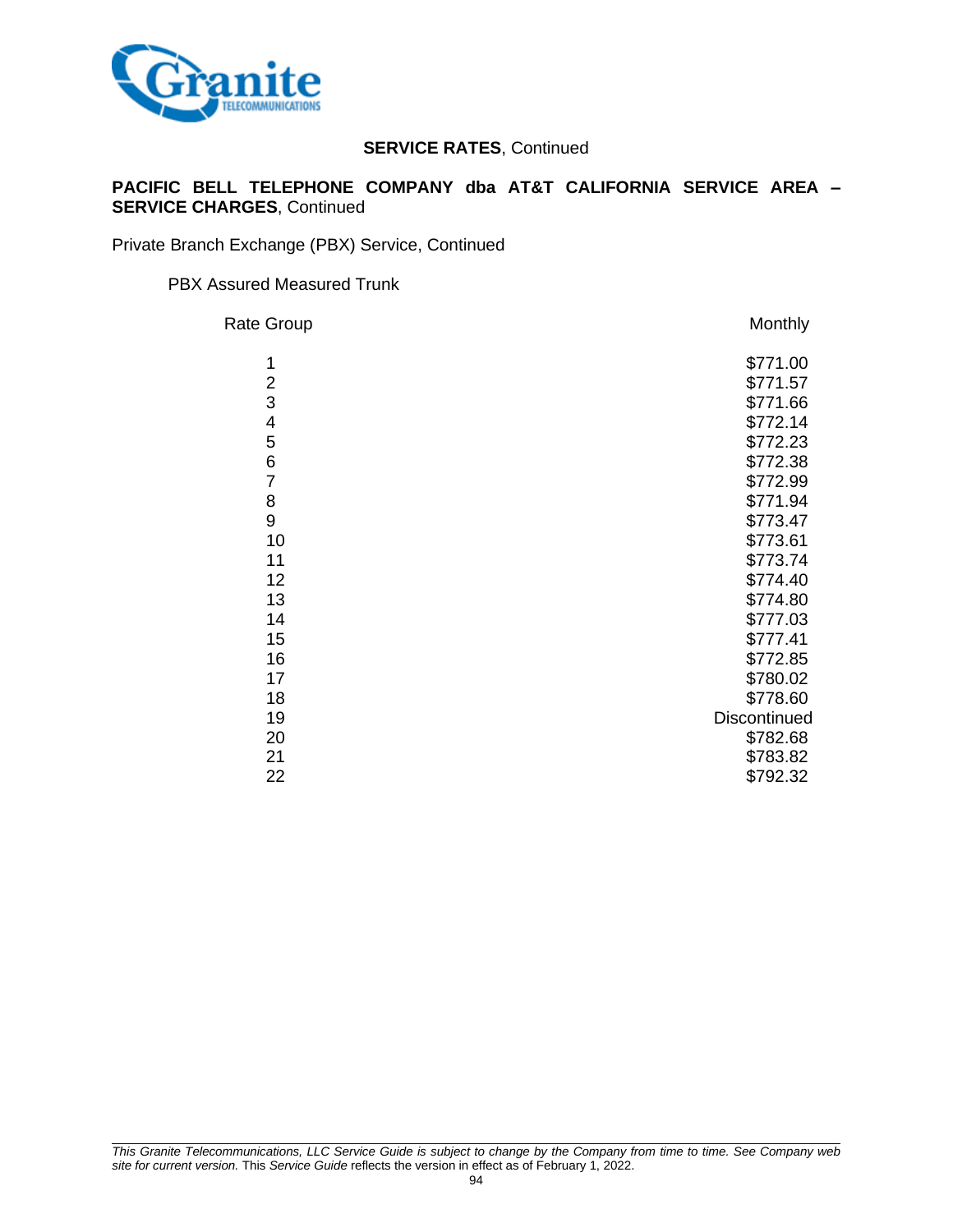

### **PACIFIC BELL TELEPHONE COMPANY dba AT&T CALIFORNIA SERVICE AREA – SERVICE CHARGES**, Continued

Private Branch Exchange (PBX) Service, Continued

#### PBX Basic In Only Trunk

| Rate Group     | Monthly      |
|----------------|--------------|
| 1              | \$771.00     |
| $\overline{2}$ | \$771.57     |
| 3              | \$771.66     |
| 4              | \$772.14     |
| 5              | \$772.23     |
| 6              | \$772.38     |
| $\overline{7}$ | \$772.99     |
| 8              | \$771.94     |
| 9              | \$773.47     |
| 10             | \$773.61     |
| 11             | \$773.74     |
| 12             | \$774.40     |
| 13             | \$774.80     |
| 14             | \$777.03     |
| 15             | \$777.41     |
| 16             | \$772.85     |
| 17             | \$780.02     |
| 18             | \$778.60     |
| 19             | Discontinued |
| 20             | \$782.68     |
| 21             | \$783.82     |
| 22             | \$792.32     |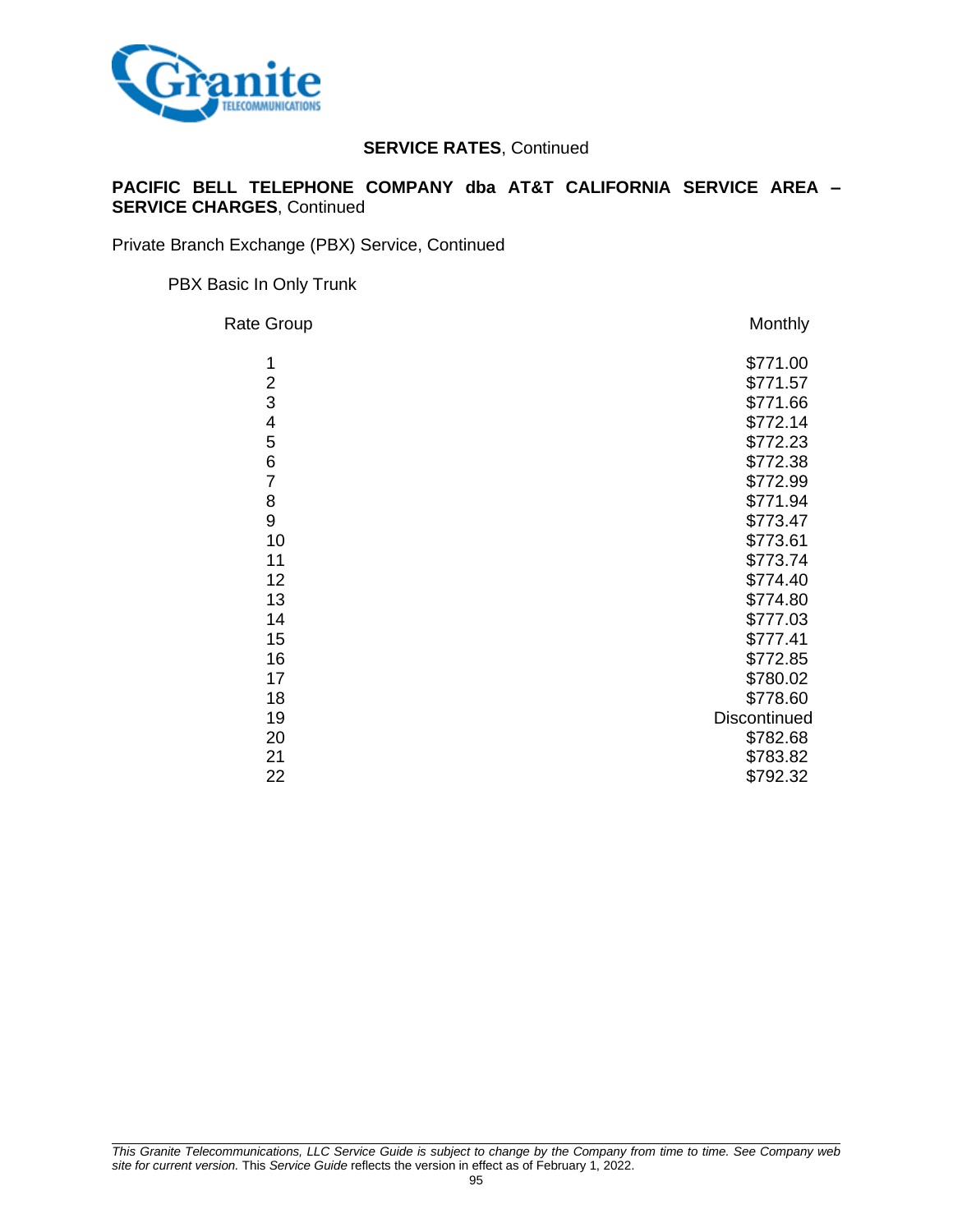

### **PACIFIC BELL TELEPHONE COMPANY dba AT&T CALIFORNIA SERVICE AREA – SERVICE CHARGES**, Continued

Private Branch Exchange (PBX) Service, Continued

Toll Trunk

| Rate Group     | Monthly      |
|----------------|--------------|
| 1              | \$771.00     |
| $\overline{2}$ | \$771.57     |
| 3              | \$771.66     |
| 4              | \$772.14     |
| 5              | \$772.23     |
| 6              | \$772.38     |
| $\overline{7}$ | \$772.99     |
| 8              | \$771.94     |
| 9              | \$773.47     |
| 10             | \$773.61     |
| 11             | \$773.74     |
| 12             | \$774.40     |
| 13             | \$774.80     |
| 14             | \$777.03     |
| 15             | \$777.41     |
| 16             | \$772.85     |
| 17             | \$780.02     |
| 18             | \$778.60     |
| 19             | Discontinued |
| 20             | \$782.68     |
| 21             | \$783.82     |
| 22             | \$792.32     |
|                |              |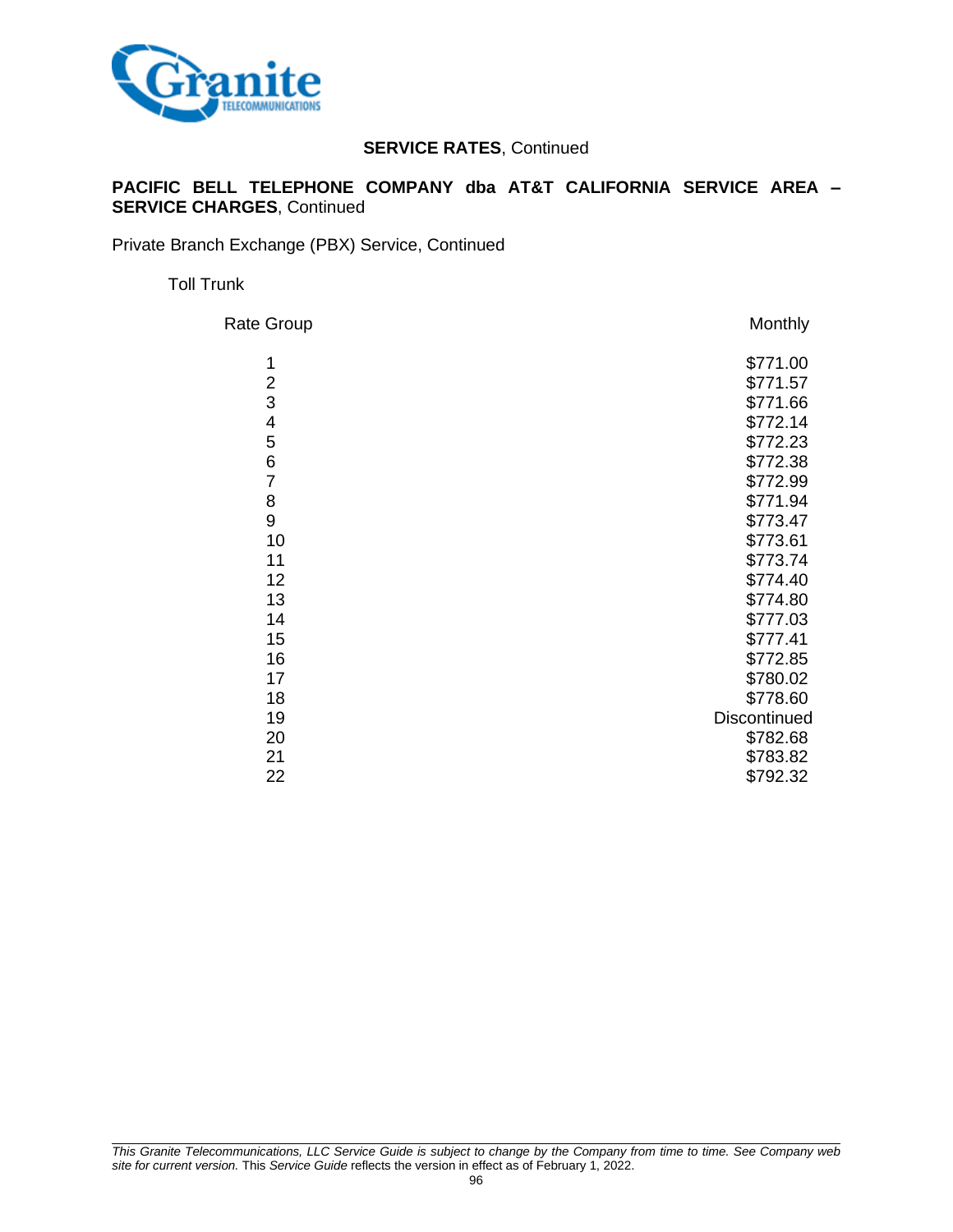

#### **PACIFIC BELL TELEPHONE COMPANY dba AT&T CALIFORNIA SERVICE AREA – SERVICE CHARGES**, Continued

Private Branch Exchange (PBX) Service, Continued

|                                                         | Monthly               |
|---------------------------------------------------------|-----------------------|
| SuperTrunk 2-Way Trunk Group                            | \$355.00              |
| Supertrunk Termination- 24 Digital Channel Termination  | \$8,190.00            |
| Type 1 DID Circuit Termination                          | \$0.00                |
| Private Branch Exchange (PBX) Features                  | <b>Monthly Charge</b> |
| Block of 20 DID Numbers                                 | \$518.00              |
| <b>Busy Out Arrangement</b>                             | \$13.11               |
| Direct Inward Dial Station Numbers - 100                | \$1,014.00            |
| Each Additional 100 Direct Inward Dial Stations Numbers | \$1,014.00            |
| Feature Select w/o Caller ID                            | \$19.00               |
| <b>PBX Main Station Off-Premises</b>                    | \$0.00                |
| <b>Toll Restriction</b>                                 | \$47.00               |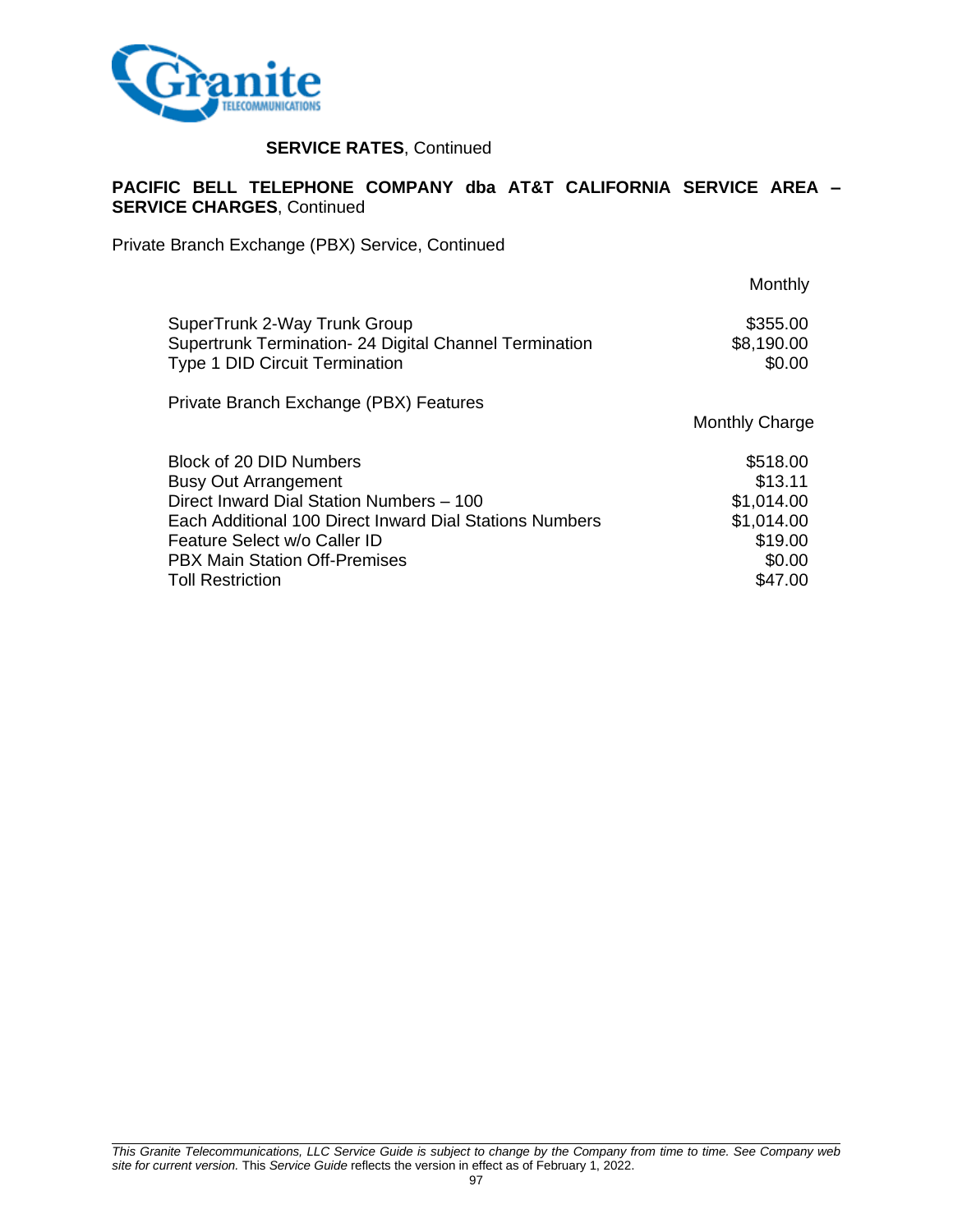

### **PACIFIC BELL TELEPHONE COMPANY dba AT&T CALIFORNIA SERVICE AREA – SERVICE CHARGES**, Continued

Integrated Services Digital Network (ISDN) Service

Additional Measured Trunk with PRI - ISDN

| Rate Group     | Monthly      |
|----------------|--------------|
| 1              | \$771.00     |
| $\overline{2}$ | \$771.57     |
| 3              | \$771.66     |
| 4              | \$772.14     |
| 5              | \$772.23     |
| 6              | \$772.38     |
| $\overline{7}$ | \$772.99     |
| 8              | \$771.94     |
| 9              | \$773.47     |
| 10             | \$773.61     |
| 11             | \$773.74     |
| 12             | \$774.40     |
| 13             | \$774.80     |
| 14             | \$777.03     |
| 15             | \$777.41     |
| 16             | \$772.85     |
| 17             | \$780.02     |
| 18             | \$778.60     |
| 19             | Discontinued |
| 20             | \$782.68     |
| 21             | \$783.82     |
| 22             | \$792.32     |
|                |              |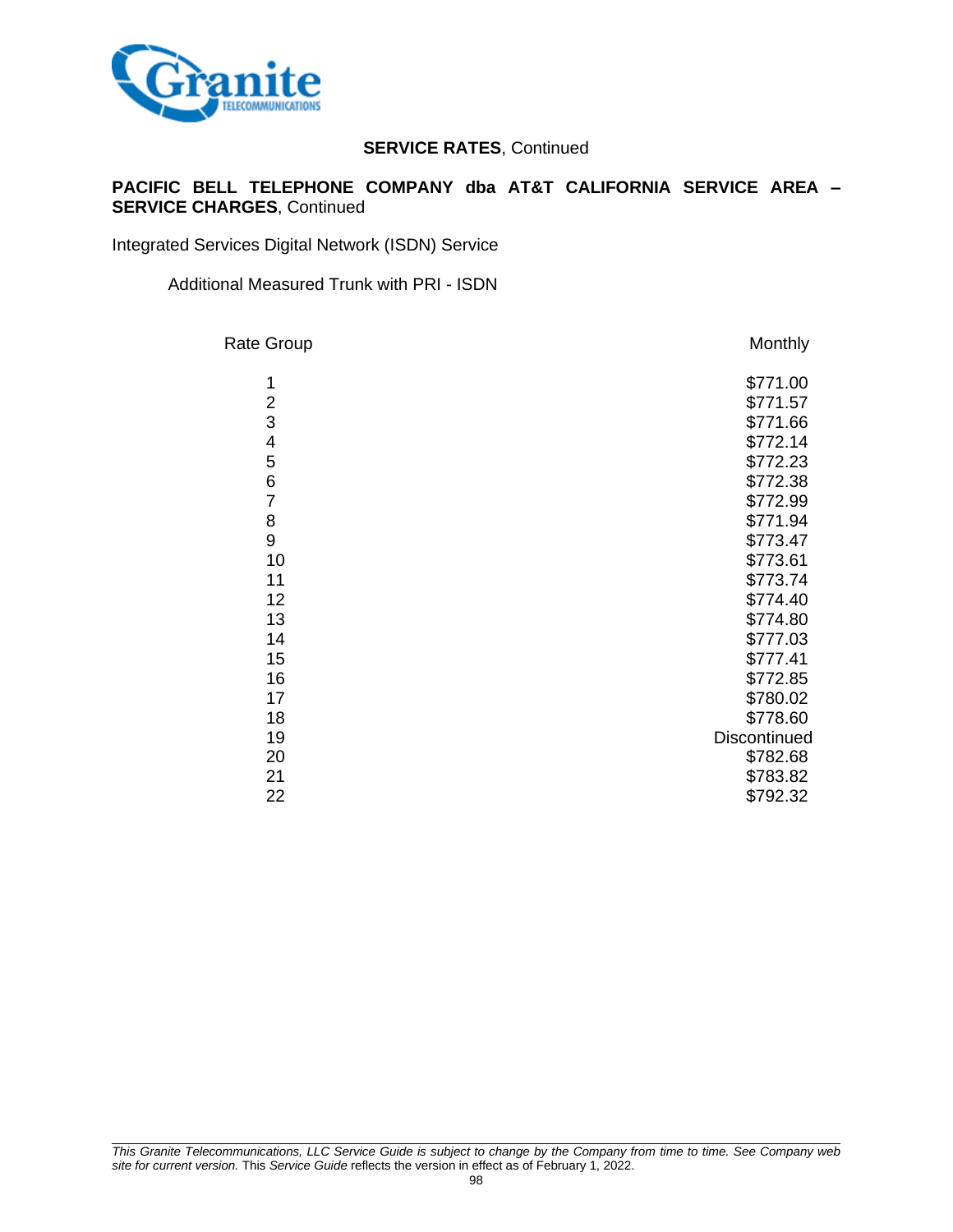

### **PACIFIC BELL TELEPHONE COMPANY dba AT&T CALIFORNIA SERVICE AREA – SERVICE CHARGES**, Continued

Integrated Services Digital Network (ISDN) Service, Continued

Business Measured Rate ISDN Service

| Rate Group              | Monthly      |
|-------------------------|--------------|
| 1                       | \$755.00     |
| $\overline{\mathbf{c}}$ | \$755.57     |
| 3                       | \$755.66     |
| 4                       | \$756.14     |
| 5                       | \$756.23     |
| 6                       | \$756.38     |
| $\overline{7}$          | \$756.99     |
| 8                       | \$755.94     |
| 9                       | \$757.47     |
| 10                      | \$757.61     |
| 11                      | \$757.74     |
| 12                      | \$758.40     |
| 13                      | \$758.80     |
| 14                      | \$761.03     |
| 15                      | \$761.41     |
| 16                      | \$756.85     |
| 17                      | \$764.02     |
| 18                      | \$762.60     |
| 19                      | Discontinued |
| 20                      | \$766.68     |
| 21                      | \$767.82     |
| 22                      | \$776.32     |
|                         |              |

ISDN-BRI Flat Rate Service

Rate Group **Monthly Charge Monthly Charge** 

All \$2,459.00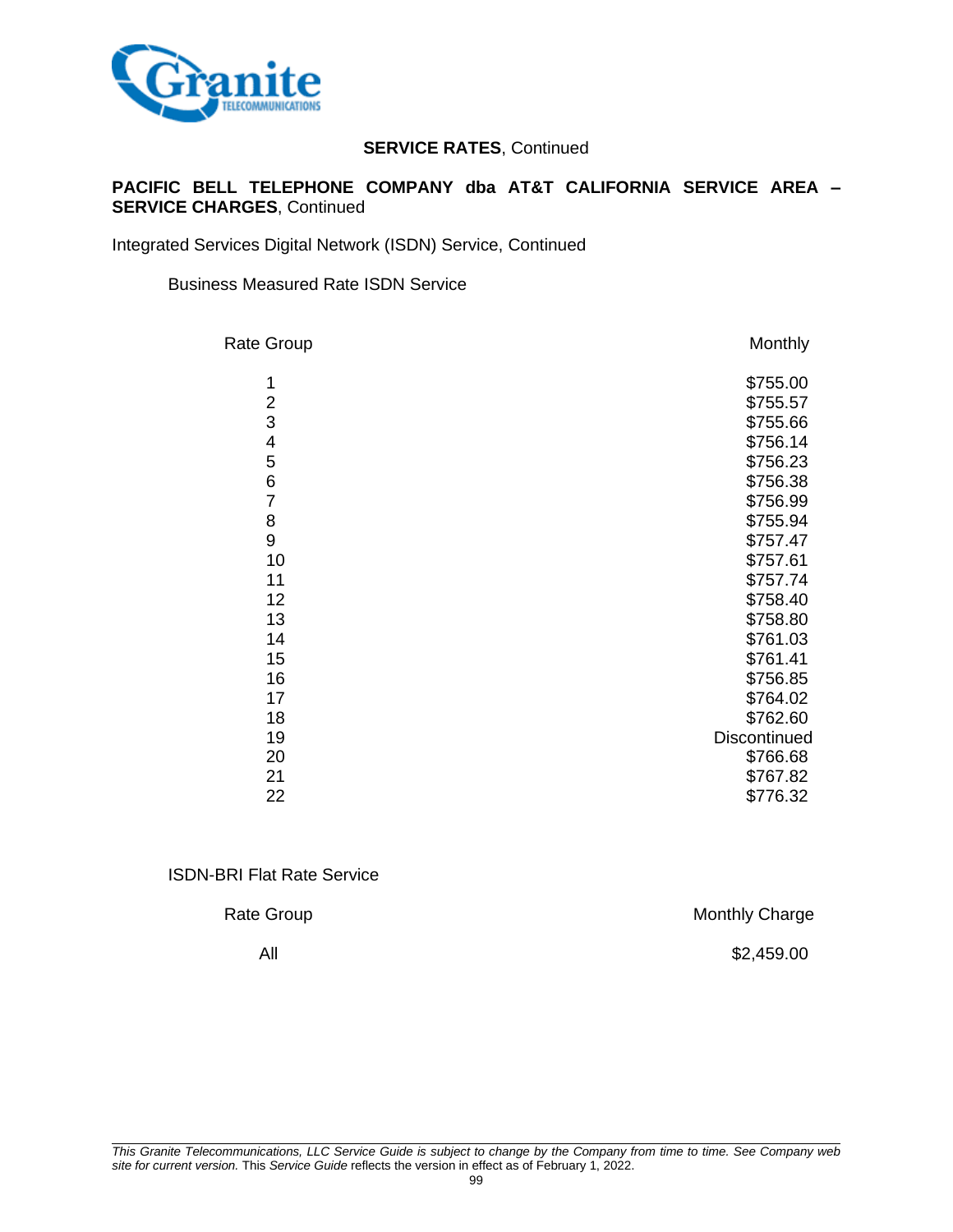

### **PACIFIC BELL TELEPHONE COMPANY dba AT&T CALIFORNIA SERVICE AREA – SERVICE CHARGES**, Continued

Integrated Services Digital Network (ISDN) Service, Continued

#### ISDN-PRI PBX Trunk Group

| Rate Group     | <b>Monthly</b> |
|----------------|----------------|
| 1              | \$771.00       |
| $\overline{2}$ | \$771.57       |
| 3              | \$771.66       |
| 4              | \$772.14       |
| 5              | \$772.23       |
| 6              | \$772.38       |
| $\overline{7}$ | \$772.99       |
| 8              | \$771.94       |
| 9              | \$773.47       |
| 10             | \$773.61       |
| 11             | \$773.74       |
| 12             | \$774.40       |
| 13             | \$774.80       |
| 14             | \$777.03       |
| 15             | \$777.41       |
| 16             | \$772.85       |
| 17             | \$780.02       |
| 18             | \$778.60       |
| 19             | Discontinued   |
| 20             | \$782.68       |
| 21             | \$783.82       |
| 22             | \$792.32       |
|                |                |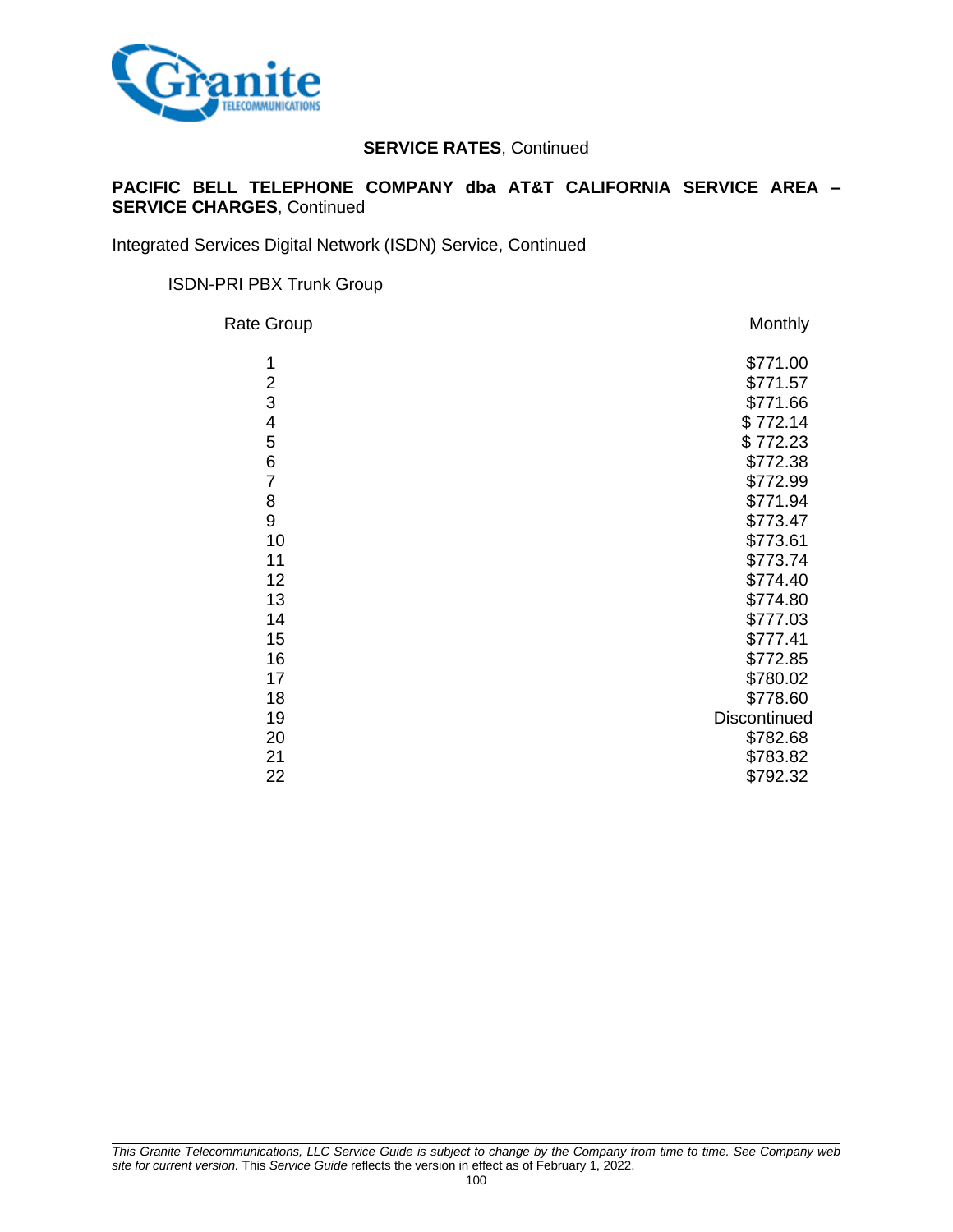

### **PACIFIC BELL TELEPHONE COMPANY dba AT&T CALIFORNIA SERVICE AREA – SERVICE CHARGES**, Continued

Integrated Services Digital Network (ISDN) Service, Continued

Measured ISDN - BRI

Rate Group **Monthly** 1 \$755.00 2<br>3<br>3<br>3<br>3  $3$ <br>4 \$755.66 4 \$756.14 5 \$756.23 6 \$756.38 7 \$756.99 8 \$755.94 9 \$757.47<br>10 \$757.61 10 \$757.61 11 \$757.74 12 \$758.40 13 \$758.80 14 \$761.03 15 \$761.41 16 \$756.85 17 \$764.02 18 \$762.60 19 Discontinued 20 \$766.68 21 \$767.82 22 \$776.32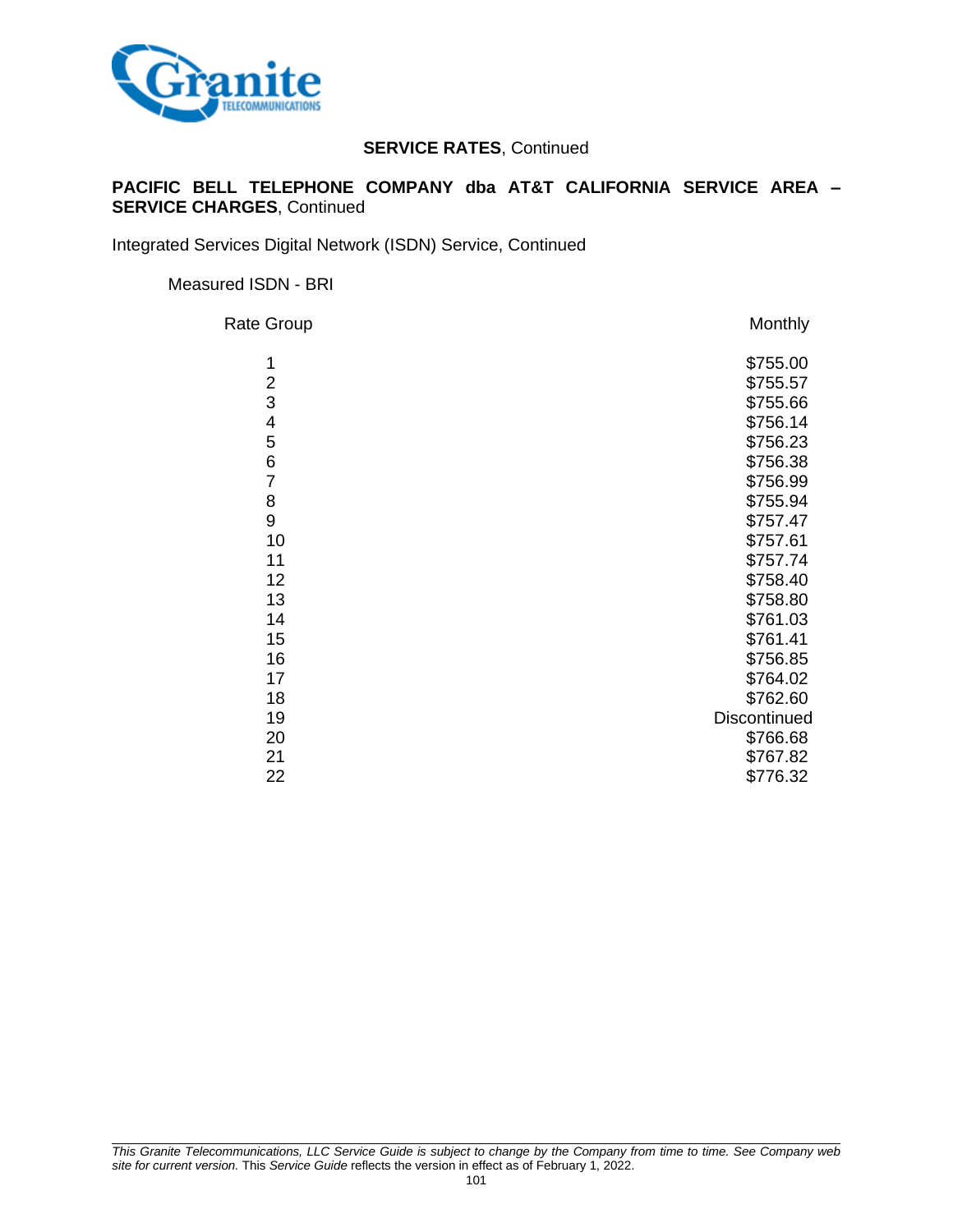

### **PACIFIC BELL TELEPHONE COMPANY dba AT&T CALIFORNIA SERVICE AREA – SERVICE CHARGES**, Continued

Integrated Services Digital Network (ISDN) Service, Continued

PRI – T1 Trunk

| Rate Group     | Monthly      |
|----------------|--------------|
| 1              | \$771.00     |
| $\overline{2}$ | \$771.57     |
| 3              | \$771.66     |
| 4              | \$772.14     |
| 5              | \$772.23     |
| 6              | \$772.38     |
| $\overline{7}$ | \$772.99     |
| 8              | \$771.94     |
| 9              | \$773.47     |
| 10             | \$773.61     |
| 11             | \$773.74     |
| 12             | \$774.40     |
| 13             | \$774.80     |
| 14             | \$777.03     |
| 15             | \$777.41     |
| 16             | \$772.85     |
| 17             | \$780.02     |
| 18             | \$778.60     |
| 19             | Discontinued |
| 20             | \$782.68     |
| 21             | \$783.82     |
| 22             | \$792.32     |
|                |              |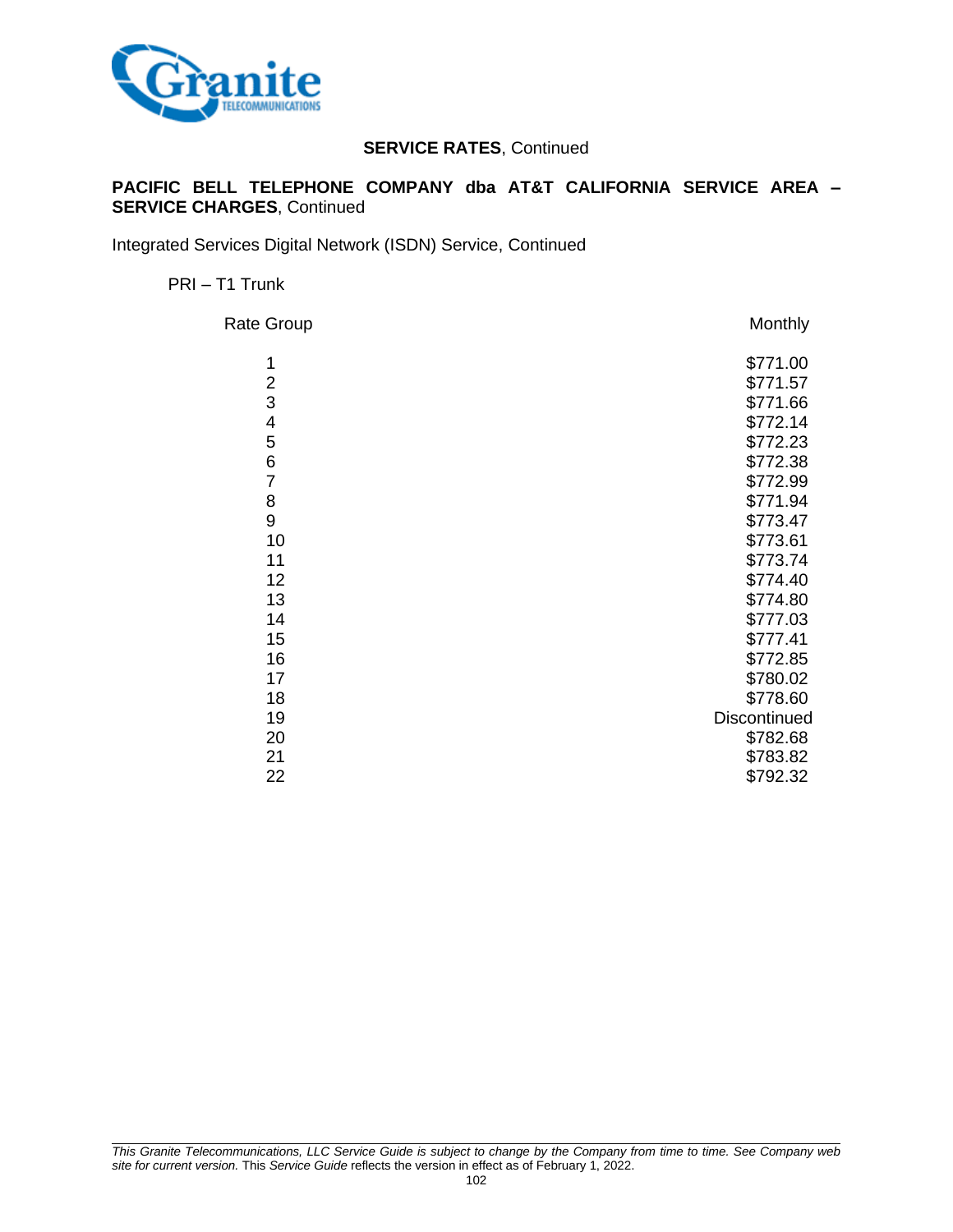

### **PACIFIC BELL TELEPHONE COMPANY dba AT&T CALIFORNIA SERVICE AREA – SERVICE CHARGES**, Continued

Integrated Services Digital Network (ISDN) Service, Continued

First Combo Trunk Group with PRI

| Rate Group     | Monthly      |
|----------------|--------------|
| 1              | \$771.00     |
| $\overline{2}$ | \$771.57     |
| 3              | \$771.66     |
| 4              | \$772.14     |
| 5              | \$772.23     |
| 6              | \$772.38     |
| $\overline{7}$ | \$772.99     |
| 8              | \$771.94     |
| 9              | \$773.47     |
| 10             | \$773.61     |
| 11             | \$773.74     |
| 12             | \$774.40     |
| 13             | \$774.80     |
| 14             | \$777.03     |
| 15             | \$777.41     |
| 16             | \$772.85     |
| 17             | \$780.02     |
| 18             | \$778.60     |
| 19             | Discontinued |
| 20             | \$782.68     |
| 21             | \$783.82     |
| 22             | \$792.32     |
|                |              |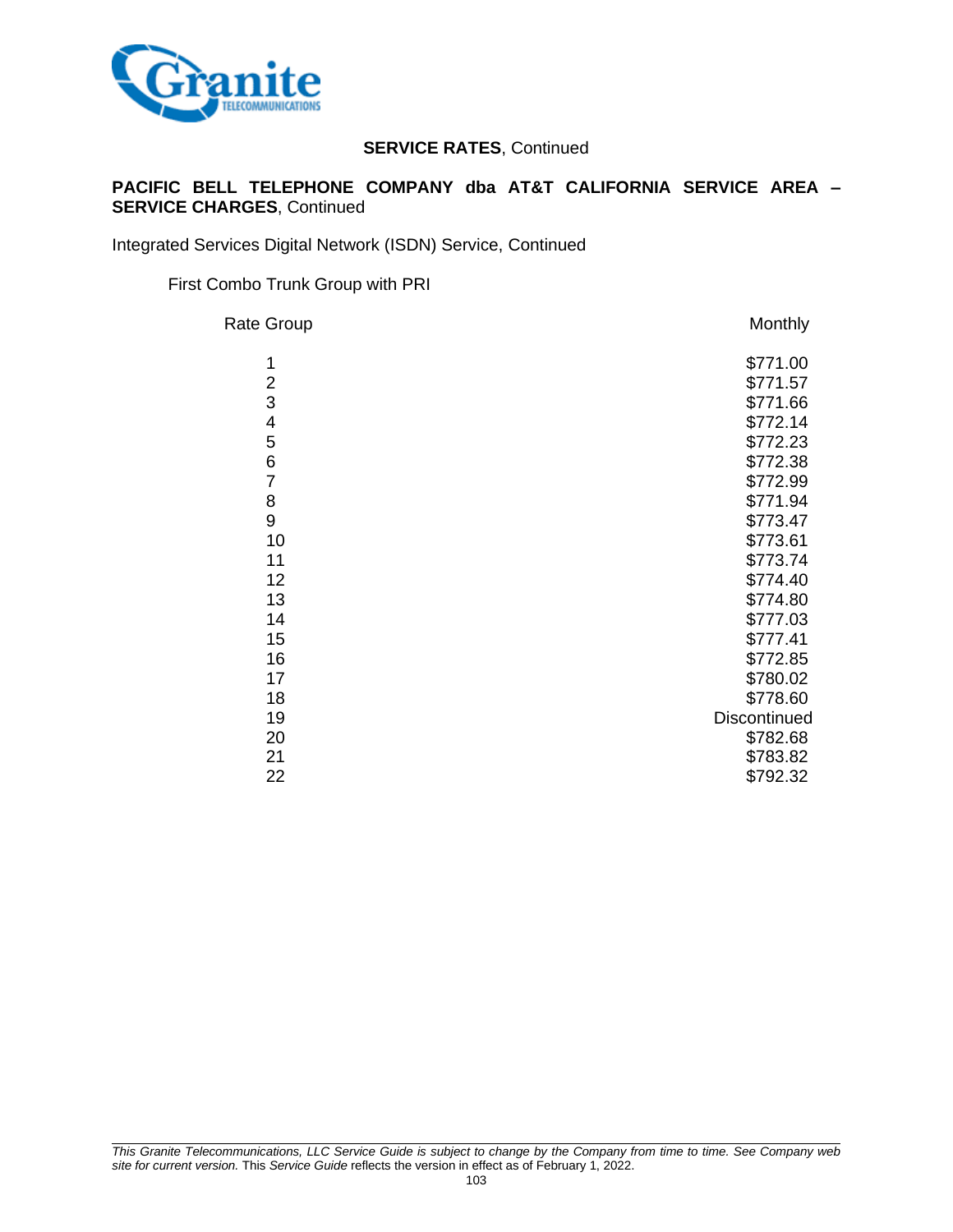

### **PACIFIC BELL TELEPHONE COMPANY dba AT&T CALIFORNIA SERVICE AREA – SERVICE CHARGES**, Continued

Integrated Services Digital Network (ISDN) Service, Continued

#### Additional Measured Trunk with PRI

| Monthly      |
|--------------|
| \$771.00     |
| \$771.57     |
| \$771.66     |
| \$772.14     |
| \$772.23     |
| \$772.38     |
| \$772.99     |
| \$771.94     |
| \$773.47     |
| \$773.61     |
| \$773.74     |
| \$774.40     |
| \$774.80     |
| \$777.03     |
| \$777.41     |
| \$772.85     |
| \$780.02     |
| \$778.60     |
| Discontinued |
| \$782.68     |
| \$783.82     |
| \$792.32     |
|              |

Monthly Charge

| <b>ISDN Called Party Subaddress</b>          | \$0.00     |
|----------------------------------------------|------------|
| <b>ISDN PRI - Enhanced Alternate Route</b>   | \$55.00    |
| <b>ISDN High Layer Compatibility</b>         | \$0.00     |
| <b>ISDN-Low Layer Compatibility</b>          | \$0.00     |
| <b>ISDN-Local Channel Termination</b>        | \$13.47    |
| Primary Rate ISDN - Package 1                | \$3,261.00 |
| Primary Rate ISDN - Package 2                | \$3,261.00 |
| Primary Rate - ISDN Package 3                | \$3,583.00 |
| Two Wire Standard Service Arrangement - ISDN | \$0.00     |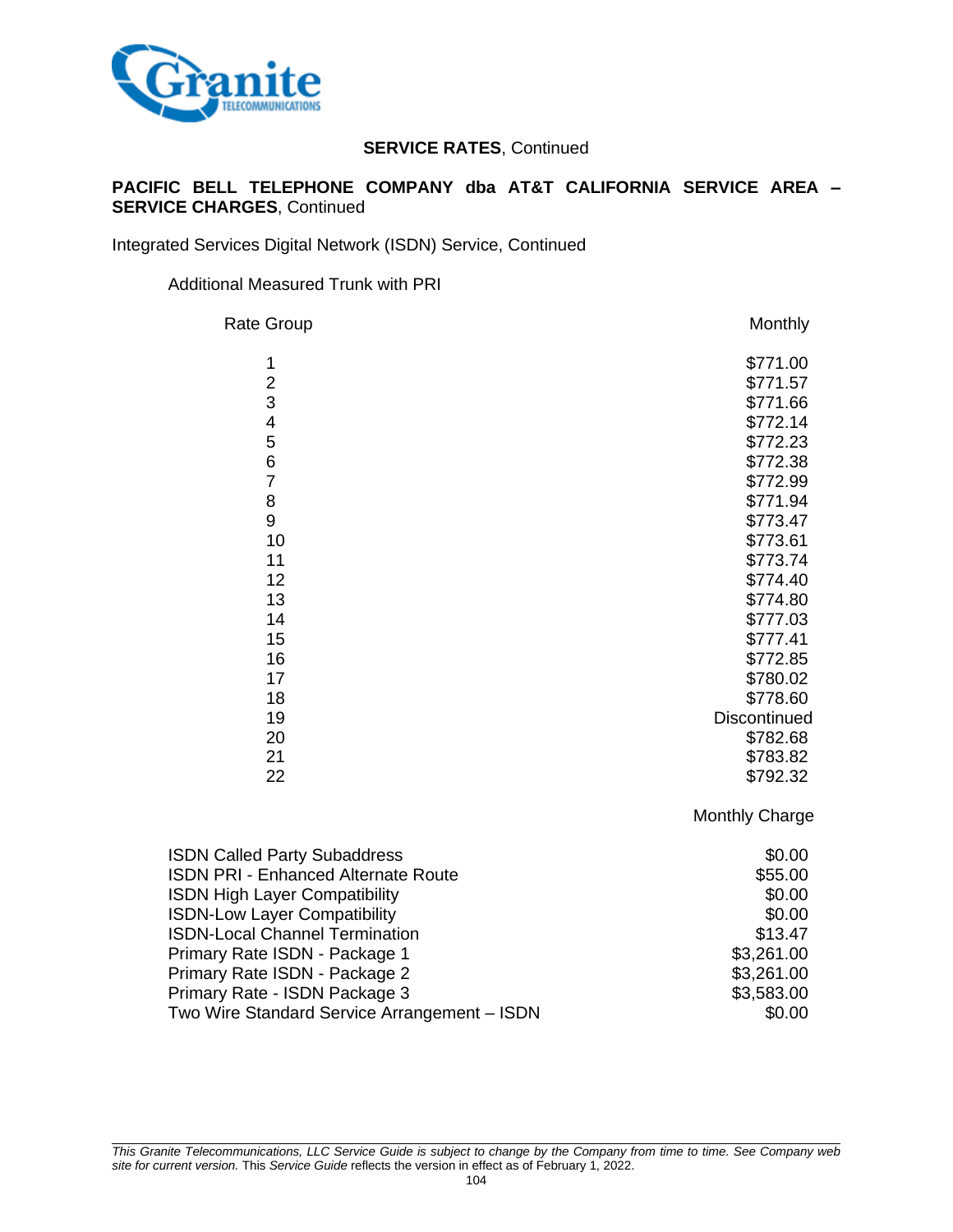

### **PACIFIC BELL TELEPHONE COMPANY dba AT&T CALIFORNIA SERVICE AREA – SERVICE CHARGES**, Continued

Integrated Services Digital Network (ISDN) Service, Continued

Features

**Monthly** 

| Call Review & Number ID Block                             | \$0.00     |
|-----------------------------------------------------------|------------|
| Consultation Hold, Three-Way Conference and Call Transfer | \$0.00     |
| Inform 911 - Each PRI Serving Arrangement                 | \$118.74   |
| <b>ISDN BRI Interface Feature Package</b>                 | \$1,228.00 |
| <b>ISDN Calling Name ID Feature</b>                       | \$30.00    |
| <b>ISDN PRI - Calling Name Display</b>                    | \$9.50     |
| <b>ISDN Group Intercom</b>                                | \$0.00     |
| <b>ISDN PRI - Dialing Plan</b>                            | \$71.24    |
| <b>Primary Rate Circular Hunting</b>                      | \$0.00     |
| <b>Private Facility Connection</b>                        | \$150.00   |
| Service Profile Identifier (SPID)                         | \$0.00     |
| Two Wire Pipe                                             | \$0.00     |
| <b>User To User Information</b>                           | \$9.50     |
|                                                           |            |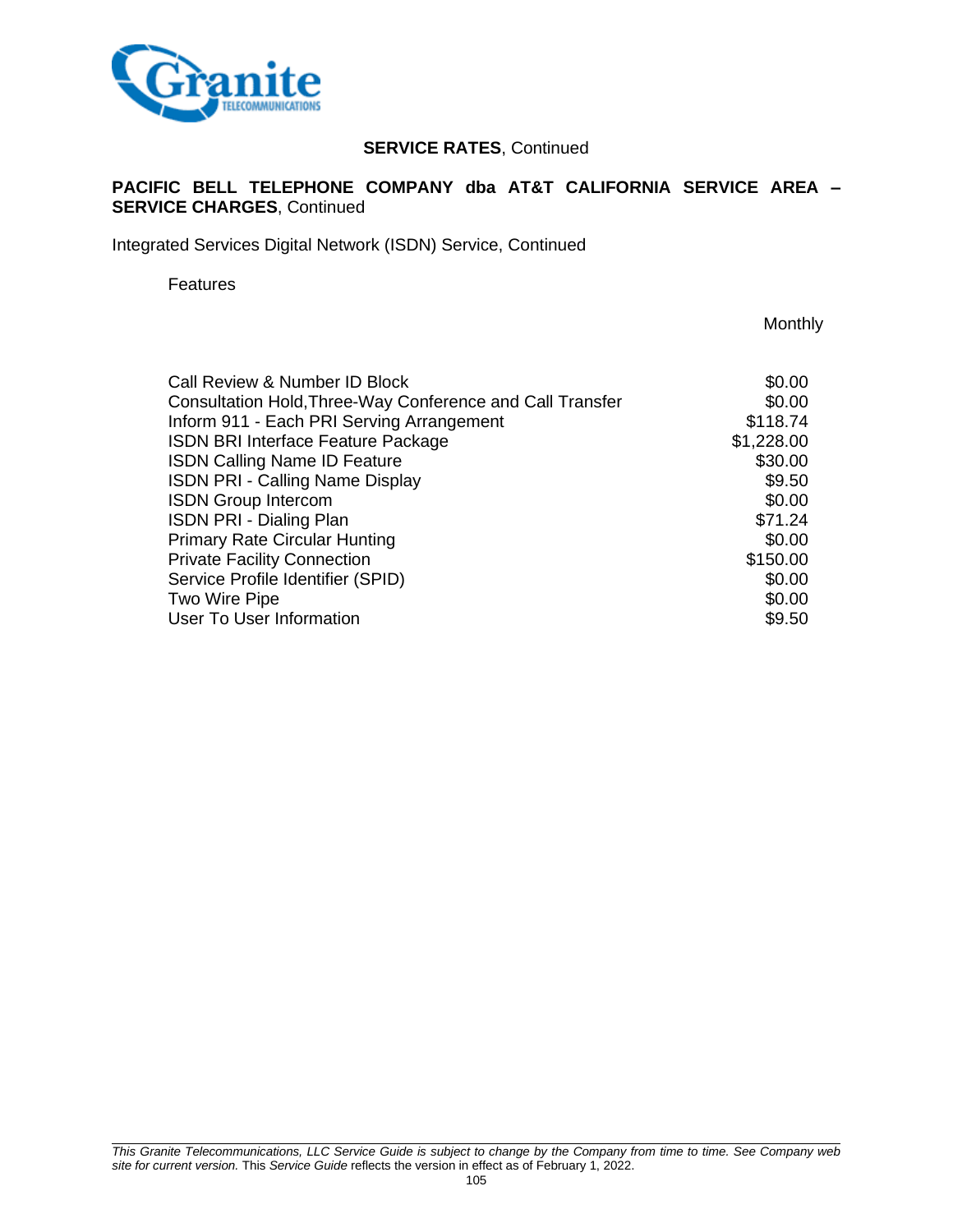

#### **PACIFIC BELL TELEPHONE COMPANY dba AT&T CALIFORNIA SERVICE AREA – SERVICE CHARGES**, Continued

Business Data Services

#### Foreign Exchange Service Two-Way Trunk

| <b>Rate Group</b> | Monthly             |
|-------------------|---------------------|
| 1                 | \$771.00            |
| $\overline{c}$    | \$771.57            |
| 3                 | \$771.66            |
| 4                 | \$772.14            |
| 5                 | \$772.23            |
| 6                 | \$772.38            |
| $\overline{7}$    | \$772.99            |
| 8                 | \$771.94            |
| 9                 | \$773.47            |
| 10                | \$773.61            |
| 11                | \$773.74            |
| 12                | \$774.40            |
| 13                | \$774.80            |
| 14                | \$777.03            |
| 15                | \$777.41            |
| 16                | \$772.85            |
| 17                | \$780.02            |
| 18                | \$778.60            |
| 19                | <b>Discontinued</b> |
| 20                | \$782.68            |
| 21                | \$783.82            |
| 22                | \$792.32            |
|                   |                     |

**Monthly** 

| Alternate Route, Each Route             | \$9.50   |
|-----------------------------------------|----------|
| Foreign Exch/Prefix Connection          | \$14.25  |
| <b>Private Line Channel Termination</b> | \$13.47  |
| Trunk Group – In Only                   | \$355.00 |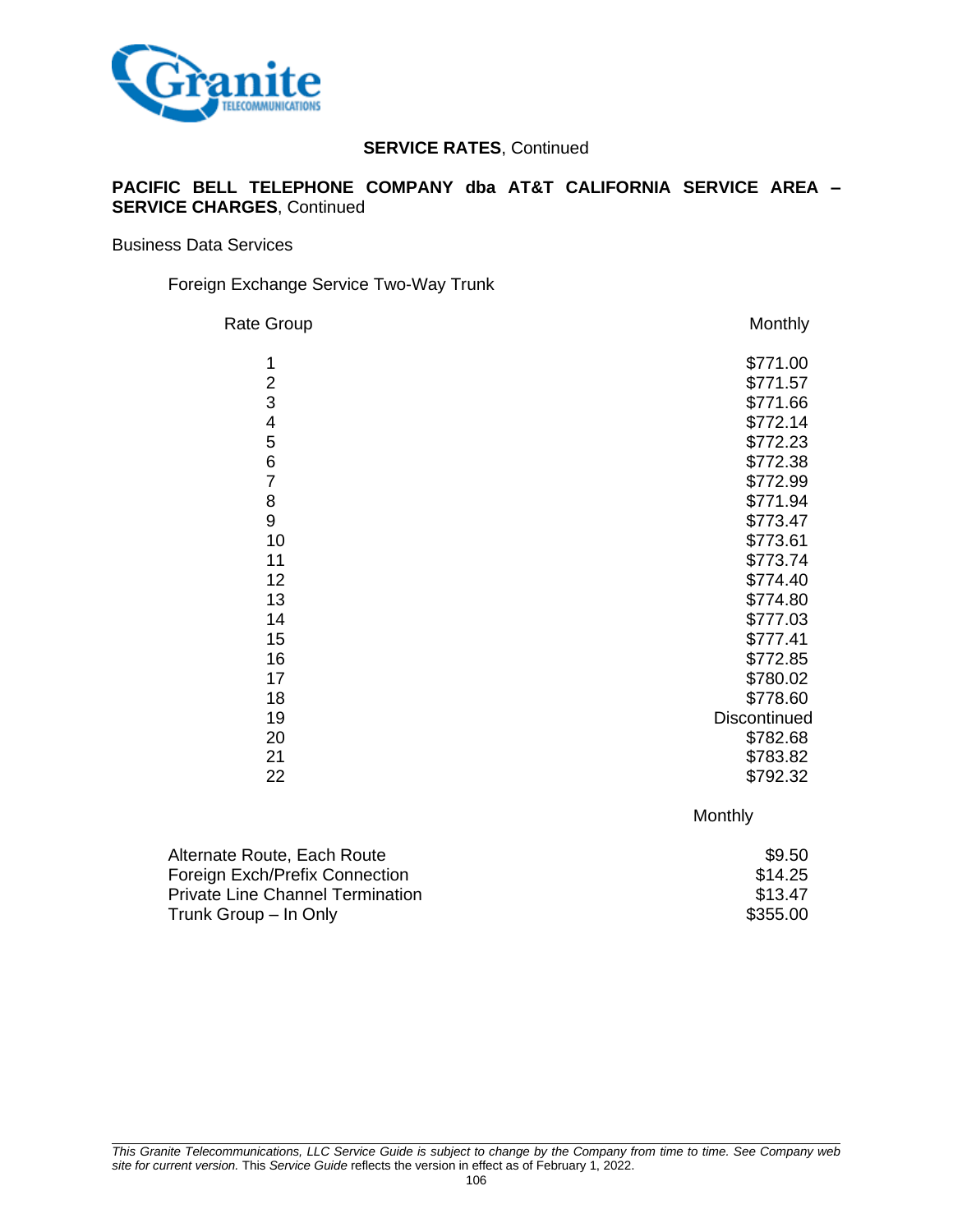

### **PACIFIC BELL TELEPHONE COMPANY dba AT&T CALIFORNIA SERVICE AREA – SERVICE CHARGES**, Continued

Usage Charges

Intraexchange (local)

|                           | <b>First</b><br><b>Minute</b> | <b>Each Additional</b><br><b>Minute</b> |
|---------------------------|-------------------------------|-----------------------------------------|
|                           | \$0.69                        | \$0.69                                  |
| IntraLATA, InterLATA Toll |                               |                                         |
|                           | <b>First</b><br><b>Minute</b> | <b>Each Additional</b><br><b>Minute</b> |
|                           | \$6.11                        | \$6.11                                  |
|                           |                               |                                         |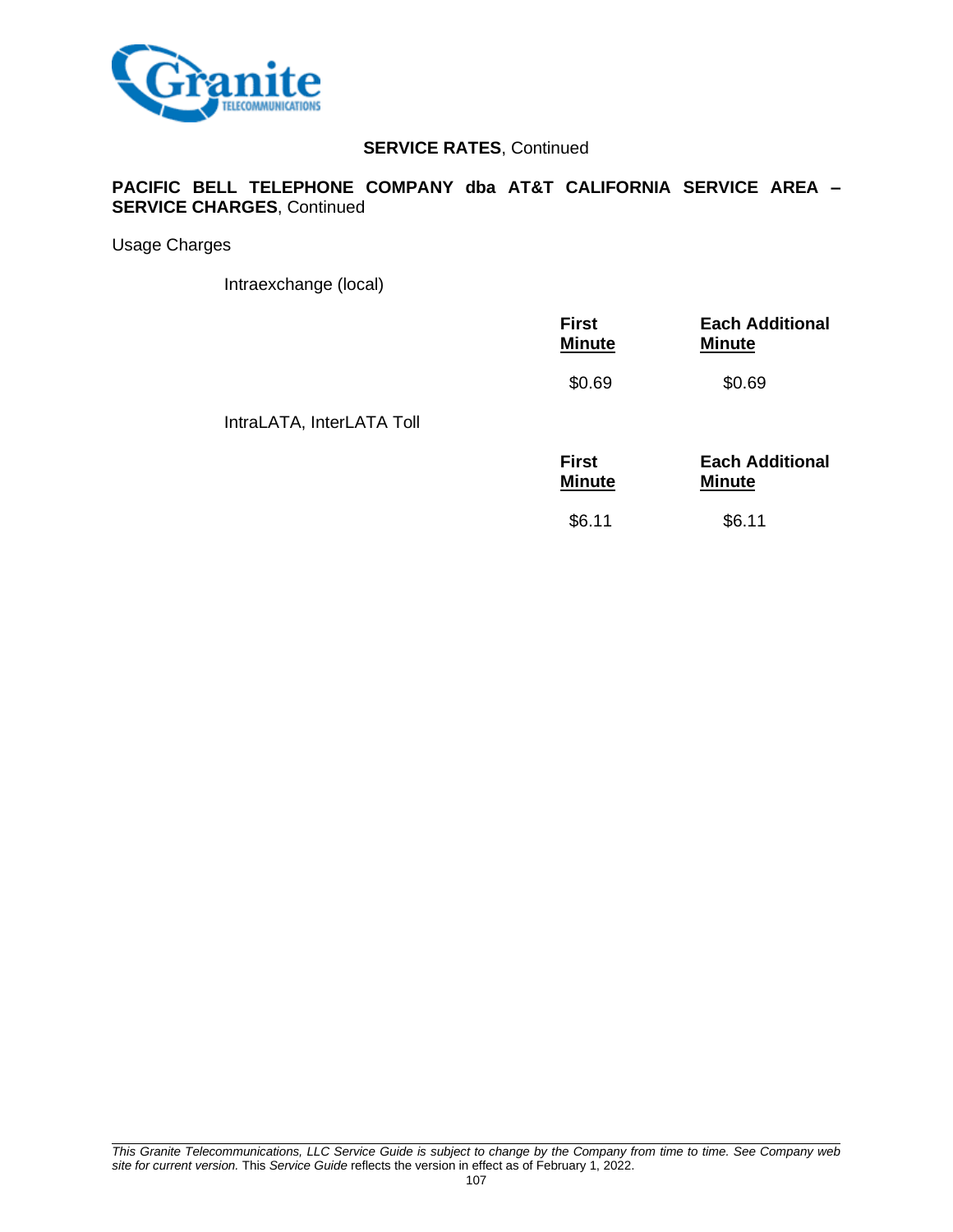

#### **FRONTIER CALIFORNIA, INC. SERVICE AREA - SERVICE CHARGES**

The following rates apply in the base rate areas of all exchanges as shown and defined in Frontier California, Inc. current and effective tariffs on file with the California Public Utilities Commission or Service Guides.

#### Service Charges

Non-Recurring Charges

| New Installations, per order |          |
|------------------------------|----------|
| 1 to 3 lines                 | \$95.00  |
| 4 to 10 lines                | \$195.00 |
| 11 or more lines             | \$295.00 |
| Service Order Charge         | \$29.00  |
| Record Change Charge         | \$18.00  |
| <b>Restoral of Service</b>   | \$35.00  |
| PIC and LPIC Change          | \$10.00  |
| PIC or LPIC                  | \$5.00   |
|                              |          |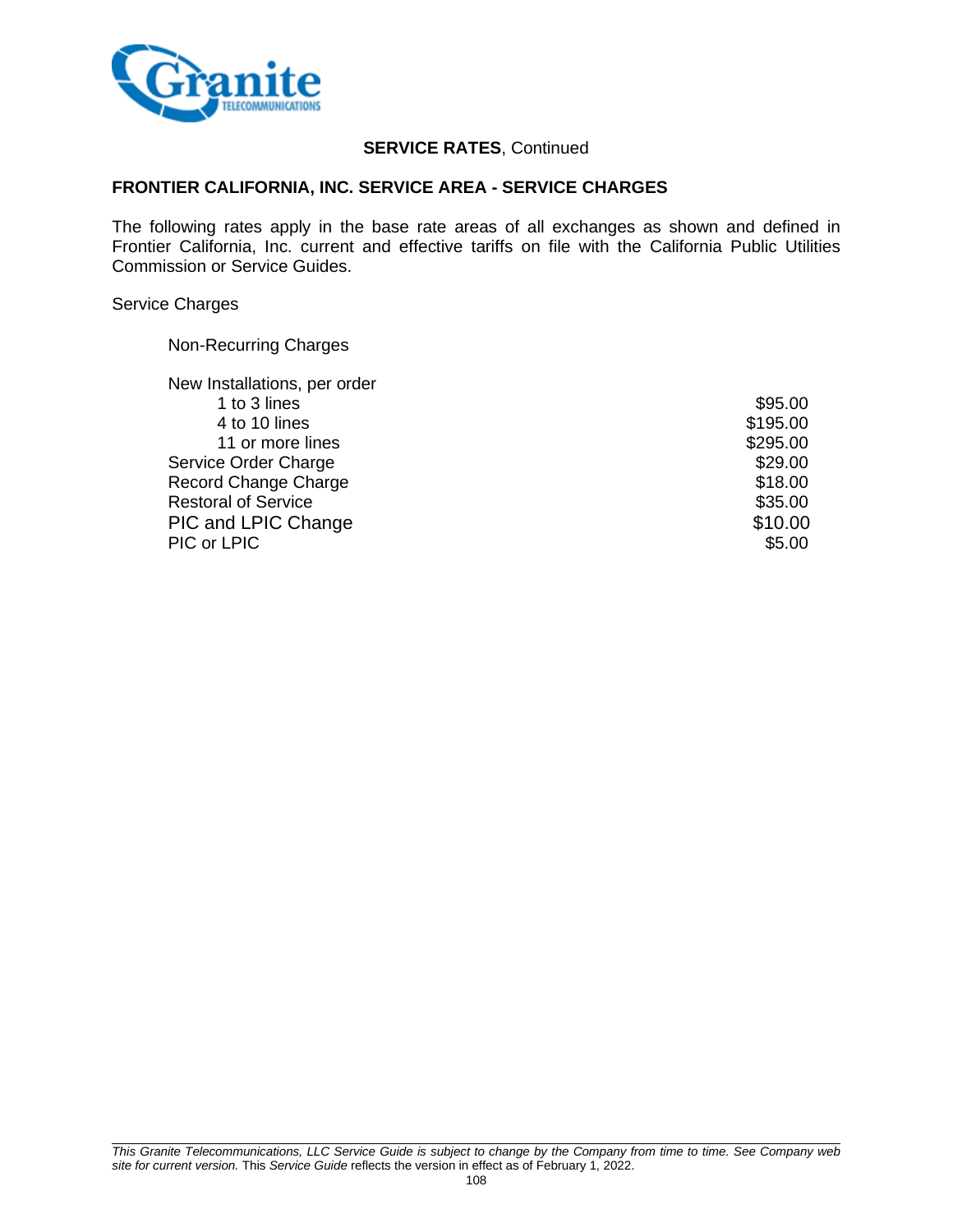

## **FRONTIER CALIFORNIA, INC. SERVICE AREA - SERVICE CHARGES**, Continued

## Local Exchange Service Rates

| <b>Local Exchange Service</b>                       | Rate Group                          | <b>Monthly Charge</b>                    |
|-----------------------------------------------------|-------------------------------------|------------------------------------------|
| <b>Access Line</b>                                  | 1<br>$\overline{2}$<br>2344<br>863F | \$37.75<br>\$40.17<br>\$40.17<br>\$36.05 |
| Basic Exchange Access Line-Measured Key Line        | 1<br>$\overline{2}$<br>2344<br>863F | \$46.76<br>\$46.76<br>\$44.55<br>\$46.76 |
| <b>Business Measured Line</b>                       | 1<br>$\overline{2}$<br>2344<br>863F | \$37.75<br>\$40.17<br>\$40.17<br>\$36.05 |
| <b>Business Multi Line Measured</b>                 | 1<br>$\overline{2}$<br>2344<br>863F | \$37.75<br>\$46.80<br>\$46.80<br>\$36.05 |
| <b>Business Line - Metered</b>                      | 1<br>$\overline{2}$<br>2344<br>863F | \$37.75<br>\$40.17<br>\$40.17<br>\$36.05 |
| <b>CornerStone Unlimited Local and Toll Service</b> | All                                 | \$39.14                                  |
| <b>Cornerstone Unlimited Local Business</b>         | All                                 | \$44.29                                  |
| <b>Cornerstone Unlimited ZUM</b>                    | All                                 | \$39.14                                  |
| Foreign Exchange Service                            | 1<br>2<br>2344<br>863F              | \$39.86<br>\$39.04<br>\$46.76<br>\$39.86 |
| Foreign Exchange Line - Measured Rate, each         | All                                 | \$0.52                                   |
| <b>Unlimited Local Toll Plan</b>                    | All                                 | \$39.14                                  |
| <b>Unlimited Long Distance</b>                      | All                                 | \$15.45                                  |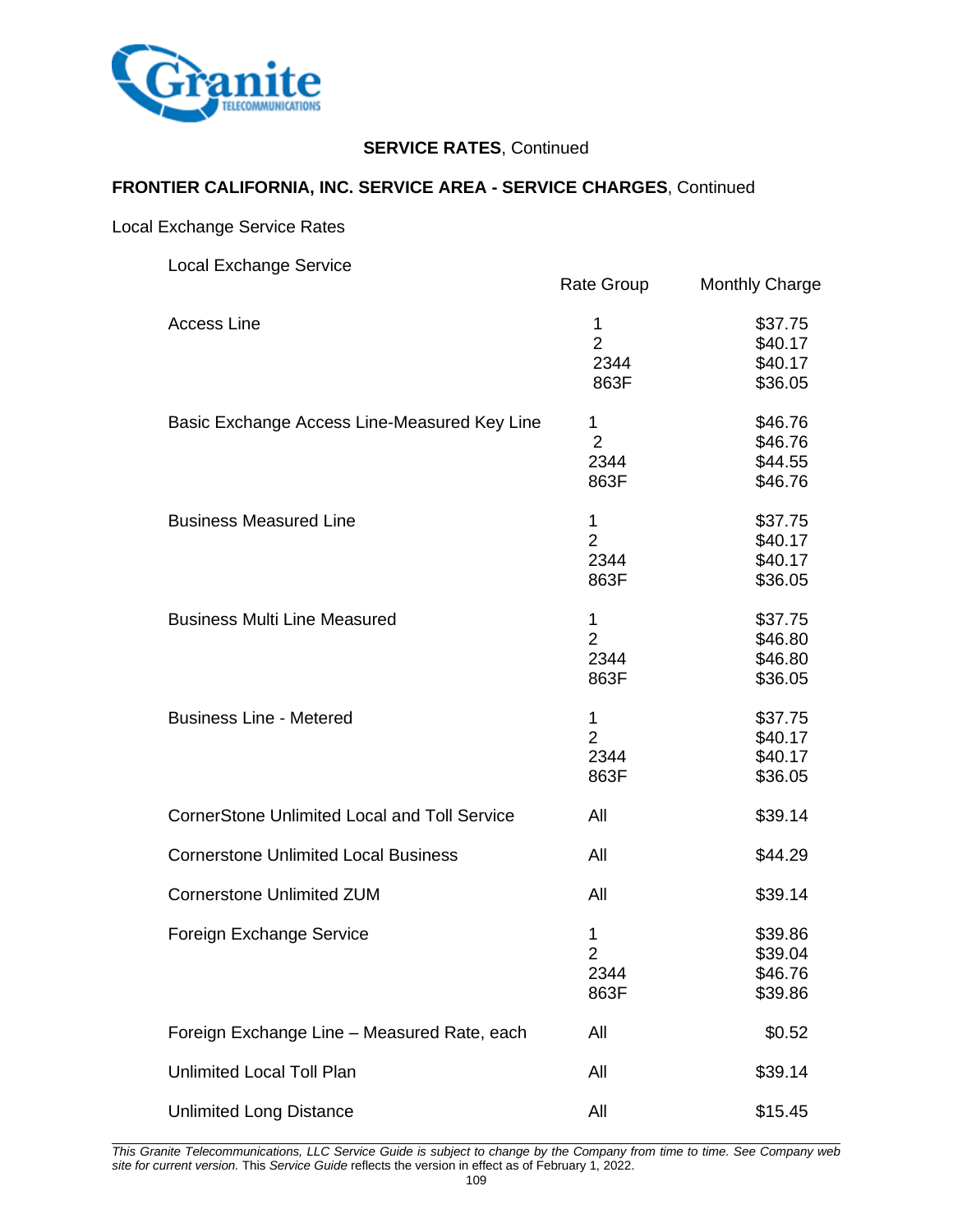

## **FRONTIER CALIFORNIA, INC. SERVICE AREA - SERVICE CHARGES**, Continued

Local Exchange Service Rates, Continued

|                                           | <b>Rate Group</b>      | <b>Monthly Charge</b>                    |
|-------------------------------------------|------------------------|------------------------------------------|
| Remote Call Forward Measured - Commercial | All                    | \$35.02                                  |
| Remote Call Forwarding - B                | 2<br>2344<br>863F      | \$35.02<br>\$35.02<br>\$26.78<br>\$35.02 |
| Remote Call Forward -Measured Additional  | 1<br>2<br>2344<br>863F | \$35.02<br>\$35.02<br>\$26.78<br>\$35.02 |

Extended Area Service

## Monthly Charge

| <b>Bishop</b> | \$2.06  |
|---------------|---------|
| Lake Hughes   | \$6.54  |
| Lone Pine     | \$1.18  |
| Los Alamos    | \$6.54  |
| Olancha       | \$11.28 |
| Palm Desert   | \$2.68  |
| Palm Springs  | \$1.49  |
| Santa Maria   | \$0.72  |

#### Mileage

| Additional .25 miles, Off Premises Extension, each quarter mile  | \$3.61 |
|------------------------------------------------------------------|--------|
| Foreign Exchange Mileage                                         | \$3.50 |
| Foreign Exchange Mileage, FX02                                   | \$7.21 |
| Foreign Exchange Mileage, FX18                                   | \$3.61 |
| MI Non-Toll Same Customer, first quarter mile                    | \$3.61 |
| MI Optional Prefix Contiguous Exchange, Rate Group 2433 only     | \$7.00 |
| Off Premise Mileage                                              | \$3.61 |
| Optional Prefix Service- Airline Measurement, each Line or Trunk | \$7.21 |
| <b>Special Transport</b>                                         | \$3.05 |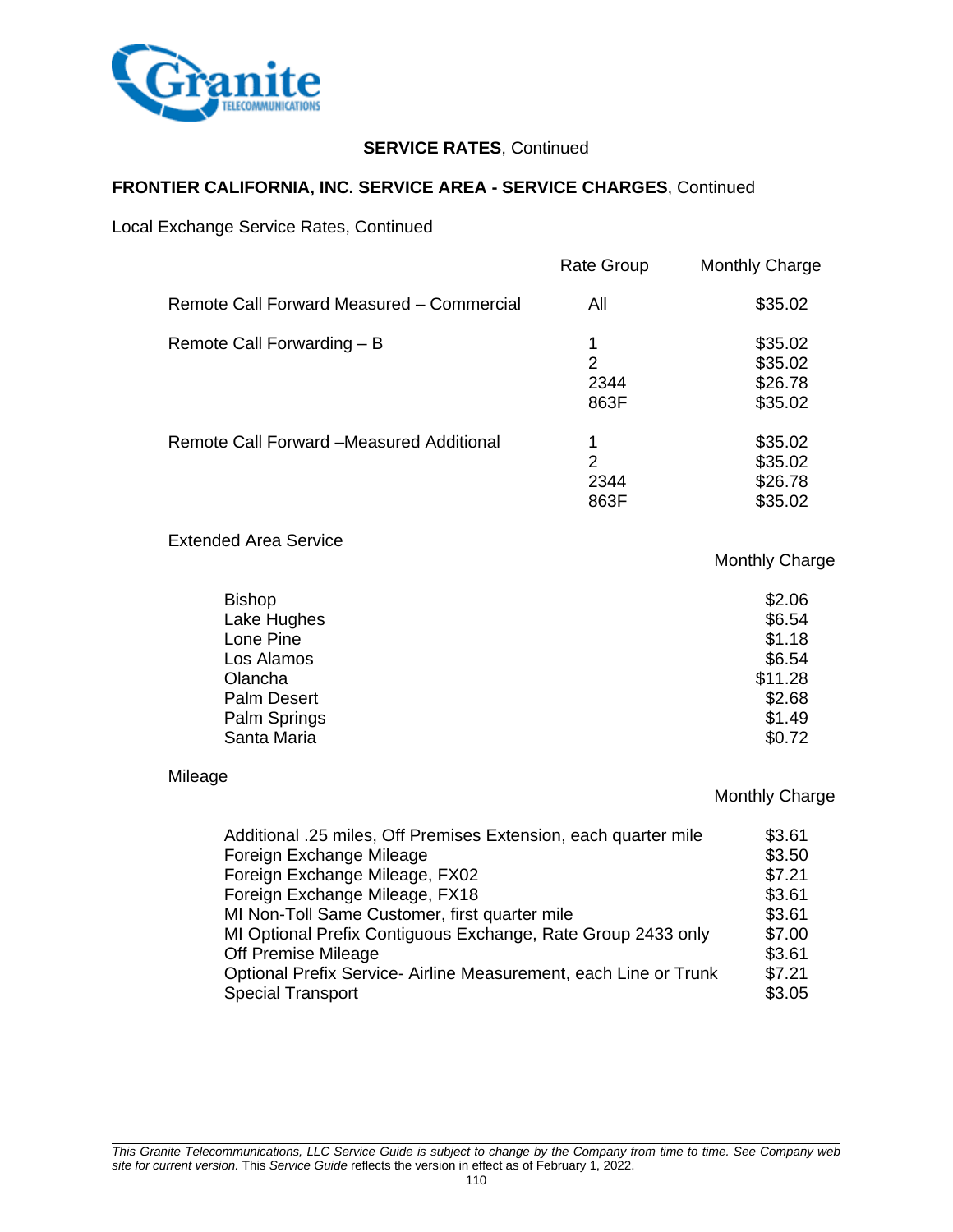

Monthly

## **FRONTIER CALIFORNIA, INC. SERVICE AREA - SERVICE CHARGES**, Continued

Local Exchange Service Rates, Continued

#### Custom Calling Features

| *66, *69, Three-way Call Usage Block                      | \$0.00           |
|-----------------------------------------------------------|------------------|
| *69 Call Return                                           | \$6.44           |
| 700/900/976 Blocking                                      | \$0.00           |
| 800 Call Destination                                      | \$5.15           |
| 900/976 Call Blocking                                     | \$0.00           |
| AIN Call Forwarding-Busy                                  | \$7.73           |
| AIN enhanced Call Forward - Existing                      | \$11.33          |
| AIN Enhanced Call Forwarding                              | \$17.77          |
| AIN Enhanced Call Forwarding - Personal                   | \$17.77          |
| Auto Busy Redial                                          | \$4.12           |
| Anonymous Call Block *77-B                                | \$6.70           |
| Assume Dial 9                                             | \$87.55          |
| <b>Automatic Route Selection</b>                          | \$14.16          |
| Automatic Busy Redial *66                                 | \$5.30           |
| Automatic Call Return *69                                 | \$6.44           |
| Automatic Recall *69                                      | \$6.44           |
| <b>Billed Number Screening</b>                            | \$0.00           |
| <b>Billed Number Screening Third Party Calls</b>          | \$1.50           |
| Billed Number Screening No Collect or Third Party Calls   | \$2.06           |
| <b>Block All Service Providers</b>                        | \$0.00           |
| <b>Block Collect or Third Party Calls</b>                 | \$2.06           |
| <b>Block Directory Assistance Call Connection</b>         | \$0.00           |
| <b>Business Rotary Line Service</b>                       | \$1.55           |
| <b>Busy Redial</b>                                        | \$5.15           |
| Call Block *60                                            | \$3.09           |
| Caller ID Block, Per Line                                 | \$0.00           |
| Call Forwarding (All Calls)<br>Call Forward - Commercial  | \$7.98           |
|                                                           | \$7.21<br>\$4.64 |
| Call Forward - Busy                                       | \$7.98           |
| Call Forward -Busy/DA – Bus<br>Call Forwarding Busy-Fixed | \$7.73           |
| Call Forward Rotary                                       | \$7.73           |
| Call Forwarding No Answer                                 | \$8.50           |
| Call Forward No Answer Fixed                              | \$7.98           |
| Call Forwarding-NA Fixed- Permanent Ac                    | \$7.98           |
| Call Forwarding / Speed Call 8                            | \$4.38           |
| Call Forwarding / Three Way Calling / Speed Calling 8     | \$5.15           |
| Call Forwarding and Three Way Calling                     | \$4.38           |
| Call Park                                                 | \$3.09           |
| Call Park Directed                                        | \$4.12           |
| Call Pickup                                               | \$0.00           |
| <b>Call Restriction</b>                                   | \$5.15           |
| Call Trace                                                | \$6.18           |
| Call Transfer                                             | \$0.00           |
| Call Waiting                                              | \$11.07          |
| Call Waiting ID                                           | \$1.54           |
| Call Waiting/Cancel Call Waiting                          | \$11.07          |
| Call Waiting/Cancel Call Waiting and Three Way Calling    | \$5.41           |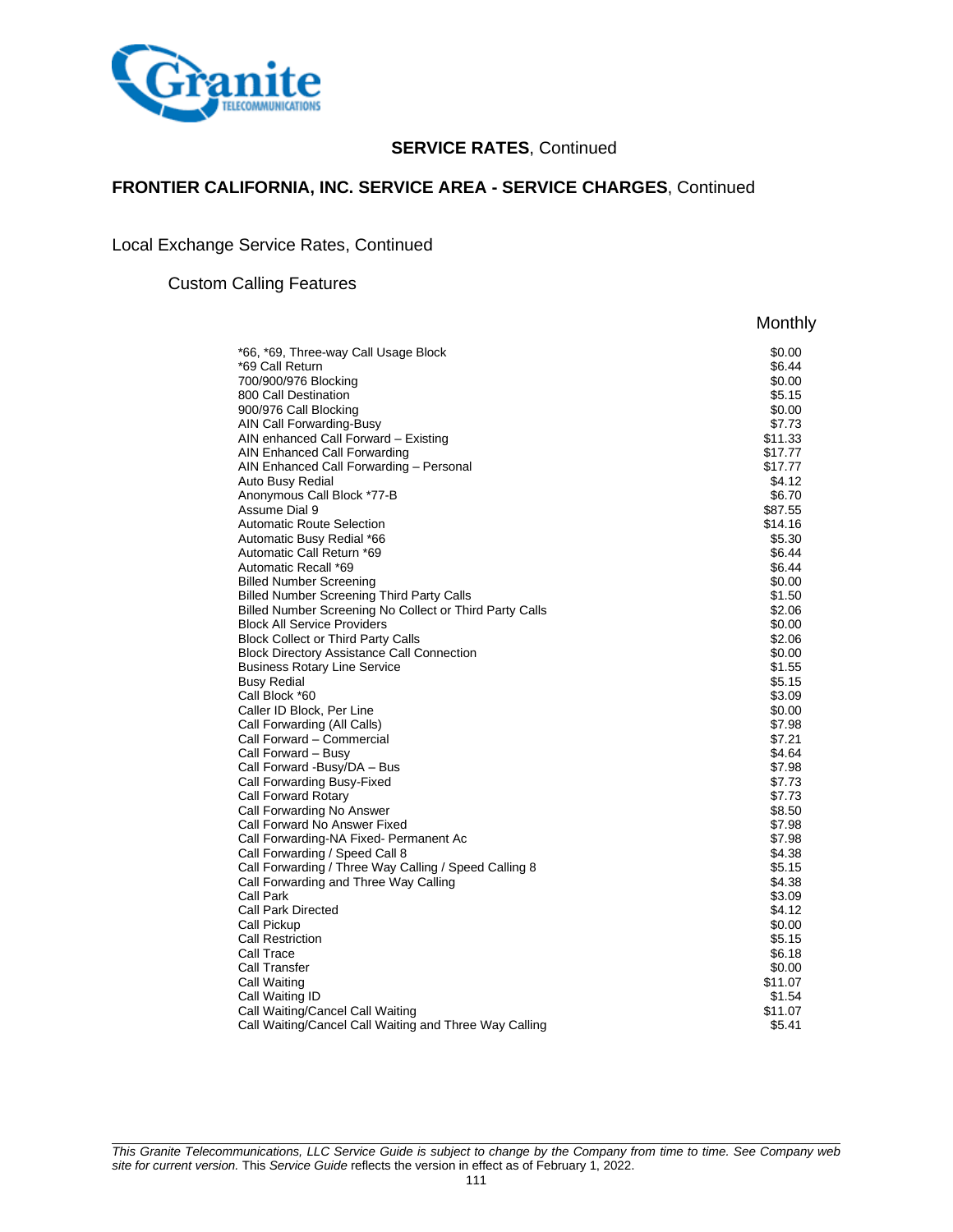

## **FRONTIER CALIFORNIA, INC. SERVICE AREA - SERVICE CHARGES**, Continued

## Local Exchange Service Rates, Continued

#### Custom Calling Features, Continued

| oaiiing i calaroo, ooritiinada                                                | Monthly            |
|-------------------------------------------------------------------------------|--------------------|
| Caller ID                                                                     | \$14.42            |
| Caller ID Block-Per Line                                                      | \$0.00             |
| Caller ID with Name                                                           | \$0.00             |
| Caller ID Number Only                                                         | \$7.21             |
| Caller ID Name & Number                                                       | \$14.42            |
| Call ID w/Anon Call Block-B                                                   | \$14.42            |
| <b>Cancel Call Waiting</b>                                                    | \$2.06             |
| Centrex CLASS, per station                                                    | \$5.15             |
| Centrex Complete Blocking                                                     | \$0.00             |
| <b>Centrex Toll Block</b>                                                     | \$0.00             |
| <b>Collect Call Screening</b>                                                 | \$1.55             |
| CP2 - Call Forward - All Call                                                 | \$7.98             |
| CP2 – No Casual (101XX)                                                       | \$0.00             |
| <b>Direct Connect</b>                                                         | \$5.15             |
| Distinctive Ring                                                              | \$8.76             |
| Do Not Disturb                                                                | \$2.58             |
| <b>Enhanced Call Forwarding</b>                                               | \$11.33            |
| Enhanced Call Forwarding with Call Manager<br><b>Enhanced Call Forwarding</b> | \$13.75<br>\$17.17 |
| Feature Package 1                                                             | \$19.57            |
| Feature Package 2                                                             | \$25.75            |
| F4B Feature Package 3 - CNET                                                  | \$28.84            |
| Feature Package Plan Call Forwarding                                          | \$7.98             |
| International Call block                                                      | \$0.00             |
| Line Hunt Service                                                             | \$1.54             |
| <b>Telephone Answering service</b>                                            | \$12.20            |
| Three Way Calling                                                             | \$9.27             |
| Selective Blocking                                                            | \$0.00             |
| Hunting                                                                       | \$0.00             |
| Last Number Redial                                                            | \$4.12             |
| No Call Restrictions                                                          | \$0.00             |
| No Third Number Billing                                                       | \$1.54             |
| No 700/900/976 Calling                                                        | \$0.00             |
| No Collect Billing                                                            | \$3.61             |
| Operator Call Screening-Inbound                                               | \$2.06             |
| Personalized Telephone Number                                                 | \$3.61             |
| <b>Preferential Hunting</b>                                                   | \$0.52             |
| Prevents Incoming Third Number                                                | \$0.00             |
| Recorded Announcement                                                         | \$75.00            |
| <b>Special Transport Terminal</b>                                             | \$15.40<br>\$5.15  |
| Special/Select Call Forwarding<br>Speed dial 8                                | \$3.61             |
| Speed Dial 30                                                                 | \$4.63             |
| <b>Split Blocking Service</b>                                                 | \$5.15             |
| Smarter Call Pack - Foreign Exchange                                          | \$8.24             |
| Smarter Call Pack - Code 8                                                    | \$8.24             |
| Smarter Call Pack - Code 30                                                   | \$5.41             |
| Three Way Calling                                                             | 9.27               |
| Three Way Calling/Speed Call 8                                                | \$5.15             |
| <b>Third Number Screening</b>                                                 | \$2.06             |
| Toll Restriction 0ption 2                                                     | \$3.61             |
| <b>Toll Restriction Option 4</b>                                              | \$3.09             |
| <b>Touch Tone</b>                                                             | \$0.00             |
| Unlimited Local and Toll Usage for Business                                   | \$39.14            |
| Within System Automatic Callback                                              | \$0.00             |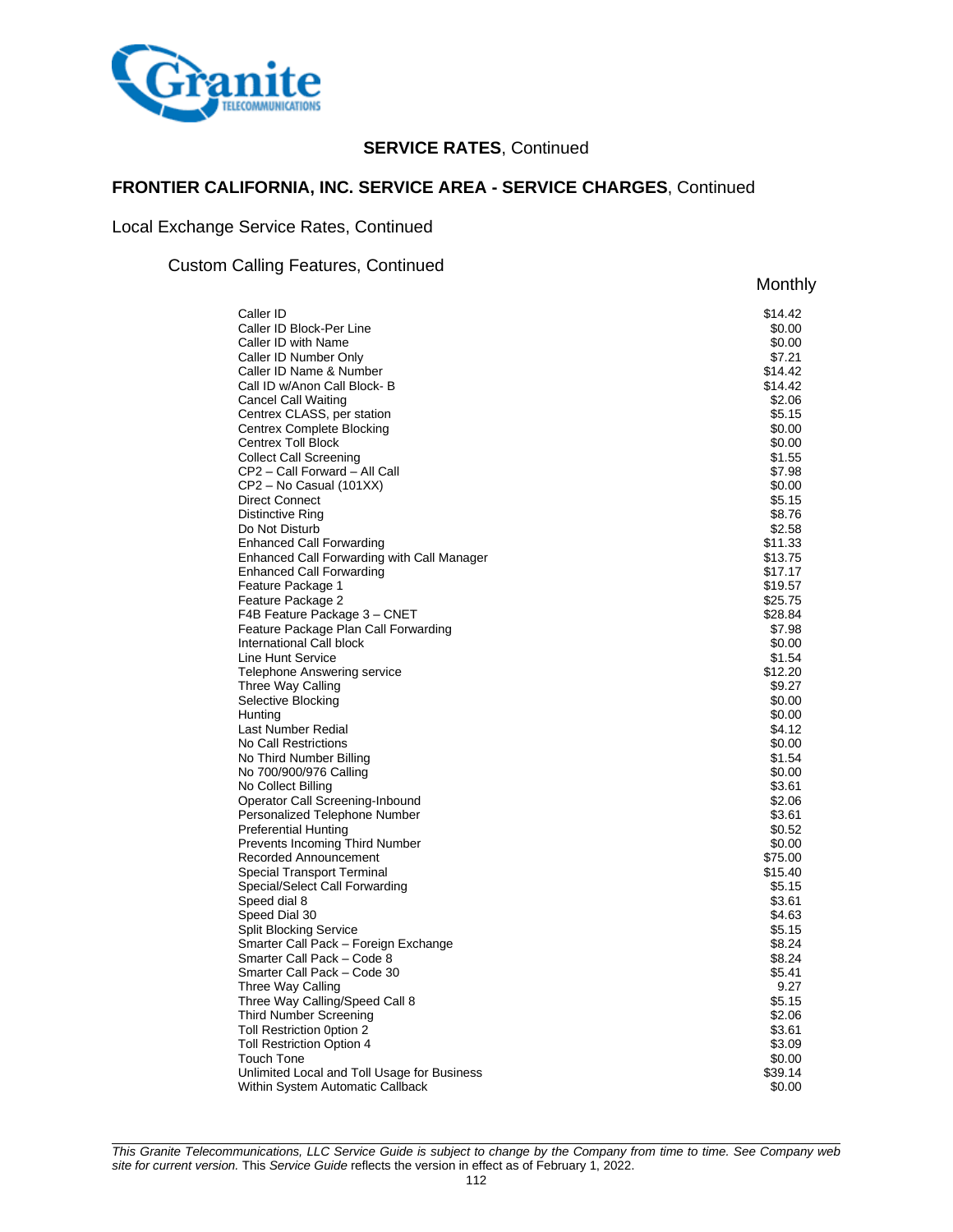

## **FRONTIER CALIFORNIA, INC. SERVICE AREA - SERVICE CHARGES**, Continued

## Directory Listings

Monthly Charge

| Additional Listing, commercial    | \$6.18           |
|-----------------------------------|------------------|
| Additional Listing, White Page    | \$6.18<br>\$6.18 |
| <b>Cross Reference Listing</b>    |                  |
| Directory Line of Information     | \$6.18           |
| <b>Directory Line Extra Lines</b> | \$6.18           |
| Dual Name Listing                 | \$6.18           |
| Foreign Cross Reference Listing   | \$6.70           |
| <b>Foreign Directory Listing</b>  | \$6.70           |
| <b>Internet Address</b>           | \$6.18           |
| Multi-book Listing                | \$5.41           |
| Non-listed number                 | \$6.18           |
| Non-Published Listing             | \$5.92           |
| <b>Shared System Listing</b>      | \$2.88           |

Directory Assistance

| Local                                | \$5.99 |
|--------------------------------------|--------|
| Regional                             | \$5.99 |
| Call Completion, excluding usage     | \$1.50 |
| Operator Assistance, excluding usage | \$5.99 |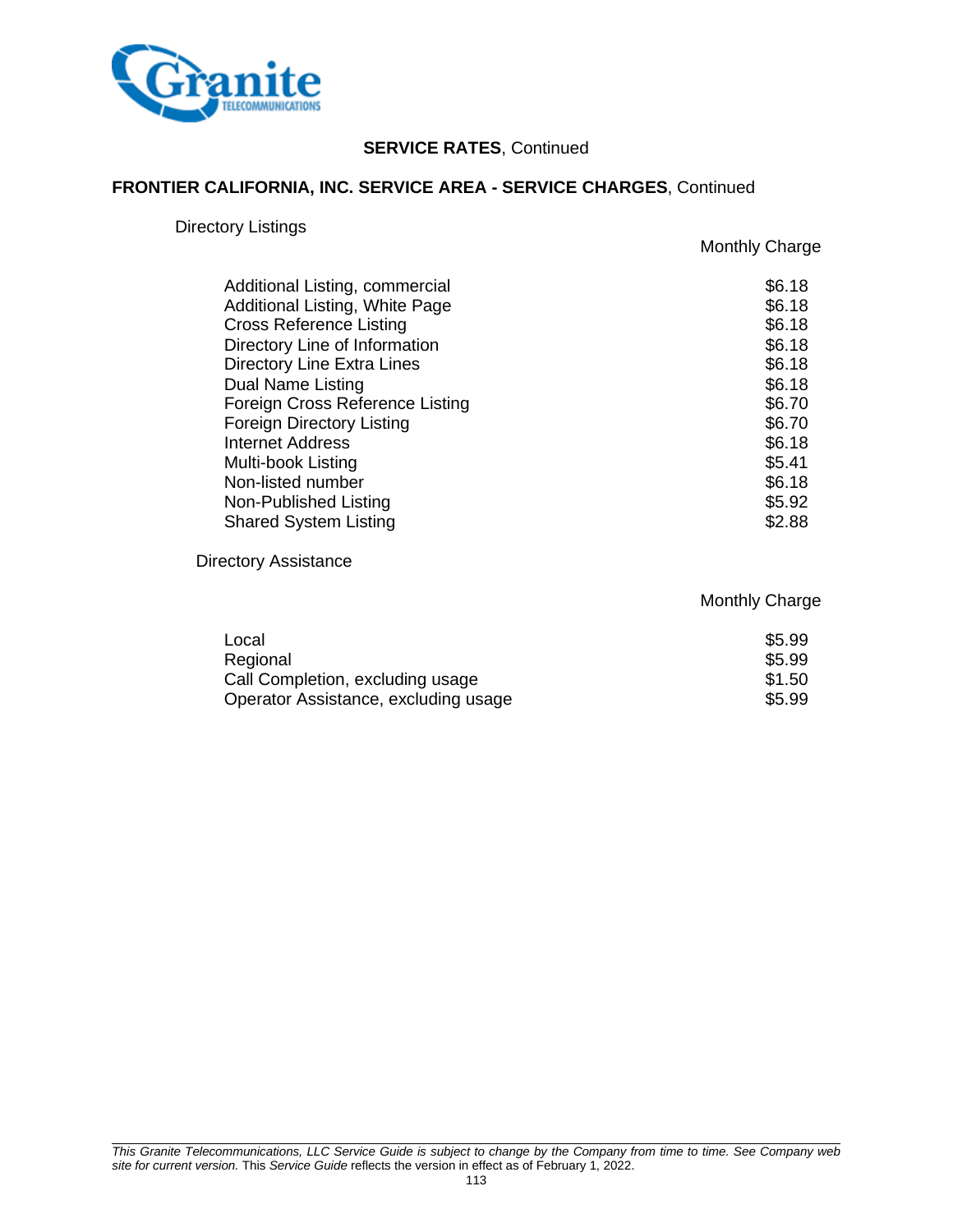

## **FRONTIER CALIFORNIA, INC. SERVICE AREA - SERVICE CHARGES**, Continued

| <b>CENTREX Services</b>                                                                                 |                                                                                       |                                                                                      |
|---------------------------------------------------------------------------------------------------------|---------------------------------------------------------------------------------------|--------------------------------------------------------------------------------------|
|                                                                                                         | Rate Group                                                                            | <b>Monthly Charge</b>                                                                |
| <b>Centrex Access Line</b>                                                                              | All                                                                                   | \$42.33                                                                              |
| CentraNet<br>DPP 101+ Lines<br>DPP 101+ Lines<br><b>Lines 2-25</b><br>Lines 51-100                      | 1<br>$\overline{2}$<br>$\mathbf{1}$<br>$\overline{2}$<br>2344<br>$\mathbf{1}$         | \$30.08<br>\$36.94<br>\$37.52<br>\$41.39<br>\$13.91<br>\$30.60                       |
| Measured Line - Individual line<br>Measured Line -Multi<br><b>Network Access</b><br><b>Station Line</b> | $\overline{2}$<br>All<br>All<br>All<br>$\mathbf{1}$<br>$\overline{2}$<br>2344<br>863F | \$37.73<br>\$19.80<br>\$42.33<br>\$36.20<br>\$33.69<br>\$41.39<br>\$40.17<br>\$46.35 |
| Station Line 2-25, Main COS                                                                             | $\mathbf{1}$<br>$\overline{2}$<br>2344                                                | \$33.68<br>\$41.39<br>\$13.91                                                        |
| Station Line 2-5, Secondary COS                                                                         | All                                                                                   | \$13.91                                                                              |
| Station Line 26-50                                                                                      | $\mathbf 1$<br>$\overline{2}$<br>2344                                                 | \$31.11<br>\$38.54<br>\$13.39                                                        |
| Station Line 51-100                                                                                     | 1<br>$\overline{2}$                                                                   | \$30.60<br>\$37.73                                                                   |
| Station Line 100+                                                                                       | $\mathbf{1}$<br>$\overline{2}$<br>863F                                                | \$30.08<br>\$36.94<br>\$26.21                                                        |
| Centrex Line 26-50 lines                                                                                | $\mathbf{1}$<br>$\overline{2}$<br>2344                                                | \$31.11<br>\$38.54<br>\$13.39                                                        |
| <b>Centrex Measured Line</b>                                                                            | 1, 2<br>2344<br>863F                                                                  | \$42.33<br>\$13.91<br>\$46.35                                                        |
| <b>Centrex Access Line</b>                                                                              | 1, 2<br>2344<br>863F                                                                  | \$42.33<br>\$52.02<br>\$46.35                                                        |
| <b>Centrex Mileage</b>                                                                                  | All                                                                                   | \$3.0                                                                                |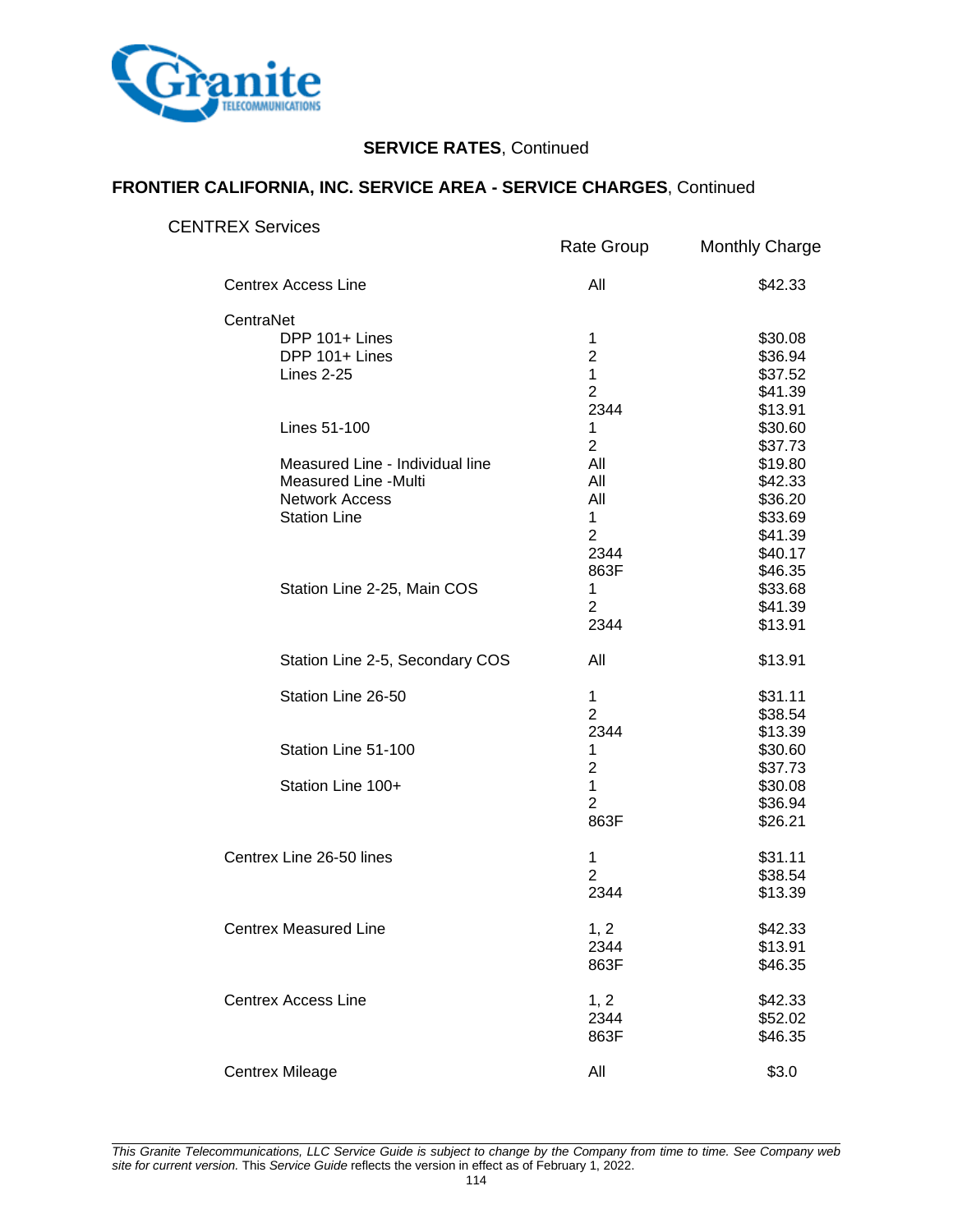

## **FRONTIER CALIFORNIA, INC. SERVICE AREA - SERVICE CHARGES**, Continued

## CENTREX Features

Monthly Charge

| Automatic Busy Redial (*66) - Custopak         | \$5.15  |
|------------------------------------------------|---------|
| Call Forwarding - Rotary                       | \$7.73  |
| Call Forwarding - Rotary, Rate Group 2344      | \$7.21  |
| Call Fwd-Busy/Da-F-Perm A                      | \$0.00  |
| <b>Call Restriction Five</b>                   | \$0.00  |
| Call Waiting Id Deluxe                         | \$0.00  |
| Centranet - Caller Name & ID - 51-100 Lines    | \$2.06  |
| Centranet - Caller ID - over 51 lines          | \$3.09  |
| Caller ID Number Only                          | \$7.21  |
| Cen-Assume Dial 9 Outside Group                | \$87.55 |
| <b>Centranet Assume Dial 9</b>                 | \$87.55 |
| <b>Centranet Call ID</b>                       | \$7.21  |
| <b>Centranet Call Trace</b>                    | \$6.18  |
| <b>Centranet Caller ID</b>                     | \$7.21  |
| Centranet Caller ID (2-25 Lines)               | \$7.21  |
| <b>Centranet Class Features</b>                | \$5.15  |
| Centranet Feature Package 2                    | \$25.75 |
| Centranet Feature Package 3                    | \$28.84 |
| Centranet Feature Package 1000                 | \$14.32 |
| Centranet Feature Package 2000                 | \$18.44 |
| Centranet Feature Package 3000                 | \$19.47 |
| <b>Centranet Preferential Hunt</b>             | \$0.52  |
| Centranetclass Package-Pe                      | \$5.15  |
| Centrex - Caller ID Number Only (2 - 25 Lines) | \$6.18  |
| <b>Centrex Anonymous Call Block</b>            | \$1.03  |
| <b>Centrex Call Forward Busy - ESP Service</b> | \$0.00  |
| <b>Centrex Call Forward Fixed-All</b>          | \$0.00  |
| <b>Centrex Call Forward Variable</b>           | \$0.00  |
| Centrex Call Forwarding Variable Group - All   | \$0.00  |
| <b>Centrex Call Pickup Directed</b>            | \$0.00  |
| Centrex Caller ID with Name and Number         | \$7.21  |
| <b>Centrex CentraNet Pseudo Number</b>         | \$6.18  |
| <b>Centrex Cornerstone Unlimited Local</b>     | \$39.14 |
| <b>Centrex Direct Connect Service Each</b>     | \$5.15  |
| CTX Calling Number ID 2-25 Lines               | \$6.18  |
| <b>CTX Anonymous Call Block</b>                | \$3.09  |
| <b>CTX Call Trace</b>                          | \$6.18  |
| <b>CTX Caller ID</b>                           | \$7.21  |
| <b>CTX Caller ID Name &amp; Number</b>         | \$8.24  |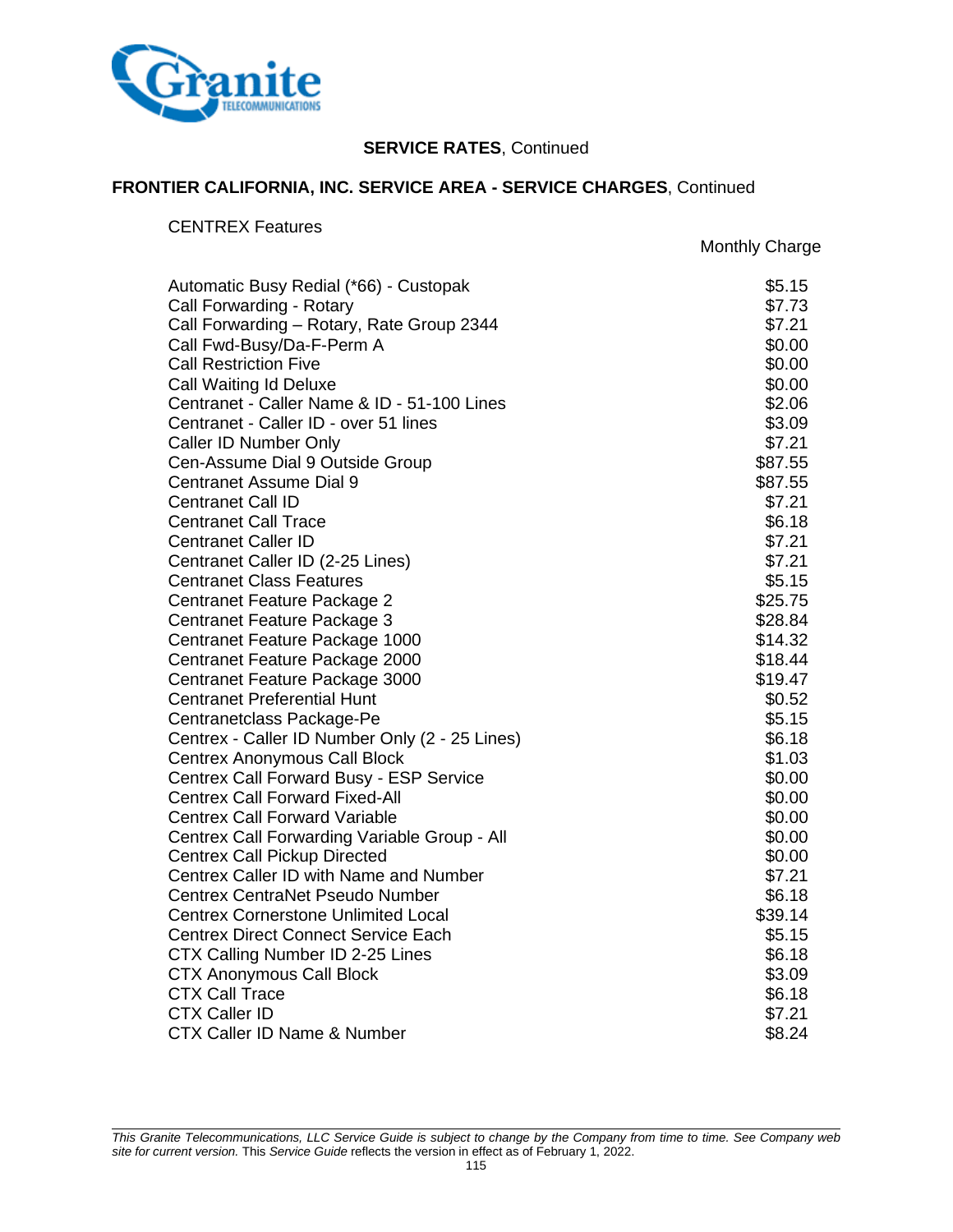

## **FRONTIER CALIFORNIA, INC. SERVICE AREA - SERVICE CHARGES**, Continued

CENTREX Features

Monthly Charge

| <b>CTX Caller ID/Number</b>             | \$6.18  |
|-----------------------------------------|---------|
| CTX Caller Id/Number - Over 50 Lines    | \$3.09  |
| <b>CTX Complete Blocking</b>            | \$0.00  |
| <b>CTX Direct Connect</b>               | \$5.15  |
| <b>CTX Group Call Pick-Up</b>           | \$0.00  |
| <b>CTX Last Number Redial</b>           | \$4.12  |
| <b>CustoPak 2 Bus Features</b>          | \$25.75 |
| Custopak Automatic Call B               | \$5.15  |
| Custopak Call Block *60                 | \$3.03  |
| <b>CustoPak Call Park</b>               | \$3.09  |
| <b>Custopak Call Park Directed</b>      | \$4.12  |
| <b>Custopak Special Call Forwarding</b> | \$5.15  |
| <b>Custopak Speed Calling</b>           | \$0.00  |
| <b>CX Call Restriction 1</b>            | \$0.00  |
| <b>CX Call Restriction 2</b>            | \$0.00  |
| CX Call Forward Fixed Busy              | \$0.00  |
| CX Call Forward Fixed No Answer         | \$0.00  |
| Dial Call Waiting - Originating - CPAK  | \$0.00  |
| <b>Direct Connect Service</b>           | \$5.15  |
| Freedom Feature Package                 | \$18.44 |
| Group Call Pickup CP                    | \$0.00  |
| Last Number Redial - CNET/CPAK          | \$4.12  |
| <b>Multilocation Intercom Ca</b>        | \$10.45 |
| <b>Touch Call Service - Business</b>    | \$0.00  |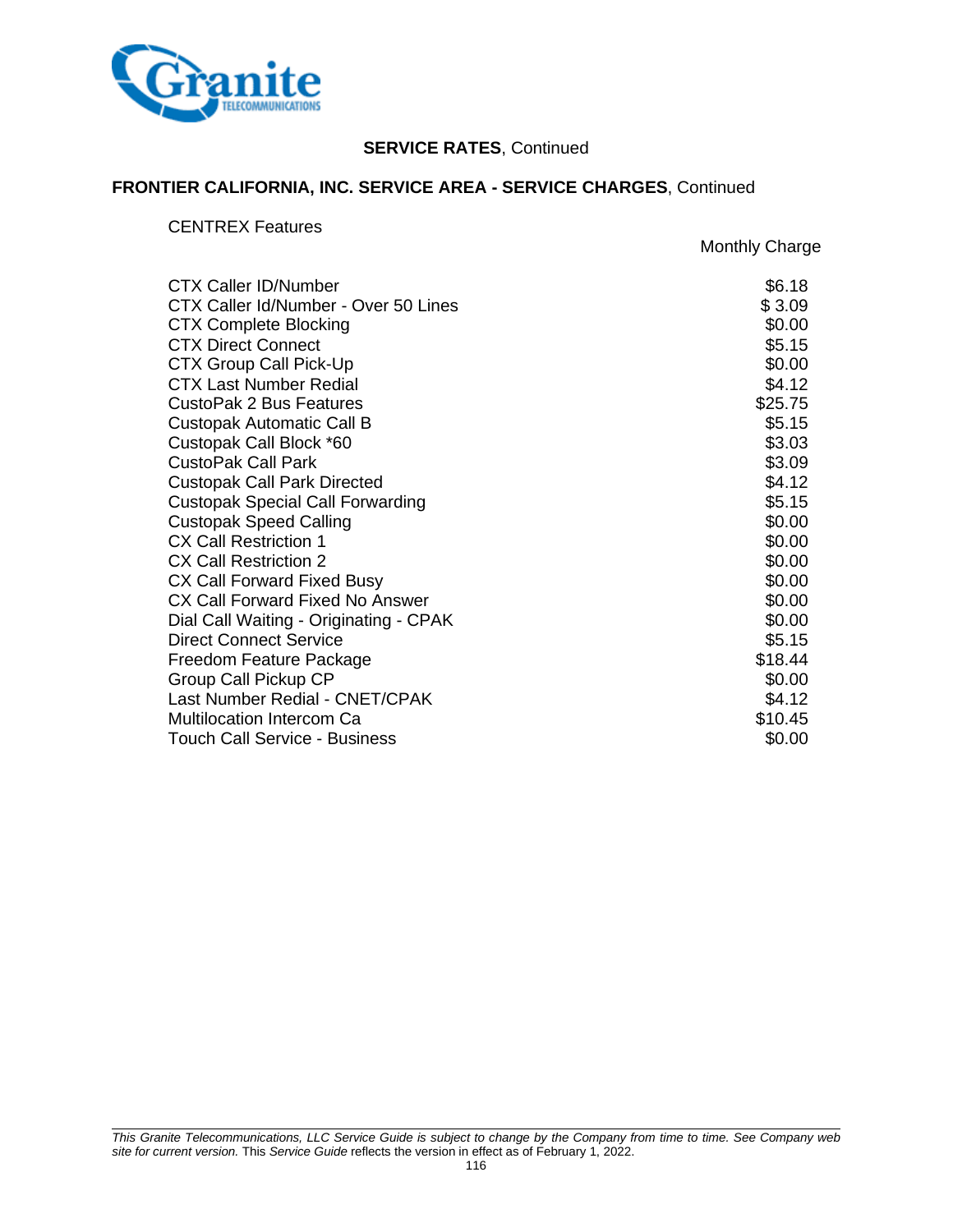

## **FRONTIER CALIFORNIA, INC. SERVICE AREA - SERVICE CHARGES**, Continued

Private Branch Exchange (PBX) Service

|                                                 | Rate Group     | <b>Monthly Charge</b> |
|-------------------------------------------------|----------------|-----------------------|
| Analog PBX Trunk                                |                | \$41.30               |
|                                                 | $\overline{2}$ | \$46.76               |
|                                                 | 2344           | \$41.20               |
|                                                 | 863F           | \$41.20               |
| PBX Direct Inward Dial Trunk Measured Service 1 |                | \$41.30               |
|                                                 | 2              | \$46.76               |
|                                                 | 2344           | \$46.76               |
|                                                 | 863F           | \$46.76               |
| <b>PBX Trunk Measured</b>                       | 1              | \$41.30               |
|                                                 | 2              | \$46.76               |
|                                                 | 2344           | \$40.17               |
| <b>PBX Features</b>                             |                |                       |

| <b>Business Rotary Line</b>                        | \$4.27   |
|----------------------------------------------------|----------|
| Direct Inward Dial Block Of 20 Numbers             | \$67.98  |
| Direct Inward Dial First Block of 40 Numbers       | \$135.96 |
| Direct Inward Dial Additional Block Of 40 Numbers  | \$135.96 |
| Direct Inward Dial Block of 100 Numbers            | \$330.00 |
| Direct Inward Dial First Block of 100 Stations     | \$339.90 |
| Direct Inward Dial Stations Additional 100 Numbers | \$200.00 |
| PBX Rotary Hunt Line Charge                        | \$1.50   |
| Rotary Trunk Control arrangement                   | \$4.15   |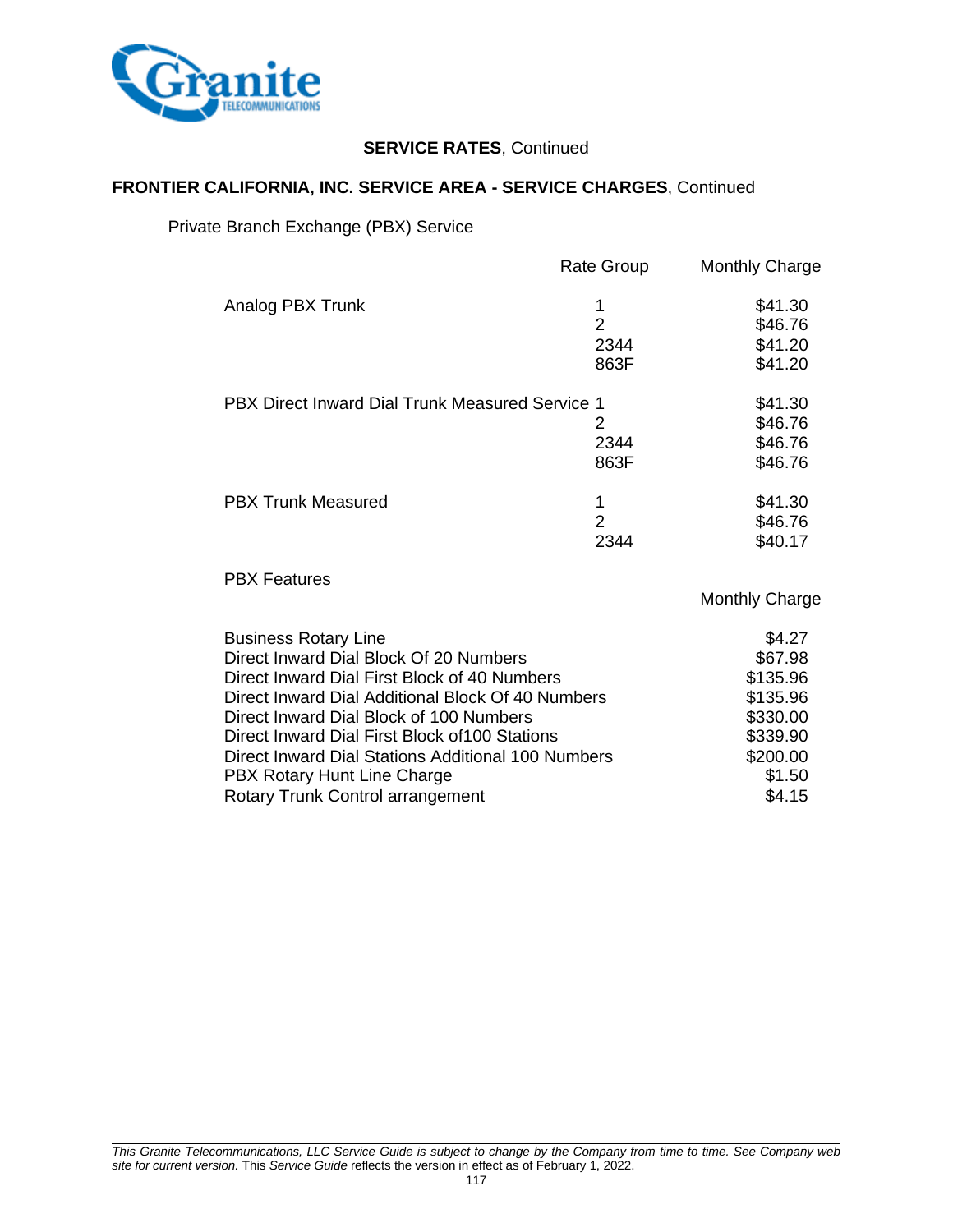

## **FRONTIER CALIFORNIA, INC. SERVICE AREA - SERVICE CHARGES**, Continued

## Integrated Services Digital Network (ISDN) Services

|                                                            | Rate Group     | <b>Monthly Charge</b> |
|------------------------------------------------------------|----------------|-----------------------|
| <b>ISDN BRI Access</b>                                     | 1              | \$37.75               |
|                                                            | $\overline{2}$ | \$40.17               |
|                                                            | 2344           | \$40.17               |
|                                                            | 863F           | \$36.05               |
| ISDN BRI MP Business Local Loop-Measured                   | 1              | \$35.69               |
|                                                            | $\overline{2}$ | \$39.04               |
|                                                            | 2344           | \$39.04               |
| <b>ISDN Business Line-Measured</b>                         | 1              | \$37.75               |
|                                                            | $\overline{2}$ | \$40.17               |
|                                                            | 2344           | \$40.17               |
|                                                            | 863F           | \$36.05               |
| ISDN BRI Additional Directory Telephone Number All         |                | \$0.45                |
| <b>ISDN Multipoint Measured Voice/Data</b>                 | All            | \$11.33               |
| <b>ISDN PRI - PRI Access Term</b>                          | All            | \$529.25              |
| <b>ISDN PRI Facility1st SYS</b>                            | 1              | \$319.82              |
|                                                            | $\overline{2}$ | \$319.82              |
|                                                            | 2344           | \$213.20              |
|                                                            | 863F           | \$319.82              |
| Switched Data - Single Line Access                         | All            | \$51.50               |
| <b>Integrated Services Digital Network (ISDN) Features</b> |                |                       |
|                                                            |                | <b>Monthly Charge</b> |
| Caller ID Name & Number                                    |                | \$0.00                |
| <b>ISDN Access</b>                                         |                | \$7.93                |
| <b>ISDN Additional Telephone Number</b>                    |                | \$0.45                |
| <b>ISDN B Channel Voice</b>                                |                | \$2.55                |
| <b>ISDN B Channel Voice and Data</b>                       |                | \$9.06                |
| <b>ISDN B Channel Voice and Data</b>                       |                | \$31.72               |
| <b>ISDN Circuit Switched Data Channel</b>                  |                | \$7.93                |
| ISDN Data 1000 Package                                     |                | \$3.40                |
| <b>ISDN Line Loop Extension</b>                            |                | \$31.72               |
| <b>ISDN PRI B Channel DID/DOD</b>                          |                | \$4.12                |
| <b>ISDN PRI Calling Name Delivery</b>                      |                | \$82.40               |
| <b>ISDN Single User Access</b>                             |                | \$9.06                |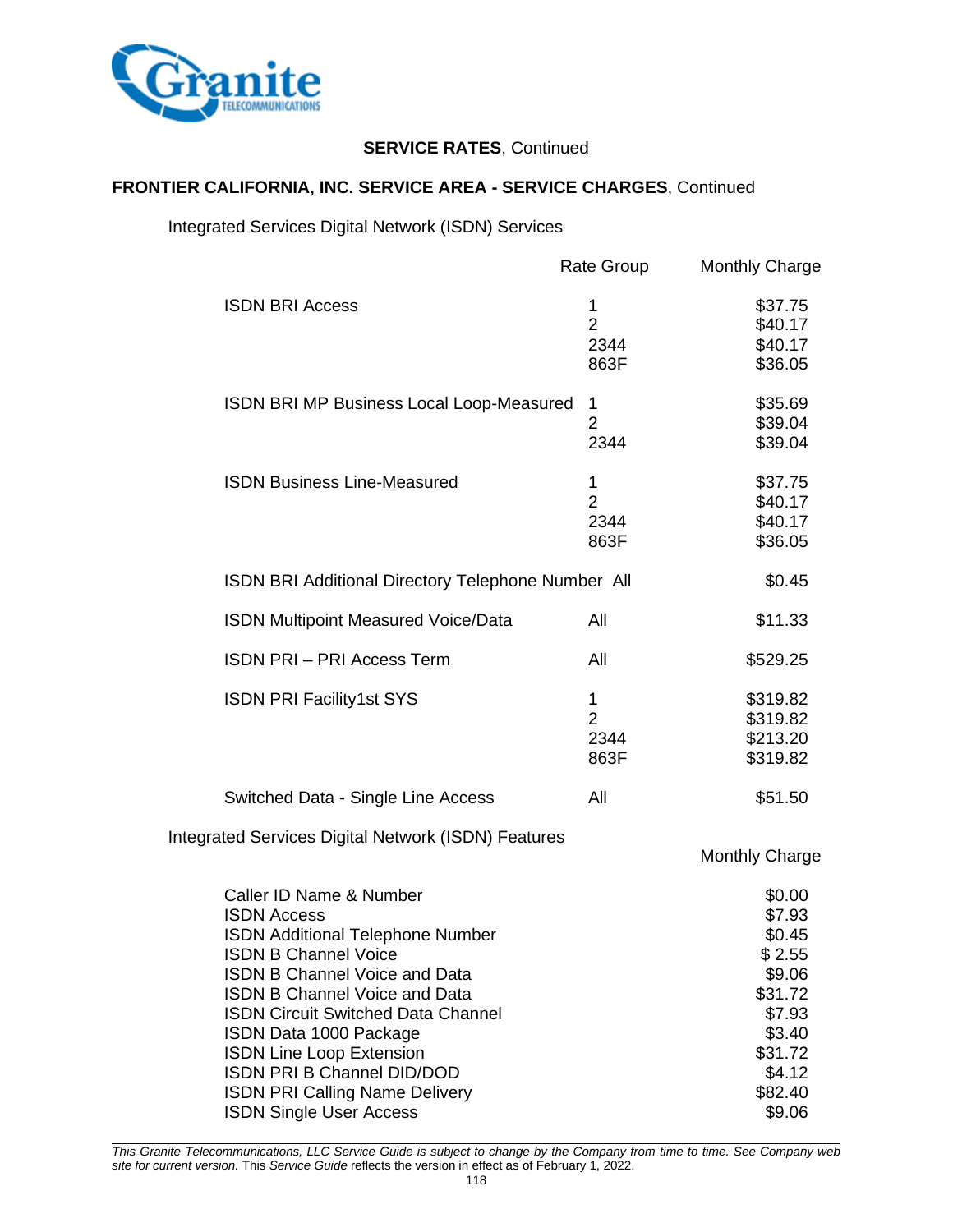

## **FRONTIER CALIFORNIA, INC. SERVICE AREA - SERVICE CHARGES**, Continued

Business Data Services

| B-Voice - CSD, per line                            | \$9.06  |
|----------------------------------------------------|---------|
| Circuit Switched Data - B Data Channel Activation  | \$4.12  |
| Clear Channel Capable, per SAL                     | \$36.05 |
| Single Line Extension Channel                      | \$5.15  |
| Special Access Line Two Wire                       | \$2.00  |
| Special Access Line Two Wire/Four Wire (voiceband) | \$15.40 |
| Special Transport IntraLATA, per mile              | \$3.05  |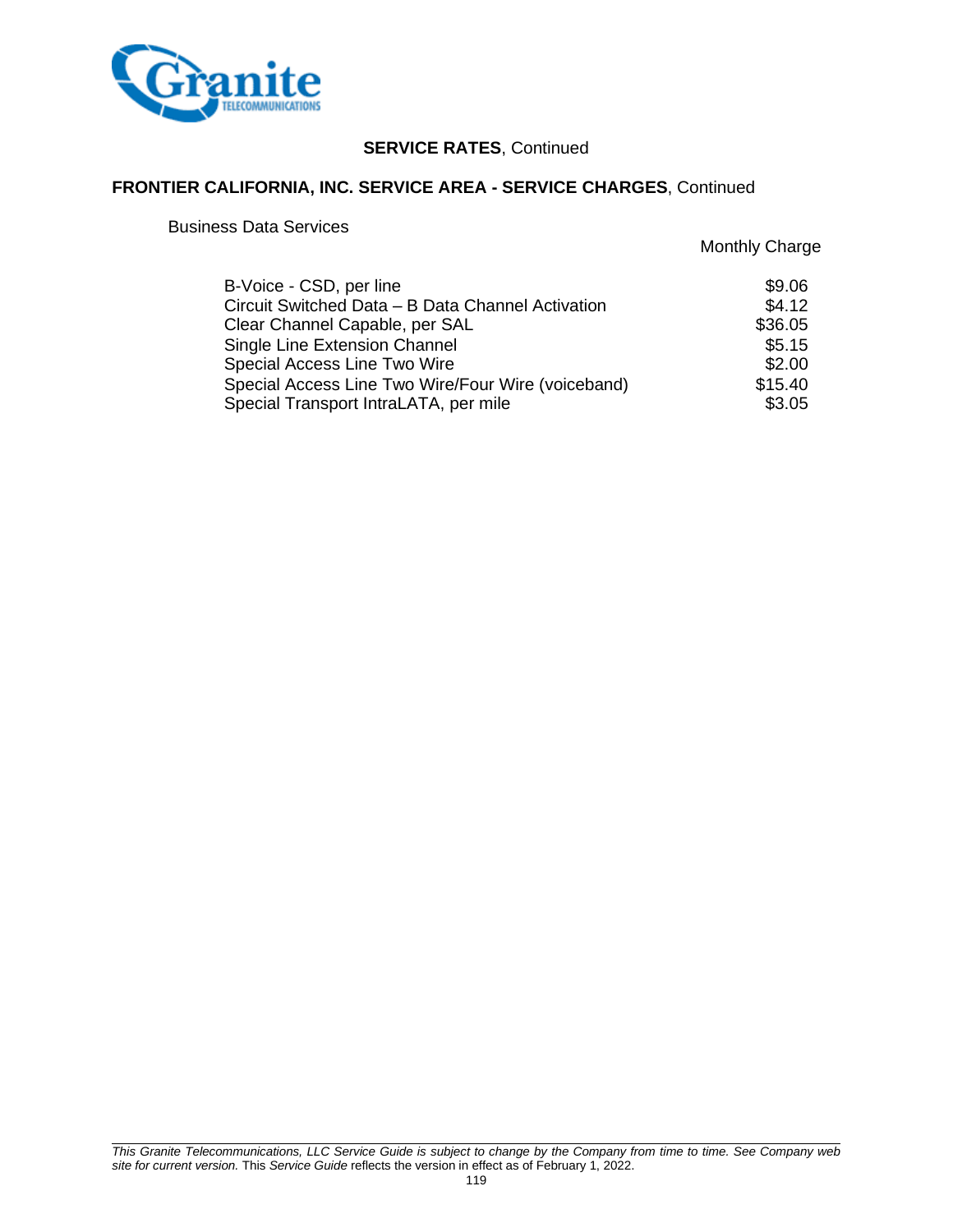

### **FRONTIER CALIFORNIA, INC. SERVICE AREA - SERVICE CHARGES**, Continued

#### Local Usage Charges

Local

|                               | <b>First</b><br><b>Minute</b> | <b>Each Additional</b><br><b>Minute</b> |
|-------------------------------|-------------------------------|-----------------------------------------|
| Zone $11$<br>Zone 2<br>Zone 3 | \$0.033<br>\$0.033<br>\$0.10  | \$0.033<br>\$0.033<br>\$0.10            |
| IntraLATA Toll                |                               |                                         |
| All Zones                     | \$0.19                        | \$0.19                                  |

<sup>1</sup> Company incorporates herein by reference the local calling zones set forth in [Frontier California, Inc.](http://carrier.frontiercorp.com/crtf/tariffs/u/288/CA/local/Product_Guide.pdf) *Product Guide* Section 5.

*This Granite Telecommunications, LLC Service Guide is subject to change by the Company from time to time. See Company web site for current version.* This *Service Guide* reflects the version in effect as of February 1, 2022.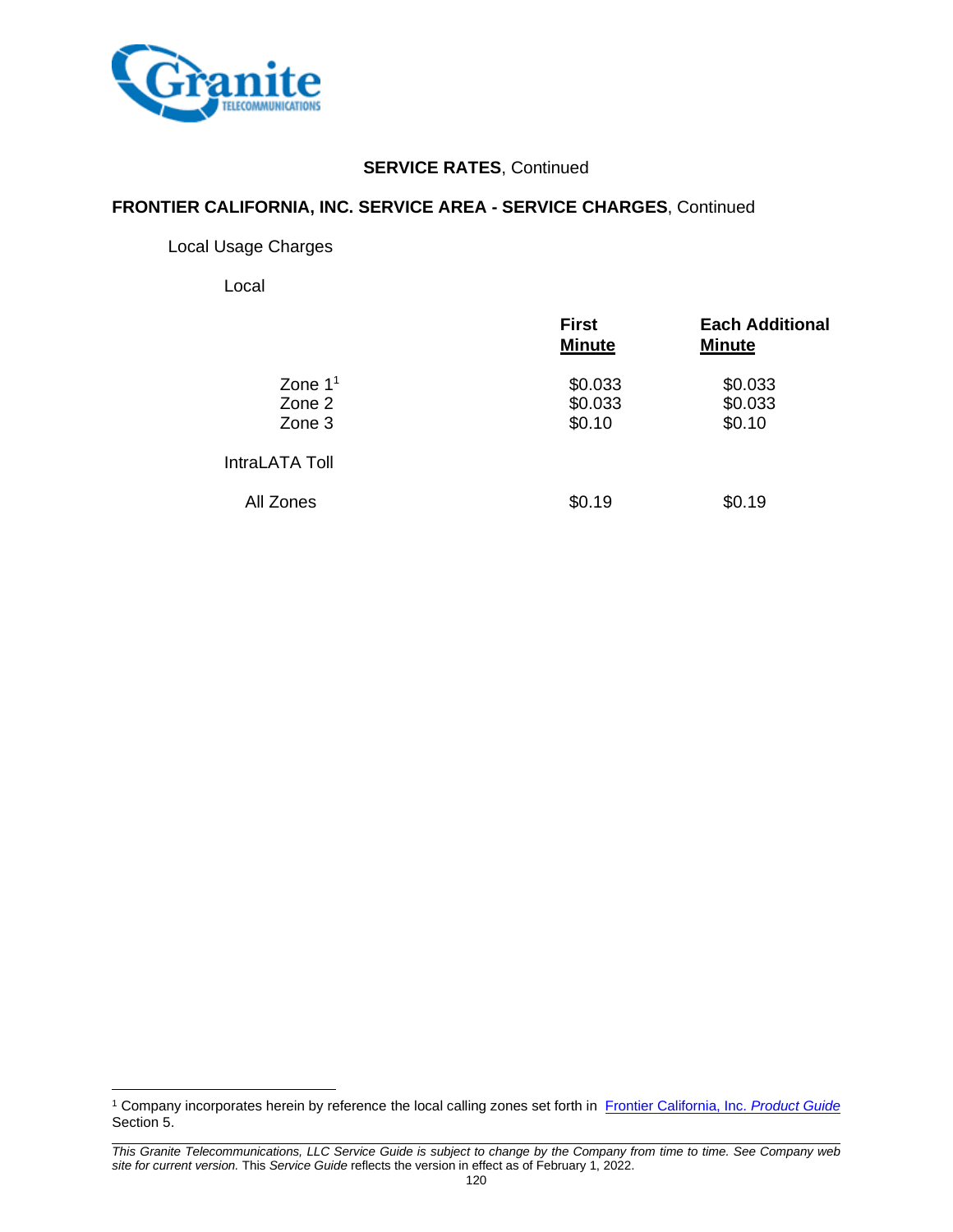

### **FRONTIER SERVICE AREA - SERVICE CHARGES**

The following rates apply in the base rate areas of all exchanges as shown and defined in Citizens Telecom of California dba Frontier Communications of California, Citizens Telecom dna Frontier Communications of Toulumne, and Citizens Telecom dba Frontier Communications Golden State current and effective tariffs on file with the California Public Utilities Commission or Service Guides.

#### Service Charges

| <b>Non-Recurring Charges</b> |  |
|------------------------------|--|
|------------------------------|--|

| New Installations, per order |          |
|------------------------------|----------|
| 1 to 3 lines                 | \$125.00 |
| 4 to 10 lines                | \$275.00 |
| 11 or more lines             | \$350.00 |
| Service Order Charge         | \$45.00  |
| <b>Record Change Charge</b>  | \$20.00  |
| <b>Restoral of Service</b>   | \$41.00  |
| PIC and LPIC Change          | \$10.00  |
| PIC or LPIC                  | \$5.00   |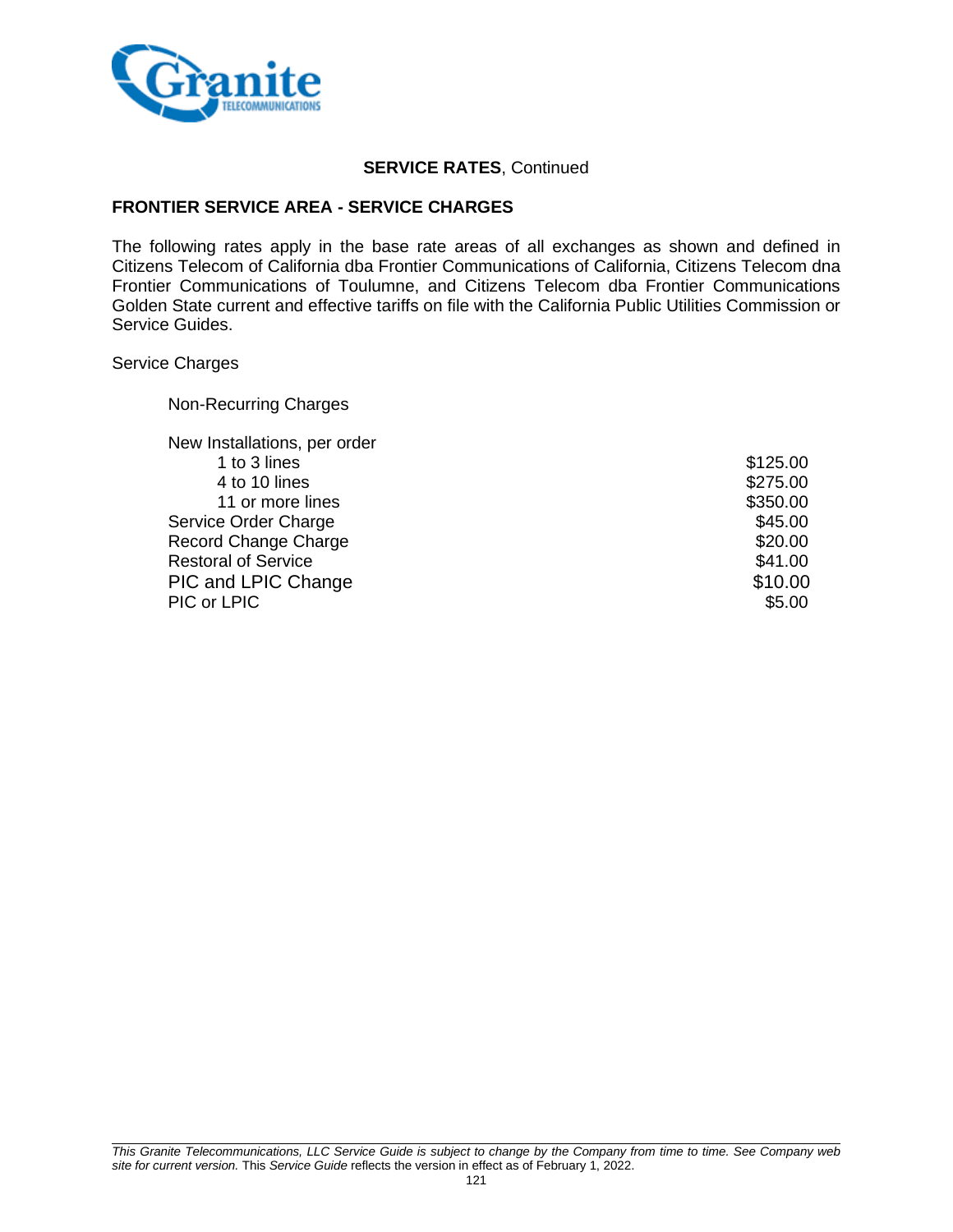

### **FRONTIER SERVICE AREA - SERVICE CHARGES**, Continued

Local Exchange Service

Local Exchange Lines

|                                                             | <b>Monthly Charge</b> |
|-------------------------------------------------------------|-----------------------|
| <b>Business One Party Zone A</b>                            | \$43.25               |
| <b>Business One Party Zone B</b>                            | \$43.25               |
| <b>Business One Party Flat Rate</b>                         | \$43.25               |
| <b>Business Key Line Measured</b>                           |                       |
| Rate Group C                                                | \$28.50               |
| Rate Group G                                                | \$36.25               |
| Rate Group T                                                | \$30.00               |
| <b>Business Measured Rate Service</b>                       |                       |
| Rate Group C                                                | \$28.50               |
| Rate Group G                                                | \$36.25               |
| Rate Group T                                                | \$30.00               |
| Business One Party Local Calling Plan - Measured            |                       |
| Rate Group C                                                | \$28.50               |
| Rate Group G                                                | \$36.25               |
| Rate Group T                                                | \$30.00               |
| <b>Voice Grade Channel Termination Four Wire</b>            | \$9.75                |
| <b>Extended Area Service</b>                                |                       |
|                                                             | <b>Monthly Charge</b> |
| Delta Extended Area Service                                 | \$6.35                |
| <b>Extended Area Service Unlimited Plan</b>                 | \$5.00                |
| Extended Area Service - Basic                               | \$0.00                |
| <b>Unlimited Extended Area Service Business</b>             | \$0.00                |
| <b>Extended Area Service</b>                                |                       |
|                                                             | Monthly Charge        |
| <b>Remote Call Forwarding</b>                               | \$26.00               |
| Remote Call Forwarding First Path Business                  | \$26.00               |
| Mileage Charges                                             |                       |
|                                                             | <b>Monthly Charge</b> |
| Mileage One Party Band 3                                    | \$0.00                |
| Off premise extension non-cont, per initial quarter mile    | \$9.75                |
| Off premise extension non-cont, per additional quarter mile | \$9.75                |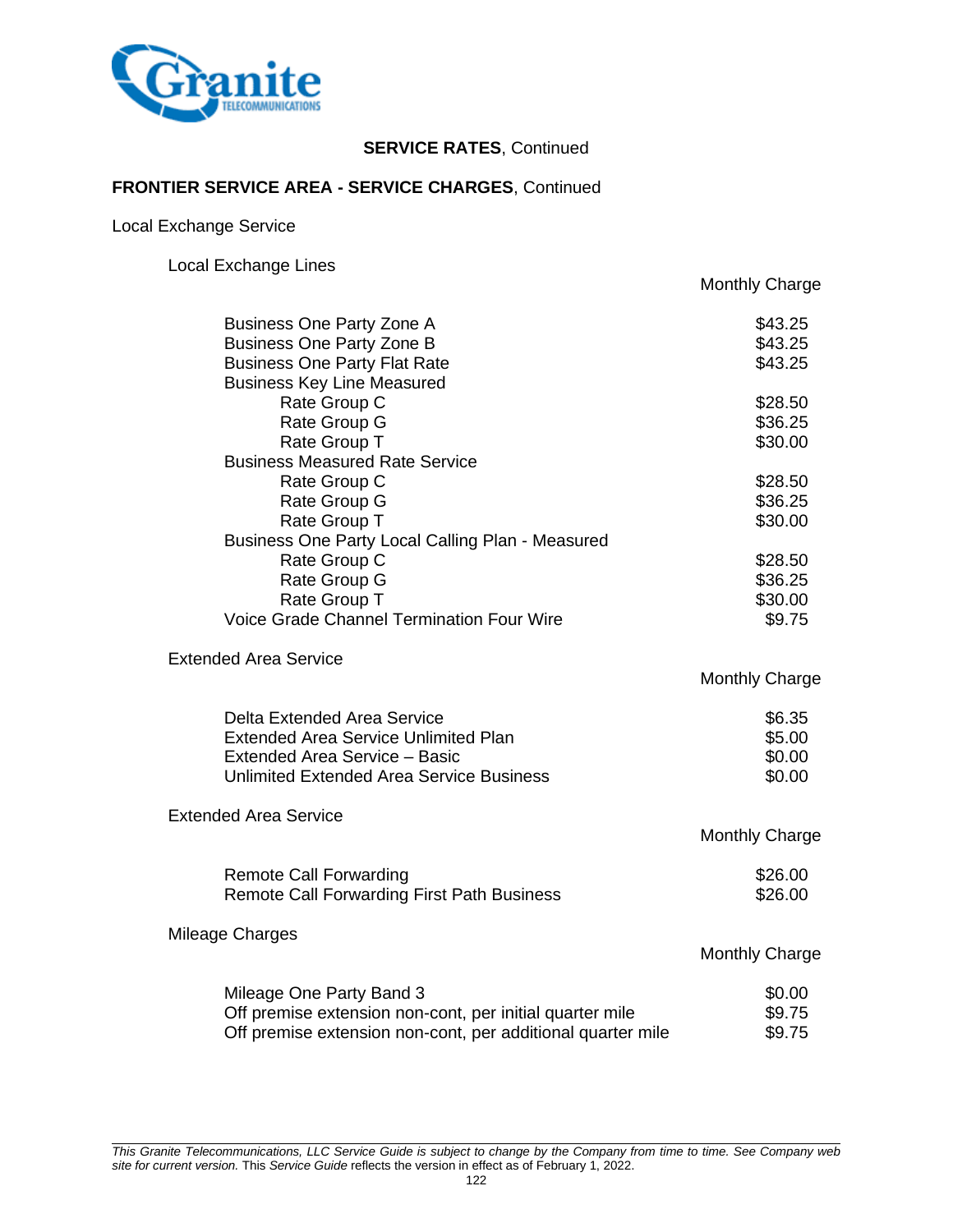

Monthly Charge

### **FRONTIER SERVICE AREA - SERVICE CHARGES**, Continued

Local Exchange Service, Continued

Custom Calling Features

\*69 Auto Call Return \$0.00 \*69 Auto Call Return, pay per use \$6.00 3rd Party Verification I/I  $$0.00$ 3-Way Call \$9.00 900 Blocking Fee  $$0.00$ Anonymous Call Rejection **\$6.50 \$6.50** Auto Busy Redial **\$6.00 6.000** Auto Call Return - Feature5 Pack \$0.00 Billed Number Screening **\$3.50** and \$3.50 Block All Service Providers \$0.00 Block Collect or Third Party Calls **\$3.50** \$3.50 Bus Call Forward Fixed  $$7.75$ Busy Number Redial \*66  $\overline{\phantom{0}}$  56.00 Call Forward Busy \$7.75 Call Forward No Answer  $\sim$  87.75 Call Forwarding Busy/No Answer  $$7.75$ Call Forwarding Variable  $$7.75$ Call Waiting / Cancel Call Waiting **\$9.25** Call Waiting/Caller ID \$0.50 Caller ID Block Per Line  $$0.00$ Caller ID Name & Number  $$12.00$ Circular Hunting \$1.00 Directory Number Hunting **\$1.00** Distinctive Ring **but a set of the set of the set of the set of the set of the set of the set of the set of the set of the set of the set of the set of the set of the set of the set of the set of the set of the set of the** Hunting Multi-Line  $$1.00$ International Toll Blocking **but a strategie of the strategie of the strategie of the strategie of the strategie of the strategie of the strategie of the strategie of the strategie of the strategie of the strategie of the** No Collect Billing \$3.50 No Third-Party Billing **\$3.50** NPA Block 900 Calls \$0.00 NPA Block 900 Calls \$0.00  $\sim$ Ring Plus **36.25** Rotary Hunt Line Service – POTS  $$1.00$ Rotary Service - PBX  $$1.50$ Selective Call Rejection  $$5.50$ Three Way Calling  $\sim$  89.00 Toll Restriction  $$3.00$ Toll/Call Restriction  $$3.00$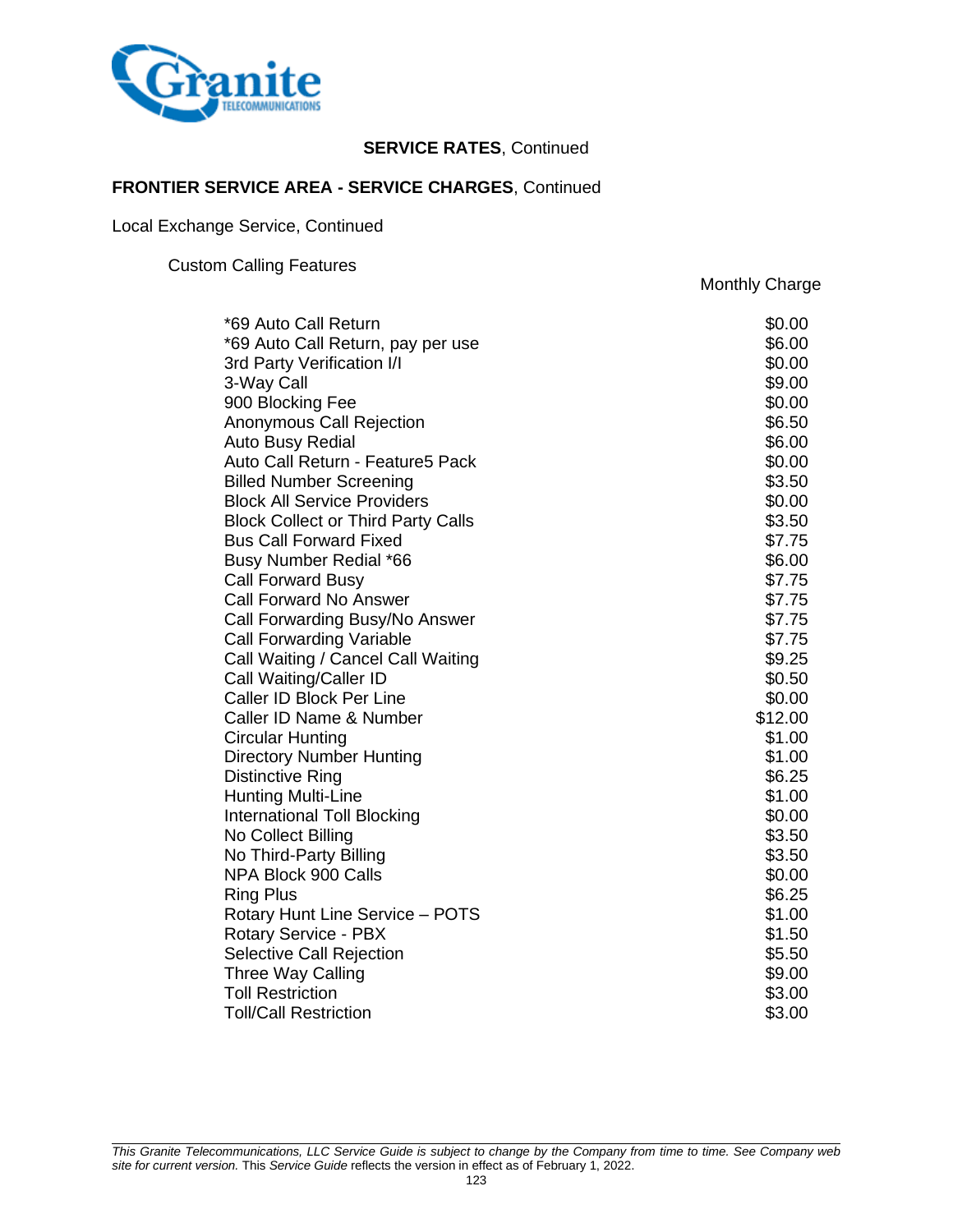

### **FRONTIER SERVICE AREA - SERVICE CHARGES**, Continued

Local Exchange Service, Continued

#### Directory Listings

|                                     | <b>Monthly Charge</b> |
|-------------------------------------|-----------------------|
| <b>Business Additional Listing</b>  | \$5.50                |
| <b>Business Line of Information</b> | \$5.25                |
| Extra Line of Information           | \$5.25                |
| Foreign Listing Monthly Bill        | \$6.50                |
| Non-Published Number                | \$5.25                |
| Non-Listing                         | \$6.00                |
|                                     |                       |

Directory Assistance

|                                      | <b>Monthly Charge</b> |
|--------------------------------------|-----------------------|
| Local                                | \$5.99                |
| Regional                             | \$5.99                |
| Call Completion, excluding usage     | \$1.50                |
| Operator Assistance, excluding usage | \$5.99                |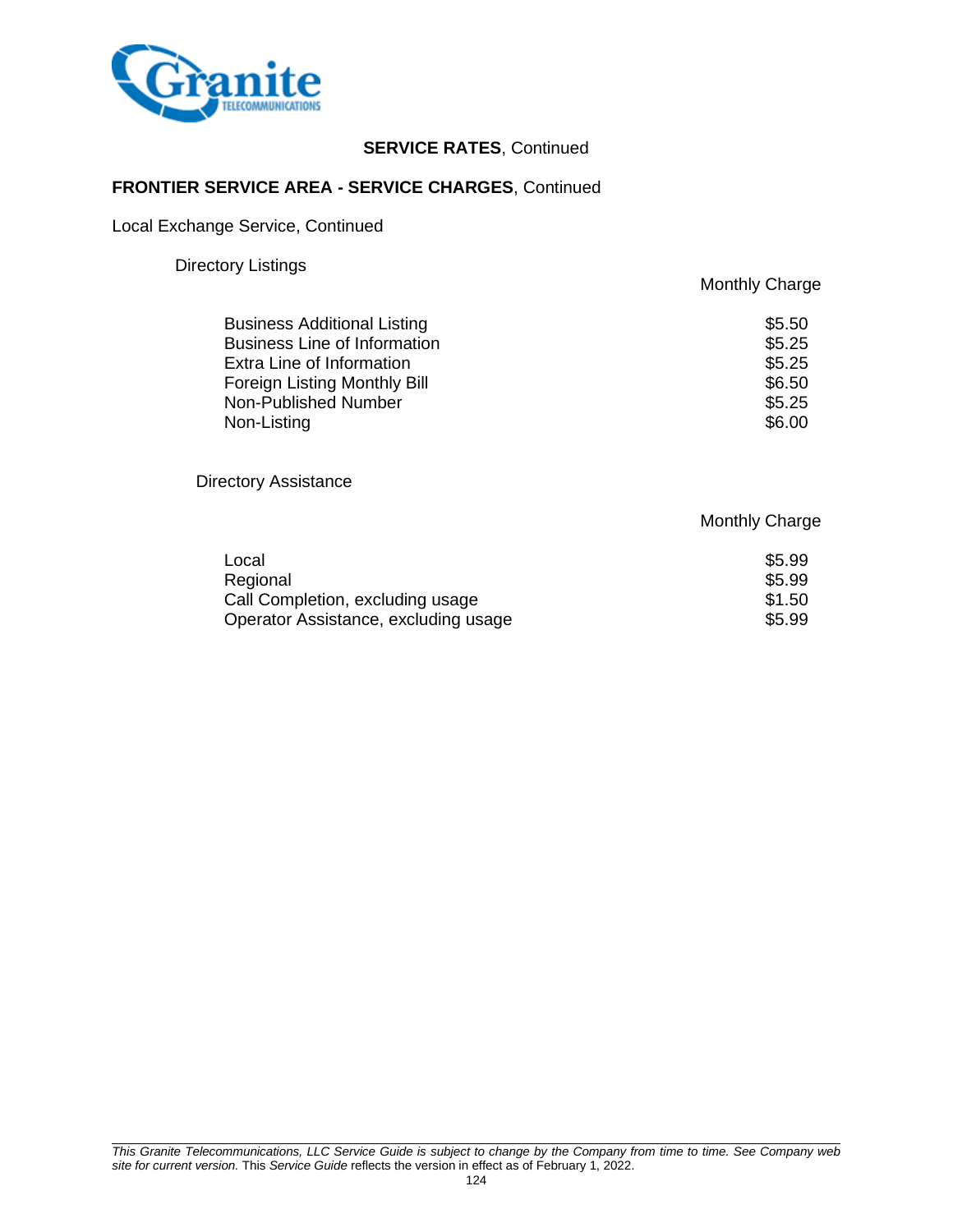

### **FRONTIER SERVICE AREA - SERVICE CHARGES**, Continued

CENTREX Service

CENTREX Service

Monthly Charge

| <b>Centrex Line Business</b> |         |
|------------------------------|---------|
| Rate Group C                 | \$28.50 |
| Rate Group G                 | \$36.25 |
| Rate Group T                 | \$30.00 |
| <b>Centrex Service Line</b>  |         |
| Rate Group C                 | \$28.50 |
| Rate Group G                 | \$36.25 |
| Rate Group T                 | \$30.00 |
|                              |         |

# CENTREX Features

| Anonymous Call Rejection                       | \$0.00 |
|------------------------------------------------|--------|
| B-3 Way Conference w/UTF                       | \$0.00 |
| <b>B-Busy Transfer-All</b>                     | \$0.00 |
| <b>Call Forwarding Variable</b>                | \$0.00 |
| Centrex - Basic Feature Package, 2 - 100 lines | \$3.75 |
| <b>Centrex Basic Service</b>                   | \$2.65 |
| Centrex Intragroup/Small                       | \$8.95 |
| PAL - Block 900/INTL                           | \$0.00 |
| Selective Call Rejection                       | \$0.00 |
| S-Intercom                                     | \$0.00 |
| Three Way Calling                              | \$0.00 |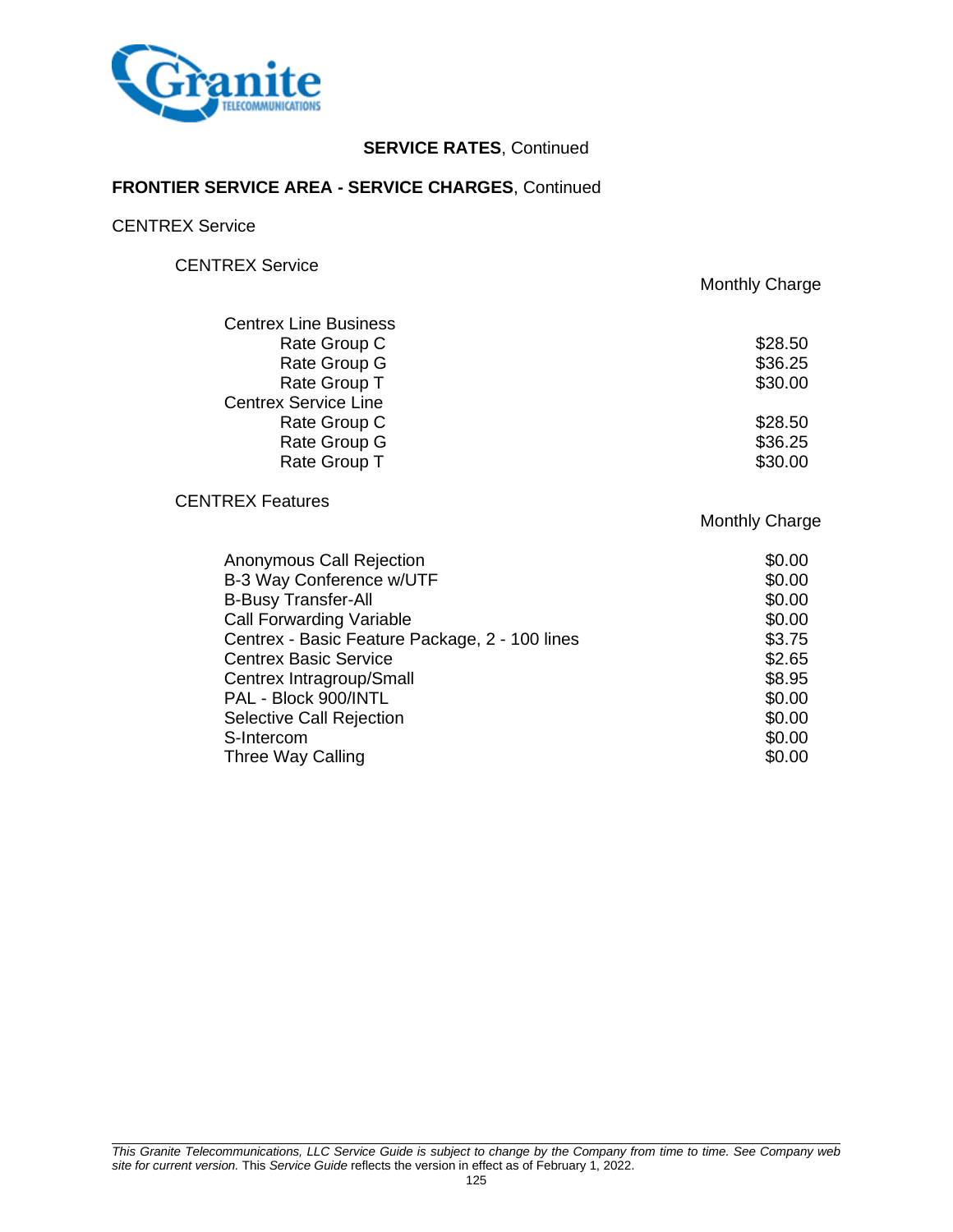

### **FRONTIER SERVICE AREA - SERVICE CHARGES**, Continued

Private Branch Exchange (PBX) Service

Private Branch Exchange Services

|                               |                                                                   | <b>Monthly Charge</b> |
|-------------------------------|-------------------------------------------------------------------|-----------------------|
|                               | Business Message Unit Fex A<br><b>Business PBX Trunk Measured</b> | \$46.70               |
|                               | Rate Group C                                                      | \$28.50               |
|                               | Rate Group G                                                      | \$36.25               |
|                               | Rate Group T                                                      | \$30.00               |
|                               | <b>DCS DigitI Transmission</b><br><b>DCS Port</b>                 | \$220.00              |
|                               | Rate Group C                                                      | \$480.00              |
|                               | Rate Group G                                                      | \$530.00              |
|                               | Rate Group T                                                      | \$420.00              |
|                               | Direct Inward Dial Direct Group #50                               | \$40.00               |
|                               | Direct Inward Dial Direct Group 100 Numbers                       | \$209.50              |
|                               | <b>PBX Trunk Service</b>                                          | \$43.25               |
|                               | Integrated Services Digital Network (ISDN) Service                |                       |
| <b>ISDN Service</b>           |                                                                   |                       |
|                               |                                                                   | <b>Monthly Charge</b> |
|                               | Business Foreign Exchange Access Line Zone B                      | \$57.70               |
|                               | <b>ISDN BRI Service</b>                                           | \$25.00               |
|                               | <b>ISDN Extension Service</b>                                     | \$0.00                |
| <b>Business Data Services</b> |                                                                   |                       |
|                               |                                                                   |                       |

Local Private Line First Terminal **\$9.75**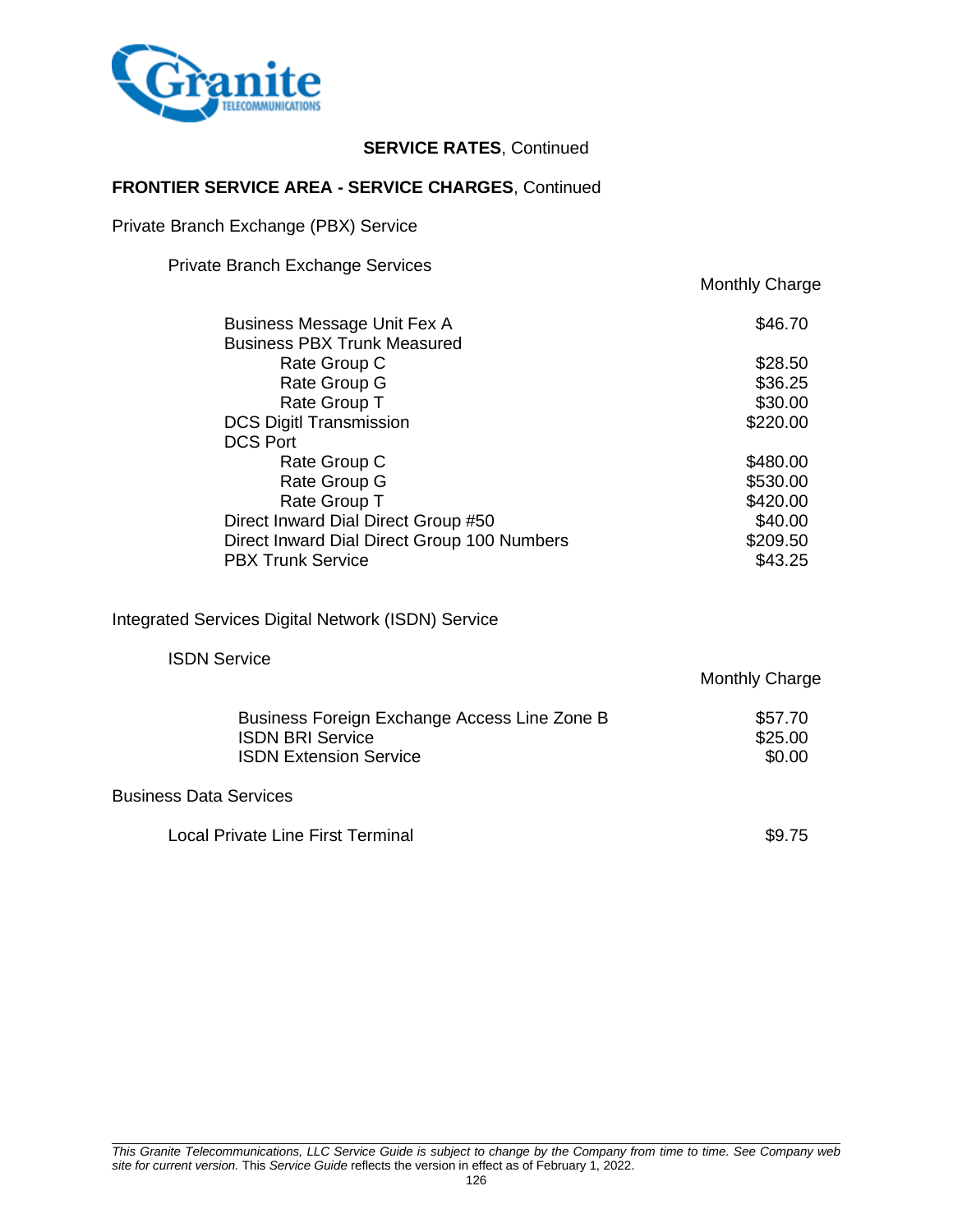

### **FRONTIER SERVICE AREA - SERVICE CHARGES**, Continued

Local Usage Charges

Local

|                   | Initial<br>Minute | Additional<br>Minute |
|-------------------|-------------------|----------------------|
| Zone 1            | \$0.0383          | \$0.0383             |
| Zone 2            | \$0.0383          | \$0.0383             |
| Zone 3            | \$0.11            | \$0.11               |
| <b>IntraLATA</b>  |                   |                      |
|                   | Initial           | Additional           |
|                   | Minute            | Minute               |
| 0 to 20 miles     | \$0.119           | \$0.075              |
| 21 to 40 miles    | \$0.141           | \$0.119              |
| 41 to 70 miles    | \$0.152           | \$0.13               |
| 71 and more miles | \$0.152           | \$0.141              |
|                   |                   |                      |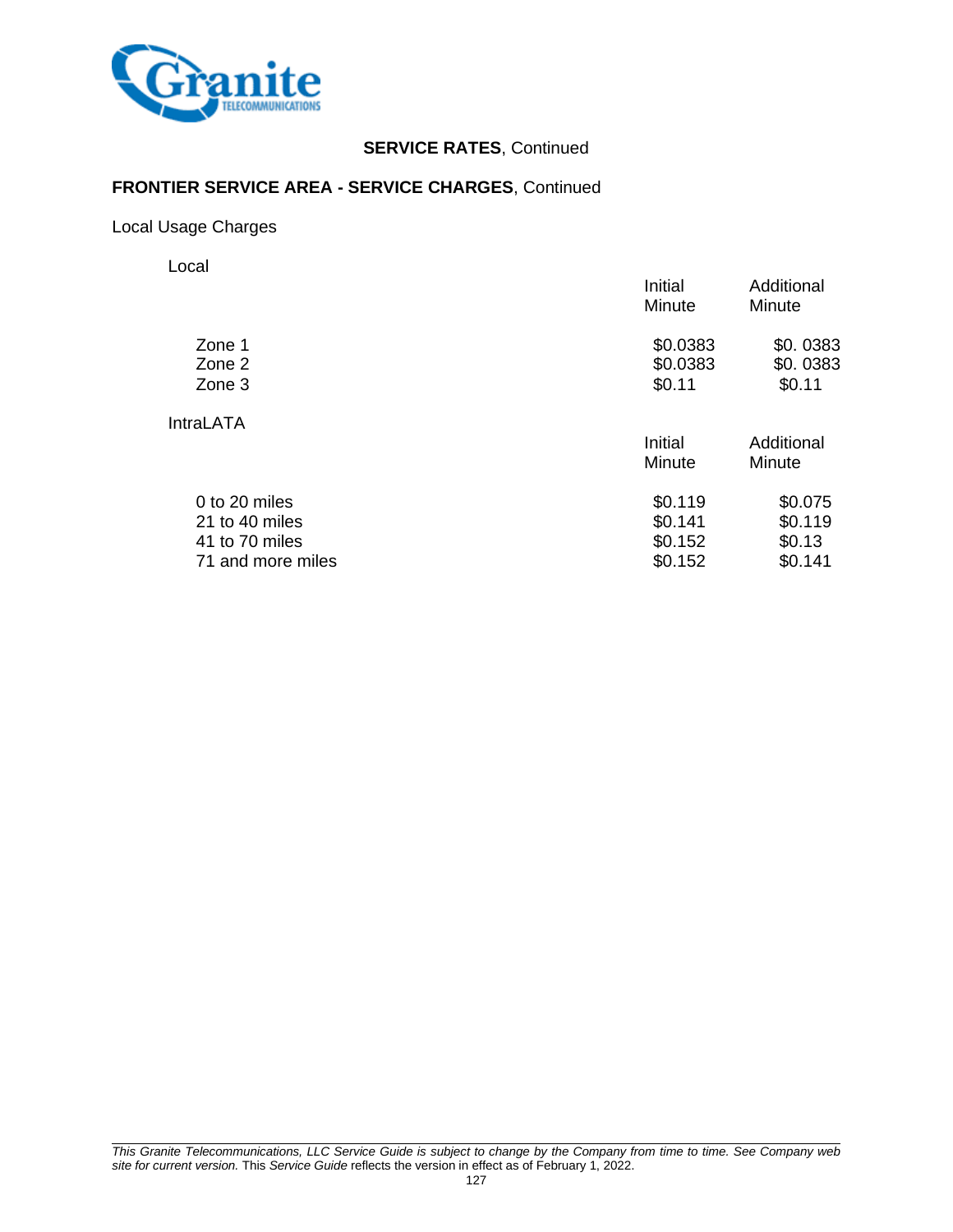

### **CONSOLIDATED COMMUNICATIONS OF CALIFORNIA COMPANY SERVICE AREA – SERVICE CHARGES**

The following rates apply in the base rate areas of all exchanges as shown and defined in Consolidated Communications of California Company. current and effective tariffs on file with the California Public Utilities Commission or Service Guides.

#### Service Charges

Non-Recurring Charges

| \$65.00  |
|----------|
| \$170.00 |
| \$405.00 |
| \$20.00  |
| \$19.00  |
| \$20.00  |
| \$10.00  |
| \$5.00   |
|          |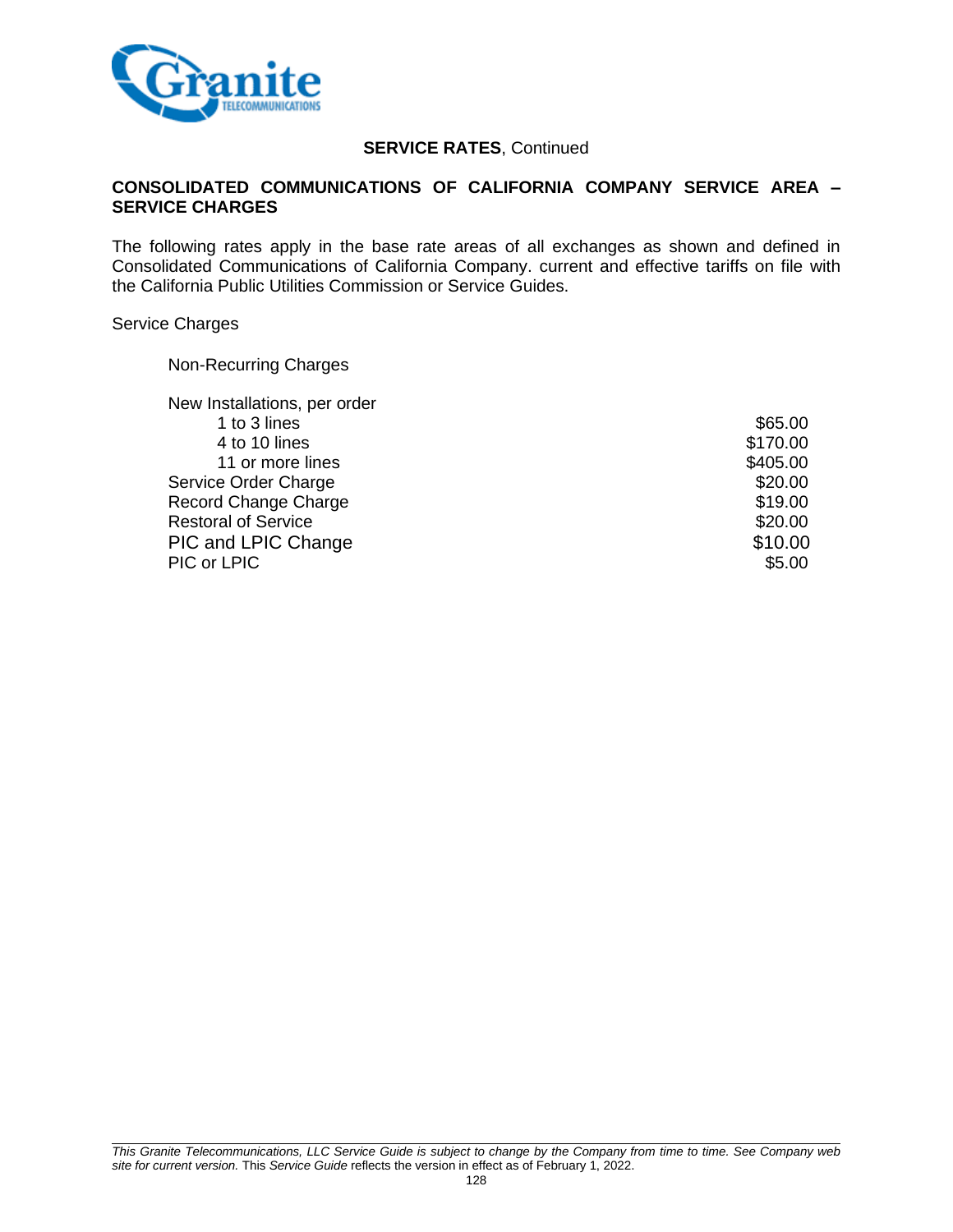

### **CONSOLIDATED COMMUNICATIONS OF CALIFORNIA COMPANY SERVICE AREA – SERVICE CHARGES**, Continued

Local Exchange Service

#### Local Exchange Lines

| Access Line<br>Access Line Additional - Measured<br>Access Line Additional - Flat<br>Foreign Exchange Increment 96<br><b>Local Measured Access</b><br>Public Access Line, per individual access line          |                                          | \$40.95<br>\$31.85<br>\$40.95<br>\$34.88<br>\$31.85<br>\$28.85 |
|---------------------------------------------------------------------------------------------------------------------------------------------------------------------------------------------------------------|------------------------------------------|----------------------------------------------------------------|
| <b>Remote Call Forwarding</b>                                                                                                                                                                                 |                                          | Monthly Charge                                                 |
| <b>Remote Call Forward</b><br><b>Remote Call Forward Additional Path</b>                                                                                                                                      |                                          | \$28.00<br>\$9.00                                              |
|                                                                                                                                                                                                               | Flat per<br>Month                        | Measured per<br>Month                                          |
| Primary Access Line, per line<br>Trunk, per trunk<br>Direct Inward Dialed Trunks, per trunk<br>Direct Outward Dialed Trunks, per trunk<br><b>Business Answering Line</b><br><b>Network Access Termination</b> | \$41.35<br>\$41.35<br>\$41.35<br>\$32.57 | \$26.35<br>\$26.35<br>\$26.35<br>\$26.35<br>\$11.85            |
| Mileage Charges                                                                                                                                                                                               |                                          | <b>Monthly Charge</b>                                          |

| Foreign Exchange: Each $\frac{1}{2}$ mile – individual line primary service | \$6.00 |
|-----------------------------------------------------------------------------|--------|
| Foreign Exchange: Each $\frac{1}{2}$ mile – PBX trunk line                  | \$6.00 |
| Foreign Exchange 969 Access, per mile?                                      | \$6.00 |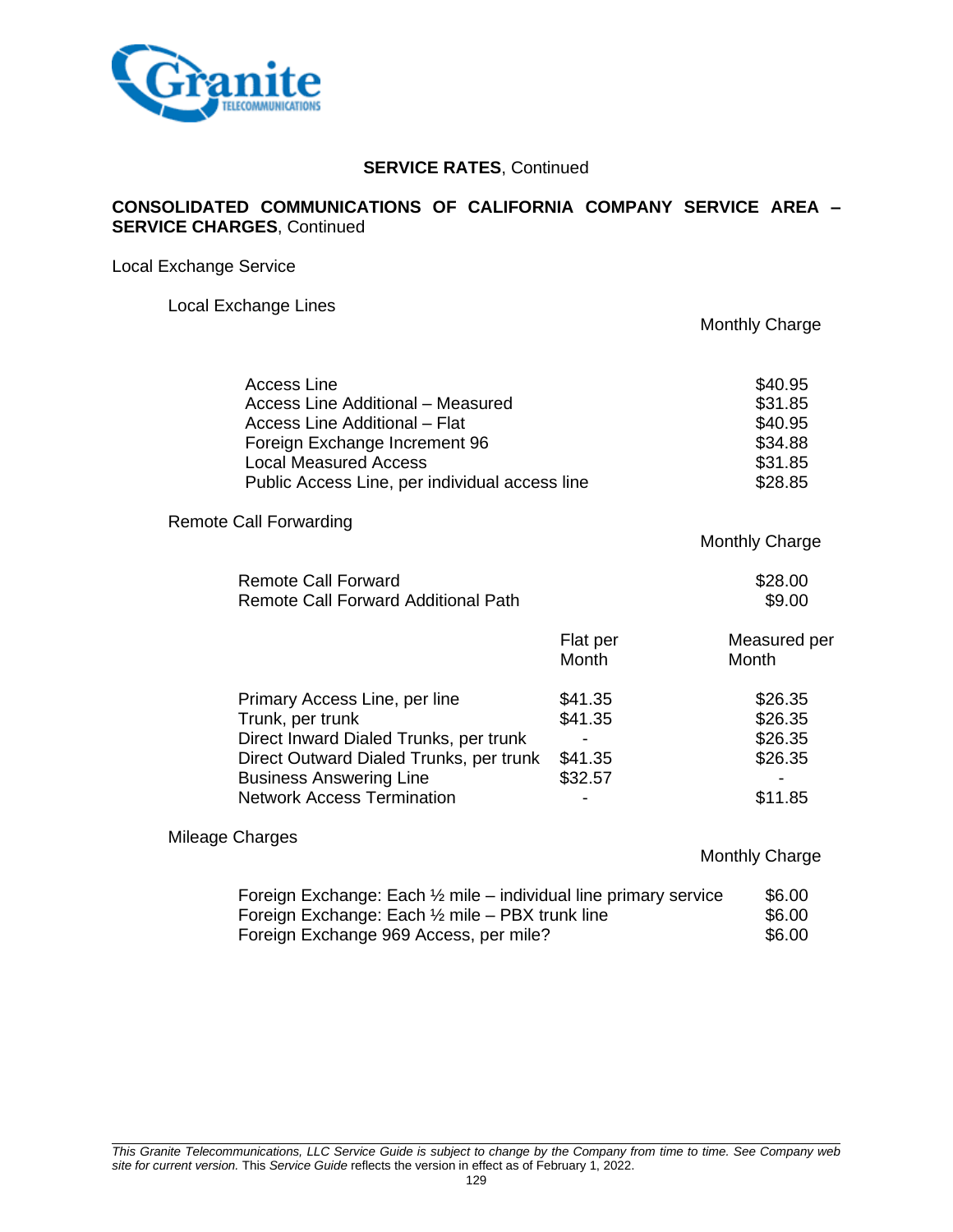

#### **CONSOLIDATED COMMUNICATIONS OF CALIFORNIA COMPANY SERVICE AREA – SERVICE CHARGES**, Continued

Local Exchange Service

Custom Calling Features

1010 Blocking \$0.00 900 Blocking Service \$0.00 Alarm Line \$12.99 Anonymous Call Rejection  $$2.00$ Auto Redial **6.000 and 7.000 and 7.000 and 7.000 and 7.000 and 7.000 and 7.000 and 7.000 and 7.000 and 7.000 and 7.000 and 7.000 and 7.000 and 7.000 and 7.000 and 7.000 and 7.000 and 7.000 and 7.000 and 7.000 and 7.000 and** Auto Route Selection, First  $$0.75$ Auto Rout Selection Additional  $\sim$  80.30 Caller ID: Number Only **\$4.50** Call Blocker  $$4.50$ Call Forwarding \$3.75 Call Forward Busy **63.75** Call Forward Busy – No Answer **\$3.75** Call Forward Busy Fixed **\$3.75** Call Forwarding (variable, fixed, busy, no answer) \$3.75 Call Hold **\$3.75** Call Pick-Up \$2.25 Call Return \$4.00 Call Transfer \$3.75 Call Waiting - Originating **\$3.75** Call Waiting [same as above?] \$6.25 Call Waiting/Cancel **\$6.25** Call Waiting ID \$3.75 Caller ID Name \$6.50 Caller ID Number \$4.50 Calling Feature  $$4.13$ Conference Calling – 6 way \$7.00 Directory Assistance Call Completion Block \$5.00 **Deny Restrict International 10.000 \$0.000 \$0.00 \$0.00** Distinctive Ring \$0.00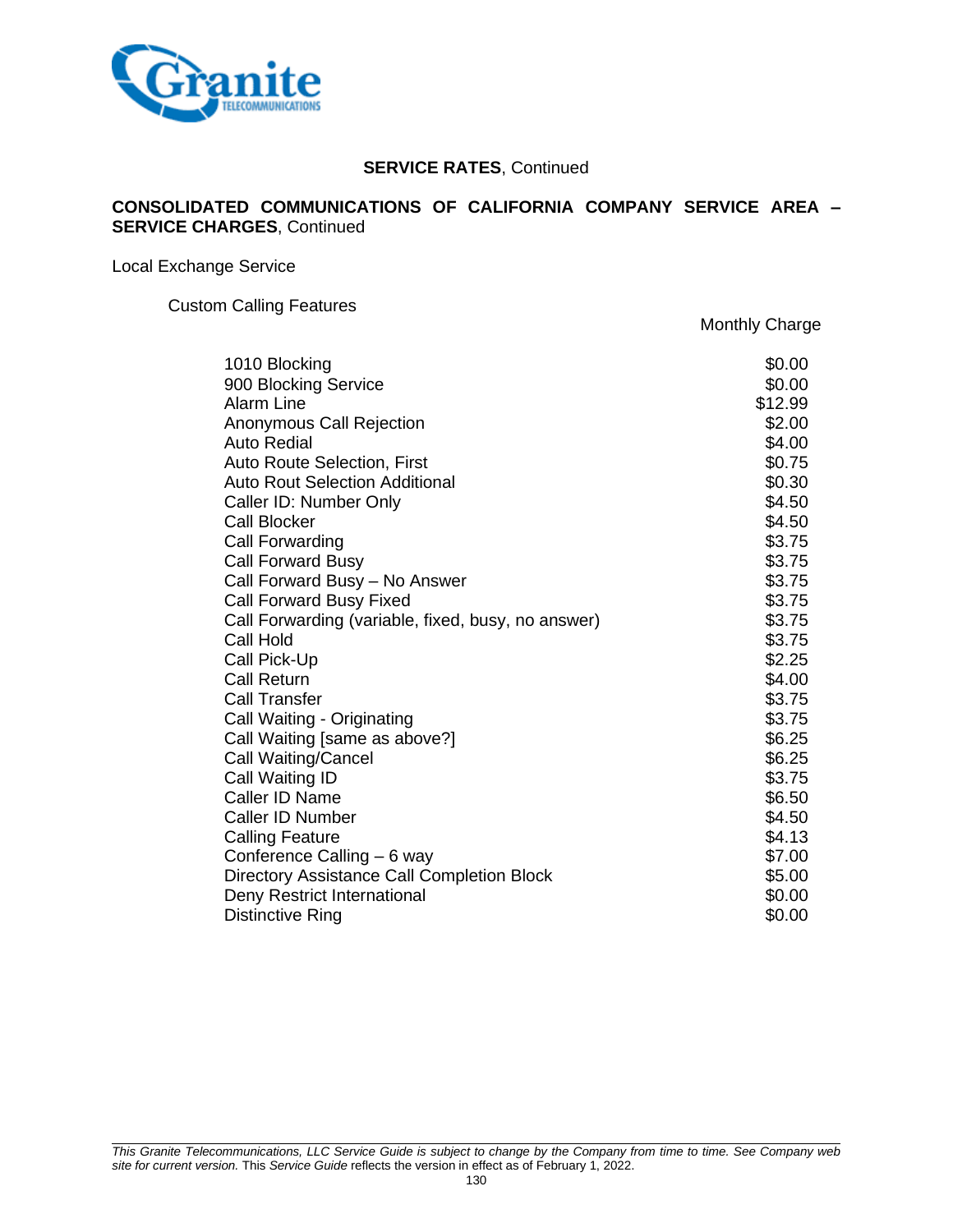

### **CONSOLIDATED COMMUNICATIONS OF CALIFORNIA COMPANY SERVICE AREA – SERVICE CHARGES**, Continued

Local Exchange Service

Custom Calling Features

| Do Not Disturb                                      | \$3.75  |
|-----------------------------------------------------|---------|
| <b>FCC BNA Restriction</b>                          | \$0.00  |
| <b>Hunting Cicular</b>                              | \$0.60  |
| Hunting Pilot, regular, circular,                   |         |
| multiple position, uniform distribution             | \$0.60  |
| <b>Hunting Regular</b>                              | \$0.60  |
| <b>Hunting Uniform Distribution</b>                 | \$0.50  |
| <b>International Call Block</b>                     | \$0.00  |
| Multiple Directory Numbers, per number              | \$7.00  |
| Music On Hold CO                                    | \$0.60  |
| Music On Hold Customer                              | \$15.95 |
| Music on Que (Customer Premise) [same as above?]    | \$15.95 |
| Off Premise Different Wire Center                   | \$59.58 |
| Off Premise Sam Wire Center                         | \$24.85 |
| Off Premise Same Exchange Area                      | \$8.47  |
| <b>Oth Carrier Cramming Blokc</b>                   | \$7.00  |
| <b>Priority Ringing</b>                             | \$4.00  |
| Queued Uniform Call Distribution (QUCD)             |         |
| with announcement (C.O Based)                       | \$45.15 |
| QUCD w/ announcement Hunting:                       |         |
| uniform call distribution, circular                 | \$0.50  |
| <b>Remote Access Call Forward</b>                   | \$1.50  |
| <b>Repeat Dialing</b>                               | \$4.00  |
| <b>Restrict Intern</b>                              | \$0.00  |
| <b>Selective Call</b>                               | \$4.50  |
| Selective Call Acceptance                           | \$4.50  |
| Selective Call Rejection                            | \$4.50  |
| Selective Call Forwarding                           | \$4.50  |
| Six Way Conference Calling (deregulated service)    | \$7.00  |
| Speed Calling: 8 code capacity                      | \$3.75  |
| Speed Calling: 30 code capacity                     | \$6.25  |
| <b>Switched Alternative Route 1-10</b>              | \$2.40  |
| Three - way Calling                                 | \$6.25  |
| Toll Restriction inter Ltd Op                       | \$7.00  |
| Toll Restriction: total toll, InterLATA, interstate | \$7.00  |
| <b>USC Queuing with Announcement</b>                | \$34.00 |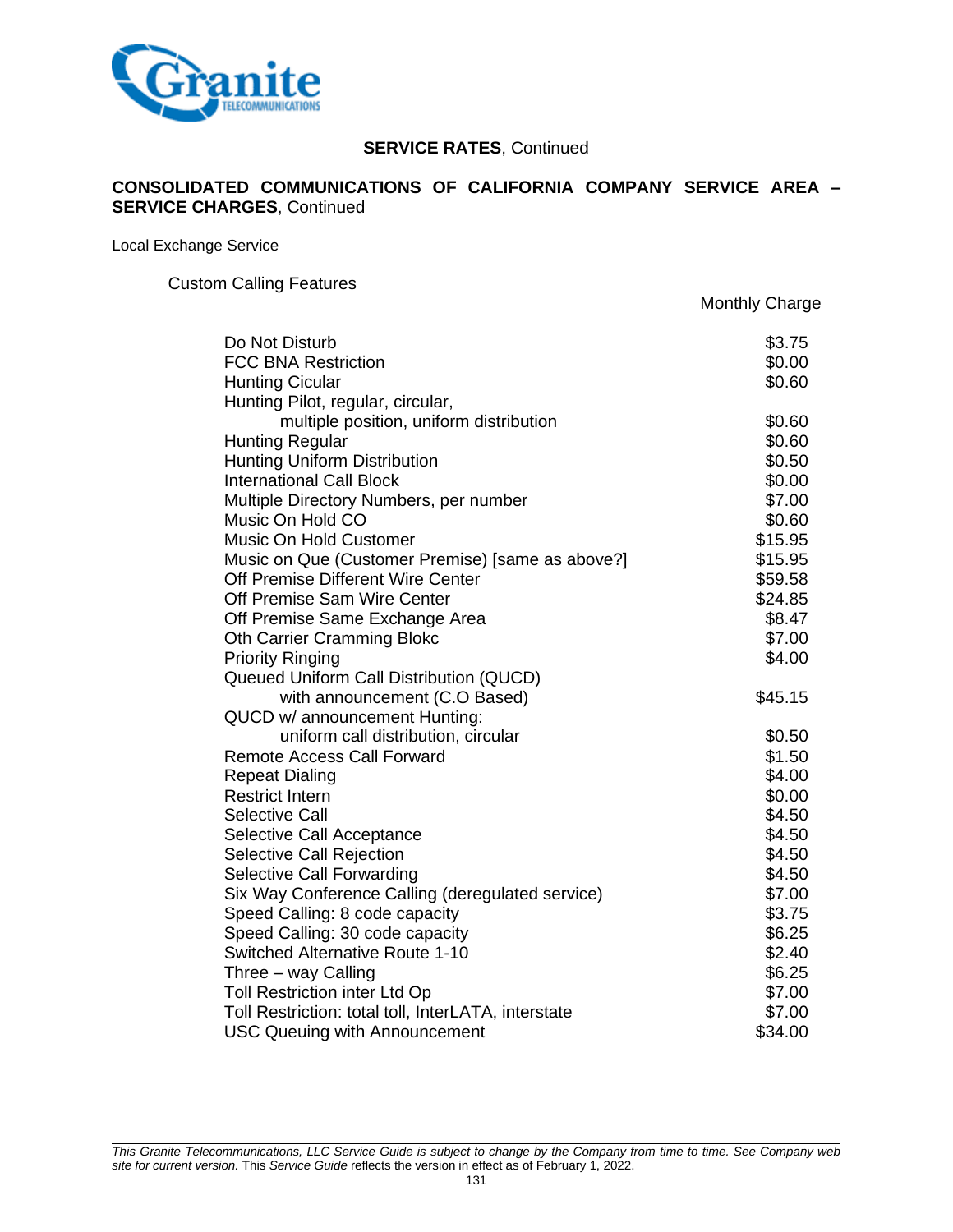

### **CONSOLIDATED COMMUNICATIONS OF CALIFORNIA COMPANY SERVICE AREA – SERVICE CHARGES**, Continued

#### Directory Listings

Monthly Charge

Monthly Charge

| <b>Additional Listing</b><br><b>Additional Paths</b><br><b>Business Listing</b> | \$3.50<br>\$15.00<br>\$3.50 |
|---------------------------------------------------------------------------------|-----------------------------|
| <b>Directory Additional Line</b>                                                | \$0.75                      |
| <b>Extra Listing</b>                                                            | \$1.75                      |
| Group Mailbox Architecture (Optional)                                           | \$1.50                      |
| Information in addition to a listing                                            | \$0.75                      |
| Non-published service                                                           | \$1.99                      |
| <b>Primary Service Listings</b>                                                 |                             |
| without additional charge (only one listing)                                    | \$0.00                      |
| Reference to service                                                            | \$0.75                      |
| Single Access - Each                                                            | \$1.50                      |
|                                                                                 |                             |

#### Directory Assistance

# $\sim$   $\sim$  5.99 Regional \$5.99 Call Completion, excluding usage  $$1.50$ Operator Assistance, excluding usage \$5.99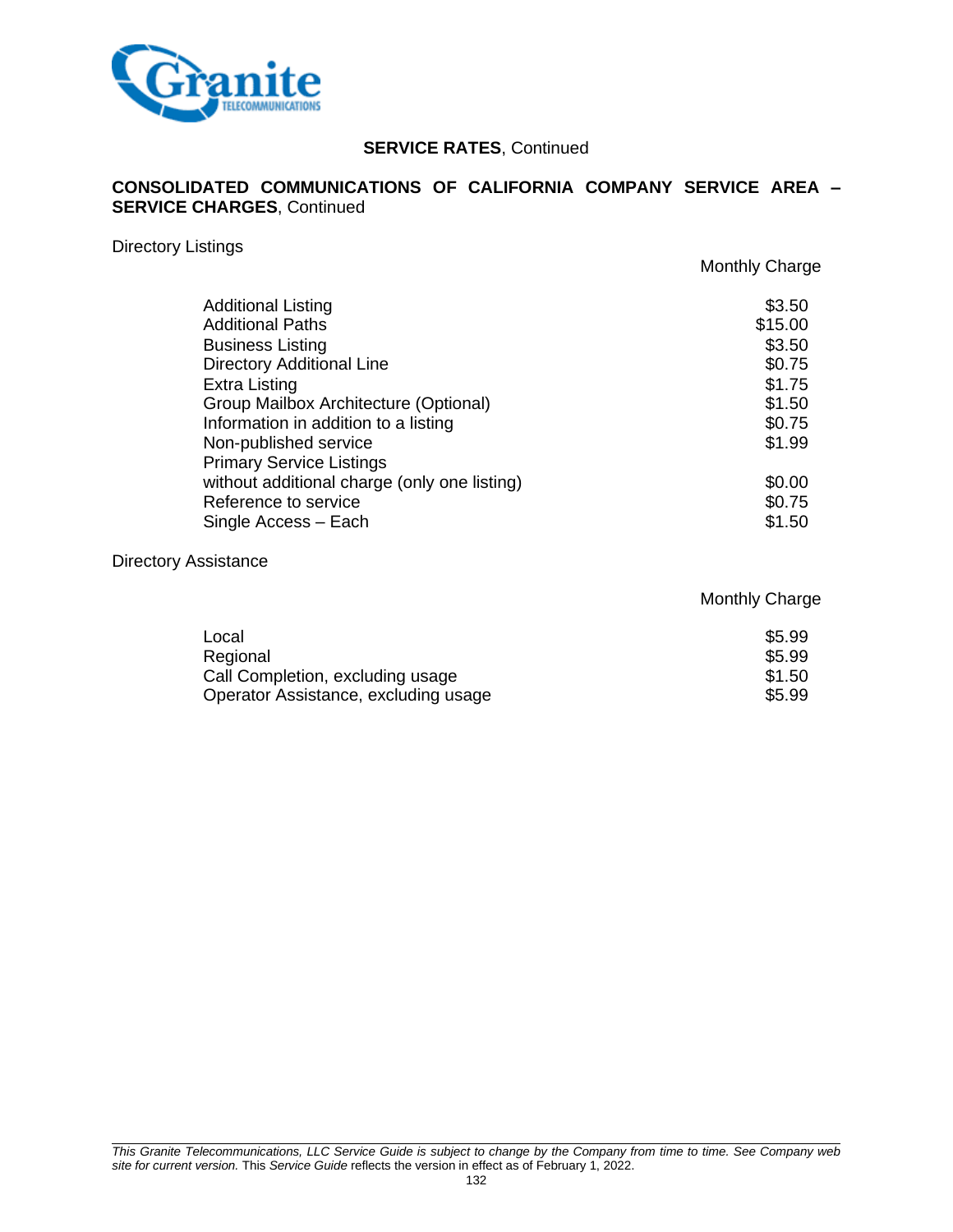

### **CONSOLIDATED COMMUNICATIONS OF CALIFORNIA COMPANY SERVICE AREA – SERVICE CHARGES**, Continued

Centrex Services

Centrex Services

Monthly Charge

| <b>Complete Blocking</b>                      | \$0.00  |
|-----------------------------------------------|---------|
| <b>Centrex Asys Access Line</b>               | \$35.00 |
| Centrex Asys Access Line Measured             | \$20.00 |
| Centrex Asys Access Line Unmeasured           | \$35.00 |
| Centrex Net Access Termination 2-Way          | \$11.85 |
| <b>Centrex Net Access Termination Out</b>     | \$11.85 |
| Directory Assistance Call Completion Blocking | \$5.00  |
| Music on Que (C.O based)                      | \$50.40 |
| Queued Uniform Call Distribution (QUCD)       |         |
| with announcement (C.O Based)                 | \$34.40 |
| QUCD w/ announcement Hunting:                 |         |
| uniform call distribution, circular           | \$0.60  |
| Remote activation of call forwarding          | \$1.50  |
| Selective Blocking                            | \$0.00  |
| Call Trace, per usage                         | \$2.00  |

Centrex Features

Monthly Charge

| Announcement                                                    | \$75.00 |
|-----------------------------------------------------------------|---------|
| Automatic Route – 1st Alternate Route                           | \$0.75  |
| Automatic Route - Each Additional Route                         | \$0.30  |
| Centrex Feature Package I                                       | \$5.00  |
| Centrex Feature Package II                                      | \$3.60  |
| Centrex Feature Package III                                     | \$1.65  |
| Dial Transfer to Tie Lines                                      | \$12.95 |
| Feature group levels applicable to Intrasystem Lines: Group I   | \$2.65  |
| Feature group levels applicable to Intrasystem Lines: Group II  | \$3.60  |
| Feature group levels applicable to Intrasystem Lines: Group III | \$1.65  |
| Intrasystem Measured Line, per line                             | \$15.00 |
| Intrasystem Flat Line, per line                                 | \$30.00 |
| Loudspeaker Paging                                              | \$31.70 |
| Multiline Hunting, per line                                     | \$0.80  |
| Radio Paging Access, per termination                            | \$32.00 |
| Recorded Telephone Dictation, per termination                   | \$32.00 |
| <b>Selective Control of Facilities</b>                          | \$14.95 |
| <b>Tie Trunks Access</b>                                        | \$58.50 |
| Tone                                                            | \$1.95  |
| Trunk Dial Transfer per group                                   | \$1.25  |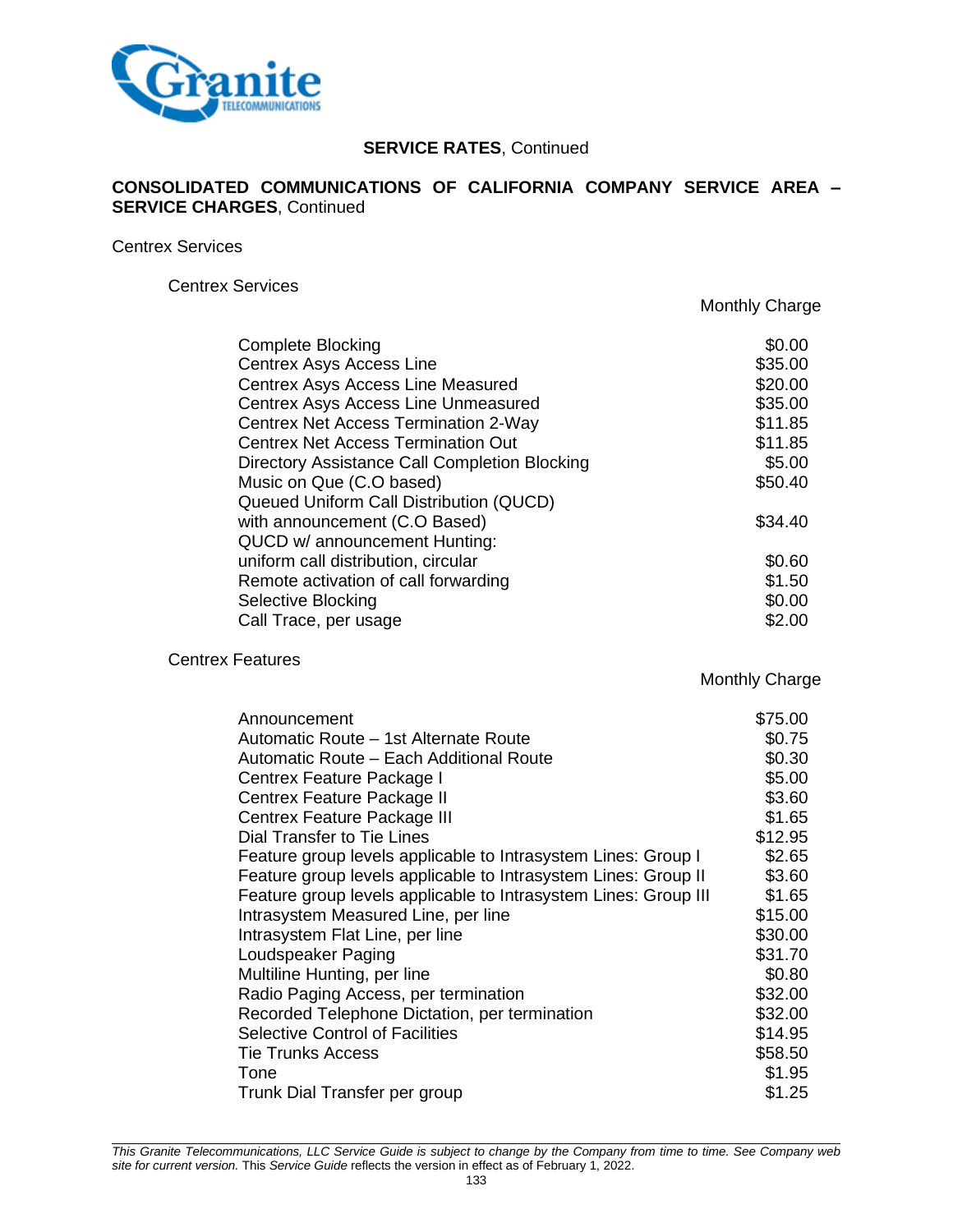

### **CONSOLIDATED COMMUNICATIONS OF CALIFORNIA COMPANY SERVICE AREA – SERVICE CHARGES**, Continued

Private Branch Exchange (PBX) Service

Private Branch Exchange Services

| <b>Monthly Charge</b> |
|-----------------------|
| \$28.85               |
| \$28.85               |
| \$37.95               |
|                       |

Integrated Services Digital Network (ISDN) Service

ISDN Service

Monthly Charge

| <b>ISDN Basic Pak</b>      | \$70.00 |
|----------------------------|---------|
| <b>ISDN Circuit Switch</b> | \$2.30  |

Business Data Services

|                                            | <b>Monthly Charge</b> |
|--------------------------------------------|-----------------------|
| <b>SuperTrunk Termination</b>              |                       |
| Flat                                       | \$515.00              |
| Measured                                   | \$215.00              |
| Trunk Group: In/out/two-way/switch         | \$10.00               |
| <b>Alternate Route</b>                     | \$10.00               |
| Alternate Route Enhanced                   | \$40.00               |
| Dialing Plan: Per Termination              | \$55.00               |
| <b>SuperTrunk Routing Directory Number</b> | \$3.00                |
|                                            |                       |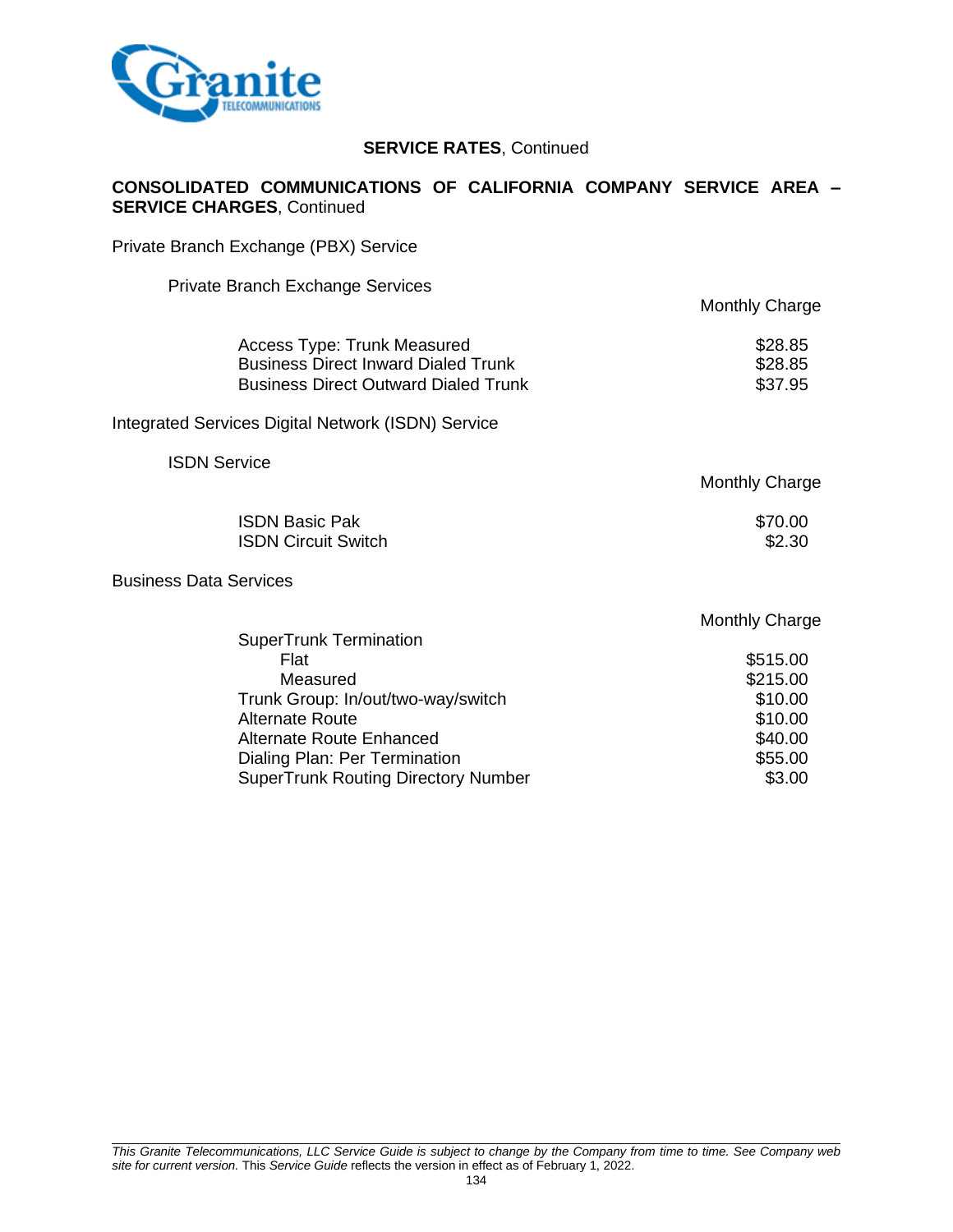

### **CONSOLIDATED COMMUNICATIONS OF CALIFORNIA COMPANY SERVICE AREA – SERVICE CHARGES**, Continued

Channel and Mileage Services

| Channel Mileage: Facility Mileage, per mile                     | \$5.50   |
|-----------------------------------------------------------------|----------|
| Channel Mileage: Mileage Termination, per termination           | \$2.50   |
| Metallic Service: Channel Termination - 2 wire                  | \$16.45  |
| Metallic Service: Channel Termination - 4 wire                  | \$27.84  |
| Metallic Service: Channel Mileage Facility                      | \$3.71   |
| <b>Metallic Service: Channel Mileage Termination</b>            | \$1.55   |
| Metallic Service: Features - Bridging, per port                 | \$5.02   |
| <b>SS7 Trunk Signaling</b>                                      | \$150.00 |
| <b>STP Port Termination</b>                                     | \$403.05 |
| Voice Channel Termination: 2 wire (at end user location)        | \$33.40  |
| Voice Channel Termination: 4 wire (at end user location)        | \$42.40  |
| Voice Channel Termination: 2 wire (IC POT location)             | \$24.52  |
| Voice Channel Termination: 4 wire (IC POT location)             | \$33.36  |
| Voice Channel Termination: WATS access line - 2/4 wire          | \$25.00  |
| Voice Channel Termination: WATS access line extension 2/4 wire  | \$19.33  |
| Voice Channel Termination: WATS access line extension, per line | \$1.84   |
| Voice Channel Termination: Universal WATS Access line 2/4 wire  | \$25.00  |
| <b>Voice Channel Termination: Toll Free Number</b>              | \$25.00  |
| Voice Selective Signaling Capability, per termination           | \$5.91   |
| Voice Transfer Arrangement                                      | \$1.16   |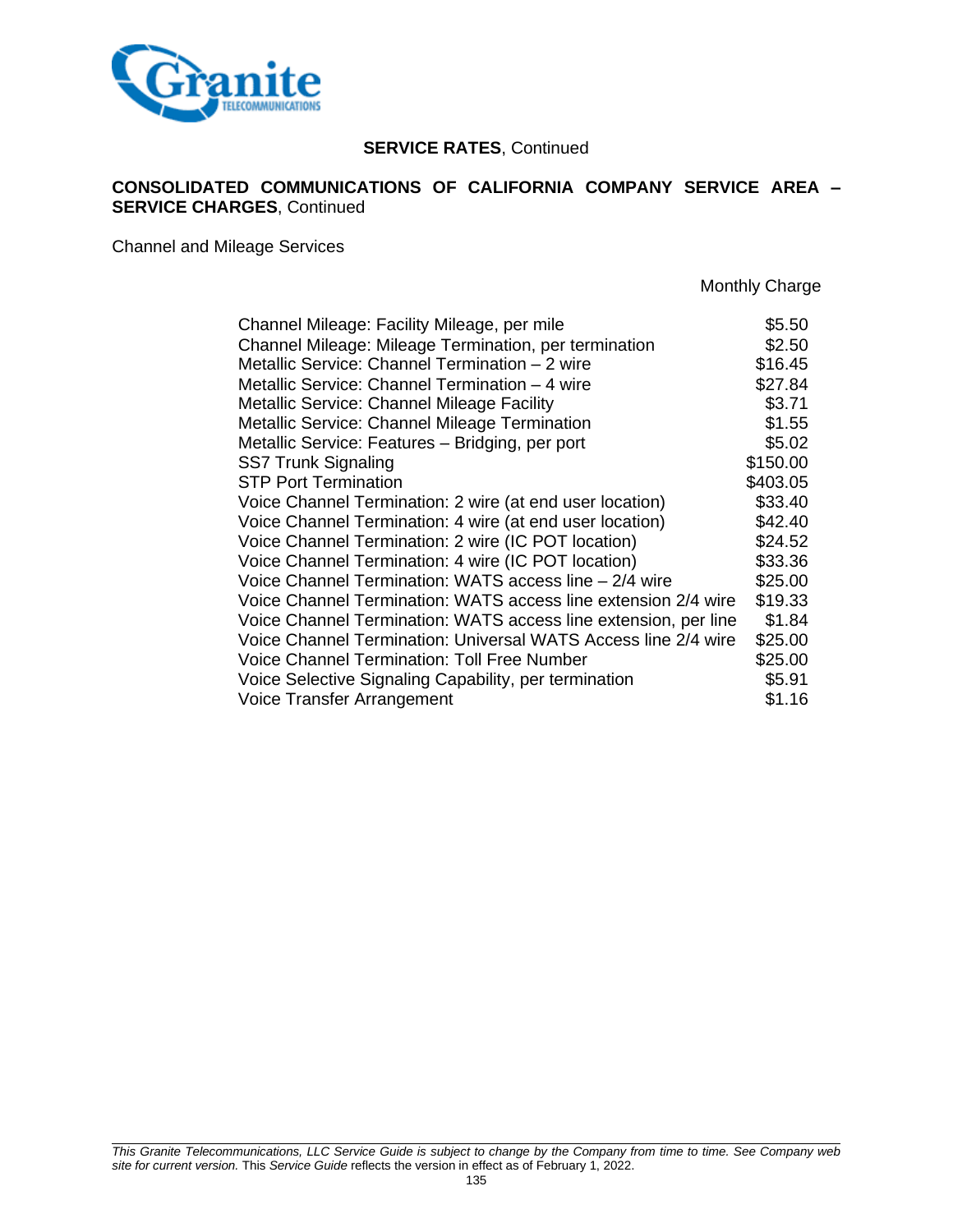

### **CONSOLIDATED COMMUNICATIONS OF CALIFORNIA COMPANY SERVICE AREA – SERVICE CHARGES**, Continued

#### Local Usage Charges

Local

|                                                                        | Initial<br>Minute                          | Additional<br>Minute                         |
|------------------------------------------------------------------------|--------------------------------------------|----------------------------------------------|
| Zone 1<br>Zone 3                                                       | \$0.045<br>\$0.0808                        | \$0.045<br>\$0.0808                          |
| <b>IntraLATA</b>                                                       | Initial<br>Minute                          | Additional<br>Minute                         |
| 0 to 20 miles<br>21 to 40 miles<br>41 to 70 miles<br>71 and more miles | \$0.0767<br>\$0.0916<br>\$0.099<br>\$0.099 | \$0.0471<br>\$0.0767<br>\$0.0842<br>\$0.0916 |
| <b>Toll Free Rates</b>                                                 |                                            |                                              |
|                                                                        | Initial<br>Minute                          | Additional<br>Minute                         |
| Toll Free Intrastate, per minute                                       | \$0.069                                    | \$0.069                                      |

Connection Fee, per call  $$0.01$  \$0.01 \$0.01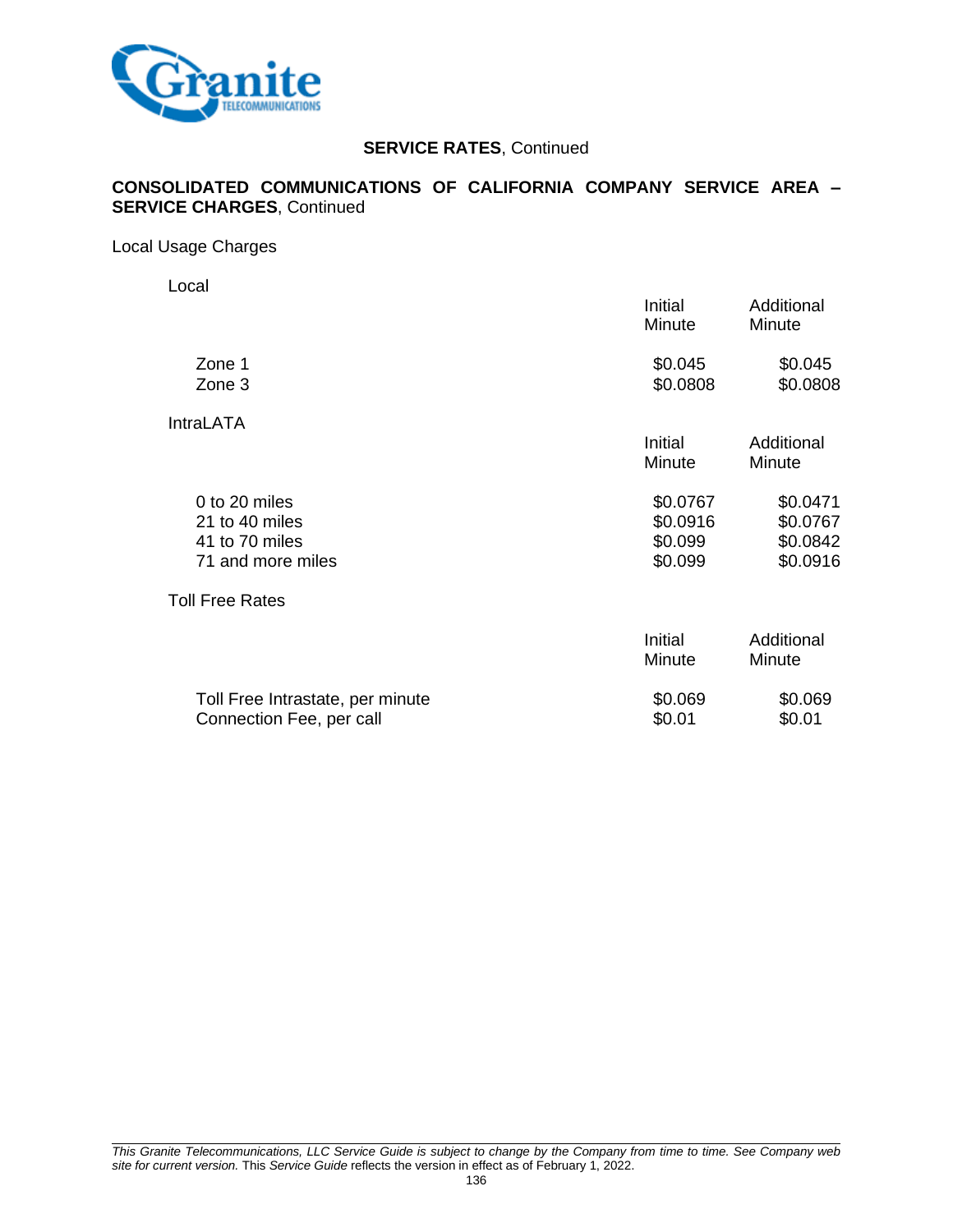

### **NON-RECURRING SERVICE FEES – ALL SERVICE TERRITORIES**

#### Check Returned Fee

Company will bill Customer a one-time charge of \$25.00 if Customer's check for payment of service is returned for insufficient or uncollected funds, closed accounts, or any other insufficiency or discrepancy necessitating return of the check at the discretion of the drawee bank or other financial institution.

#### Late Payment Fee

A Late Payment Fee of 1.5% per month will be charged if a Customer's past due balance is more than \$25.00.

### **CALIFORNIA PUBLIC FUND FEES AND SURCHARGES\***

Pursuant to Resolution T-16901, all telecommunications Carriers are required to apply CPUC mandated Public Program surcharge rates (excluding a. Universal Lifeline Telephone Service (ULTS) billings. For a list of the Public Program surcharges and Reimbursement Fee, and the amounts, please refer to AT&T California tariffs.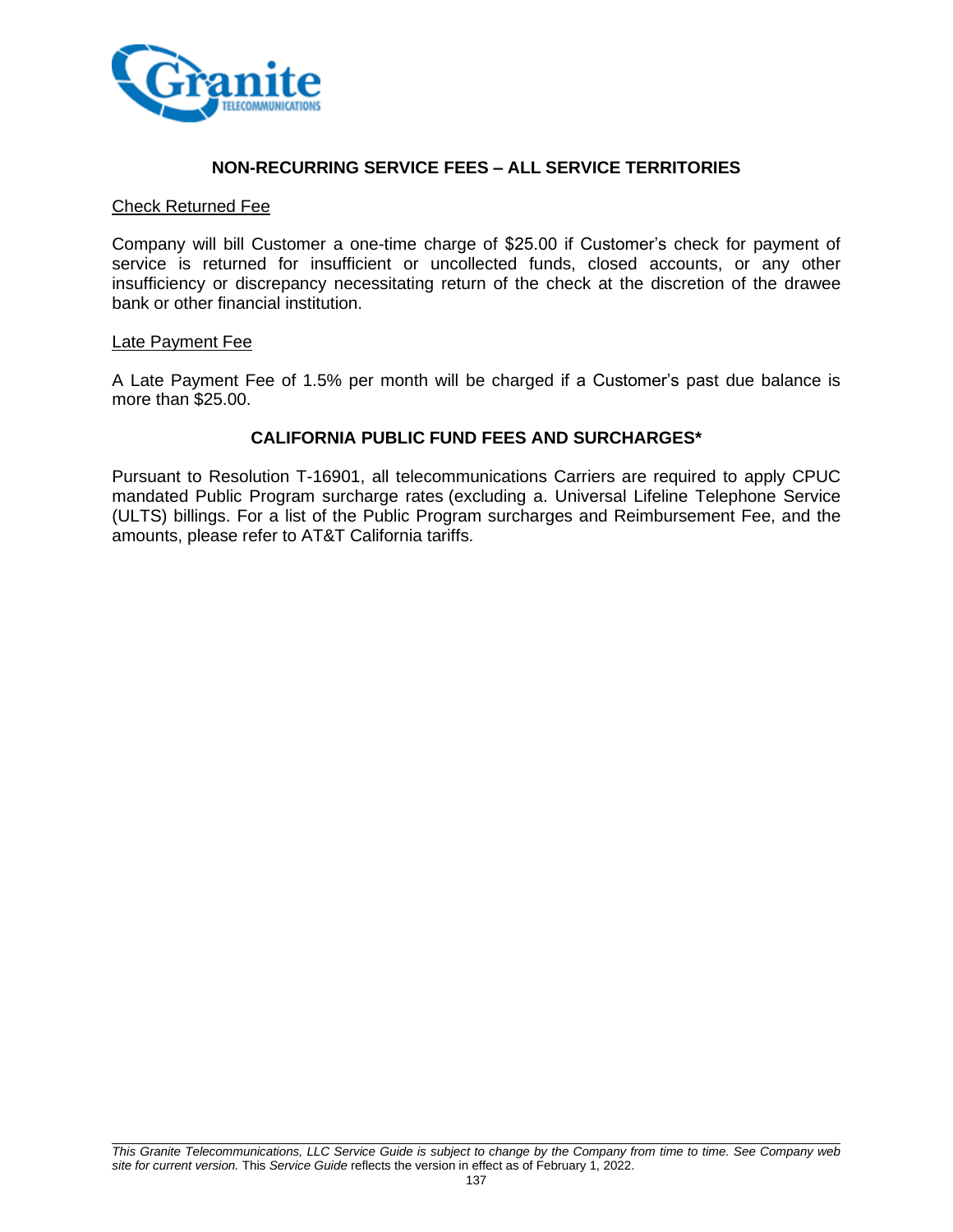

# **SERVICE TERRITORY**

### Pacific Bell Telephone Company dba AT&T California Service Area Rate Groups

| <b>RATE</b><br><b>GROUP</b> | <b>LOCALITY</b>                                                                                                                                                                                                                                                                                                                                                                                                                                                                                                                                                                                                                                                                                                                                                                                                                                                                                                                                                                                                                                                                                                                                                                                                                                                                                                                                                                                                                                                                                                                                                                                                                                                                                                                                                                                                                                                                                                                                                                                                                                                                                                                                                                                                                                                                                                                                                                                                                                                                                                                                  |  |  |
|-----------------------------|--------------------------------------------------------------------------------------------------------------------------------------------------------------------------------------------------------------------------------------------------------------------------------------------------------------------------------------------------------------------------------------------------------------------------------------------------------------------------------------------------------------------------------------------------------------------------------------------------------------------------------------------------------------------------------------------------------------------------------------------------------------------------------------------------------------------------------------------------------------------------------------------------------------------------------------------------------------------------------------------------------------------------------------------------------------------------------------------------------------------------------------------------------------------------------------------------------------------------------------------------------------------------------------------------------------------------------------------------------------------------------------------------------------------------------------------------------------------------------------------------------------------------------------------------------------------------------------------------------------------------------------------------------------------------------------------------------------------------------------------------------------------------------------------------------------------------------------------------------------------------------------------------------------------------------------------------------------------------------------------------------------------------------------------------------------------------------------------------------------------------------------------------------------------------------------------------------------------------------------------------------------------------------------------------------------------------------------------------------------------------------------------------------------------------------------------------------------------------------------------------------------------------------------------------|--|--|
| 1                           | Agoura, Alameda, Alhambra, Alleghany, Alpine, Anaheim, Anderson, Angels<br>Camp, Angwin, Annapolis, Antioch, Aptos, Arcadia, Arlington, Arnold, Ash<br>Mountain, Atascadero, Atwater, Auburn, Avalon, Avenal, Baker, Bakersfield,<br>Balboa, Bangor, Bear Valley, Bell, Ben Lomond, Benicia, Berkeley, Bethel<br>Island, Beverly Hills, Biggs, Bishop Ranch, Blairsden, Bodega Bay, Borrego<br>Springs, Brentwood, Bridgeville, Brockway, Buena Park, Burbank,<br>Burlingame, Butte City, Calabasas, Calexico, Calipatria, Calistoga, Cambria,<br>Camp Nelson, Camp Pendleton, Campo, Camptonville, Challenge, Chico,<br>Chowchilla, Chualar, Chula Vista, Clayton, Clear Lake, Cloverdale, Clovis,<br>Coalinga, Cobb Mountain, Colma, Colton, Compton, Concord, Cordelia,<br>Corning, Corona, Corona Del, Coronado, Costa Mesa, Coulterville, Crockett,<br>Crows Landing, Culver City, Danville, Davis, Del Mar, Del Rey, Delano,<br>Dinuba, Dixon, Downieville, Dulzura, Dunsmuir, Dutch Flat, Earlimart, El<br>Cajon, El Monte, El Segundo, El Sobrant, El Toro, Elk Creek, Encinita,<br>Escalon, Escondido, Fair Oaks, Fairfield, Fallbrook, Felton, Fillmore,<br>Firebaugh, Folsom, Fontana, Forestville, Fort Bragg, Frazier Pass, Fremont,<br>Furnace Creek, Galt, Garden Grove, Gardena, Georgetown, Gerber,<br>Geyserville, Glendale, Grass Valley, Greenfield, Granada, Gridley,<br>Groveland, Guerneville, Gustine, Half Moon Bay, Hamilton, Hanford,<br>Hawthorne, Hayward, Herald, Hercules, Highland, Hollister, Hollywood,<br>Holtville, Homewood, Hughson, Huntington, Huron, Ignacio, Imperial,<br>Inverness, Ione, Irvine, Jacumba, Jamestown, Jamul, Julian, Kelseyville,<br>Kingsburg, Knights Fe, Kyburz, La Canada, La Crescent, La Honda, La<br>Jolla, La Mesa, Lafayette, Laguna Niguel, Lake Berry, Lakeport, Lakeside,<br>Larkspur, Laton, Lebec, Lemoore, Lewiston, Lincoln, Live Oak, Livermore,<br>Lockeford, Lodi, Loleta, Lomita, Loomis, Los Altos, Los Angeles, Los Banos,<br>Lower Lake, Loyalton, Madera, Martinez, Mendocino, Mendota, Menlo Park,<br>Middletown, Mill Valley, Millbrae, Milpitas, Miranda, Mission, Modesto,<br>Mojave, Mokelumne, Montague, Monte Rio, Moorpark, Moraga, Morro Bay,<br>Moss Beach, Mount Shasta, Mountain Plain, Mountain Valley, Murphys,<br>Napa, National City, Nevada City, Newcastle, Newhall, Newman, Nicasio,<br>Nice, Nicolaus, Niland, Nipomo, North High, North Holl, North Sacramento,<br>North San, Northridge, Oakdale, Oakland, Oakley, Oakview, Occidental, |  |  |
|                             | Oceanside, Ojai, Orange, Orange Cove,                                                                                                                                                                                                                                                                                                                                                                                                                                                                                                                                                                                                                                                                                                                                                                                                                                                                                                                                                                                                                                                                                                                                                                                                                                                                                                                                                                                                                                                                                                                                                                                                                                                                                                                                                                                                                                                                                                                                                                                                                                                                                                                                                                                                                                                                                                                                                                                                                                                                                                            |  |  |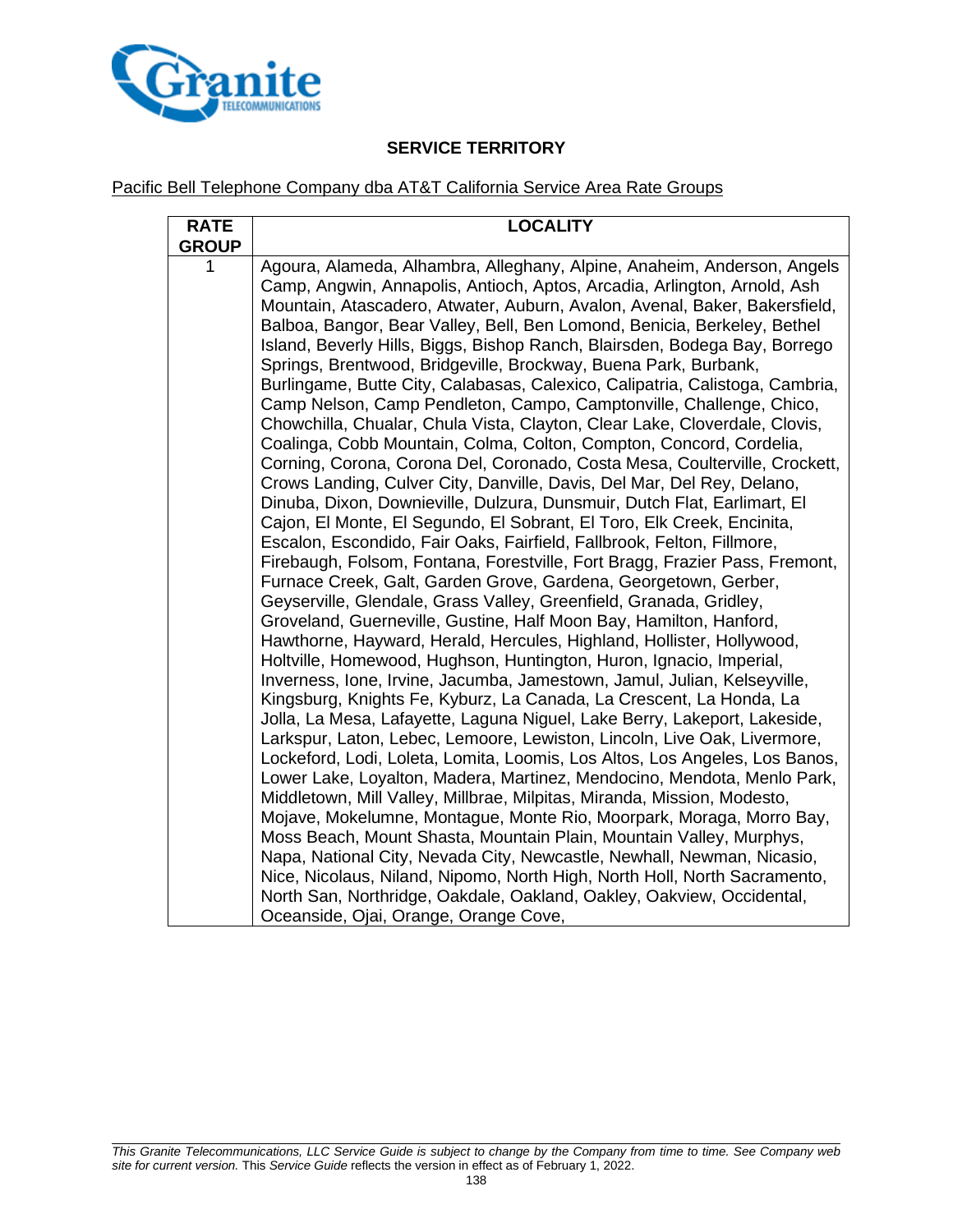

# **SERVICE TERRITORY**, Continued

## Pacific Bell Telephone Company dba AT&T California Service Area Rate Groups, Continued

| <b>RATE</b><br><b>GROUP</b> | <b>LOCALITY</b>                                                                                                                                                                                                                                                                                                                                                                                                                                                                                                                                                                                                                                                                                                                                                                                                                                                                                                                                                                                                                                                                                                                                                                                                                                                                                                                                                                                                                                                                                                                                                                                                                                                                                                                                                                                                            |  |  |
|-----------------------------|----------------------------------------------------------------------------------------------------------------------------------------------------------------------------------------------------------------------------------------------------------------------------------------------------------------------------------------------------------------------------------------------------------------------------------------------------------------------------------------------------------------------------------------------------------------------------------------------------------------------------------------------------------------------------------------------------------------------------------------------------------------------------------------------------------------------------------------------------------------------------------------------------------------------------------------------------------------------------------------------------------------------------------------------------------------------------------------------------------------------------------------------------------------------------------------------------------------------------------------------------------------------------------------------------------------------------------------------------------------------------------------------------------------------------------------------------------------------------------------------------------------------------------------------------------------------------------------------------------------------------------------------------------------------------------------------------------------------------------------------------------------------------------------------------------------------------|--|--|
| 1                           | Orangevale, Orinda, Orland, Orosi, Oroville, Otimesa, Pacific Bell, Pacifica,<br>Palo Alto, Paradise, Paramount, Parlierr, Pasadena, Paskenta, Paso<br>Robles, Pedley, Pepperwood, Pescadero, Pine Valley, Pinecrest, Piru,<br>Pismo Beach, Pittsburg, Pixley, Placentia, Placerville, Planada, Pleasant,<br>Pleasanton, Plymouth, Point Reyes, Porterville, Portola, Poway, Quincy,<br>Ramona, Rancho Ber, Rancho Mur, Rancho Pen, Rancho San, Redwood<br>City, Reseda Rialto, Richmond, Richvale, Rio Linda, Riverbank, Riverside,<br>Rocklin, Rosamond, Rosemead, Sacramento, Saint Helen, San Andrea,<br>San Bernardino, San Bruno, San Carlos, San Clement, San Diego, San<br>Francisco, San Gabriel, San Geroni, San Jose, San Juan, San Leandro,<br>San Lucas, San Luis Obispo, San Marcos, San Martin, San Mateo, San<br>Pedro, San Rafael, San Ramon, San Ysidro, Sandy Valley, Santa Ana,<br>Santa Clara, Santa Margarita, Santee, Saticoy, Saugus, Sausalito,<br>Sebastopol, Shafter, Sherman Oaks, Shingle Springs, Shoshone, Sierra<br>City, Sierraville, Silverado, Simi Valley, Soda Springs, Solamint, Soledad,<br>Sonoma, Sonora, South Gate, South Pasa, South Tahoe, Springville,<br>Stinson Beach, Stockton, Stonyford, Stratford, Suisun, Sunnyvale, Sunol,<br>Sutter Creek, Tahoe City, Tehachapi, Templeton, Terra Bell, Thornton,<br>Three Rivers, Tiburon, Tipton, Torrance, Tracy, Tres Pinos, Truckee, Tulare,<br>Tusti, Twain Hart, Union City, Upper Lake, Vacaville, Vallejo, Valley Center,<br>Valley Forge, Valley Springs, Van Nuys, Ventura, Verdi, Vina, Vista, Walker<br>Base, Wallace, Walnut Creek, Warner Springs, Wasco, Wawona, Weed,<br>Weott, West Los Angeles, West Sacramento, Willits, Willows, Wilmington,<br>Windsor, Winters, Woodland, Yorba Linda, Yosemite, Yountville |  |  |
| $\overline{2}$              | Arcata, Bakersfield, Farmersville, Fresno, Goshen, Ivanhoe, Lamont,<br>Marina, McKinleyville, Merced, Monterey, Oildale, Plymouth, Red Bluff,<br>Santa Clara, Santa Cruz, Scotts Valley, Seaside, Visalia                                                                                                                                                                                                                                                                                                                                                                                                                                                                                                                                                                                                                                                                                                                                                                                                                                                                                                                                                                                                                                                                                                                                                                                                                                                                                                                                                                                                                                                                                                                                                                                                                  |  |  |
| 3                           | King City, Salinas                                                                                                                                                                                                                                                                                                                                                                                                                                                                                                                                                                                                                                                                                                                                                                                                                                                                                                                                                                                                                                                                                                                                                                                                                                                                                                                                                                                                                                                                                                                                                                                                                                                                                                                                                                                                         |  |  |
| $\overline{4}$              | Ukiah                                                                                                                                                                                                                                                                                                                                                                                                                                                                                                                                                                                                                                                                                                                                                                                                                                                                                                                                                                                                                                                                                                                                                                                                                                                                                                                                                                                                                                                                                                                                                                                                                                                                                                                                                                                                                      |  |  |
| 5                           | Rohnert Park, Santa Rosa                                                                                                                                                                                                                                                                                                                                                                                                                                                                                                                                                                                                                                                                                                                                                                                                                                                                                                                                                                                                                                                                                                                                                                                                                                                                                                                                                                                                                                                                                                                                                                                                                                                                                                                                                                                                   |  |  |
| 6                           | Elk                                                                                                                                                                                                                                                                                                                                                                                                                                                                                                                                                                                                                                                                                                                                                                                                                                                                                                                                                                                                                                                                                                                                                                                                                                                                                                                                                                                                                                                                                                                                                                                                                                                                                                                                                                                                                        |  |  |
| $\overline{7}$              | Avila Beach, Baywood Park, Carmel, Jackson, San Luis Obispo, Yreka                                                                                                                                                                                                                                                                                                                                                                                                                                                                                                                                                                                                                                                                                                                                                                                                                                                                                                                                                                                                                                                                                                                                                                                                                                                                                                                                                                                                                                                                                                                                                                                                                                                                                                                                                         |  |  |
| 8                           | El Centro                                                                                                                                                                                                                                                                                                                                                                                                                                                                                                                                                                                                                                                                                                                                                                                                                                                                                                                                                                                                                                                                                                                                                                                                                                                                                                                                                                                                                                                                                                                                                                                                                                                                                                                                                                                                                  |  |  |
| 9                           | Gualala                                                                                                                                                                                                                                                                                                                                                                                                                                                                                                                                                                                                                                                                                                                                                                                                                                                                                                                                                                                                                                                                                                                                                                                                                                                                                                                                                                                                                                                                                                                                                                                                                                                                                                                                                                                                                    |  |  |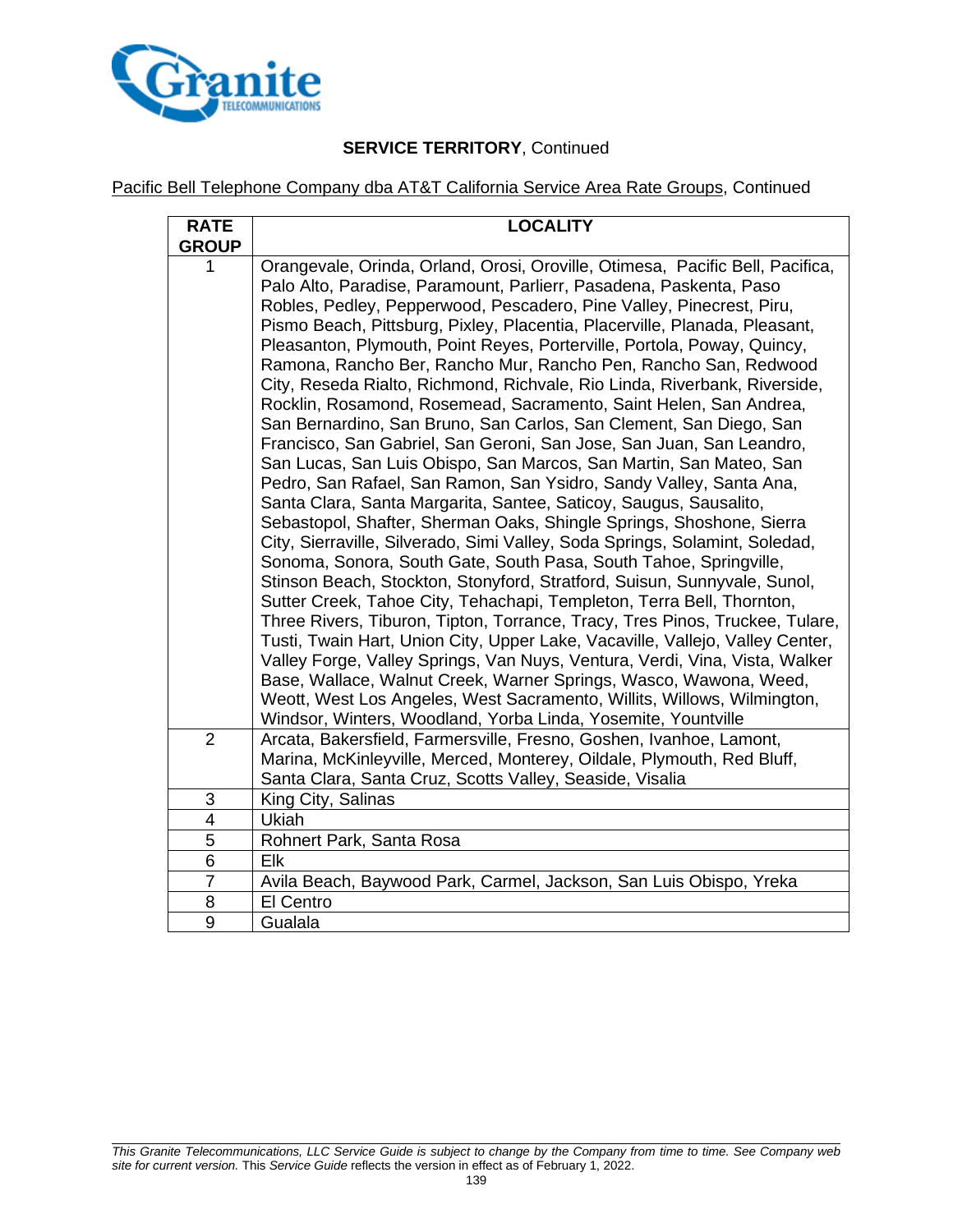

# **SERVICE TERRITORY**, Continued

Pacific Bell Telephone Company dba AT&T California Service Area Rate Groups, Continued

| <b>RATE</b><br><b>GROUP</b> | <b>LOCALITY</b>                                                                                                                                                                                                                                                                                      |  |  |
|-----------------------------|------------------------------------------------------------------------------------------------------------------------------------------------------------------------------------------------------------------------------------------------------------------------------------------------------|--|--|
| 10                          | Central Valley, Redding                                                                                                                                                                                                                                                                              |  |  |
| 11                          | Point Arena                                                                                                                                                                                                                                                                                          |  |  |
| 12                          | <b>Blue Lake, Brawley</b>                                                                                                                                                                                                                                                                            |  |  |
| 13                          | Aromas, Arroyo Grande, Cotati, Fortuna, Petaluma, Turlock, Watsonville                                                                                                                                                                                                                               |  |  |
| 14                          | Beale, Marysville, Yuba City                                                                                                                                                                                                                                                                         |  |  |
| 15                          | Eureka                                                                                                                                                                                                                                                                                               |  |  |
| 16                          | Acton, Agua Dulce, Boonville, Boulder Creek, Caruthers, Cottonwood,<br>Esparto, French Gulley, Healdsburg, Hopland, Hornbrook, La Grange, Lake<br>Los Angeles, Le Grand, Leona Valley, Little Rock, Los Molino, Meridian,<br>Palmdale, Potter Valley, Selma, Tomales, Waterford, Wheatland, Woodlake |  |  |
| 17                          | Bradley, Cayucos, Coyote Wel, Dunnigan, Edwards, Gazelle, Gonzales,<br>Hydesville, Pala, San Ardo, Smartsville                                                                                                                                                                                       |  |  |
| 18                          | <b>Carmel Valley</b>                                                                                                                                                                                                                                                                                 |  |  |
| 19                          | No longer assigned                                                                                                                                                                                                                                                                                   |  |  |
| 20                          | Burrel, Five Point, Lake Los Angeles, North Yuba, Rio Dell, Riverdale,<br>Shasta Lake                                                                                                                                                                                                                |  |  |
| 21                          | Trinidad                                                                                                                                                                                                                                                                                             |  |  |
| 22                          | <b>Big Sur</b>                                                                                                                                                                                                                                                                                       |  |  |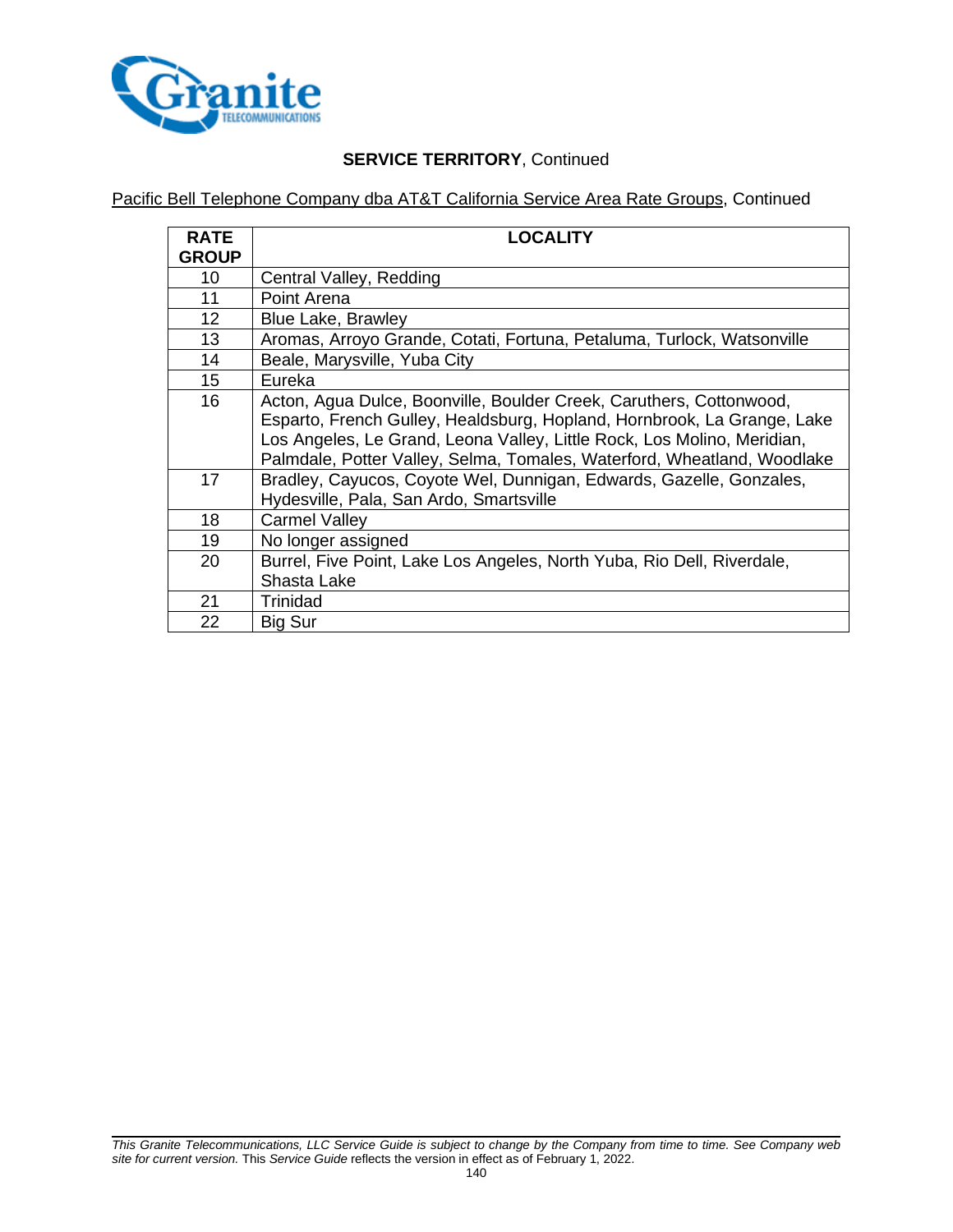

### **SERVICE TERRITORY**, Continued

### Frontier California, Inc. Area Rate Groups

Granite adopts the Frontier California, Inc. local calling areas as set forth in Frontier California, Inc. [Schedule Cal. P.U.C.](http://carrier.frontiercorp.com/crtf/tariffs/u/288/CA/local/FTR_Local_Tariff.pdf) No. A-9, beginning at sheet 2, [Frontier California, Inc.](http://carrier.frontiercorp.com/crtf/tariffs/u/288/CA/local/Product_Guide.pdf) *Product Guide* Section 5, Citizens Telecommunications Company of California, Inc. Schedule Cal P.U.C. No. [AA](http://carrier.frontiercorp.com/crtf/tariffs/u/38/CA/local/Tariff.pdf) beginning at Sheet 3; [Frontier Communications of the Southwest, Inc.](http://carrier.frontiercorp.com/crtf/tariffs/u/250/CA/local/Local_Tariff.pdf) Schedule Cal. P.U.C. No. A-11 beginning at Sheet No. 2.

#### Frontier Area Rate Groups

| <b>RATE</b><br><b>GROUP</b> | <b>LOCALITY</b>                                         |
|-----------------------------|---------------------------------------------------------|
| C                           | ADIN, ALTURAS, BELLA VIST, BIEBER, BURNEY, CEDARVILLE,  |
|                             | CHESTER, CLARKSBURG, COURTLAND, EAGLE LAKE, ELK GROVE,  |
|                             | FALLRVRMLS, FERNDALE, GREENVILLE, HERLONG, ISLETON,     |
|                             | JANESVILLE, KEDDIE, MCCLOUD, MEADOWVIEW, MINERAL,       |
|                             | MONTGOYCRK, PALO CEDRO, PAYNES CRK, PETROLIA, RAVENDALE |
|                             | RIO VISTA, SCRM MAIN, STANDISH, SUSANVILLE, WALNUT GRV  |
| G                           | ARBUCKLE, COLUSA, GRIMES, LK ALMANOR, MAXWELL, NEEDLES  |
|                             | PRINCETON, WESTWOOD, WILLIAMS                           |
|                             | OAK RUN, SHINGLETN, TUOLUMNE                            |

#### Consolidated Communications of California Company Rate Groups

Company adopts the Consolidated Communications of California Company at set forth in Consolidated Communications of California Company [Schedule Cal. P.U.C. No. 1-L](https://www.consolidated.com/Portals/0/Support/Service%20Terms%20%26%20Policies/Tariffs%20%26%20Service%20Catalogs/California/CCCA%20ILEC/Effective%20Tariffs/CCCA-1L-010117.pdf) beginning at Sheet 19 and its [California Service Guide](https://www.consolidated.com/Portals/0/Support/Service%20Terms%20%26%20Policies/Tariffs%20%26%20Service%20Catalogs/California/CCCA%20ILEC/Service%20Guides/CCCA-SG-030116.pdf) at Section 13, Sheet No. 2.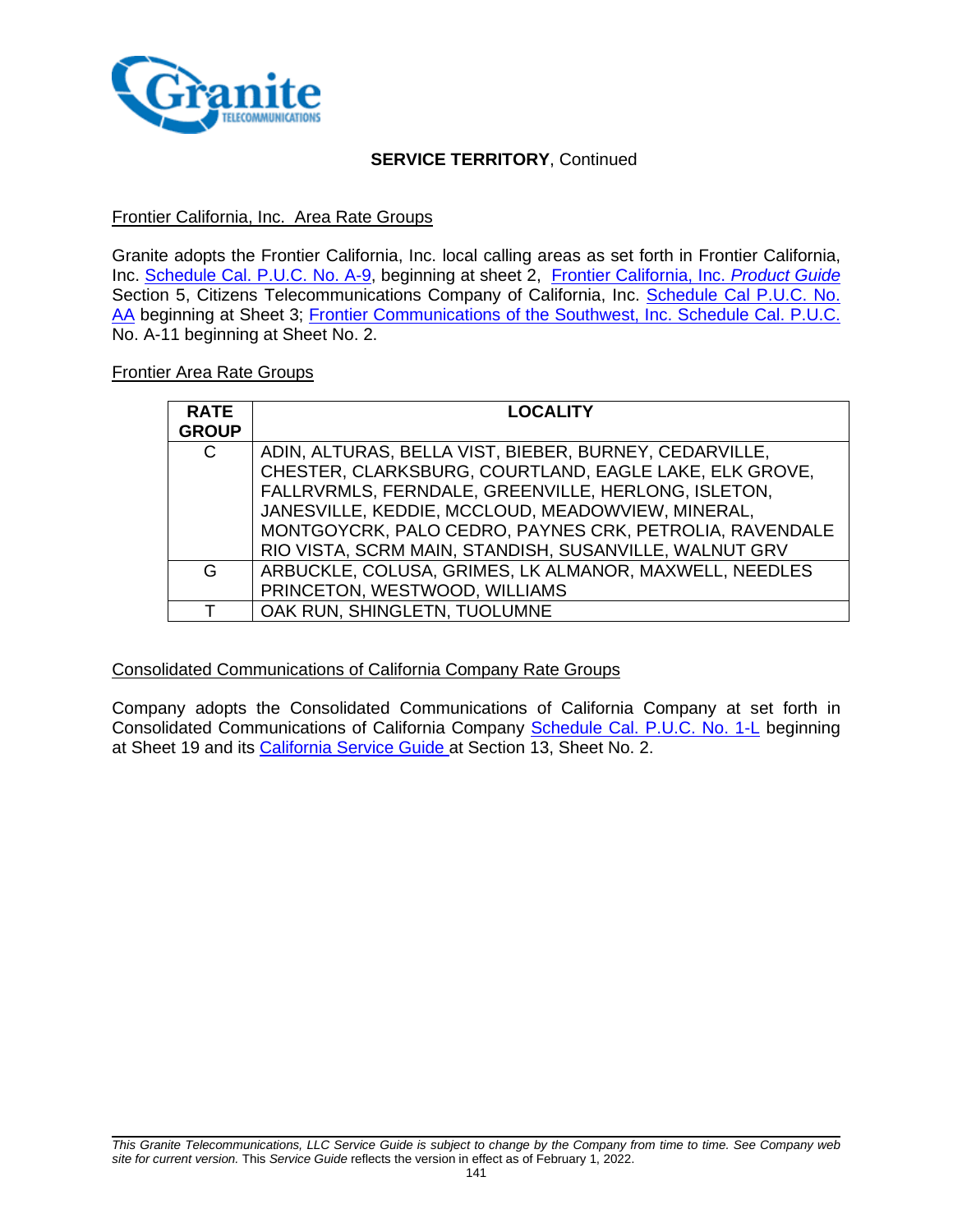

## **FEDERAL GOVERNMENT SERVICE AGREEMENTS**

### **General**

The Company may enter into contracts for the use of all authorized Federal agencies; authorized federal contractors; agency-sponsored universities and laboratories; and when authorized by law or regulation, state, local and tribal governments, and other organizations. All organizations listed in General Service Administration (GSA) Order ADM 4800.2E (as updated) are eligible.

### Enterprise Infrastructure Services (EIS) Services

In addition to services covered elsewhere in this Tariff, the Company may offer services pursuant to the EIS contractual agreement.

- A. Terms and Conditions
	- 1. EIS Services are only available pursuant to the EIS contractual agreement.
	- 2. The Company reserves the right to limit the locations where services will be offered.
- B. Rates and Charges
	- 1. The nonrecurring charge below applies for the installing, connecting or moving of EIS Services.
	- 2. If the Company continues to provide service after the expiration of the customer's term without a further agreement, the customer's monthly recurring term rate shall continue to apply until the customer enters into a new service agreement or the service is disconnected.
	- 3. The following maximum rates and charges apply.

|           |                                                             | <b>NONRECURRING</b><br><b>CHARGE</b> | <b>MONTHLY RATE</b> |
|-----------|-------------------------------------------------------------|--------------------------------------|---------------------|
| $\bullet$ | <b>Commercial Analog</b><br><b>Business Lines</b><br>(POTS) | <b>ICB</b>                           | ICB                 |
|           | Analog PBX Trunks                                           | <b>ICB</b>                           | ICB                 |
|           | <b>Digital PBX Trunks</b>                                   | <b>ICB</b>                           | <b>ICB</b>          |
|           | <b>ISDN Basic rate</b><br>Interface (BRI)                   | <b>ICB</b>                           | <b>ICB</b>          |
| ٠         | <b>ISDN Primary rate</b><br>Interface (PRI)                 | <b>ICB</b>                           | ICB                 |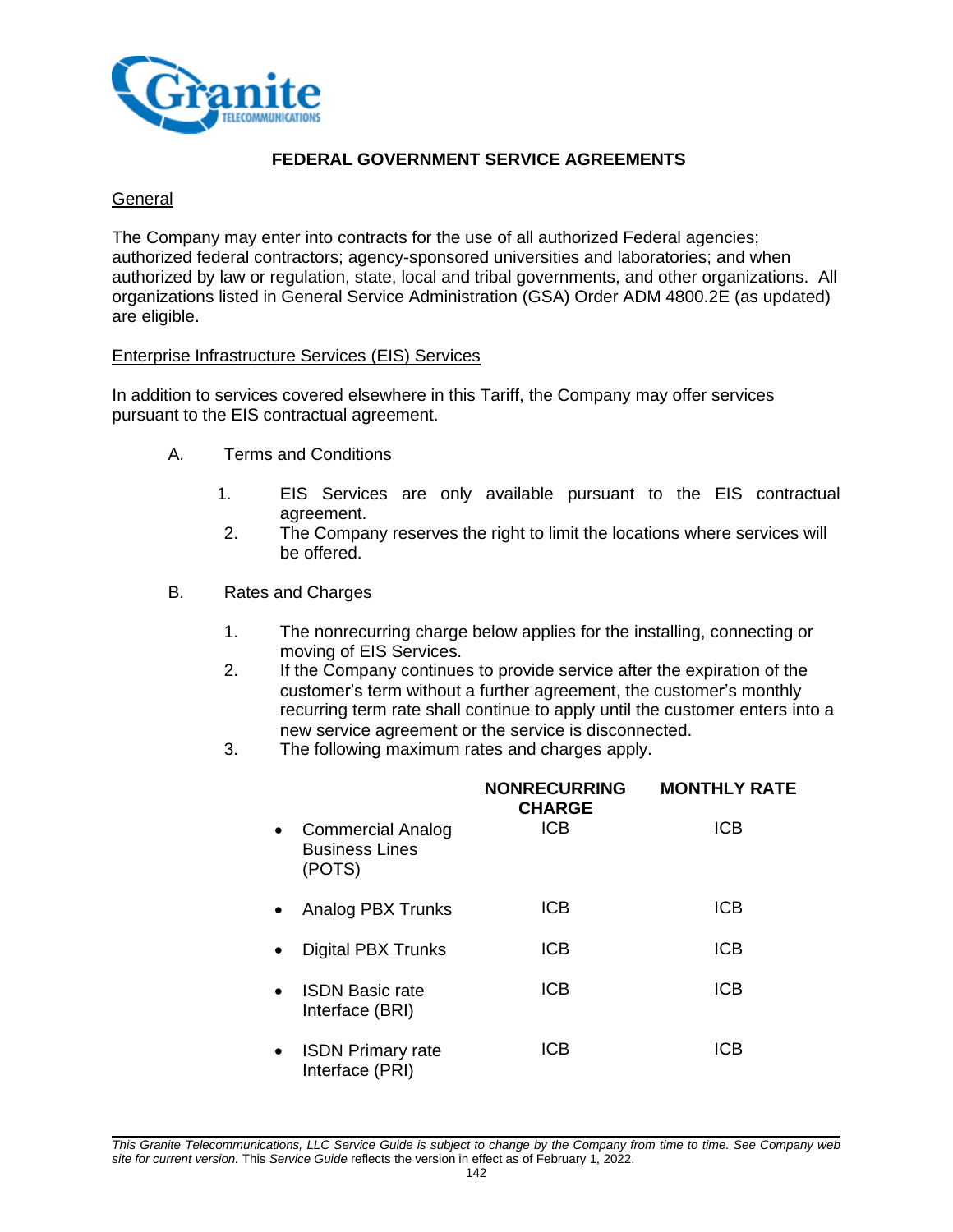

### **EMERGENCY/CRISIS/DISASTER/RESTORATION AND PROVISIONING – TELECOMMUNICATIONS SERVICE PRIORITY**

#### **General**

The Telecommunications Service Priority (TSP) Program is a federal program used to identify and prioritize telecommunications services that support national security or emergency preparedness (NS/EP) missions.

NS/EP services are defined as those telecommunications services which are used to maintain a state of readiness or respond to and manage any event or crisis which causes or could cause injury or harm to the population, damage or loss to property, or degrades or threatens the NS/EP posture of the United States.

TSP restoration and/or provisioning shall be provided in accordance with Part 64, Appendix A of the Federal Communications Commission's Rules and Regulations (47 C.F.R.), and the "Service Vendor Handbook For The Telecommunications Service Priority (TSP) Program" and the "Service User Manual for the Telecommunications Service Priority (TSP) System" (NCS Manual 3-1-1) (Service User Manual) issued and updated as necessary by the Office of Priority Telecommunications (OPT) of the National Communications System. Any changes to or reissuance of these regulations or manuals supersede Service Guide language contained herein.

#### TSP Program Components

The TSP program has two components, restoration and provisioning.

- 1. A restoration priority is applied to new or existing telecommunications services to ensure restoration before any other services during a service outage. TSP restoration priorities must be requested and assigned before a service outage occurs.
- 2. A provisioning priority is obtained to facilitate priority installation of new telecommunications services during a service outage. Provisioning on a priority basis becomes necessary when an end-user has an urgent requirement for a new NS/EP service that must be installed immediately or by a specific due date that can be met only by a shorter than standard or expedited Company provisioning time frame. As a matter of general practice, existing TSP services will be restored before provisioning new TSP services.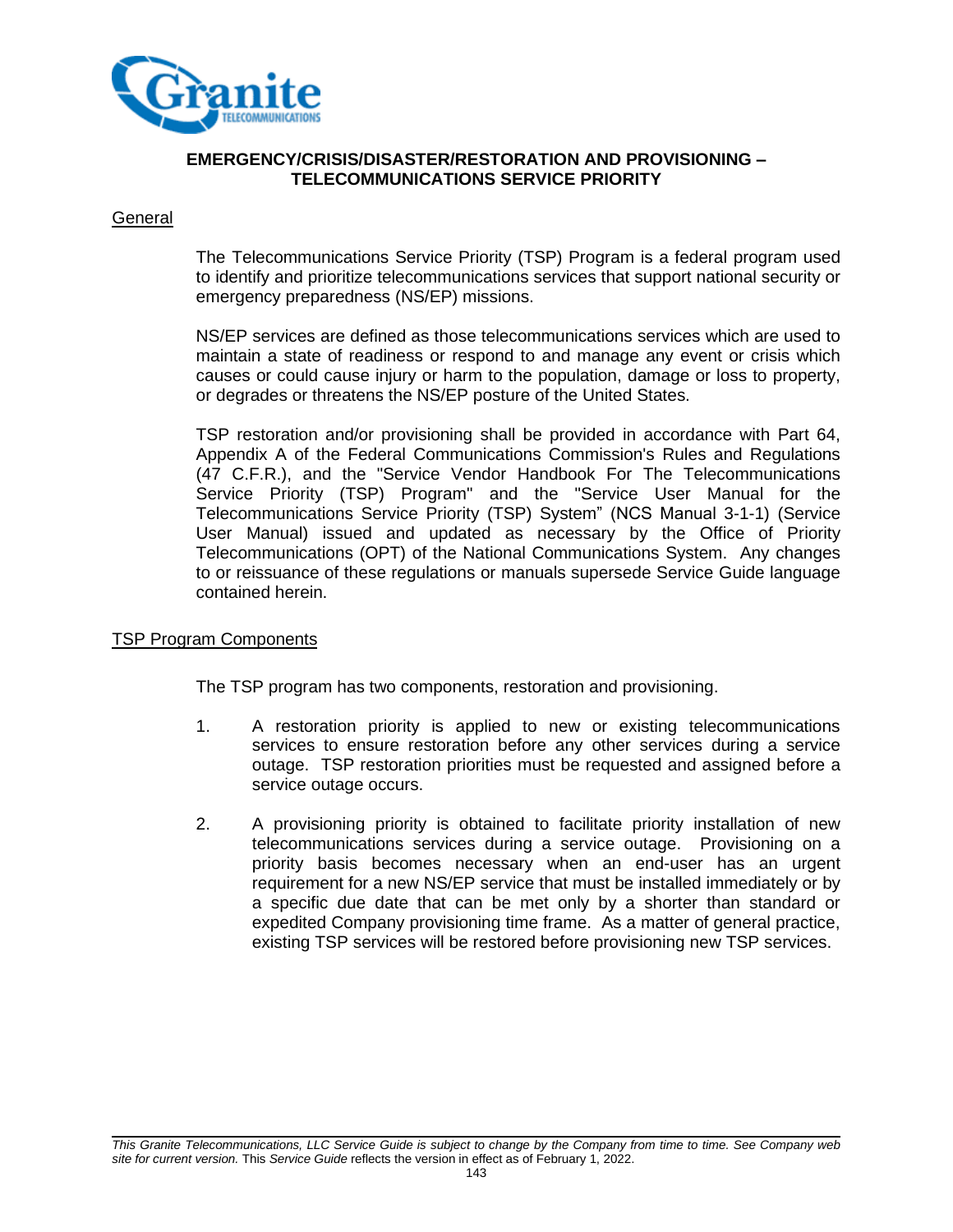

### **EMERGENCY/CRISIS/DISASTER/RESTORATION AND PROVISIONING – TELECOMMUNICATIONS SERVICE PRIORITY**, Continued

### TSP Request Process – Restoration

To request a TSP restoration priority assignment, a prospective TSP user must:

- 1. determine that the user's telecommunications service supports an NS/EP function under one of the following TSP categories.
	- a. National Security Leadership
		- 1. National Security Posture and U.S. Population Attack Warning
		- 2. Public Health, Safety, and Maintenance of Law and Order
		- 3. Public Welfare and Maintenance of National Economic Posture.
- 2. identify the priority level to be requested for the telecommunications service. The priority level is determined by the end-user's TSP category and service profile. The service profile defines the user's level of support to the portion of the telecommunications service that the user owns and operates, such as Customer Premises Equipment or wiring. The five levels of priority and seven element groups that define the service profile are contained in the Service User Manual.
- 3. Complete the TSP Request for Service Users form (SF 315) available on the National Communications System (NCS) website (http://tsp.ncs.gov/).
- 4. For non-federal users, have their TSP requests approved by a federal agency sponsor. Non-federal users should contact the OPT, at the NCS website (http://tsp.ncs.gov/), for information on identifying a sponsor for TSP requests.
- 5. Submit the SF 315 to the OPT.
- 6. Upon receipt of the TSP Authorization Code from the OPT, notify the Company, and include the TSP Authorization Code in any service order to the Company requesting restoration of NS/EP services.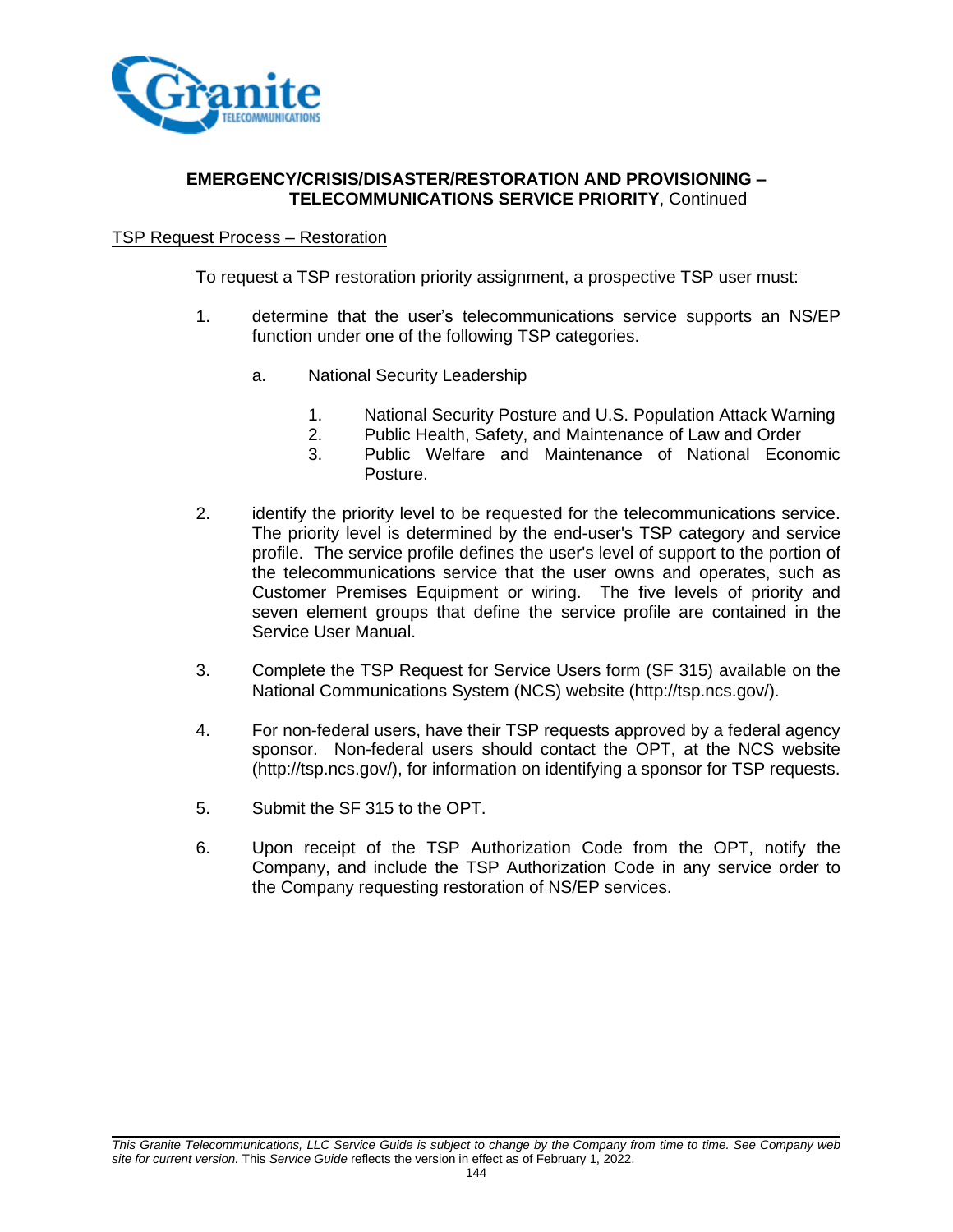

## TSP Request Process – Provisioning

To request a TSP provisioning priority assignment, a prospective TSP user must follow the same steps listed above for restoration priority assignment except for the following differences. The user should:

- 1. certify that its telecommunications service is an Emergency service. Emergency services are those that support one of the NS/EP functions listed above and are so critical that they must be provisioned at the earliest possible time, without regard to cost to the user.
- 2. verify that the Company cannot meet the service due date without a TSP assignment.
- 3. obtain approval from the end-user's invocation official to request a provisioning priority. Invocation officials are designated individuals with the authority to request TSP provisioning for a telecommunications service, and include the head or director of a federal agency, commander of a unified/specified military command, chief of a military service, commander of a major military command, or state governor.

*This Granite Telecommunications, LLC Service Guide is subject to change by the Company from time to time. See Company web site for current version.* This *Service Guide* reflects the version in effect as of February 1, 2022.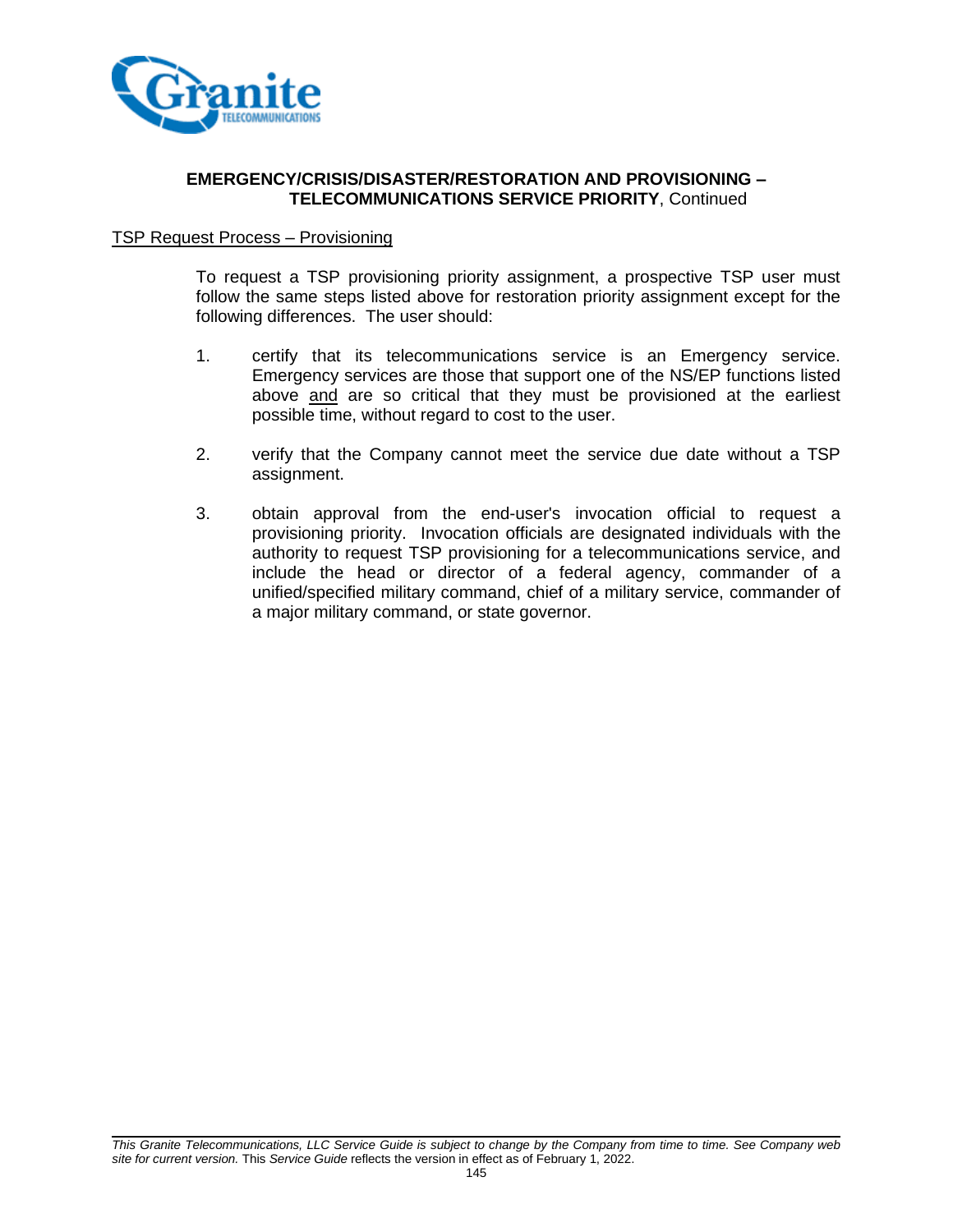

## Responsibilities of the End User

End-users or entities acting on their behalf must perform the following:

- 1. Identify telecommunications services requiring priority.
- 2. Request, justify, and revalidate all priority level assignments. Revalidation must be completed every 2 years, and must be done before expiration of the end-user's TSP Authorization Code(s).
- 3. Accept TSP services by the service due dates.
- 4. Have Customer Premises Equipment (CPE) and Customer Premises Wiring (CPW) available by the requested service due date and ensure (through contractual means or otherwise) priority treatment for CPE and CPW necessary for end-to-end service continuity.
- 5. Pay the Company any authorized costs associated with priority services.
- 6. Report to the Company any failed or unusable services with priority levels.
- 7. Designate a 24-hour point of contact for each TSP request and apprise the OPT.
- 8. Cooperate with the OPT during reconciliation (comparison of NS/EP service information and resolution of any identified discrepancies) and revalidation.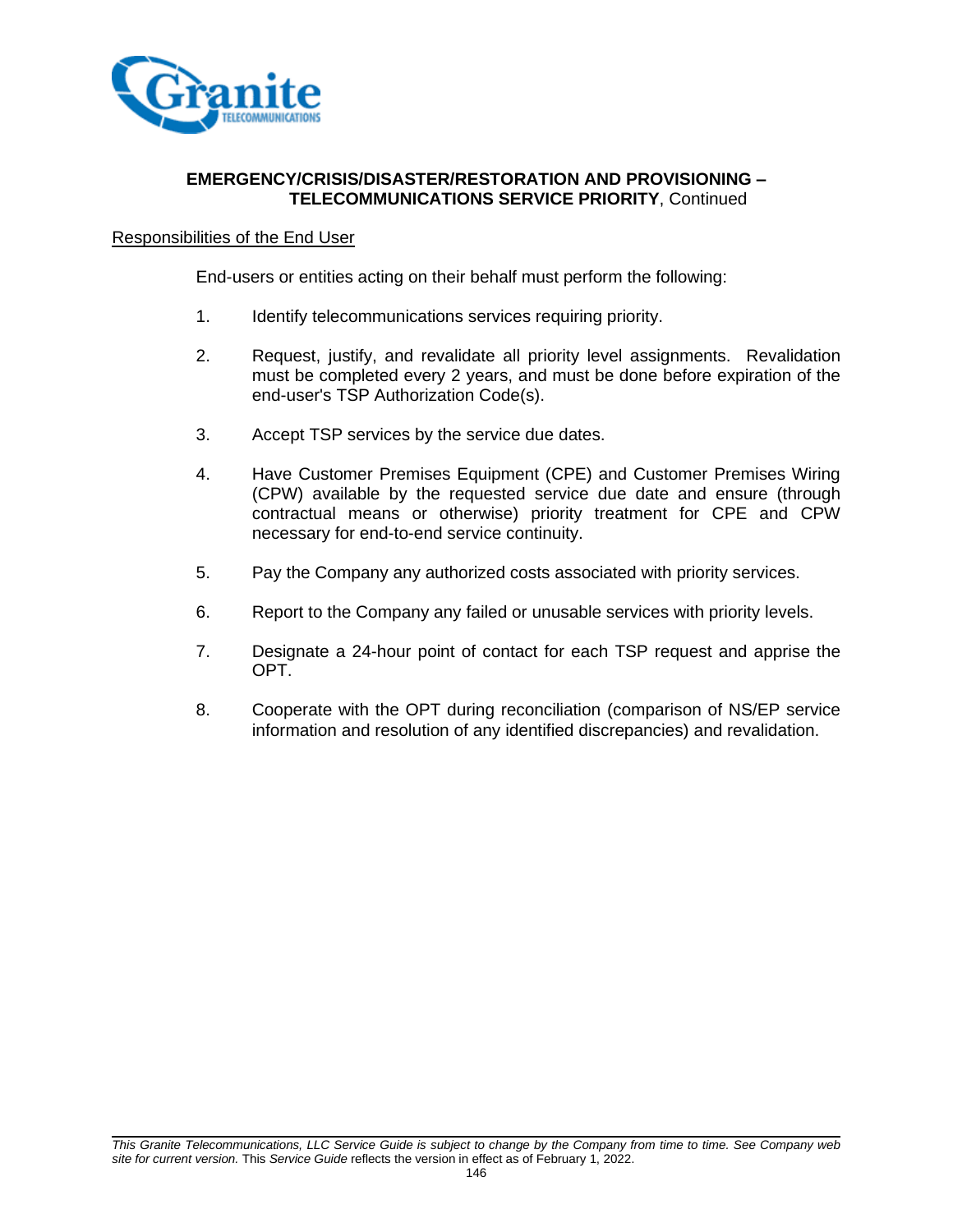

### Responsibilities of the Company

The Company will perform the following:

- 1. Provide TSP service only after receipt of a TSP authorization code.
- 2. Revoke TSP services at the direction of the end-user or OPT.
- 3. Ensure that TSP Program priorities supersede any other telecommunications priority that may be provided (other than control services and order wires).
- 4. Designate a 24-hour point of contact to receive reports of TSP service outages from TSP service users.
- 5. Designate a 24-hour point of contact to coordinate TSP processes with the OPT.
- 6. Confirm completion of TSP service order activity to the OPT.
- 7. Participate in reconciliation of TSP information at the request of the OPT.
- 8. Ensure that all subcontractors complete reconciliation of TSP information with the service vendor.
- 9. Ensure that other carriers supplying underlying facilities are provided information necessary to implement priority treatment of facilities that support NS/EP services.
- 10. Assist in ensuring that priority level assignments of NS/EP services are accurately identified "end-to-end" by providing to subcontractors and interconnecting carriers the restoration priority level assigned to a service.
- 11. Disclose content of the NS/EP TSP database only as may be required by law.
- 12. Comply with regulations and procedures supplemental to and consistent with guidelines issued by the OPT.

*This Granite Telecommunications, LLC Service Guide is subject to change by the Company from time to time. See Company web site for current version.* This *Service Guide* reflects the version in effect as of February 1, 2022.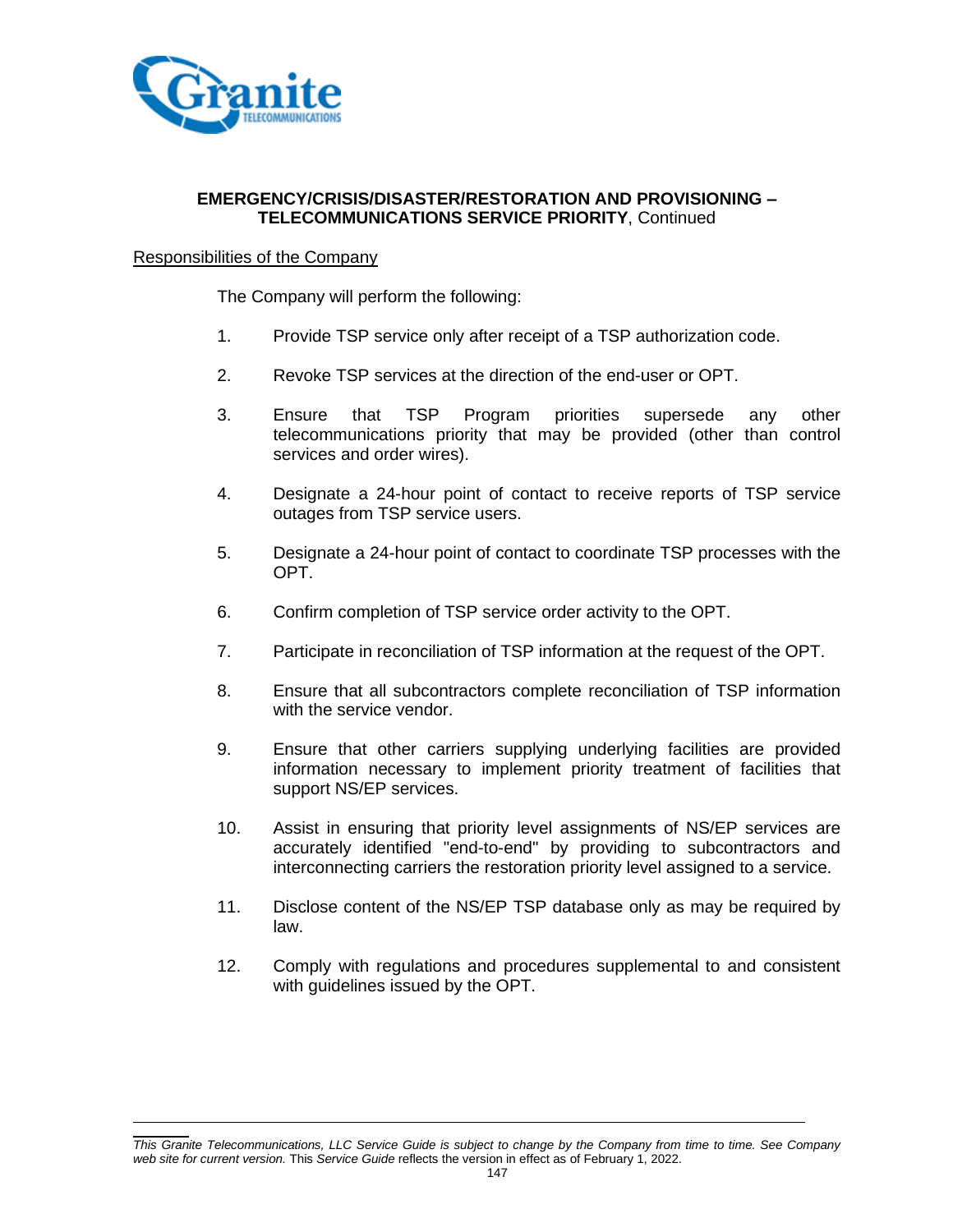

## **Preemption**

When spare facilities are not available, it may be necessary for the Company to preempt the facilities required to provision or restore a TSP service. When preemption is necessary, non-TSP services may be preempted based on the Company's best judgment. If no suitable spare or non-TSP services are available, the Company may preempt an existing TSP service to restore a TSP service with a higher restoration priority assignment. When preemption is necessary, prior consent of the service user whose service will be preempted is not required; however, the Company will make every reasonable effort to notify the preempted Customer of the action to be taken.

# **CRITICAL FACILITIES ADMINISTRATION SERVICE**

### Program Overview

Facilities-based carriers are responsible to provide data on the physical path of qualified circuits to customers who request such information. Such carriers are required to maintain facilities associated with qualified circuits in such a manner as to ensure that notification of a change in the physical routing of a qualifying circuit is communicated quickly to the affected customer, and the physical path data promptly updated. Such carriers will maintain the data and establish appropriate methods of identification and authentication to secure the data and restrict access by each customer to information relative to that customer's qualifying circuits.

Customers are required to demonstrate for each qualifying circuit that the circuit has been registered under the federal Telecommunications Service Priority program in order to participate.

#### Customer Responsibilities

Customers participating under the Critical Facilities Administration program will be required to:

Identify critical facilities by enrolling circuits in the federal Telecommunications Service Priority program, and demonstrating the sponsorship of a federal agency supporting the designation of those circuits as qualifying under the federal Telecommunications Service Priority program. Such circuits will be referred to as "qualifying circuits."

Subscribe to the Critical Facilities Administration service offered by their carrier, and identify which qualifying circuits it wishes to enroll in the service. Such circuits will be referred to as "subscribed circuits."